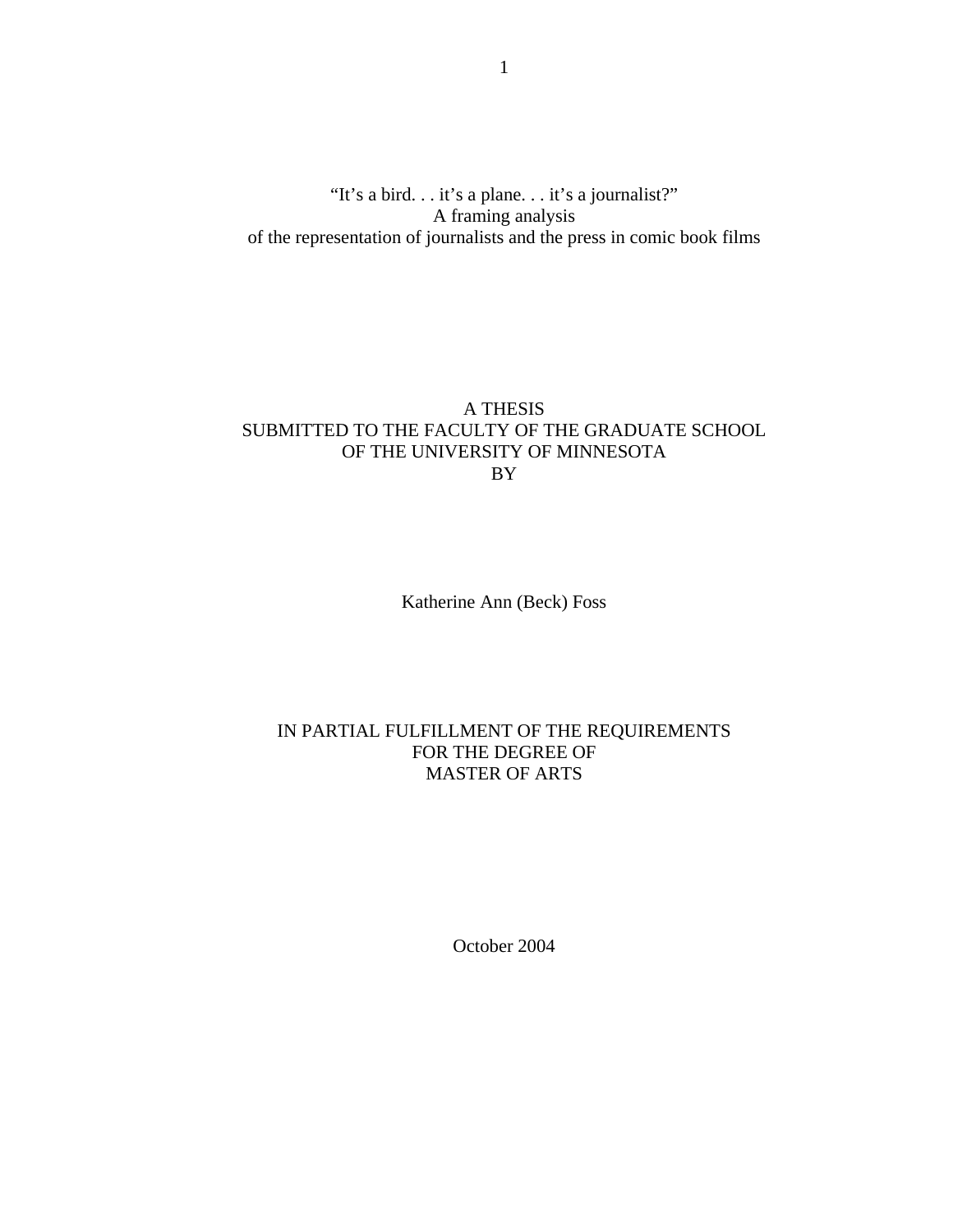### **ABSTRACT**

For the press to fulfill its democratic potential, the public must trust and utilize the press for these purposes. In the twentieth century, press depictions dramatically shifted in the early 1980s—from positive representations to negative ones. It is important to study these press depictions, since it is assumed that they likely shape and reflect public opinion. The study of press representations in film adaptations, where the storyline was created prior to the shift in depictions, while the adaptation was produced after the shift can provide a better understanding into the influence of historical context. This is a particularly important issue in regards to press depictions since these likely influence public opinion, and thus, press credibility. Comic book adaptation films allow an exploration into context and press depictions since these films are based on storylines created in earlier years. Little research has been done in this area.

The purpose of this study is to explore how journalists and the press have been framed in comic book adaptation films. Since these storylines were originally created prior to the shift in press depictions, , and to examine how historical context influences the portrayal of the press. A framing analysis of fifteen comic book films was performed. Findings indicate that journalists and press play important roles in comic book action films, appearing in 80% of the films studied, seven of which the journalist/press representations are significant to the narrative. Nearly all of the frames of the journalist and many of the press frames reflect journalist roles common in the eras in which the comic books were created. While contemporary representations of the press in film are typically negative, this study shows that many portrayals of the press in comic book films are, in fact, positive. These findings are significant because positive press portrayals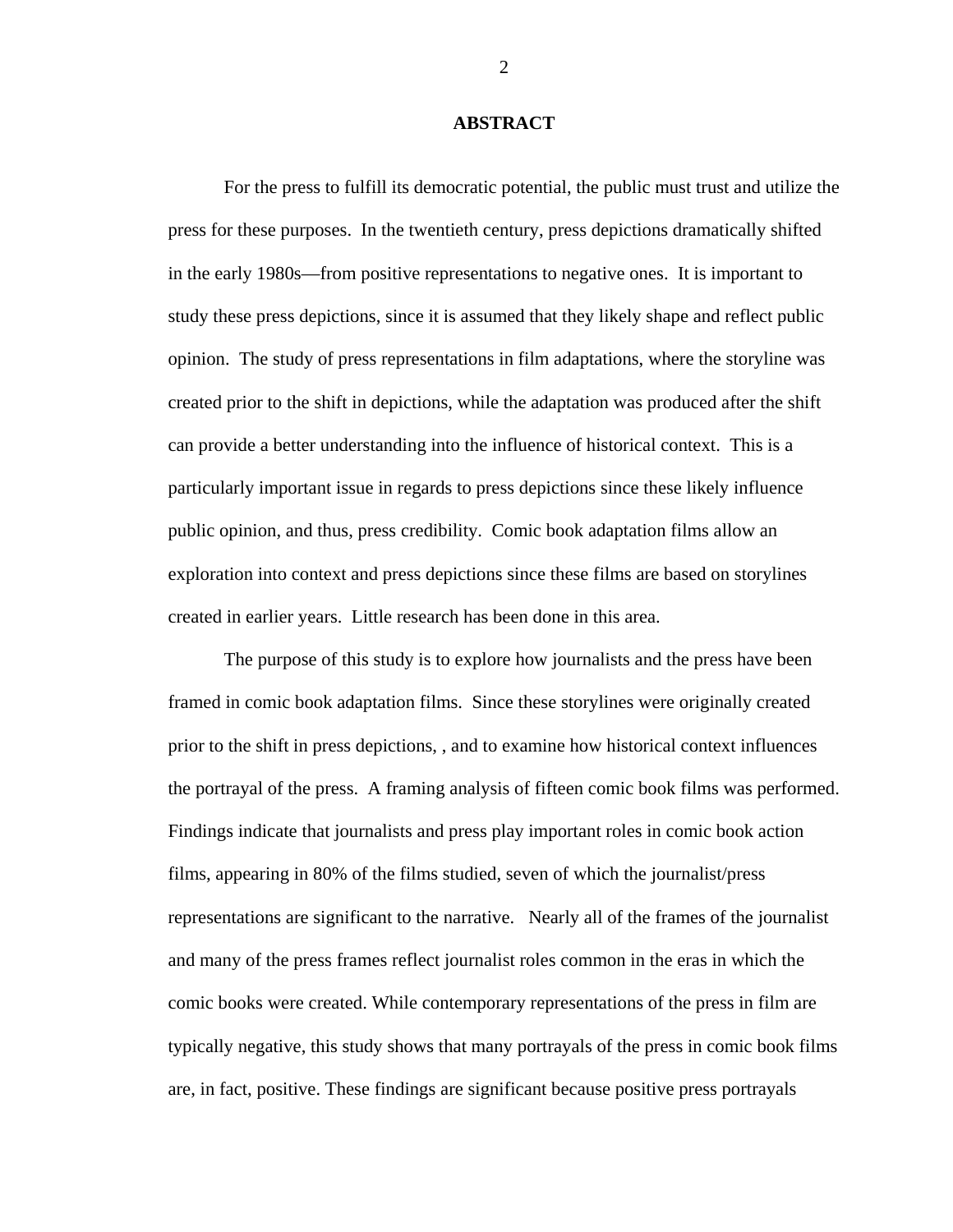generally correlate with increased public confidence in the press. With trust in the press, the public are more likely to utilize the press for its original functions, thus maximizing the potential for an effective democracy.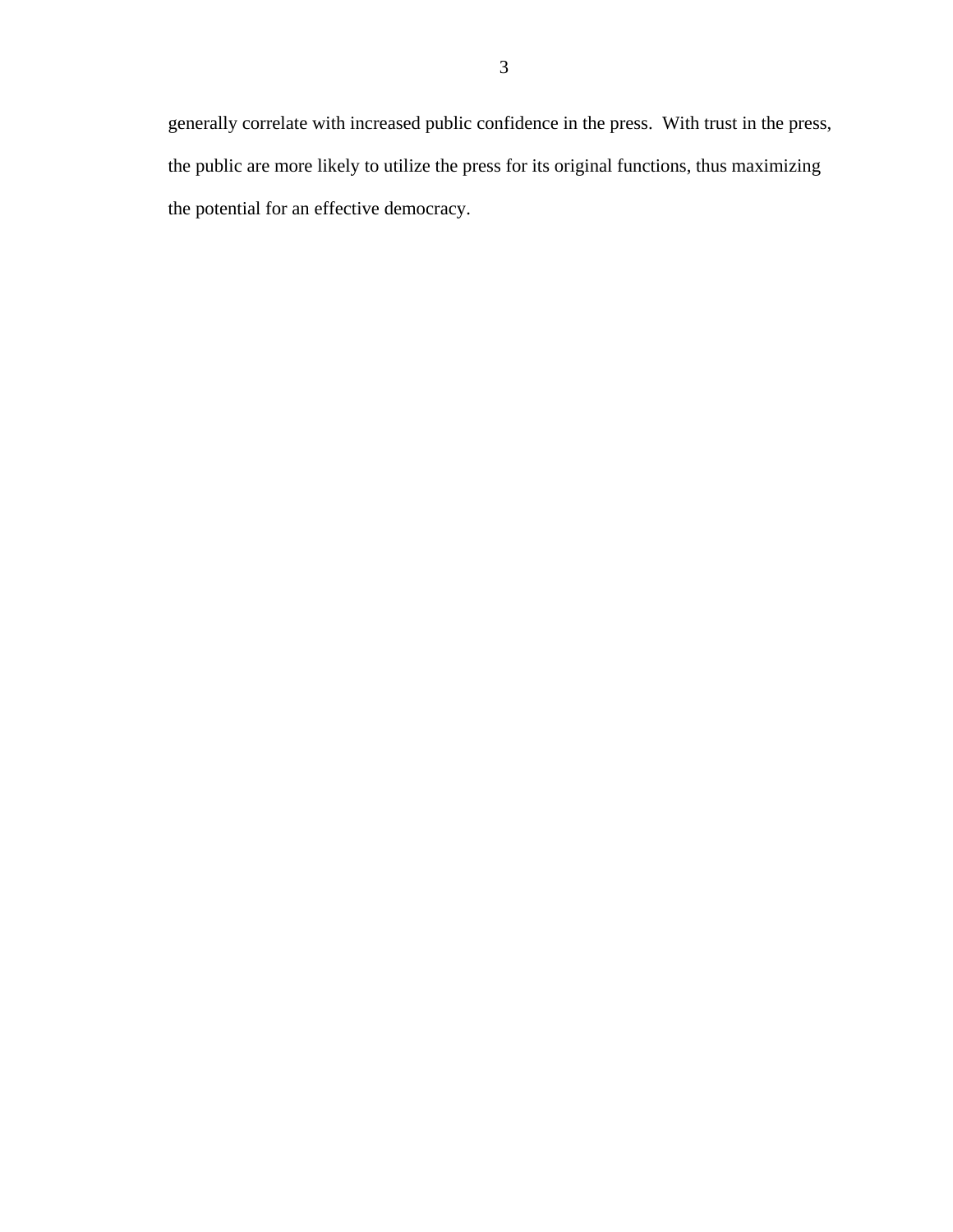### **CHAPTER 1. INTRODUCTION**

### **Background of the Study**

 When James Madison first proposed his Bill of Rights to the Continental Congress in 1791, he argued that, **"**The people shall not be deprived or abridged of their right to speak, to write, or to publish their sentiments; and the freedom of the press, as one of the great bulwarks of liberty, shall be inviolable" (Madison 1999, p.442). This declaration of the need for a free press laid the foundation for the First Amendment to the Constitution of the United States of America, which states that, "Congress shall make no law abridging the freedom of speech or of the press..." (Brant 1965, p.51). This amendment signifies that founders of the United States of America believed that a free press was vital to the newborn democracy (Gleason 1990).

 Literature suggests that the press fulfills two functions in maintaining democracy. One role is to inform the public of current events, government activities, and activities of political candidates (Kobre 1969, Levy 1985). This purpose enables a well-informed public, capable of keeping the government in check and selecting good leaders (Smith 1988, Levy 1985). The press also serves as a means of communication between the government and the people (Lichtenberg 1987). With a free exchange of ideas, ideally the government can respond to the community's needs and enact change to better serve the public (Baker 2002). These two functions work together to create an effective democracy, where the informed public elects officials who listen and act on the public's behalf.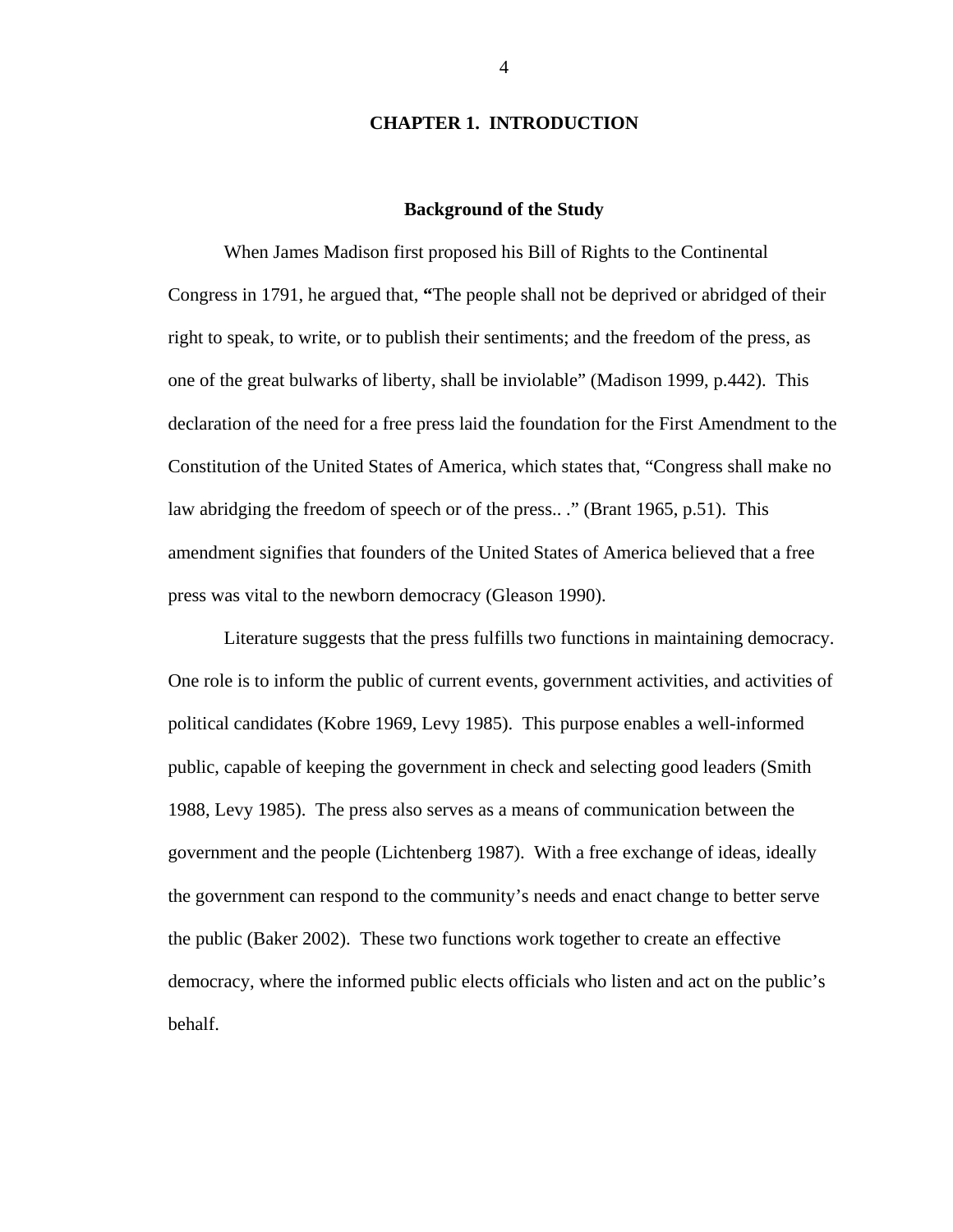Studies have shown that the press' adherence to these functions has often correlated with public opinion about the press' performance (Good 1989). During the era of "yellow journalism," for example, when many press organizations focused on sensationalism and exploitation and therefore did not strive to accurately inform the public and serve as a forum for free exchange of ideas, public faith in the press dramatically decreased (Good 1989). Soon after, as the press began to aim for accuracy and balanced reporting, credibility strengthened and remained strong from the 1930s until the late 1970s (West 2001). In the early 1980s, public confidence in the press once again plummeted when it was suggested that the press strayed from its original functions. Problems with inaccuracy, a decrease in media outlets, and a thirst for sensationalism impaired the press' ability to provide correct information and provide public forum for exchange of ideas (McKenna 1982, Good 1989, West 2001). Since the 1980s, studies have shown that press credibility has been at an all time low (Urban 1999).

 Representations of journalists and the press in popular culture have generally followed this historical pattern of public confidence in the press. When "yellow journalism" was the dominant style, journalist characters in novels were often negative and almost always despised by readers (Good 1989). In film, research indicates that journalists from the 1930s through the 1970s commonly played positive roles, usually as the central character (Good 1989, Weinraub 1993). With the downfall of public confidence in the 1980s, representations of journalists and the press also became negative and less significant to the narrative of the film (Good 1989, Weinraub 1993).

 Many studies on representation of journalists/press in film have been performed. Brucker (1980) explored reoccurring themes in journalism films, speculating that the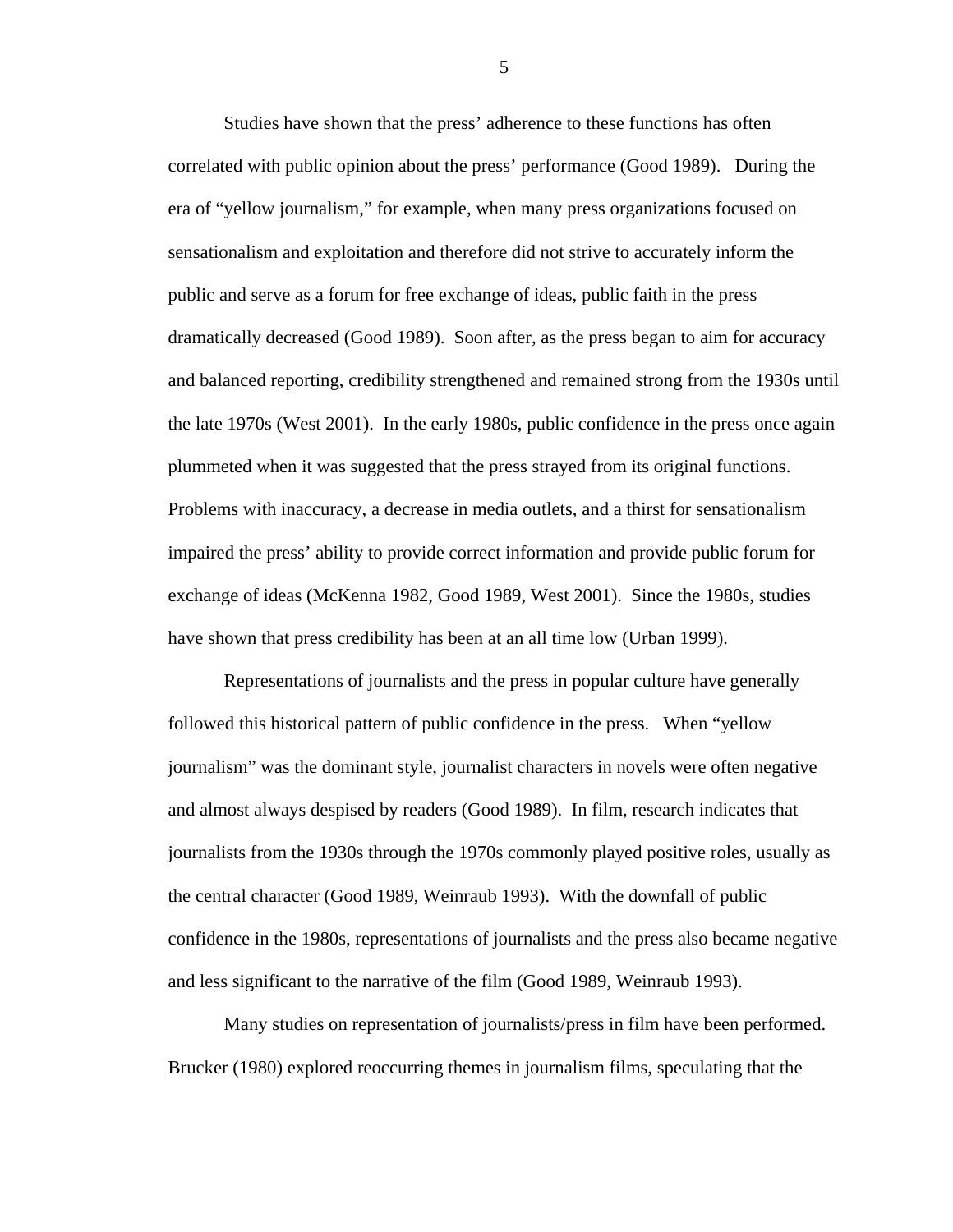portrayal of the male journalist shifted from the 1920s to the 1970s due to the increased professionalism in the industry. Kiste used thematic analysis to study the representation of journalists in contemporary film, concluding that many portrayals are negative and inaccurate, which may weaken press credibility. Langner-Burns (1989) also studied representations of the press, comparing the images of journalists in popular fiction to those existing in contemporary films. Among her findings, Langner-Burns determines that in both fiction and film, the journalist profession is glamorized, portrayed as successful and exciting. Finally, Bilodeau (1994) performed comparative research on press representations, examining the image of journalists in journalist" versus "nonjournalist" films. He concludes that "journalist" films depict journalists in more positive roles than "non-journalist" films.

 Extensive research on press representations in films has been performed. However, little research exists on the image of the press in specific genres, particularly the comic book action genre, which often contains journalist and press representations.

 Since the late 1970s, the comic book action genre has escalated in popularity. In the last twenty years, according to *The Internet Movie Database* (2004) approximately 27 comic book action films have been released. *Box Office Reports* (2003) states that of these films, ten movies adapted from superhero comic books have grossed more than 200 million dollars worldwide. The popularity of comic book action films continues to rise. In the next five years, at least ten more films in this genre are expected to be released (2004). These films have a broad audience, often appealing to both children and adults (Dirks 2004). They also tend to perform well internationally, likely because these films portray easily translatable struggles between good and evil (Ghonain 2002).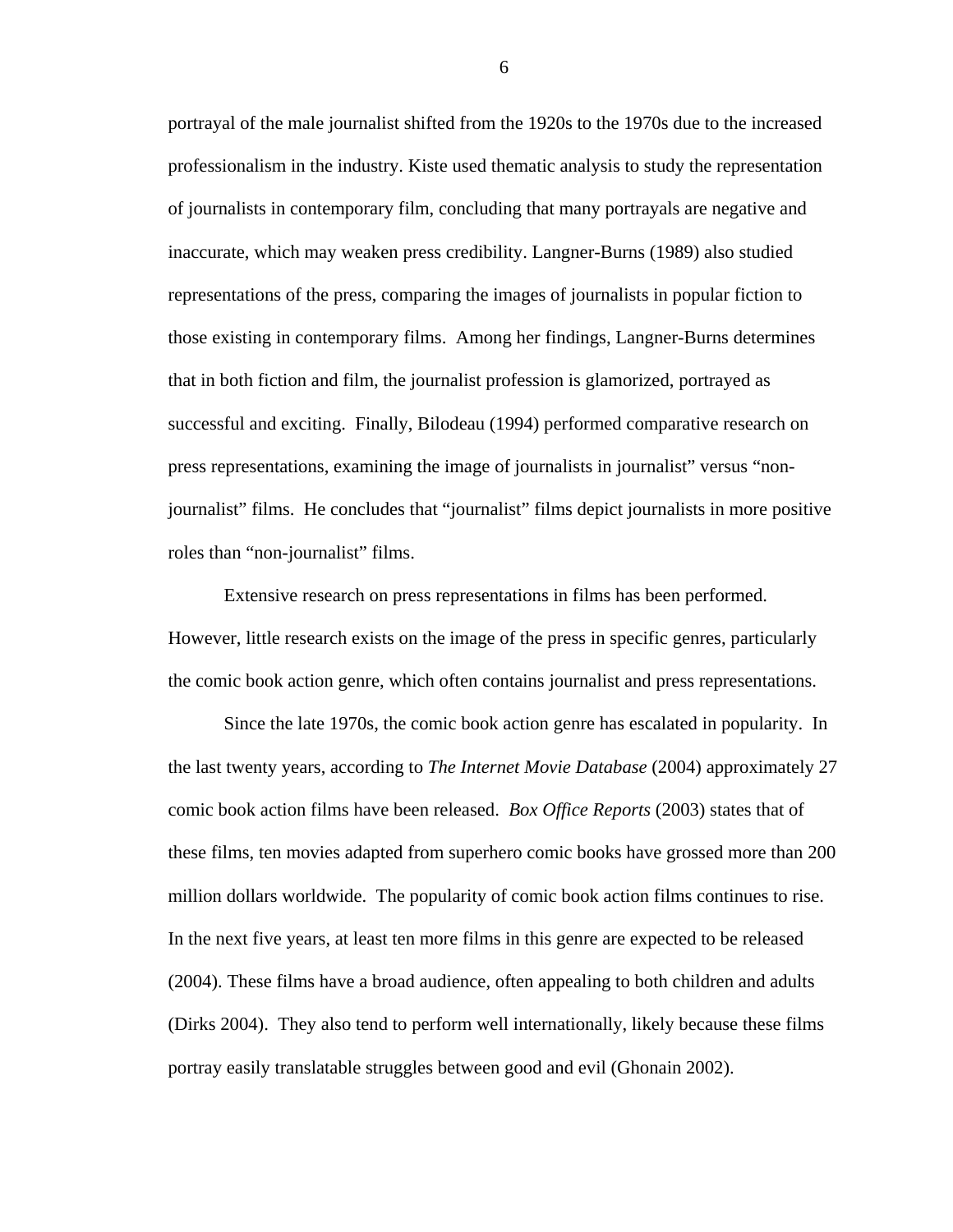Few studies have been done on the comic book action films. Yet comic books themselves have been studied. Evans (1995) looked at the evolution of superhero characters in comic books, noting how the narrative structure often correlates with changing societal values. Mahoney (1997) examined superhero familial relationships, concluding that superheroes are usually alone, without family or friends. Brown (1997) and Pustz (1998) both studied comic book culture, looking at the formation of fan communities in the comic book world. No studies reviewed examined press representations in comic books or in their film adaptations.

#### **Statement of the Problem and Objectives of the Study**

The press was endowed by the United States Constitution to fulfill specific democratic functions in society. In recent years, however, some believe the press has strayed from these functions, which has resulted in a decline in public confidence<sup>1</sup> in the press. It is assumed that popular culture products not only reflect cultural realities, but also shape our understanding of culture. Through representation, the media conveys meaning and shapes ideologies (Turner 1993). Therefore, since studies show that the depictions of the press in popular culture have influenced the decline of public confidence, it is important to study how the press has been portrayed in popular culture products, such as film, and how these portrayals have changed over time.

Numerous studies of the portrayal of journalists and the press in film have been performed (Brucker 1980, Kiste 1986, Bilodeau 1994). Scholars have also studied the role of comic books in culture (Evans 1995, Mahoney 1997, Carpenter 2003). Yet little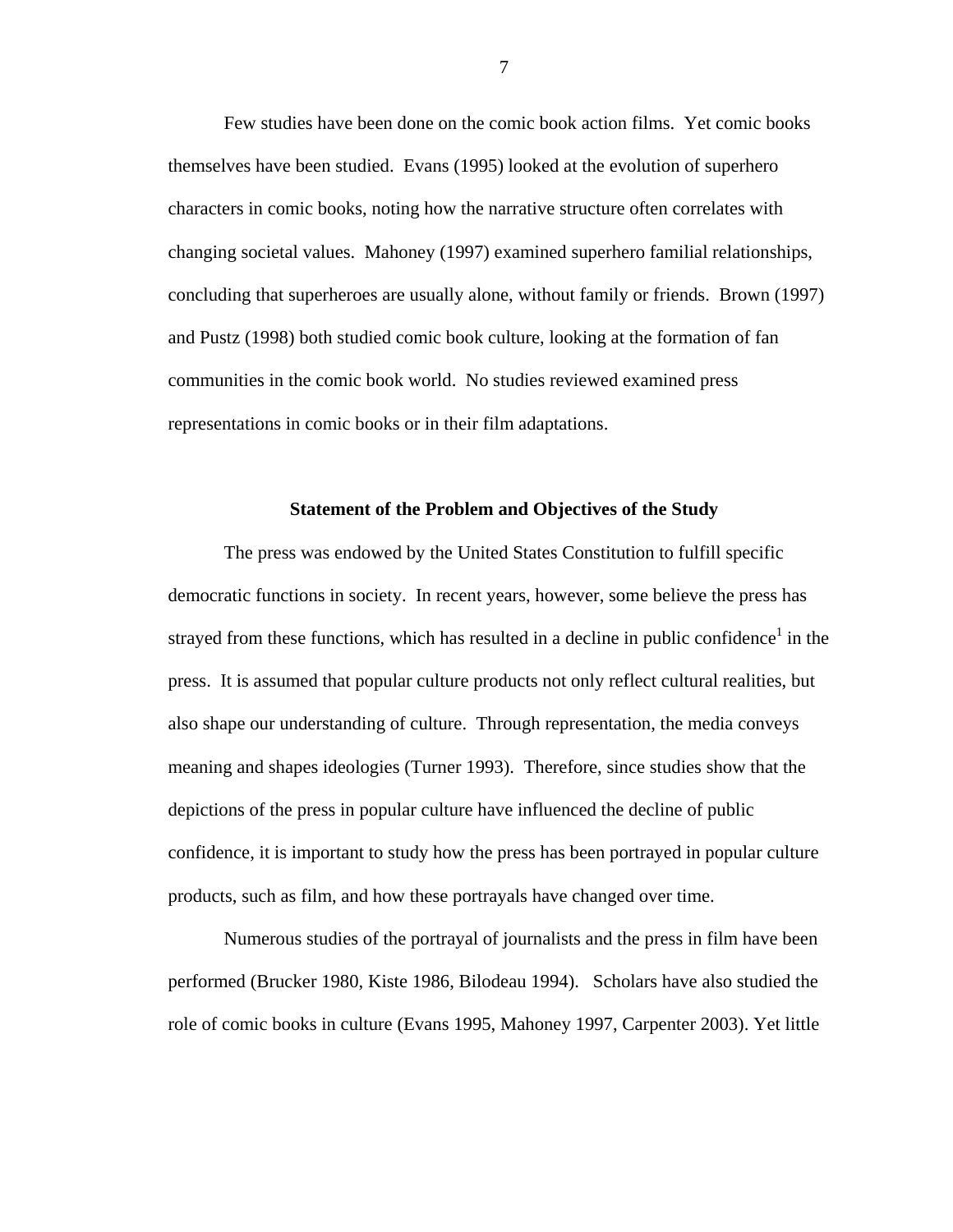information exists on the portrayal of journalists and the press in certain genres, specifically, comic book film adaptations. Preliminary research suggests that this genre needs further study because journalists and the press play a significant role in many of these films. With the rising popularity of comic book films, it is important to examine the roles of journalists in these films, since it is believed that these types of symbolic images can affect the public's perception of the press (Kiste 1986). If public trust in the press as an institution diminishes, it is less likely that the public will utilize the press for its functions vital to an effective democracy (Good 1989). This study sought to explore the representations of journalists and the press in comic book action films, examining specifically how these films frame images of the press so that the images of journalists/press, which potentially shape how the public views the press, can be better understood. By concentrating on the genre of comic book action films, this research hopes to contribute to the understanding of the role of the media in the social construction of reality.

Two research questions guided this study:

1. To what extent are journalists/press represented in comic book action movies? How significant is their representation in these films?

2. How are journalists/press framed in comic book films?

 $\frac{1}{1}$  A report for the ASNE Journalism Credibility Project, printed in *Examining Our Credibility: Perspectives of the Public and the Press*, notes that "for more than 10 years, nationwide polls have measured continued declines in the public confidence . . .of the press" (Urban 1999, p.37).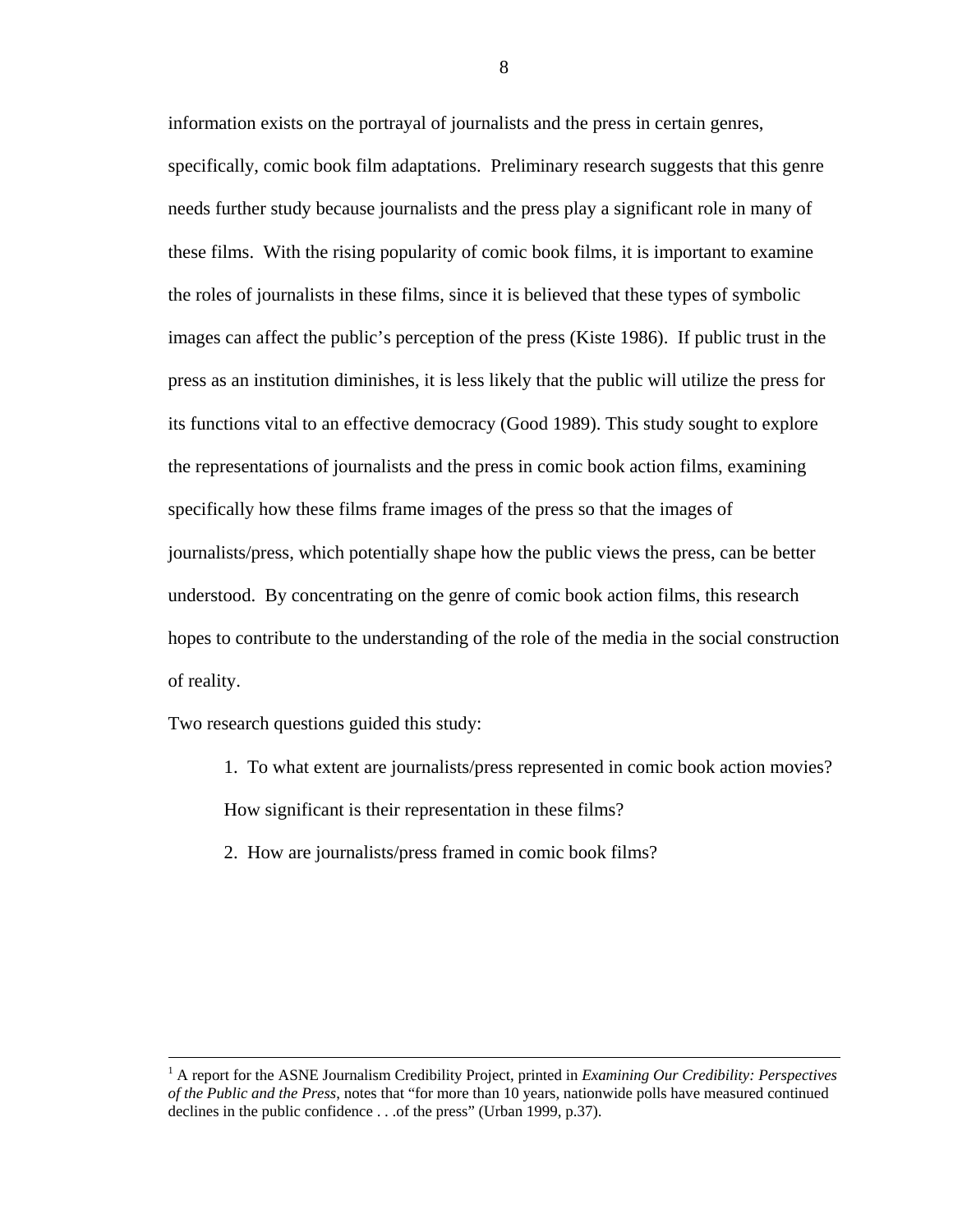## **CHAPTER 2. LITERATURE REVIEW**

#### **Historical Background**

#### **Historical Functions of the Press in Democracy**

To study how portrayals of journalists and the press have changed in film, the original functions of the press, and how these functions have changed over time must be considered. When the United States Constitution was first created, it established the press as an institution of democracy, designed to perform certain functions in society. Literature identifies two main functions of the press: to inform the public by acting as a "watchdog" of government and to act as a means of communication by serving as a forum for the people (Levy 1985, Smith 1988, Licthenberg 1990). By fulfilling these roles, literature suggests that the press can serve its essential purpose for an efficient democracy and benefit both the public and its government<sup>2</sup>.

Literature suggests that informing the people of current events and other critical information was the original purpose of the Colonial press (Kobre 1969). From ship schedules to war news, the colonial press kept people from all over the colonies informed of the "important" events of the time. Literature suggests that, besides current events, the press is also designed to inform the public of government activities, such as legislative actions, military feats, and presidential decisions, as well as political corruption. With the power to expose government corruption, the press is able to keep the government in

<u>.</u>

 $2^{2}$  In protecting the public by exposing government corruption, some believed that the government would benefit as well (Smith 1988). Writers, like Cato and Hume, reasoned that if problems with the government were publicly discussed in time for peaceful reform, civil disobedience could possibly be avoided (1988). With this exchange, a true democratic society could exist.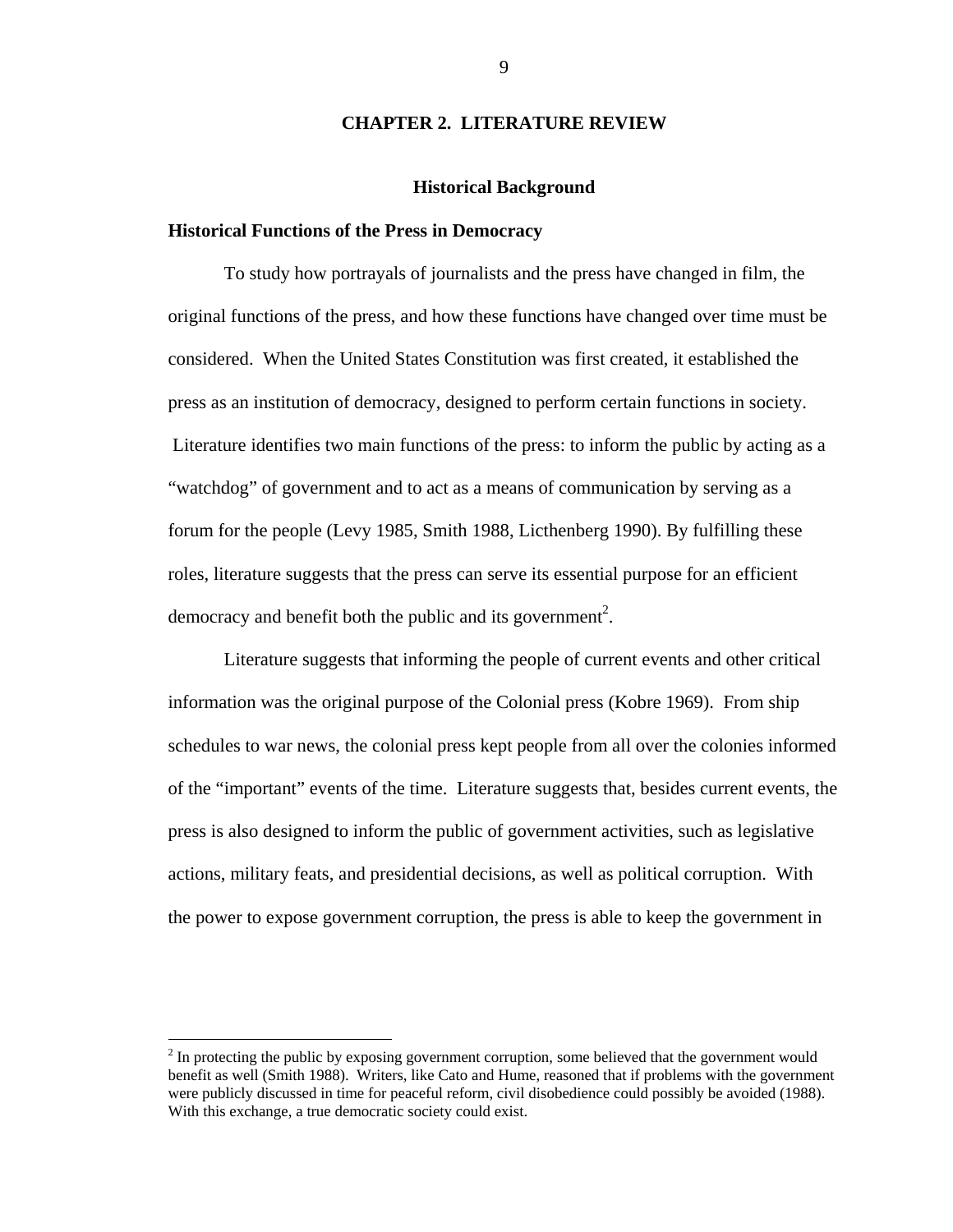check<sup>3</sup> (Smith 1988). Thus, scholar Jeffery Smith, in *Printers and Press Freedom* (1988), states that a critical function of the press is to "become the eyes, ears, and voice of the electorate and its parties" (Smith 1988, p.163). Known as the "watchdog" function of the press, in this way, the press serves as an unofficial "fourth branch of government," (Licthenberg 1990, p.105). As this "fourth branch," the press works as part of the checks and balances system unique to the United States government (Levy 1985). Whether the press is reporting on corruption in the White house, or the events of a routine government meeting, this "watchdog" function is significant because it keeps the government's power in "check" by keeping the public informed (Levy 1985).

The press also provides voter participation information, which both informs and empowers voters to participate in the voting process. In *The Emergence of a Free Press*  (1985), Levy states that without a free press informing voters of political candidates and other important government matters, the electoral process would be a "sham" (Levy 1985, p.273). Therefore, the information function of the press not only protects the public from the abuse of government power, but also helps the people to make educated decisions during the voting process. Scholar C. Edwin Baker takes the role of the press in the electoral process a step further. In *Media*, *Markets, and Democracy*, Baker stresses that the role of the press in a democracy is to not only inform the people of their candidate choices, but to empower the people to actively take part in the democratic process (Baker 2002). By promoting active involvement among the people, the press helps the public choose their government and therefore helps the government to work on behalf of the people. This informing function of the press is crucial to a democracy

 $3$  In addition to exposing government corruption, it is also the function of the press to inform the public of business activities and corruption (Smith 1988).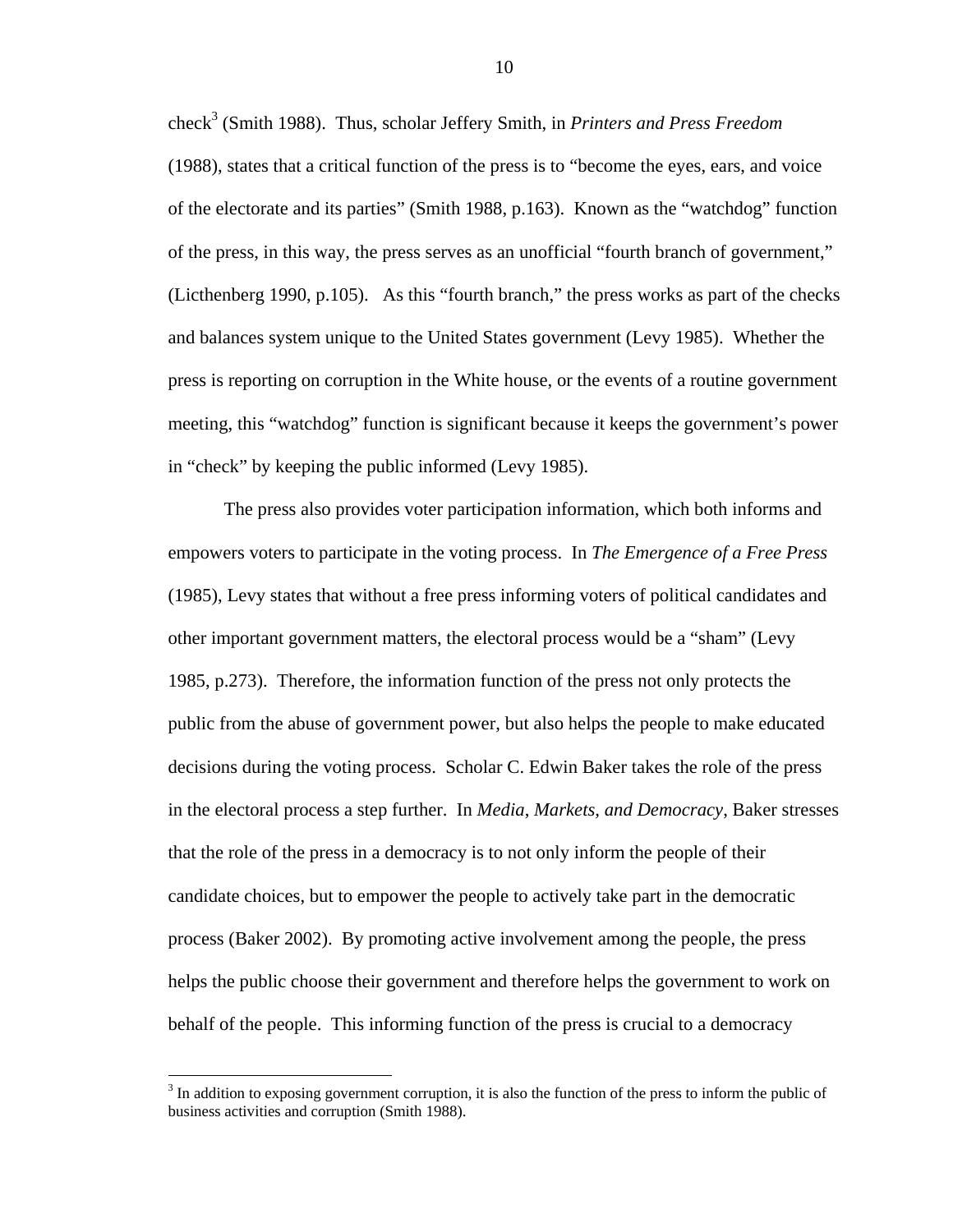because without an informed public actively participating in the political process, an effective democracy cannot exist.

Another important function of the press is to work as a means of communication between the people and the government and within the public itself. In "Foundations and limits of the freedom of the press," Lichtenberg elaborates on the function of a free press as a communication tool, stating that the free speech entails the public exchanging ideas without censorship or government interference. Through this free exchange, multiple viewpoints can be publicly expressed (Lichtenberg 1987). Applied to the press, this definition of free speech advocates for a diverse forum where people can publicly express their ideas without fear of repercussions (1987). From criticizing the poor quality of a loom, to expressing discontent in the government, people are free to publicly express themselves through the press. By serving as a forum for public opinion, the press plays an important role in maintaining democracy (McKenna 1982).

A significant part of the communication function is that the press can communicate the public's ideas to the government. The press acts as a representative of the people—alerting the government to the public's needs and demands (Baker 2002). Ideally, then the government can respond to these demands and enact change to remedy the situation (2002). By communicating the public's discontent to the government, the press enables the government to work for the people, as warranted by its democratic nature. The communication function of the press is critical in a free society because it allows people to publicly express their ideas and criticisms to both the public and the government, who would ideally respond with changes in government policy. This flow of ideas is necessary for a democratic society to exist.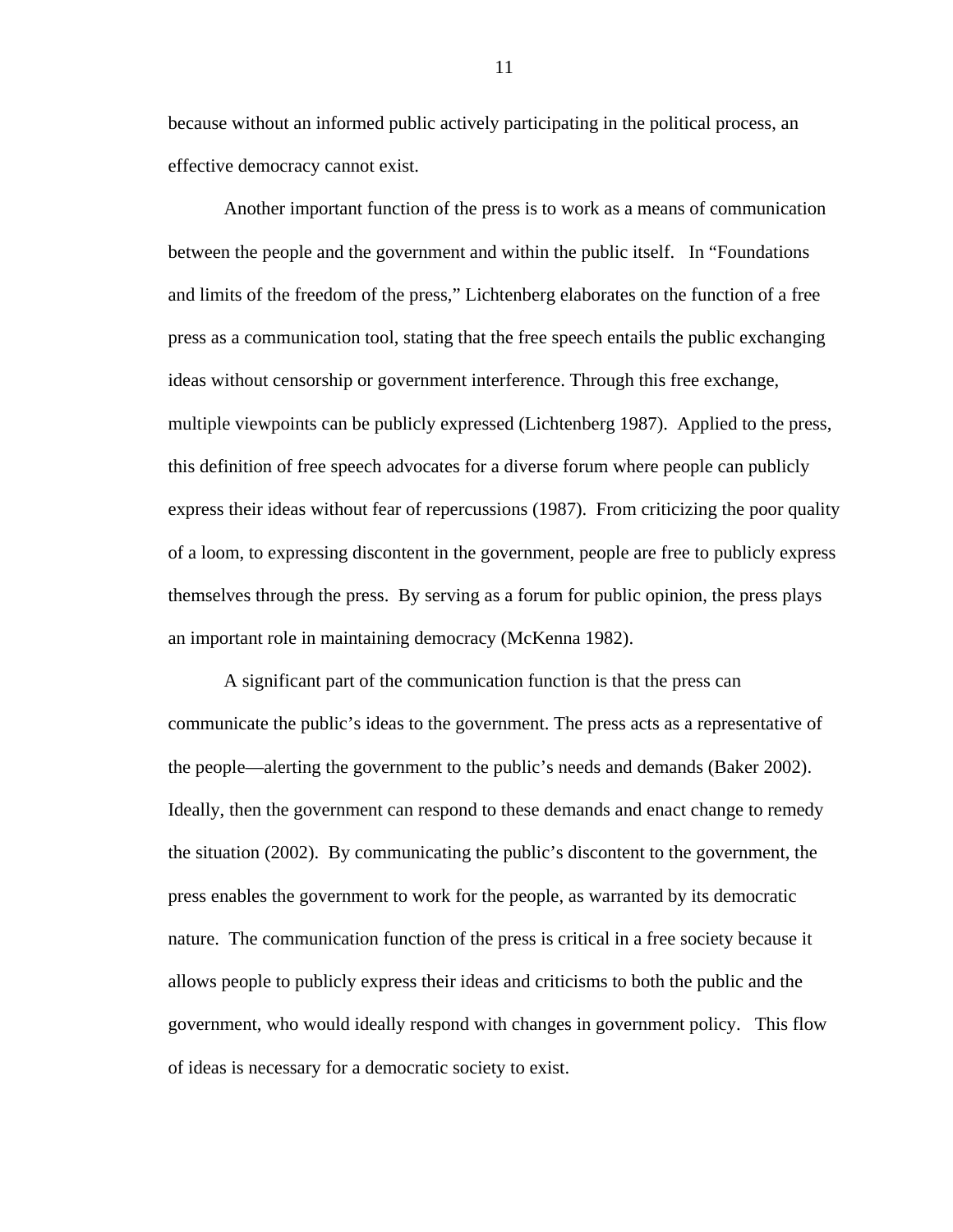In general, the functions of the press are to inform the public and act as a means of communication. It has been suggested that if the public believes that the press is fulfilling its functions, public confidence in the press is strong. Conversely, as the press strays from these functions, public confidence declines (Good 1989). The relationship between press behavior and public confidence in the press as an institution is exemplified in the history of the press in the  $20<sup>th</sup>$  century.

## **Press Performance and Public Confidence in the Press**

Literature suggests that, throughout American history, the public's confidence in the press has often correlated with press behavior in fulfilling its assumed functions. The period during and after the late  $19<sup>th</sup>$  century era of "yellow journalism" exemplifies this relationship. In the 1890s, the fierce competition between William Randolph Hearst, editor of the *New York Journal*, and Joseph Pulitzer, editor of the *New York World*, became known as "yellow journalism"—journalistic practices known for "extremes of fabrication, brutality in crime stories, gossip, and titillation" (Flink 1997, p.173). The practice of yellow journalism promoted the use of exaggerated or untrue headlines and stories, fake photographs and sensationalism, focusing on graphic crimes, gossip, and scandal (Keeler, Brown, & Tarpley 2002). What was called "yellow journalism" spread to other newspapers, whose owners used the style to increase profits (Ford & Emery 1954). During the period of "yellow journalism," instead of fulfilling the original functions of informing the public and serving as a means of communication, the press thrived on sneaky practices to beat out the competition (1954). In response to the sensationalistic and often immoral journalistic practices, the public confidence in the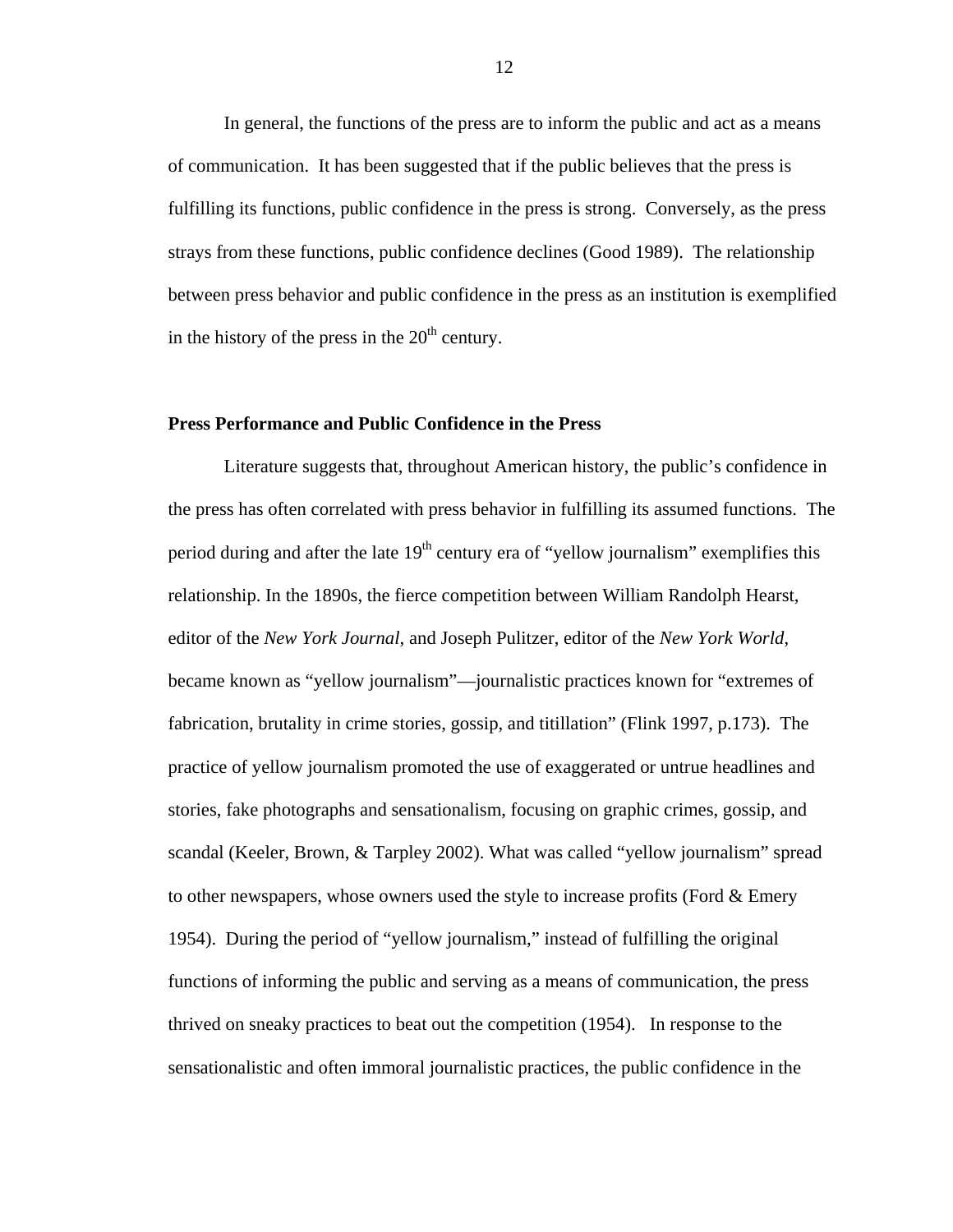press declined (Good 1989). Many people, especially those who were well educated, complained about the greed-driven apathy of the journalist, claiming that the press "pandered to the semiliterate and poisoned the atmosphere of American life" (Good 1989, p.10).

While many newspaper owners followed this trend of "yellow journalism," a few prominent publishers did not embrace the popular style. Adolph Ochs, owner of *The New York Times*, was determined to keep the "inflated truth" of "yellow journalism" out of his news pages. Ochs insisted that his newspaper would be affordable and appealing to a mass audience, yet still remain respectable and conservative (Kobre 1969). To appeal to the masses, Ochs adapted some of the "yellow journalism" tactics, such as using captivating photos, large headlines, and exciting stories, and reduced the price of his paper from three cents to one cent (1969). At the same time, however, Ochs demanded that editorials and news stories should be independent of each other so that the public could determine news from opinion (Kobre 1969).

Ochs' determination to make news more objective is significant because it instigated a movement for an "objective" media, which strived to present both sides of a story (Kobre 1969). Following the demise of "yellow journalism," the objective media became the dominant ideology for the press. It is also important to note that Ochs, while striving for objective news, also advocated for his paper to be used as forum for public discussion, thus fulfilling the "means of communication" function of the media (Kobre 1969). Ochs' dedication to preserve the original functions of the press later served as a model for publishers attempting to break free of sensational journalism. The success of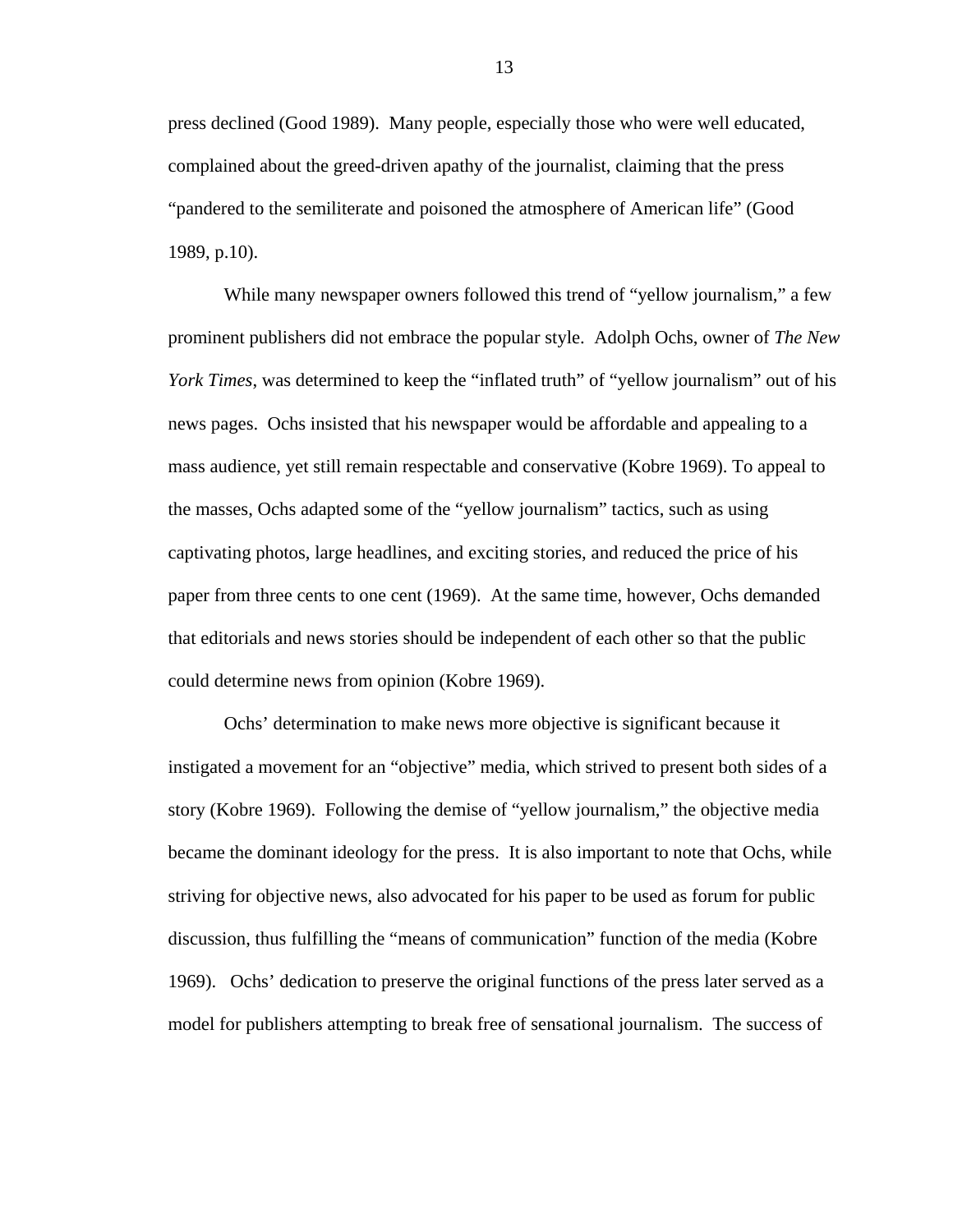*The New York Times* also prompted the main proprietors of "yellow journalism" to reexamine the quality of their newspapers (Flink 1997).

As the newspaper "war" raged on, Pulitizer himself even began to despise the sensationalism. To remedy the situation, Pulitzer suggested that he and Hearst stabilize their prices in order to end "fake reporting" and other sensationalist stories (Flink 1997, p.176). Hearst refused to raise his prices, so Pulitizer began a crusade to reduce "yellow journalism" and win back many of the "serious" consumers that had dropped their subscriptions, losing trust in the press due to false stories and sensationalism (1997).

 Pulitizer attempted to change journalistic practices in two ways. First, he ordered his own staff to stop fabricating stories and to reduce newspaper space devoted to "divorce, murder, and salacious stories" (Flink 1997, p.176). Next, Pulitzer created an endowment for a school of journalism at Columbia University, aiming to "professionalize the industry" (West 2001). The establishment of this first school of journalism quickly led to the formation of journalism departments at numerous other schools (2001). Consequently, instead of merely having a "natural aptitude," the requirements for becoming a journalist expanded to professional training (Flink 1997). These schools, along with a movement towards a licensing procedure for journalists, resulted in the creation of a guide to ethical standards in journalism, published by the Bureau of Accuracy and Fairness at the *New York World* (Flink 1997). This document not only outlined standards for the industry, but it also recommended firing journalists and editors who violated these codes (1997). Many of the newly founded national journalism organizations also adopted a code of journalism ethics (Keeler, Brown, & Tarpley 2002). The code of ethics established by one particular organization, the American Society of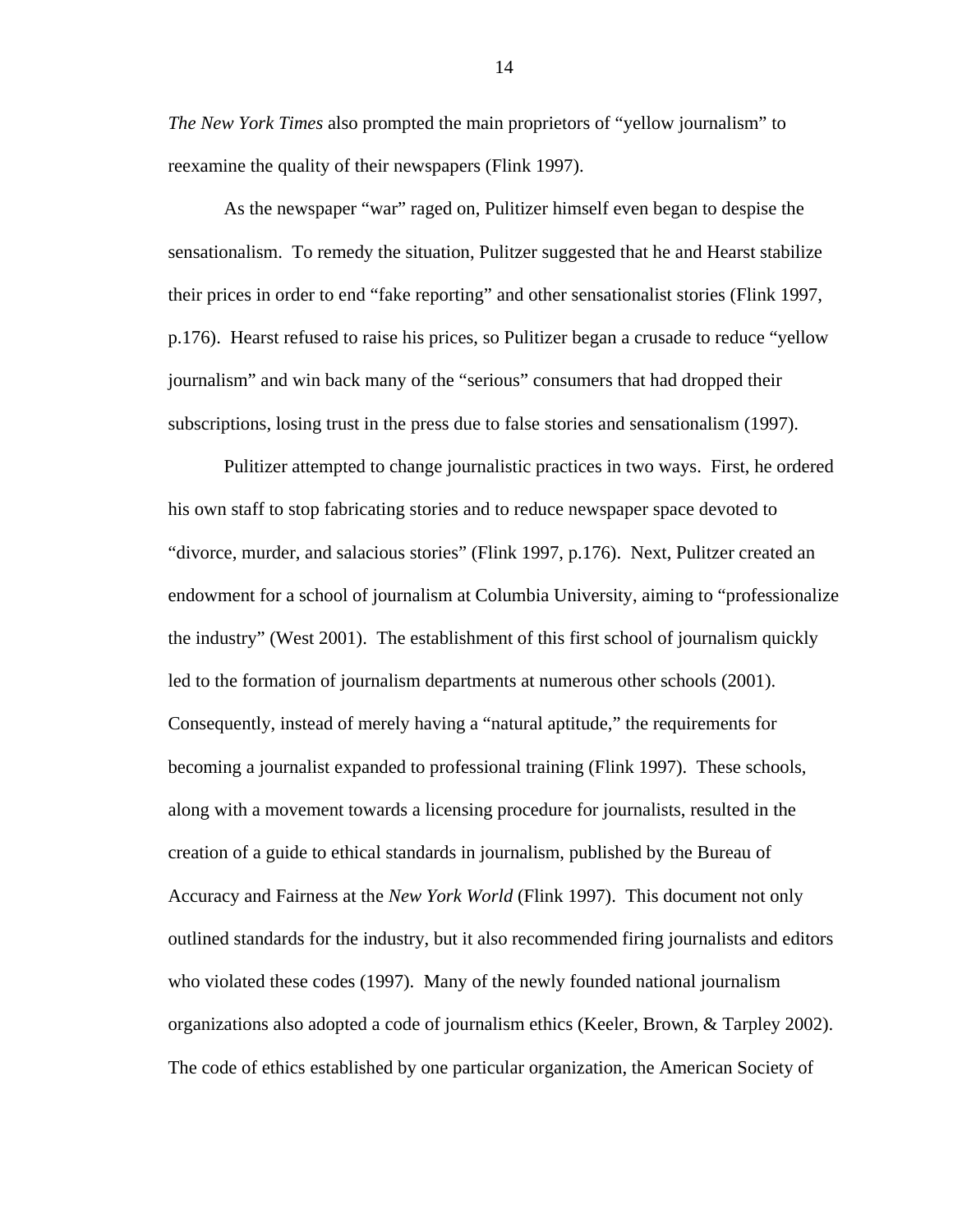Newspaper Editors (ASNE), laid the foundation for the code of ethics established by the Society of Professional Journalists (SPJ) (2002). This code is especially significant, for it provides a specific model for newspapers to follow—one that strives to minimize personal biases, promoting objectivity. This idea of objectivity became the dominant style of journalism.

 This "objective media" differed greatly from the "yellow journalism" practiced in prior decades. In newspapers of the "yellow press," reporters generally did not try to create balanced stories, nor did they stick to the facts of a story (Keeler, Brown, & Tarpley 2002). Instead, their stories were often one-sided and reporter opinions were apparent in news stories (2002). With the "objective media," on the other hand, news stories were only supposed to contain straight facts, with several sides of the story presented (West 2001). With this new style, opinions were found only in designated commentary or editorial pieces (Keeler, Brown, & Tarpley 2002). Following the SPJ code and other codes of ethics, objectivity became the goal of reporting in the late 1920s.

In the decades following the 1920s, the press' adherence to objectivity continued. From the 1920s to the late 1970s, the devotion to accuracy and objectivity, along with a wave of exposes on government practices and activities, increased public confidence in the media as a watchdog of the people, boosting media credibility (West 2001). Even during the Vietnam War, in the late 1960s and early 1970s, when public confidence in democratic institutions began to steeply decline, confidence in the press remained strong, some said, due to the press' dedication to its "watchdog" function (Moy & Pfau 2000).

Numerous scholars mark the Watergate investigation as a high point for the press in the  $20<sup>th</sup>$  century. On June 17, 1972, five burglars were arrested for breaking into the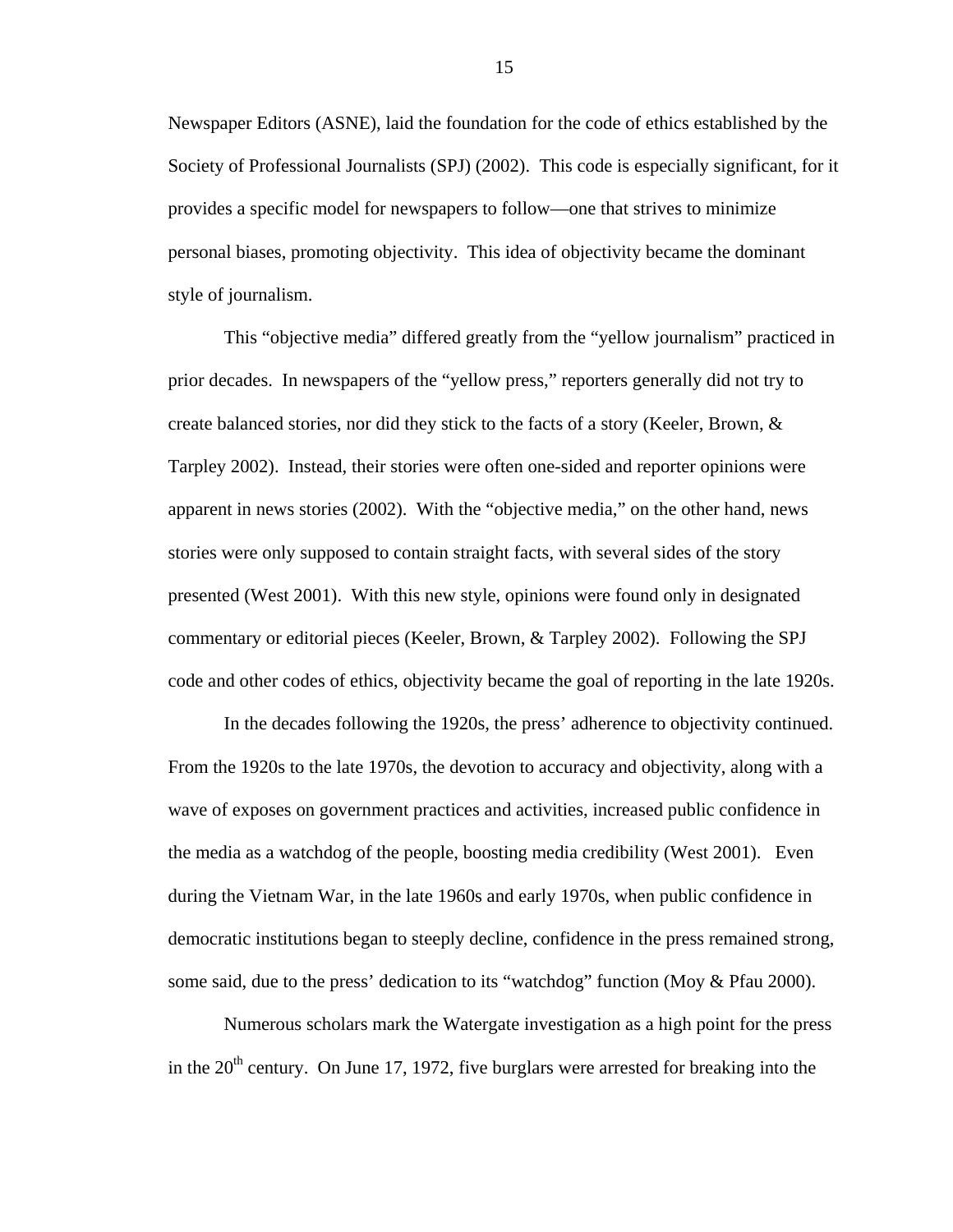Democratic National Headquarters in the Watergate Hotel (Foerstel 2001). The media played a crucial role in the investigation of this robbery, linking it to several other crimes between 1972 and 1974. Through the work of the media, particularly reporters Bob Woodward and Carl Bernstein of the *Washington Post* and their anonymous source, labeled Deep Throat, it was proven that President Nixon was involved in the scandals, which eventually led to his impeachment (Foerstel 2001). This event is significant in press history for, during the investigation, the press acted as a watchdog for the American people, informing the public of government corruption. In the time immediately following the Watergate scandals, media credibility was high—the public praised the media for their investigative reporting and generally trusted the media for accurate information (Kilmer 2002).

 By the 1980s, media credibility began to decline. Problems in accuracy and increased sensationalism led to a decrease in public confidence in the press as a democratic institution. In the 1980s, several incidents highlighted the problem with accuracy. In 1981, Janet Cooke, a reporter for *The Washington Post* fabricated "Jimmy's World," a Pulitizer prize winning story about a boy addicted to heroin (McKenna 1982, p.175). A month later, reporter Michael Daly, confessed to inventing portions of an interview with a British soldier who had allegedly killed a Northern Ireland teenager (Good 1989). And in August of the same year, it was discovered that reporter Christopher Jones' trek through Cambodia, printed in the *New York Times*, was plagiarized from a novel (Good 1989). After the string of fabricated stories, public confidence in the media, specifically as a credible source of information, declined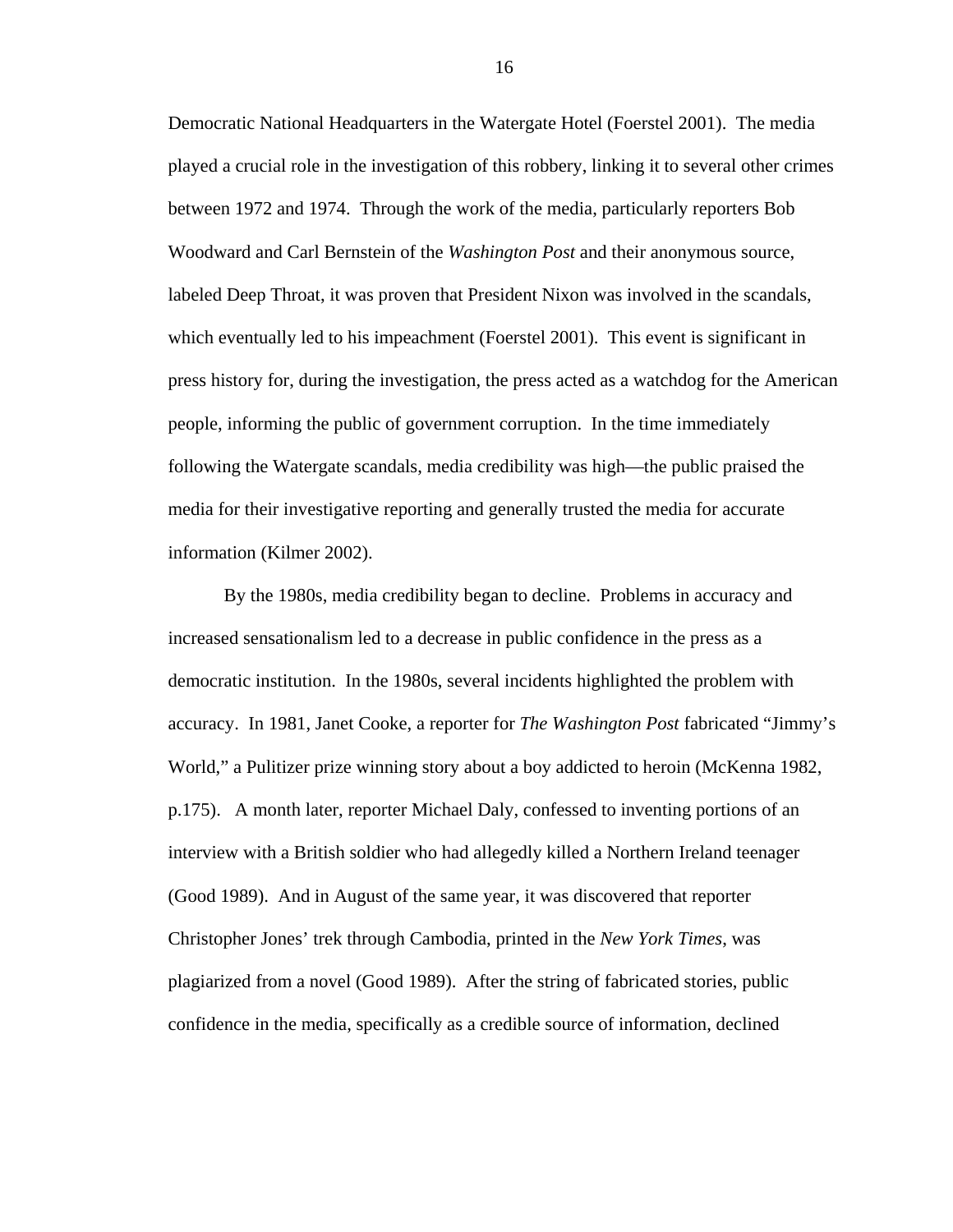(McKenna 1982). Besides inaccuracy, sensationalism also became a problem in the 1980s.

 By the 1980s, an increase in sensationalism appeared in news stories, as exemplified by "Irangate" in 1986, $4$  as well as the televised suicide of Pennsylvania Treasurer R. Budd Dwyer<sup>5</sup> (Good 1989). In both cases, media frenzy ensued (1989). Instead of public support of the press' actions, as in Watergate and other news stories of the 1970s, however, the public responded negatively to the behavior of the press (1989). Studies of public attitudes about the coverage of "Irangate," and the televised suicide showed a significant decline in media credibility (Good 1989). Besides increased sensationalism, a shift in journalistic style also contributed to the decline in public confidence.

In the 1970s, primarily due to Watergate, investigative reporting was applauded<sup>6</sup>, both professionally, and by the public. Following this event, many reporters attempted to dig up scandal, hoping to achieve similar recognition like the press received during Watergate (Good 1989). By the 1980s, however, the increased muckraking had led to a decrease in public confidence in the press (1989). Many in the public believed the press had become too blood-thirsty, and distrusted the shift from the old "objective" media, where the focus was on strict facts, to "investigative" journalism, a style that integrated a journalist's analysis and interpretation into the story (West 2001). Instead of superficially covering an event, investigative journalism placed stories within a context,

<u>.</u>

<sup>&</sup>lt;sup>4</sup> "Irangate" referred to the sale by President Reagan's administration of weapons to Iraq for profits given to Nicaraguan rebels (Good 1989)

<sup>&</sup>lt;sup>5</sup> At a press conference in January 1987, Dwyer placed a revolver in his mouth and pulled the trigger (Good 1989). A television station in Philadelphia, WPVI-TV, broadcasted the suicide unedited and several newspapers published large color photographs of the suicide (1989).

<sup>&</sup>lt;sup>6</sup> Four out of six Pulitzer Prizes for newspaper writing were given to investigative reporting in 1976 (Good 1989).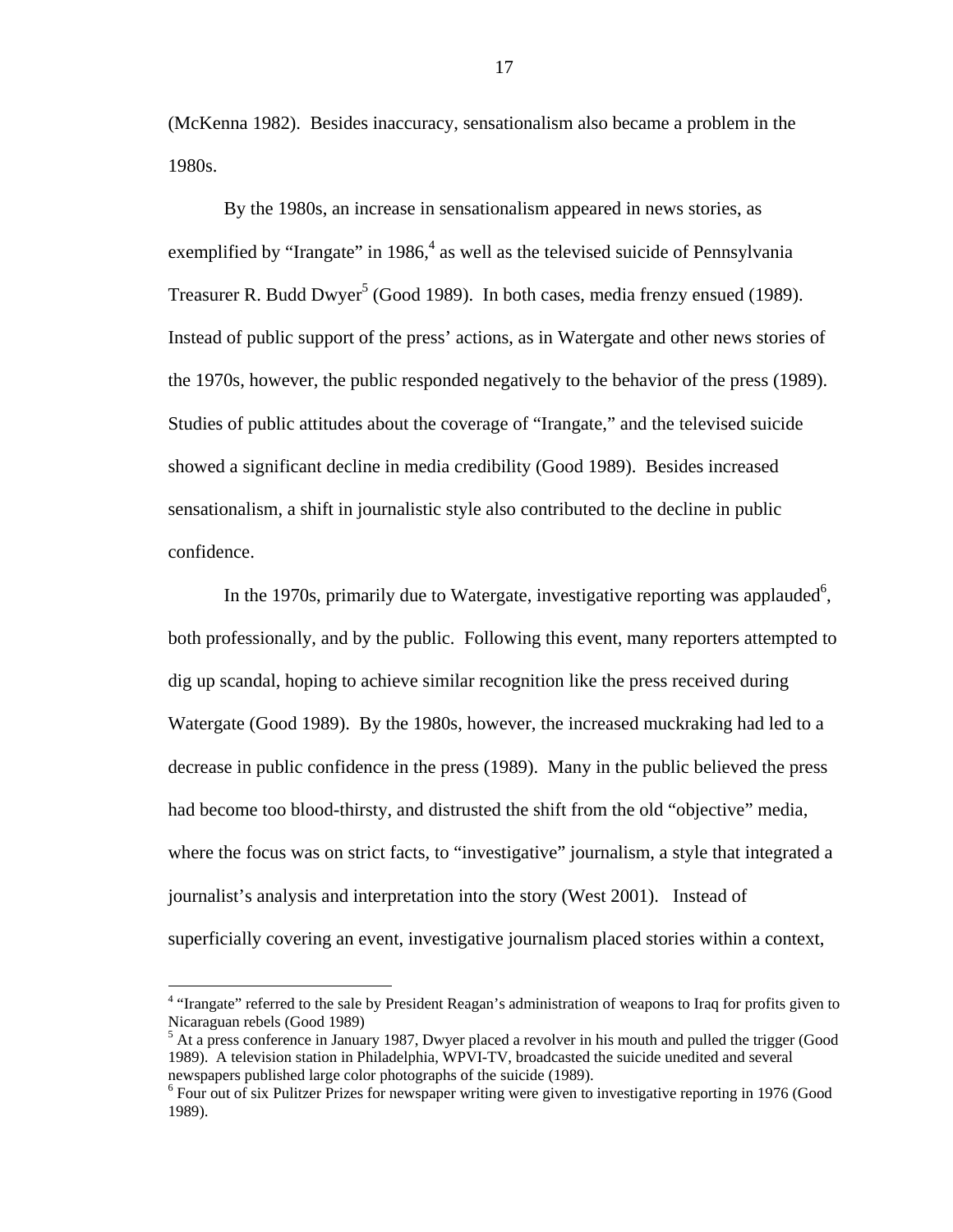providing background information along with the straight facts (2001). The public response to this new style of journalism was not positive. According to Darrell West in *The Rise and Fall of the Media Establishment* (2001), the onset of investigative reporting marked a lowpoint in media credibility. With the inclusion of "journalists' own impressions and values into stories," many people considered stories to be biased or skewed according to a journalist's own personal beliefs (2001, p.69). Besides the new style of reporting, public confidence in the media also declined due to the conglomeration of the media.

An increase in media mergers after 1980 has reduced the number of media outlets available to the public. These media conglomerations have hindered the press from fulfilling the function of informer in a number of ways. First, numerous mergers have left only a few media outlets to inform the public and shape public opinion (McKenna 1982). Scholar George McKenna, in *Media Voices: debating critical issues in mass media* (1982) states that having only a few media outlets is dangerous in a democratic society, because it can lead to "abuses of bias and manipulative reportage" (McKenna p.115). Some believe that increase of media conglomerations has also magnified the power of the press. According to scholars Thomas Patterson and Lee Wilkins in *Media Ethics* (2002), media organizations have become so powerful, they constitute their own "ruling class within a democratic society" (Patterson & Wilkins 2002, p.185). The magnitude of this power makes it difficult for the press to accurately inform the public, especially when corporate media interests are tied in with government affairs. Along with corporate connections with the government, journalists themselves have also become closer to government officials. It is suggested that journalists sometimes develop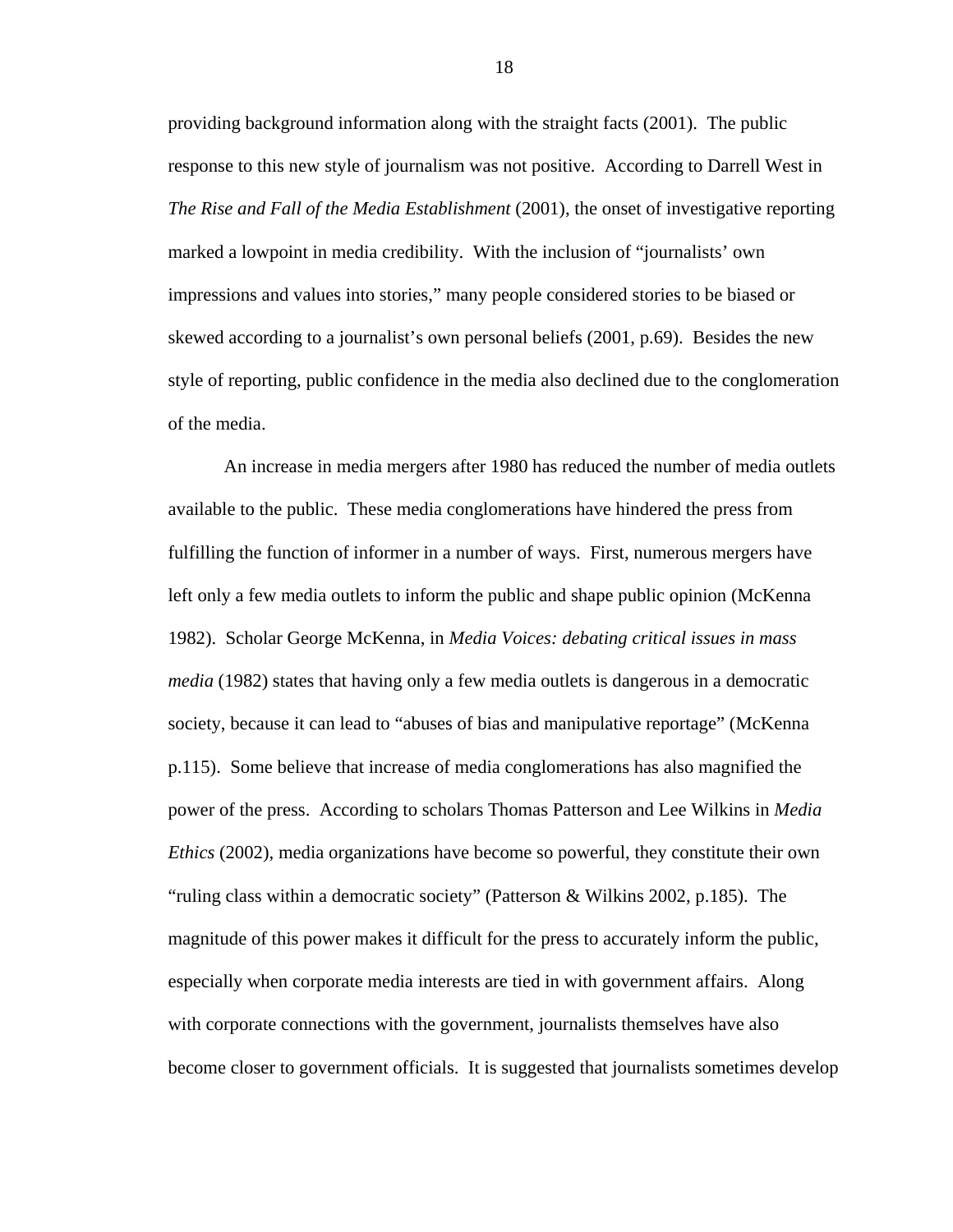personal relationships with government employees in order to guarantee inside sources (Baker 2002). With personal relationships between the press and the government, it is difficult, if not impossible, for the press to serve as an independent watchdog for the people (2002). Besides the powerful media and increased conflict of interests, other reasons exist for the decline in public confidence in the press.

According to some scholars, recent budget cuts have led to a decrease in "quality" investigative reporting. Baker (2002) says that a "bottom-line mentality within media enterprises" has developed within media organizations (p.167). As a result, media organizations seek ways to increase profits such as increasing the use of wire services, merging with other media outlets, and reducing funds for investigative journalism (Baker 2002). These actions dramatically reduce the number of press organizations providing information, resulting in fewer sources of information (2002). Fear of being labeled "biased" or un-Patriotic can also hinder the democratic process (2002). "The mere performance of watchdog role can cause inaccurate portrayals of the press as having a leftist tilt" (Baker 2002, p.167). All of these trends have significantly caused the press to stray from its watchdog role. Without a press completely independent of the government and devoted to serving the public's interest, the press cannot effectively keep the government "in check"—as intended by the creators of the Constitution and the Bill of Rights.

Literature suggests that the press has also strayed from its function as a means of communication and motivator for active voter participation. The decrease in media outlets, such as multiple partisan papers, along with the changing style of political reporting, has contributed to this decline (Baker 2002). Baker in *Media, Markets, and*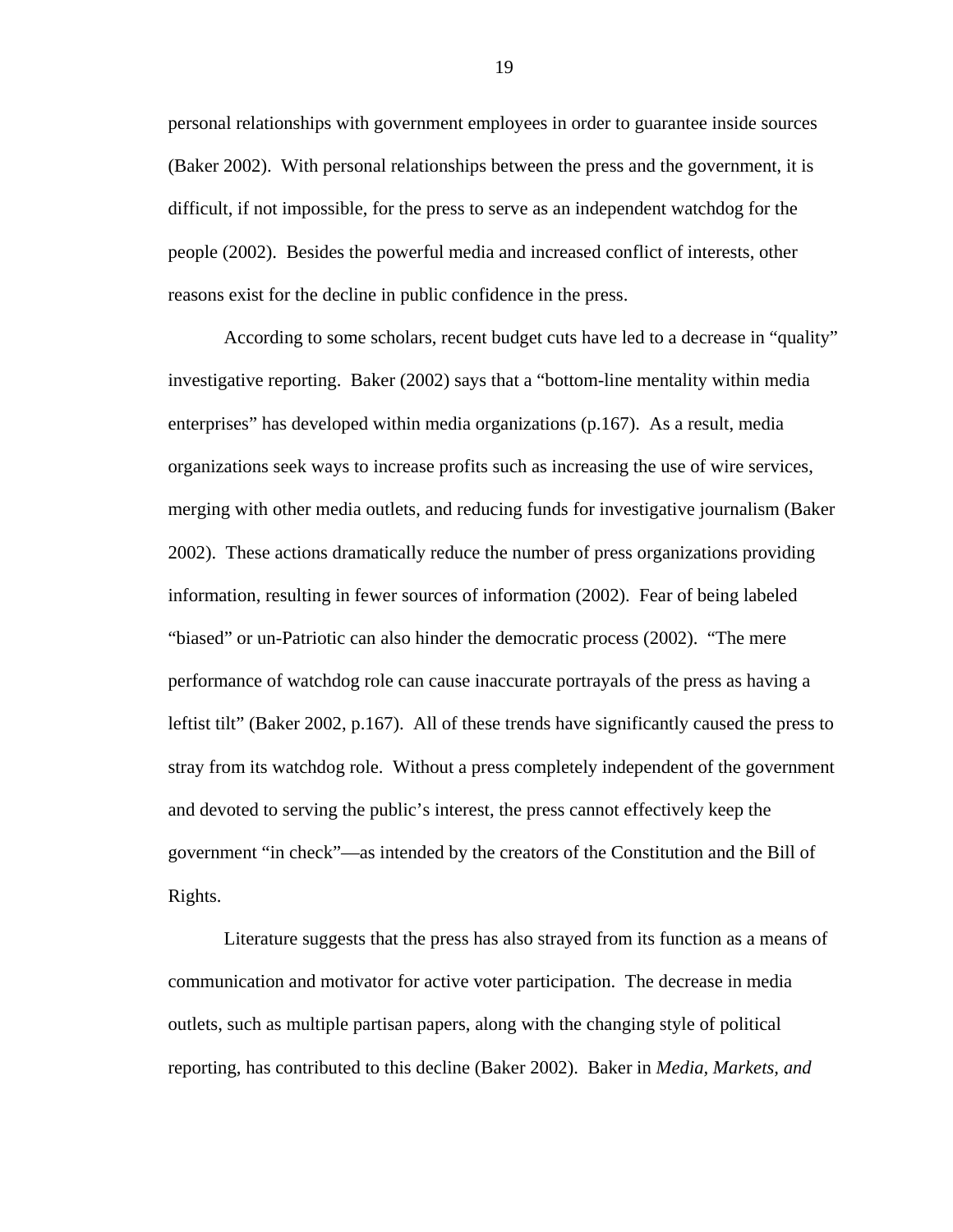*Democracy* (2002), states that numerous press outlets must exist, so that multiple parties can be represented in the media (2002). With a variety of partisan papers reflecting many voices, the press will "spur voter participation." Media monopolies, on the other hand, reduce the participation vital to an effective democracy (Baker 2002, p.148). Since the number of media outlets continues to decline, it seems likely that the function of the press as a means to spark active voters, will also diminish. Besides providing limited points of view, the tone of the press in recent years has also limited its ability to increase political participation.

Due to a trend towards "cynical" political reporting, the media has contributed to voter decline (Flink 1997). Instead of providing voters with information about candidates as to prepare voters to make informed decisions, the media "characterizes political leaders as venal, evasive, and incompetent" (Flink 1997, p.13). This cynicism leads to diminished public confidence in the government, as well as the voting system (1997). If a press does not serve as a means of communication for the people, encouraging the public to actively participate in the democratic process, a true democracy cannot exist, since a democracy, in its nature, thrives on voter participation.

The decrease in accuracy, increase in sensationalism, newfound "interpretive" style of reporting, budget cuts, increased media mergers, and political cynicism that began in the 1980s has led to a diminished public trust in the press, some scholars say. The strong public confidence in the press prior to the 1980s, and decreased confidence thereafter, seems to be generally reflected in popular culture, specifically film.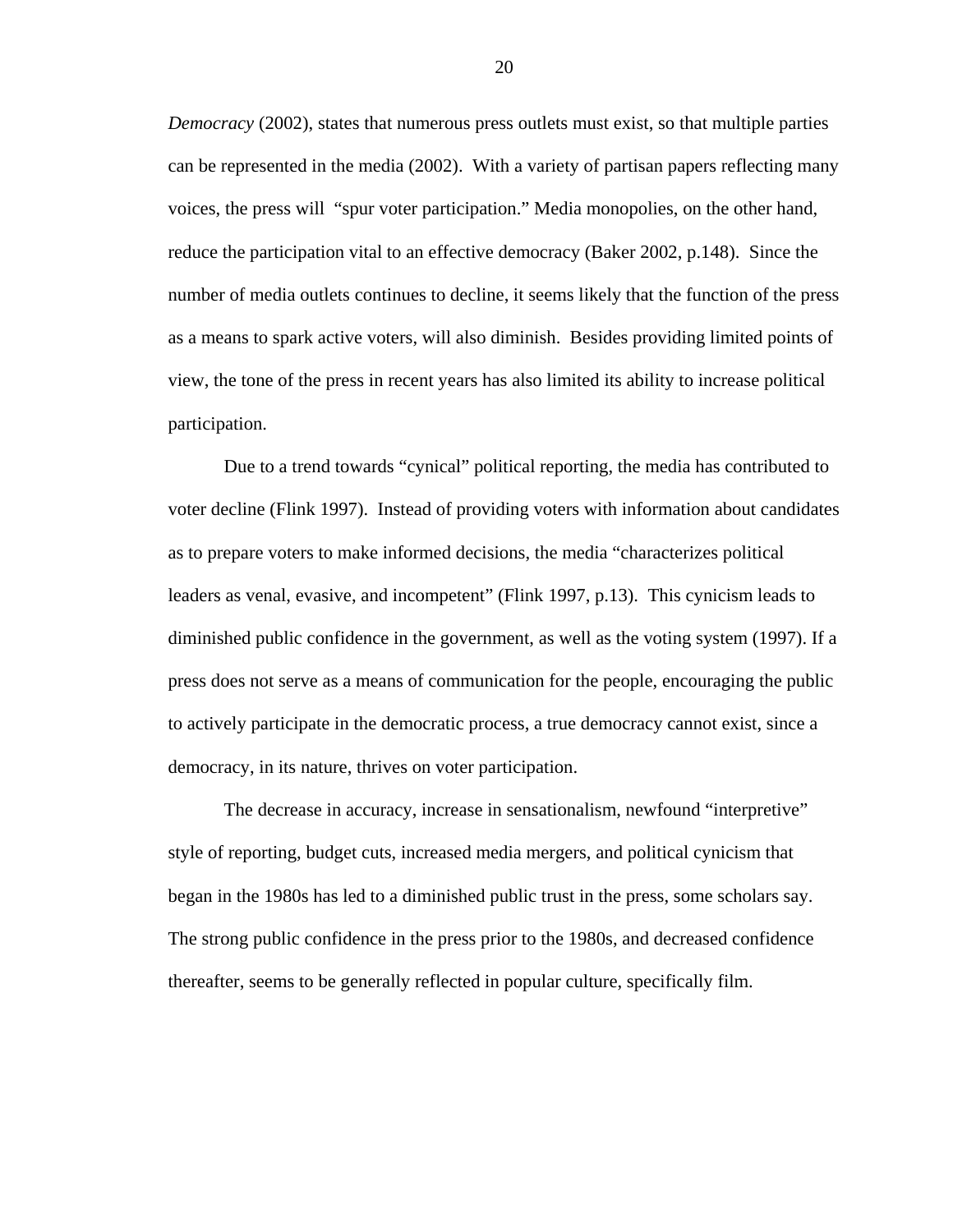#### **Press and Journalists in Popular Culture**

Many books, magazines, and newspaper articles have been written about the image of the journalist in popular culture. This literature suggests that even before film, the press was a common theme in literature and that the types of portrayal (negative or positive) have generally correlated with public confidence in the press. For example, in the era of "yellow journalism," when public confidence had decreased, journalists were often depicted as villainous characters. In *Outcasts: the images of journalists in contemporary film* (1989), Howard Good identifies many novels during the era of "yellow journalism" (1890s-early 1920s) that portray the journalist in a negative light, such as Booth Tarkington's *The Gentleman from Indiana* (1899), David Graham Phillips' *The Great God Success* (1901), Charles Agnew Maclean's *The Mainspring* (1912) and Justin Smith's *Deadlines* (1923) (Good 1989). During this time, even with "crusading journalist[s]," whose "reporting may benefit the public and further the ends of justice in the long-run," the depictions of journalists/press' motivation was not to protect the public, but to boost circulation and fame (Good 1989, p.11). Hence, the journalist in fiction at this time was considered a person "who typically has no more conscience than the wrongdoers he exposes" (Good 1989, p.11). While a few positive representations did exist, most images of journalists during this era were predominantly negative. Representations in film, on the other hand, have been found to be more complex (Good 1989).

Many studies on the image of journalists in film have been performed. Most of these studies focus on popular films and vary in type of analysis, from thematic to qualitative content analysis. The specific purpose of the studies also differ from each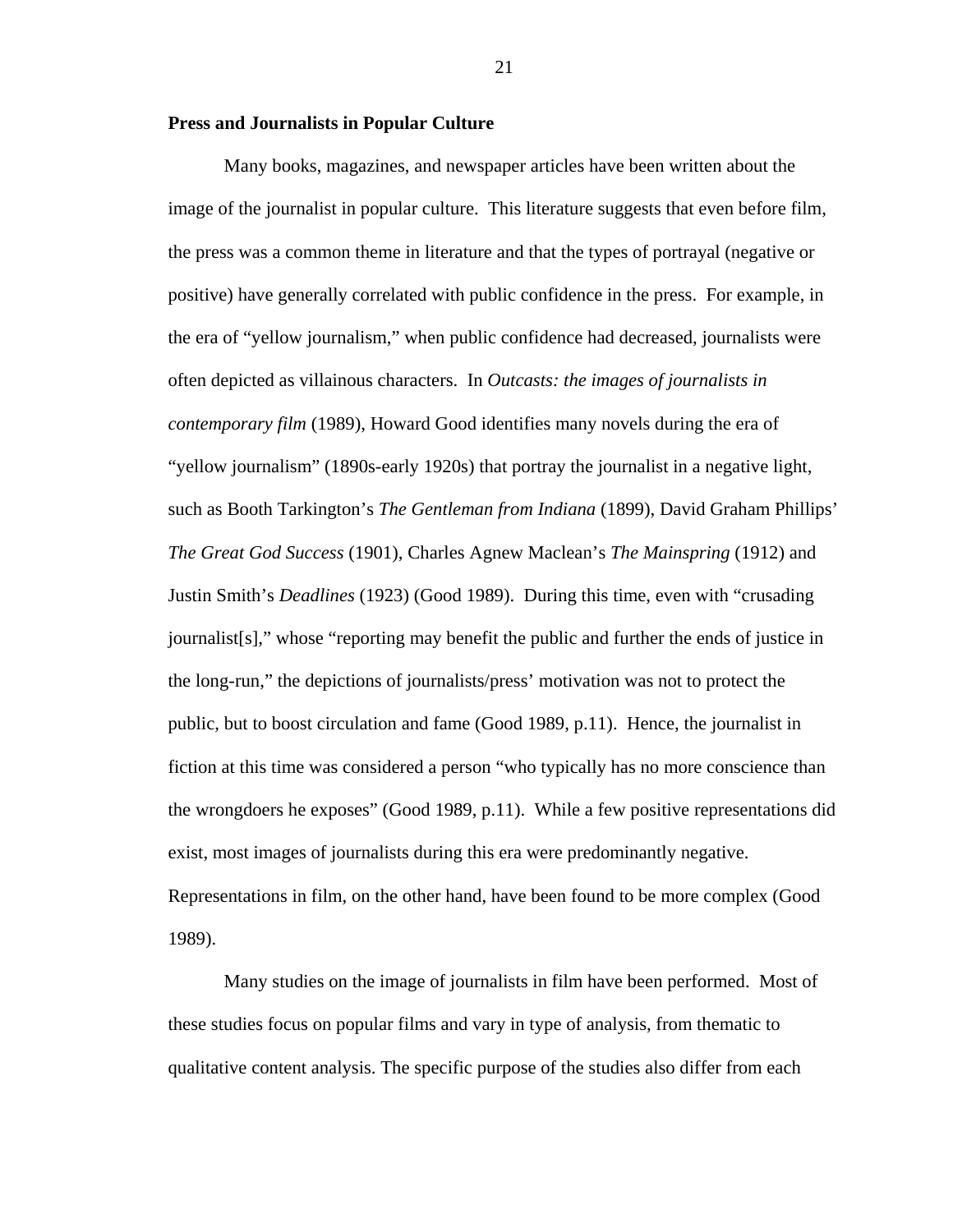other, like examining how the image of the journalist has evolved over time, (Brucker 1980), looking for reoccurring themes in journalism films (Kiste 1986), comparing images of journalists in different media (Langner-Burns 1989), and contrasting the image of journalists in journalist films to non-journalist films (Bilodeau 1994).

In "The Journalist as a Popular Hero" (1980), Barbara Brucker explores how the image of the journalist has changed from early cinema until the late 1970s. Brucker determines that the portrayal of the male journalist has shifted, from an often drunken, "ill-mannered lout of dubious intelligence," to an "educated professional." Brucker then concludes that this change mirrors the shift towards professionalism that occurred in journalism itself (Brucker 1980, p.56). The image of female journalists has generally not followed this shift. Throughout film, Brucker says, female journalists have typically been depicted as passive (as opposed to social crusaders), yet competitive in the maledominated newsroom (Brucker 1980). Unlike male journalists in film, the image of the female journalist has not dramatically changed since the early years of film. Brucker speculates that this is because of the woman's passive role in the newsroom (Brucker 1980). Overall, Brucker's study provides an overview of journalists in film from the 1920s until the late 1980s.

In "The Image of Journalists in Selected Contemporary Films, 1979-1986," Amy J.Kiste uses thematic analysis to examine how journalists have been portrayed in popular contemporary films, by looking for the presence of one of the four negative common themes about journalists: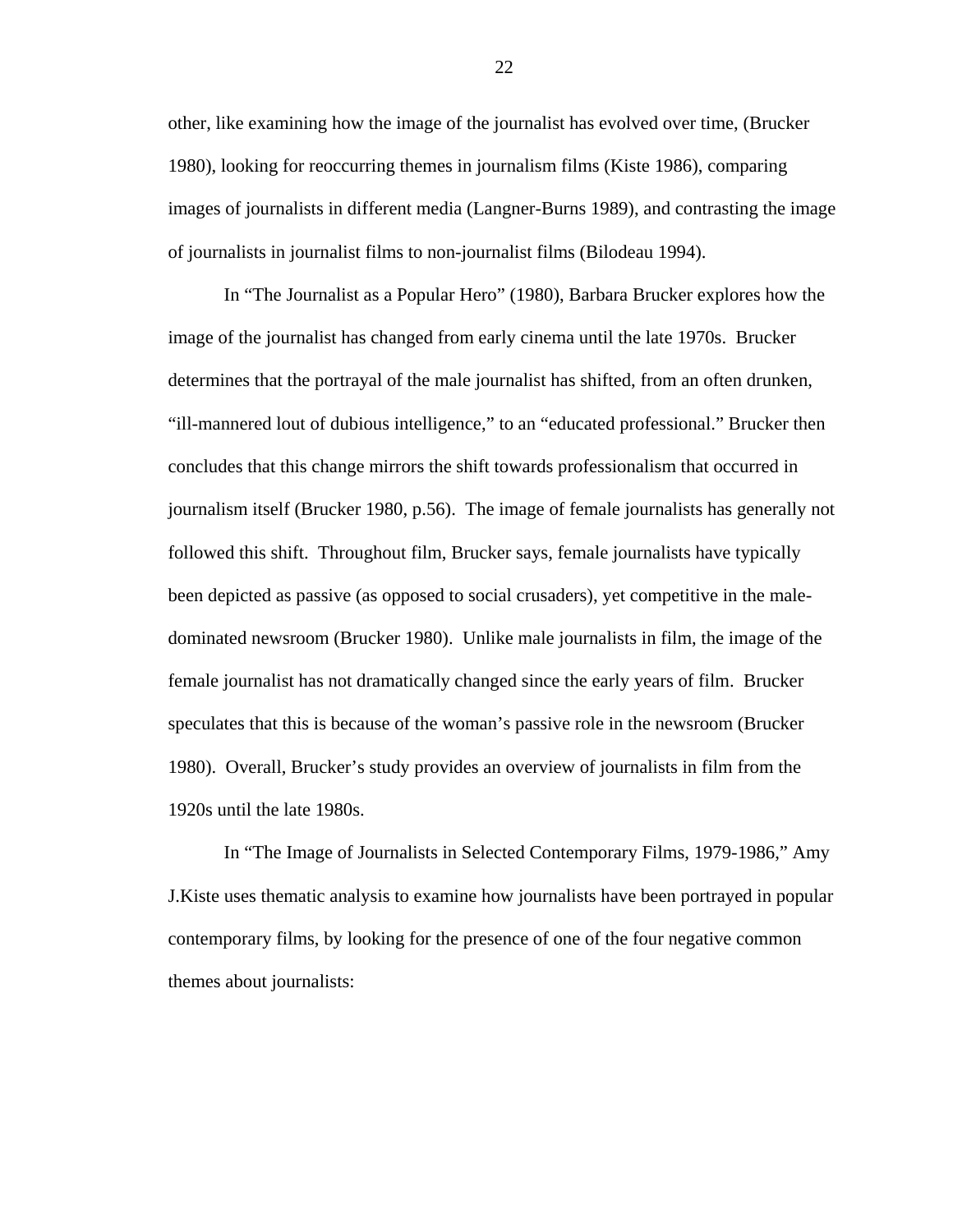1) reporters will do anything for a story, regardless of ethical considerations; 2) the press is a powerful institution and reporters are often arrogant and abuse that power; 3) reporters can and should remain objective but often do not; and 4) reporters consider their careers more important than interpersonal relationships (Kiste 1986, Abstract).

Kiste examined eleven films divided into three categories: domestic journalists, foreign correspondence, and comedy/satire films. From this study, Kiste concludes that these negative themes do prevail in all three types of contemporary film studied (Kiste 1986). Furthermore, Kiste states that this is a problem because not only are the portrayals of journalists found inaccurate, but also convey a negative message about journalists to the public, which is likely to hinder the already weak credibility of the press (1986). Kiste then emphasizes that it is the journalism profession's responsibility to change public opinion, and therefore, change the image of the journalist in film so that it can reflect real life (Kiste 1986).

Heidi Langner-Burns takes a different approach in her study on the image of journalists. In "The Image of Journalists in American Film and Fiction," Langner-Burns compares the images of journalists in blockbuster films and best-selling novels from 1975 to 1987 (Langner-Burns 1989). From this research, Langner-Burns concludes that, unlike films, journalists in novels tend to have families, yet romantic relationships are stressed in both media (Langner-Burns 1989). Langner-Burns found that in films, female journalists tended to be "mere accessories" for the male journalists, while in novels, female journalists played more prominent roles (Langner-Burns 1989). Langner-Burns also found that the stereotype of the heavy-drinking journalist was not present in either media (1989). Finally, Langner-Burns concludes that in both films and novels, the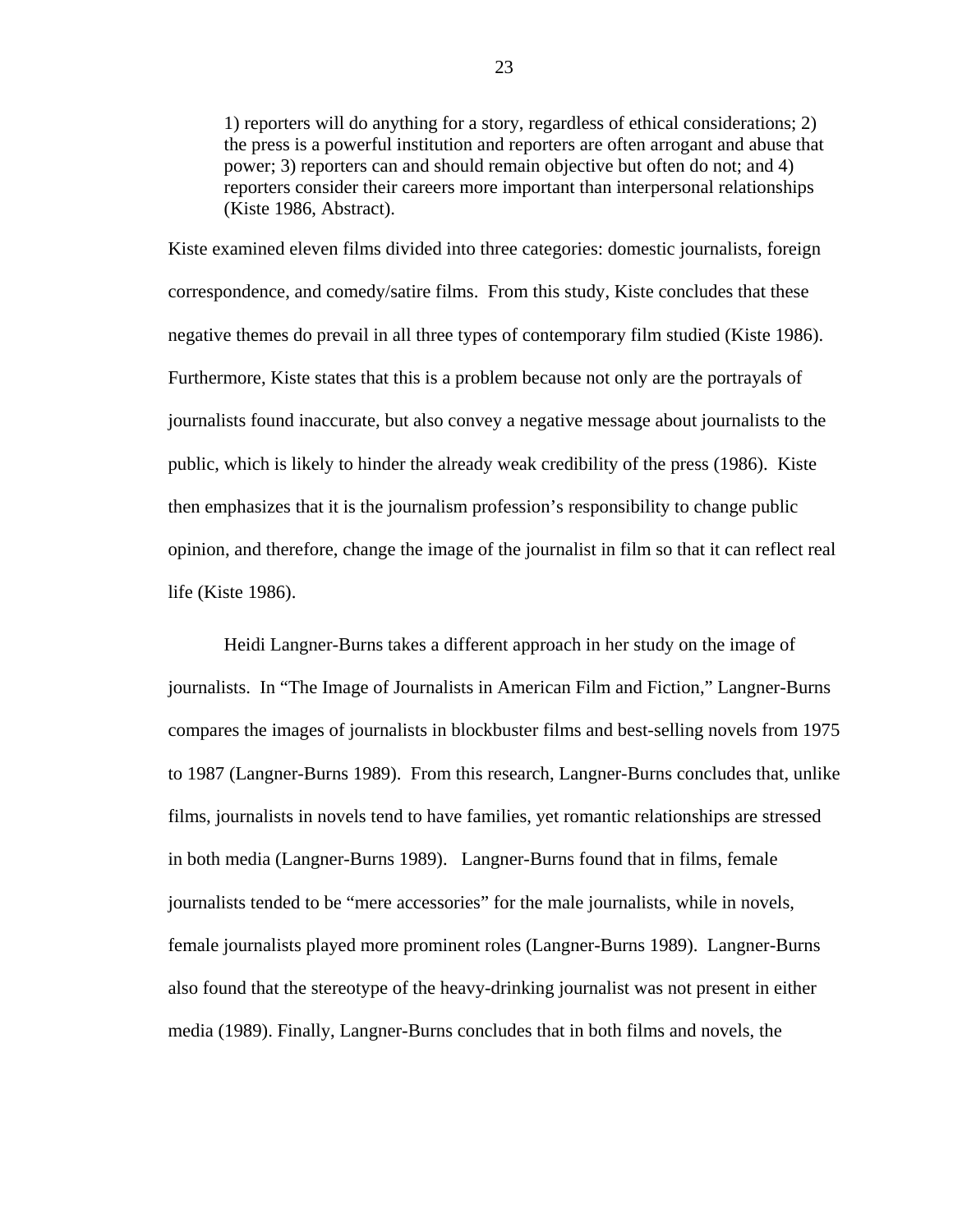journalism profession is glamorized—painted as successful and exciting. Overall, this study examines the similarities and differences between films and novels.

Like Langner-Burns' study, Bill Bilodeau also did comparative research on the image of journalists, in "Portrayals of Journalists in Academy Award-Nominated Films, 1927-1993: A Qualitative Analysis" (Bilodeau 1994). Bilodeau compares the image of journalists in two types of film: "journalist" films versus "non-journalist" films, in order to determine how the images differ between film types and if "prevailing ideas regarding the negative portrayal of journalists in Hollywood films are valid (Bilodeau 1994, p.V). After analyzing 64 Academy Award-winning films, Bilodeau found that overall journalists tended to be portrayed positively, especially as major characters in nonjournalism films (Bilodeau 1994). The majority of the negative portrayals appeared in films of the 1930s and in secondary characters. Bilodeau also concludes that reporters and photographers are depicted more positively than publishers and columnists (Bilodeau 1994).

According to Casey Pittman in "In the Movies, Journalists are No Longer Heroes—Just Like Everywhere Else," the typical journalist tended to be a gruff, wisecracking, idealist (Pittman 2001). Films in the 1930s and  $1940s<sup>7</sup>$ often portrayed the male journalist as a man "who wore a hat indoors, had a bottle of booze stashed in his bottom desk drawer, and insulted everyone he met" (Good 1989, p.13). While this physically describes most of the (male) journalists in early film, the behavior of the journalist was more diverse.

<sup>7</sup> Examples of the "gruff journalist" stereotype appear in films like The *Front Page* (1931), *It Happened One Night* (1934), *Murder Man* (1935), and *The Foreign Correspondent* (1940)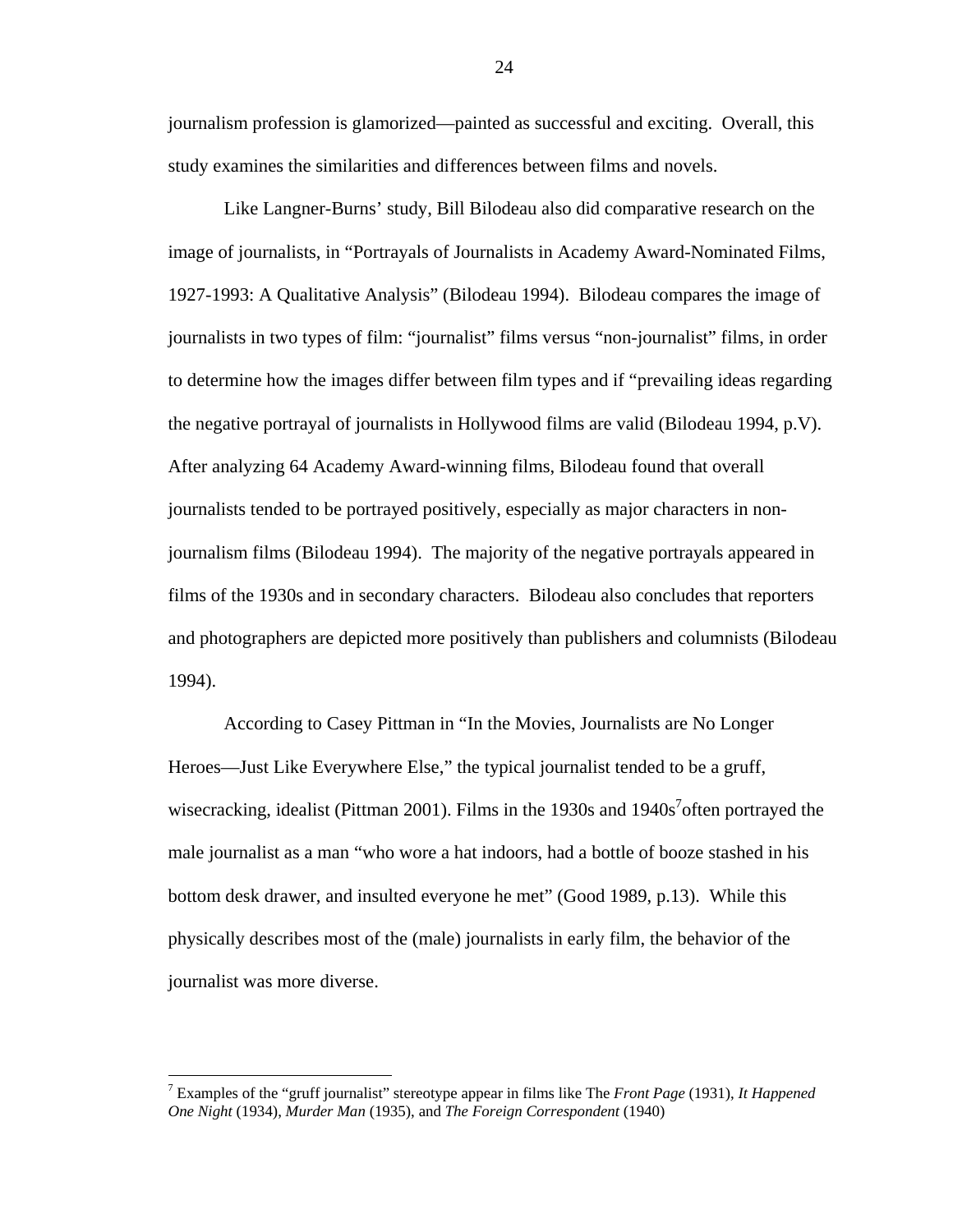Literature suggests that journalists are generally portrayed in one of two ways. They are depicted positively—as a watchdog for the people or negatively, as "immoral opportunists." In *Stop the Presses! The Newspaperman in American Films* (1976), Alex Barris further classifies these stereotypes, expanding on the positive portrayals (watchdog), along with the negative depictions (opportunist) (Barris 1976). Both of these stereotypes have reflected and shaped the public's perception of the press at different times in history.

 Barris identifies two stereotypes of the watchdog journalist. The first portrayal within the watchdog role is "the reporter as crusader" (Barris 1976). This type is prevalent in many "newspaper" films<sup>8</sup>, in which the journalist aims to expose "social evils" to protect society (Barris 1976, p.78). The crusading journalist is determined to expose government corruption and numerous other social injustices—from unlivable prison conditions to "the horrors of atomic war" (Barris 1976, p.78). In order to protect the public, the "crusading" journalist is resourceful and passionate—willing to sacrifice anything, even love, in pursuit of the truth (Good 1989). He/she works endless hours, passes up social gatherings and relationships, and even ignores personal health in order to investigate wrongdoings (Good 1989). These journalists are committed to the job, not just for monetary necessity, but because they believe it is their duty to protect the public. On many occasions, the journalist in these films complains about the hardships of the job and considers quitting (Good 1989). But, time after time, "something deep inside him continued to resist a change in his career and allegiances" (Good 1989, p.14). In this way, the journalist was bound to his desire to seek justice, thus, could not escape his

<sup>8</sup> Examples of the "crusading" journalist include *I Am a Fugitive from a Chain Gang* (1932), *Mr. Smith Goes to Washington* (1939), and *Deadline U.S.A.* (1951) (Barris 1976).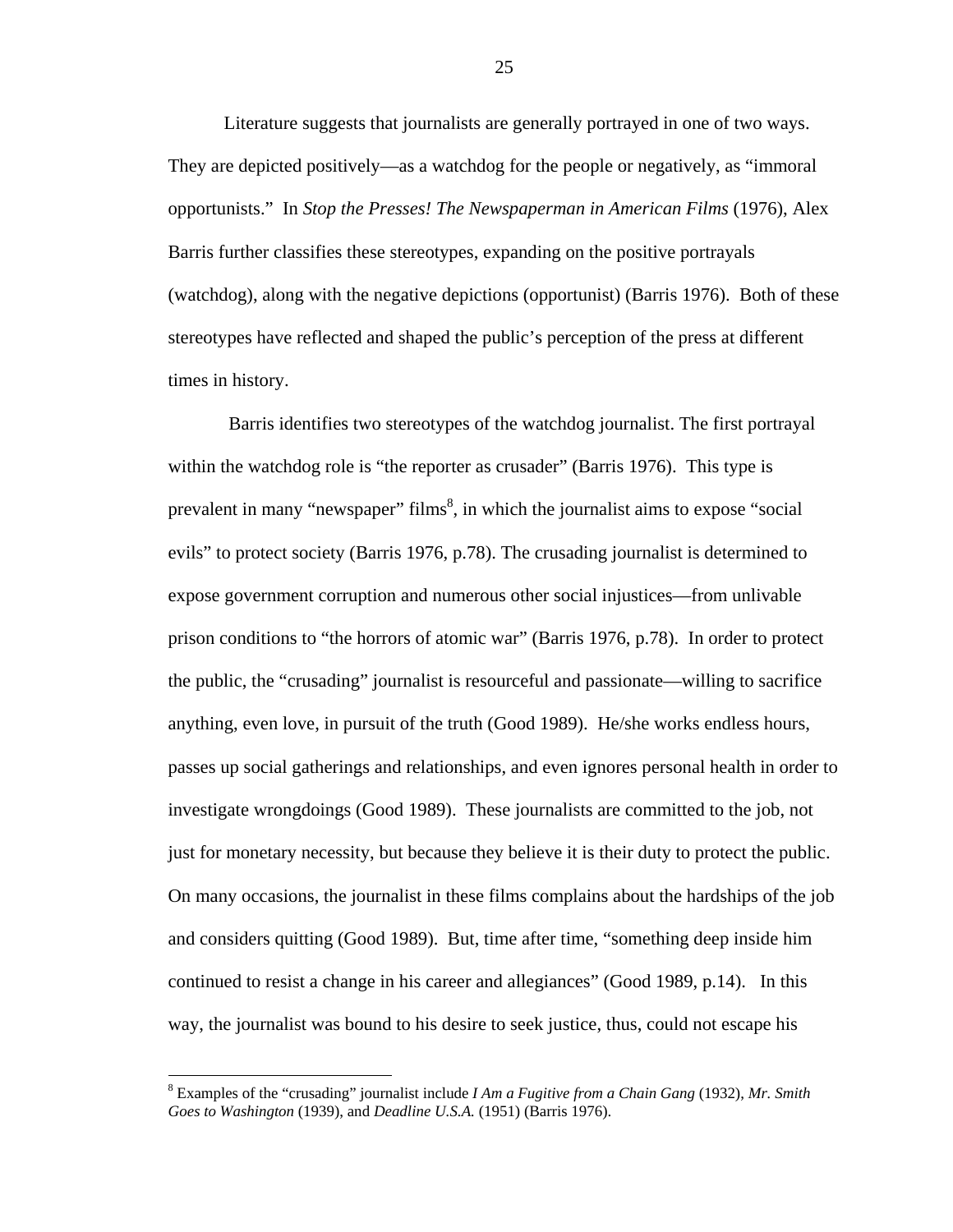destiny (1989). This portrayal of the journalist (as a truth-seeker) reinforced the function of the press as a watchdog and protector of the people.

Literature suggests that one of the last, and possibly most influential depictions of crusading journalists appeared in the 1976 film *All the President's Men*, which tells the story of Bob Woodward and Carl Bernstein's investigation of the Nixon Watergate scandal (Pittman 2001). Working days and nights, they adamantly search for the truth (Rosen 1996). According to Casey Pittman in *In the Movies, Journalists are No Longer Heroes—Just Like Everywhere Else* (2001), this film depicts journalists "as heroes fighters for the public's right to know," thus fulfilling the role of the watchdog (Pittman 2001, p.4). Like the stereotype of the crusading journalist, they make many personal sacrifices in order to discover the truth (Rosen 1996). Throughout film, the portrayal of the crusading journalist has positively impacted its audience. For example, studies have shown that *All the President's Men*, (along with Watergate itself) boosted public confidence in the press and led to an increase in enrollment in journalism schools (Pittman 2001).

Another type is "the reporter as a crime-buster," where the journalist is able to "out-sleuth" the police (Barris 1976, p.22). In these types of films,  $9$  the journalist plays the part of detective—often outshining the existing police force, which are usually characterized in these films as "dumb cop[s]" (Barris 1976). The police in these films often fail to protect the public due to corruption (where the criminals bribe the cops to "look the other way"), stupidity (failure to see the clues of the criminal) or insouciance (too lazy to pursue suspects beyond obvious ones) (Barris 1976). The journalist, on the

<sup>9</sup> Examples of "the crime-buster" include *The Front Page* (1931), *Hi, Nellie* (1934), *The Daring Young Man* (1935), *Nine Lives Are Not Enough* (1941), *Hot News* (1953), and *The Big Tip-off* (1955) (Good 1989)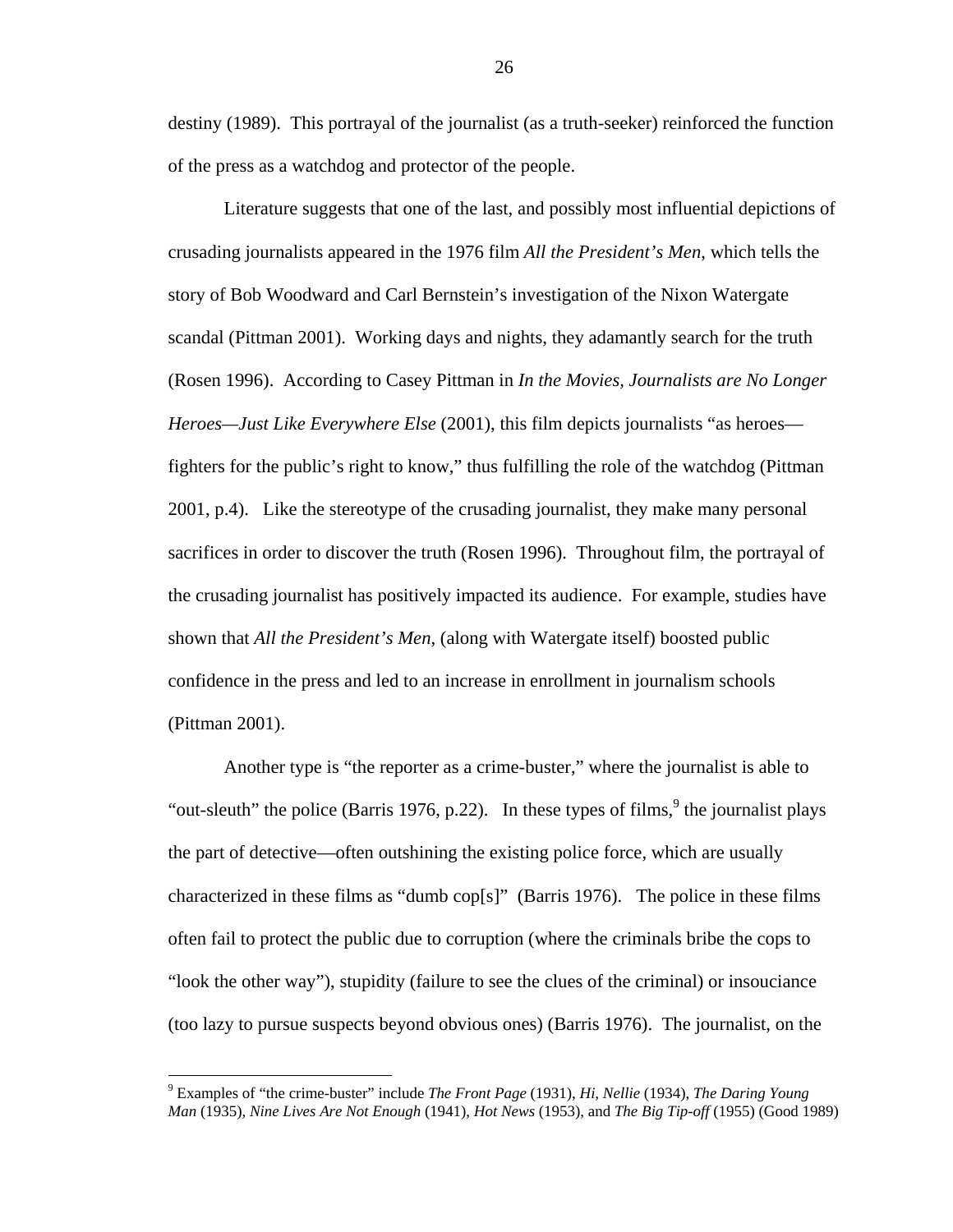other hand, is passionate and clever. Whether delving into crime details, interviewing suspects, or donning disguises to attain information, the "reporter as crime-buster" will stop at nothing to solve the crime, and protect an innocent person from being framed or victimized by the assailant (1976). Since the journalist strives to prevent injustice, he/she is not typically motivated by personal gain in these roles, but driven by the urge to protect vulnerable people, hence the "watchdog" role.

Not all "newspaper" films depict journalists as heroes. Many negative portrayals of journalists have appeared in films over time, where journalists play scoundrels— "vicious and greedy—as gangsters armed with typewriters rather than Tommy guns" (Good 1989, p.70). In these cases, instead of serving the public's interest, the journalist is an "immoral opportunist." The villainous journalist is often willing to discard ethics and behave immorally for profit and fame (Barris 1976). Some characteristics of these negative portrayals of journalists include a thirst for sensationalism, a tendency to exploit, and a lack of concern for the general public. Barris uses the term "scandalmonger," to describe this journalist who seeks out gossip and sensationalism (Barris 1976). Like the "yellow" journalists of the 1890s, this type of journalist is willing to do anything, (defame innocent people, fabricate stories, create "phony celebrities" and hoaxes) to report a good story. The villainous journalist also exploits people by hounding them during tragedy (i.e. thrusting microphones in a victim's face), revealing the identity/whereabouts of vulnerable people, and destroying personal reputations (1976). In addition to sensationalism and exploitation, the villainous journalist is corrupt in other ways, such as conspiring with criminals, destroying evidence, and performing other criminal acts (Barris 1976). Through deceit, sensationalism, exploitation, and corruption,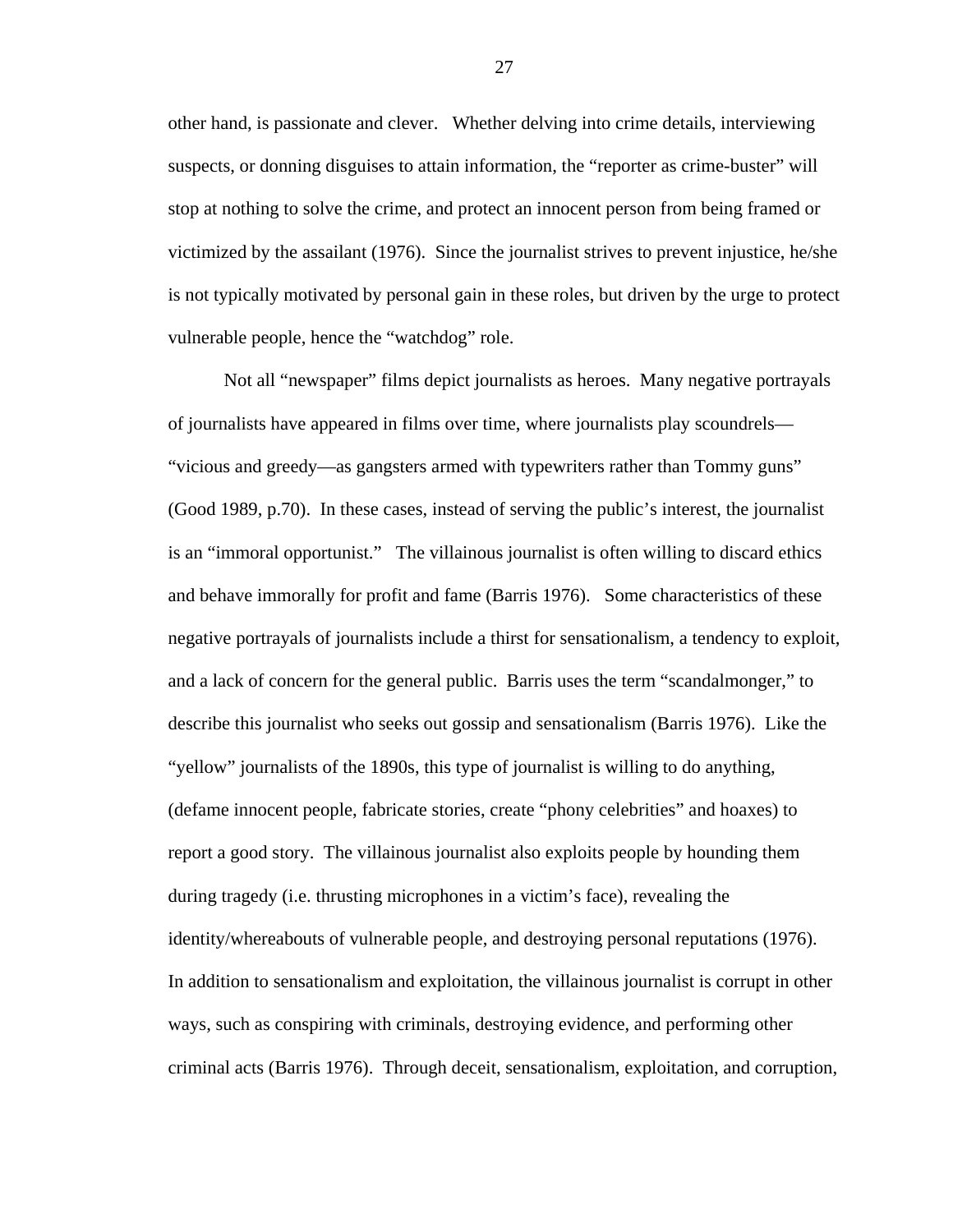the journalist, along with his/her press, attempts to profit from the news, ignoring the consequences.

Along with the villainous journalist, the editors and publishers were also often depicted negatively in film. Publishers were often depicted as "greedy," "hypocritical," and manipulative—willing to exploit others for "his own profit and glory" (Good 1989, p.12). Many films conveyed this characterization of the newspaper publisher as an "egomaniacal newspaper tycoon.<sup>10</sup>" Considered ruthless and profit-driven, the publishers would often attempt to coerce their reporters to stoop to their standards (Good 1989). Throughout film history, negative depictions of journalists and their press institutions have existed on-screen. While these portrayals have repeatedly been perpetuated in film, these images have somewhat changed over the years.

#### **Shifting Representations of Journalists/Press in Film**

 $\overline{a}$ 

While both positive and negative portrayals of journalists and the press have existed in film, in the late 1970s, a dramatic shift in these depictions occurred, causing a significant difference between the portrayal of the journalist before the 1980s and the portrayal of the journalist during and after the 1980s. The first difference is the ratio of positive to negative portrayals. Prior to the 1980s, both positive and negative depictions of journalists were common in film. Literature reviewed suggests that while the negative stereotype of the villainous journalist appeared in films from the 1920s through the 1970s, it wasn't until the early 1980s that the villainous journalist became much more

<sup>10</sup> Some of these films, as identified by Good, include movies from the 1930s like *Five-Star Final* (1931), *Nothing Sacred* (1937) up through the 1970s and 80s, with films like *Network* (1976) *Wrong is Right*  (1982) and *Power* (1986).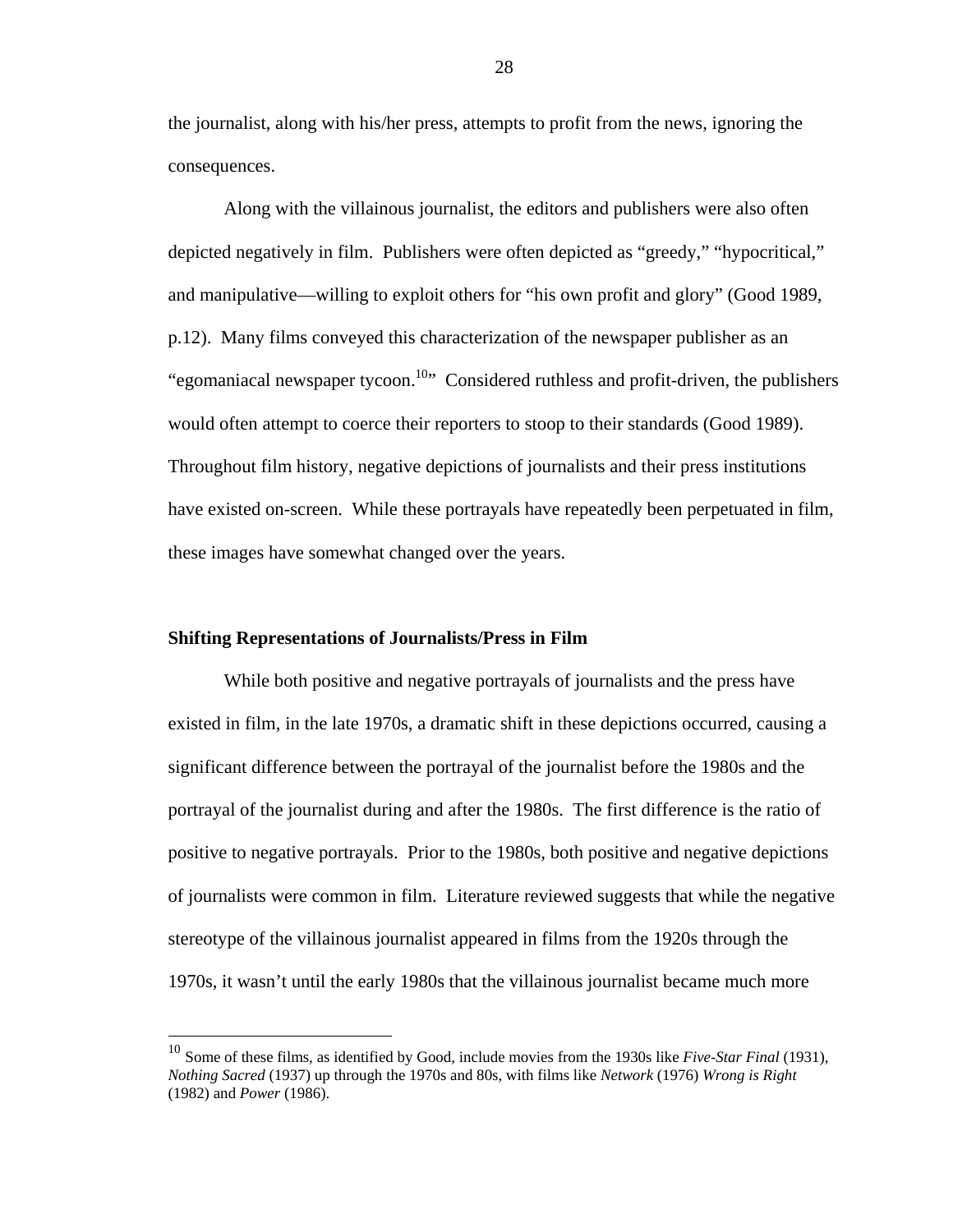prominent. In the early 1980s, images of the "reporter as crime-buster" and the crusading journalist (two popular portrayals) drastically decreased, and were replaced with negative portrayals of journalists such as the "scandalmonger" or a "faceless media corporation" (Good 1989). In recent years, almost no positive depictions of journalists appear in films (Good 1989, Garelik 1993, Saltzman 1993). Commenting on this phenomenon, Garelik states, "Movies and television are disgorging a generation of fictional journalists whose flaws far outweigh their meager virtues" (Garelik 1993, p.11). Good adds, "It is a rare film today that honors journalists for their absolute commitment to their profession, or that celebrates their legendary disdain for legal niceties and ethical restraints" (Good 1989, p.16). Scholars suggest that the prevalence of negative stereotypes of journalists (and the absence of positive ones), correlated with the decrease of public confidence that occurred in the early 1980s (Kiste 1986, Pittman 2001). Besides a shift in the ratio of positive to negative stereotypes, other differences between the portrayals exist.

Another change between the pre-and post-1980s on-screen journalist, is the position of the journalist in film—from primary to secondary characters. In many films prior to the 1980s, the journalist played the central character. Since the journalist, as a primary character, was crucial to the storyline, often, extensive background information was offered for the journalist' behavior, for both positive and negative stereotypes. The audience, then, was more likely to accept and understand the actions of the journalist, even if they were less than ideal (Weinraub 1993). Also, because the journalist was the star of the film, studios often hired celebrities to play the role of the journalist, particularly in the 1930s and 1940s. As a result, even when journalists were portrayed negatively, they were still well received by the audience. Bernard Weinraub, of *The New*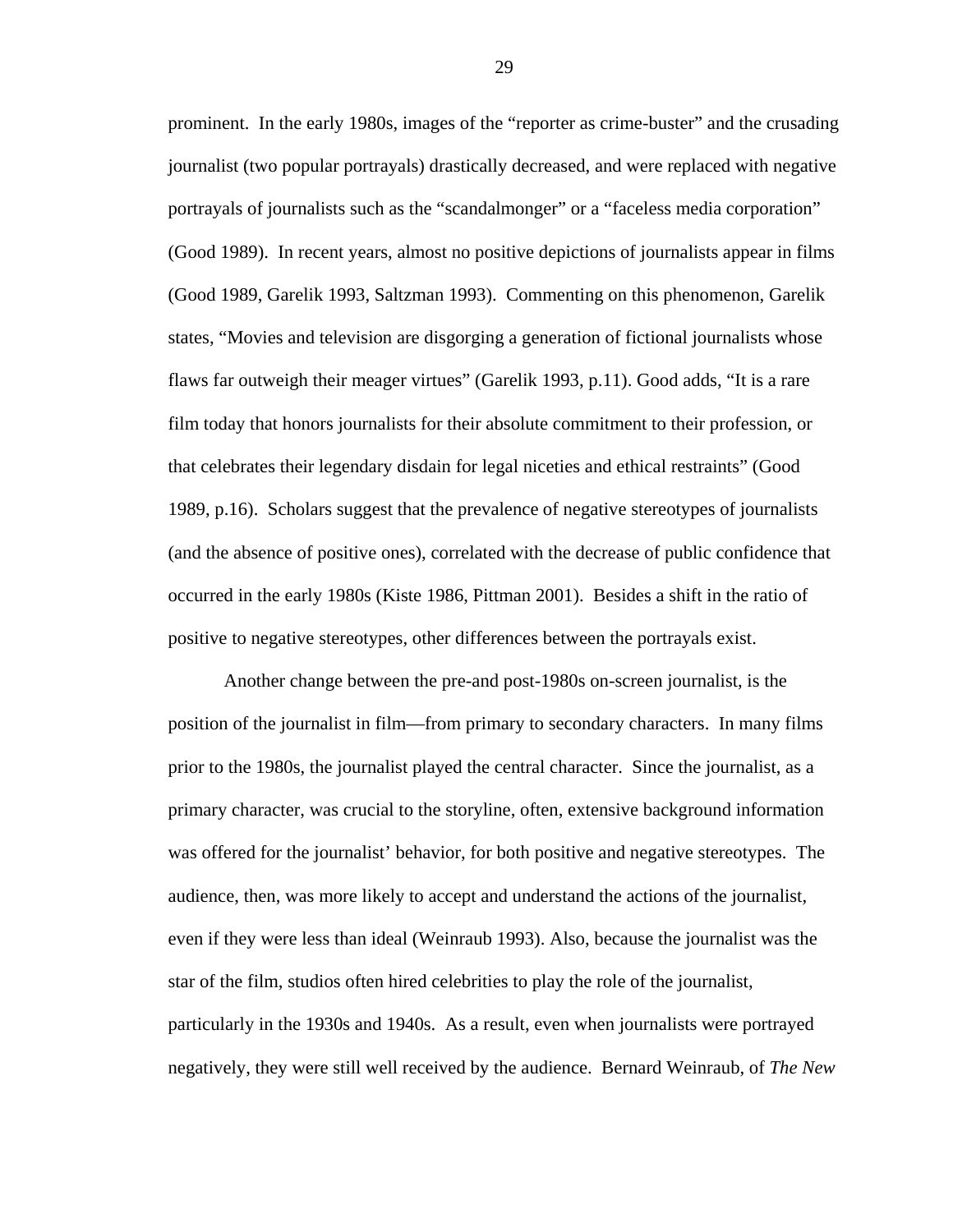*York Times*, argues that because celebrities like Edward G. Robinson, James Cagney, Lee Tracy, Pat O'Brien, and Barbara Stanwyck played the journalists, audience members embraced these characters, even when they were "despicable" (Weinraub 1993). If audience members already liked the actors, then their characters could do almost anything and still be liked by the audience (Weinraub 1993). For the most part, the journalist continued to be the central character of the film until the late 1970s. With the onset of the "despised" journalist, however, in many films, the journalist has become a secondary character<sup>11</sup> (Weinraub 1993). As a secondary character, the journalist is often just a mere annoyance in the film, hounding and exploiting the public, without a concern for the public interest (1993). When the journalist is only a secondary character, he/she is usually not played by a celebrity, who could possibly draw empathy from the crowd. Instead, with no context or personal background, the immoral journalist is typically despised (Weinraub 1993). Without star power or a storyline to explain the negative stereotype, the audience generally does not support the journalist' negative behavior, and as a result, dislikes the journalist.

Besides a shift in the position of character, the demographics and motivation of the journalist in film have also changed in recent years. Prior to the late 1970s, the typical journalist was of the working class, representing an average person. Even when journalists were portrayed negatively, audience members tended to embrace these characters because they could identify with them. In "Stop the Presses! Movies Blast Media. Viewers Cheer," in the *New York Times* (1993), Media Scholar Glenn Garelik describes the journalists of the 1930s as "blue-collar, salt-of-the earth types" who "shared the values of the people they were writing for" (Garelik 1993). Because the audience

<sup>&</sup>lt;sup>11</sup> Weinraub uses the journalist in *Die Hard* (1988) as an example of a secondary character.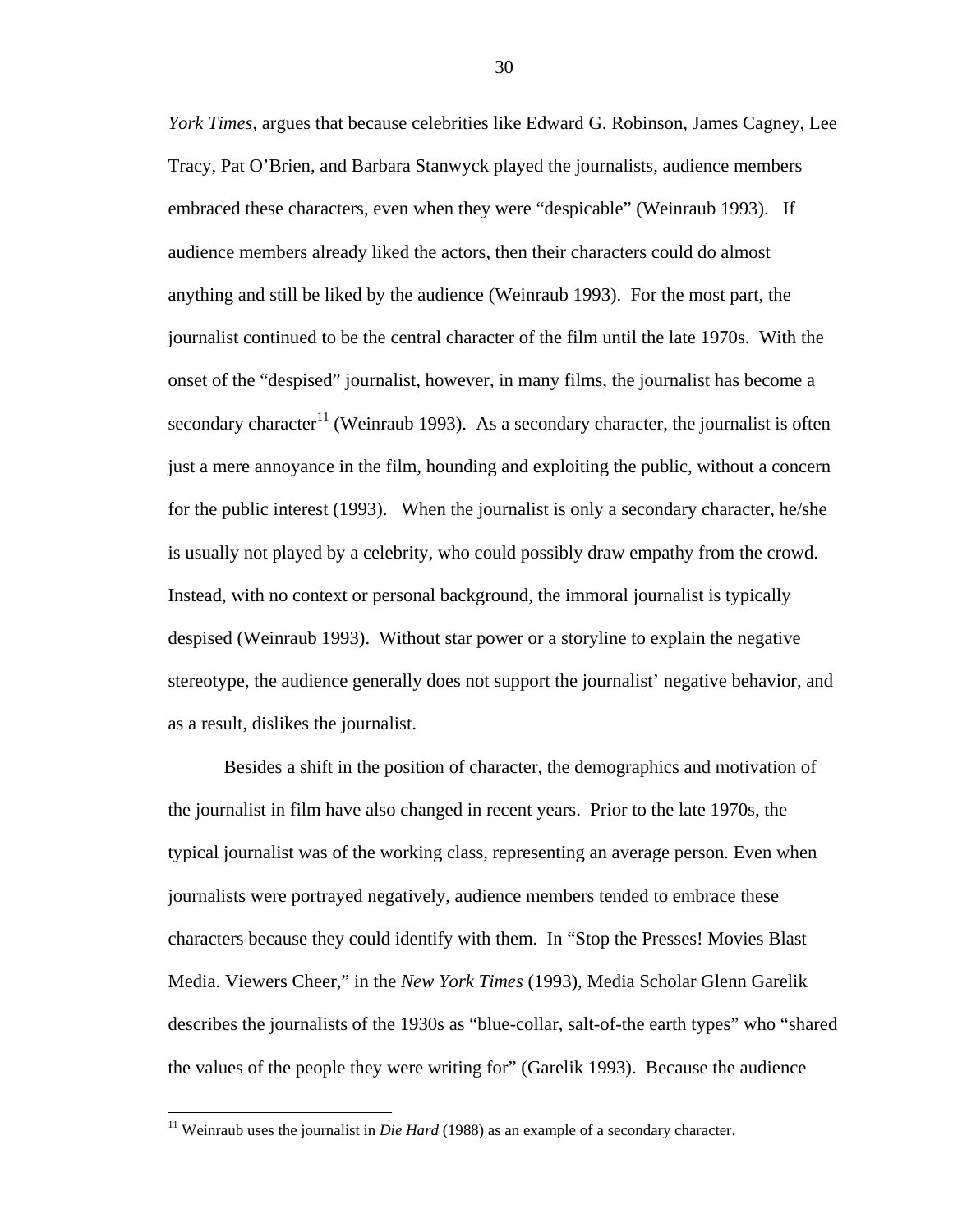could identify with the journalist, he/she was more likely to excuse or understand the reporter's behavior. During this time, it was also believed that the journalist, even when deviant, strived to fulfill his/her democratic function as a watchdog for the people (1993). Since it was thought that the journalist was still acting in the public's best interest, though unscrupulous, the audience would excuse the deviant behavior (Garelik 1993). Columnist Joe Saltzman, of *USA Today* adds, "the characters were usually created with some affection and a true understanding of the journalist's role in a democratic society. . . .no matter how devious or obsessive the character may have been, the audience was sympathetic to him or her" (Saltzman 1993). Up until the late 1970s, many believed that the journalist was still working for the common good, even when fitting a negative stereotype. By the 1980s, however, several factors had caused this belief to change.

According to Garelik (1993), the journalist of the early 1980s no longer represented a common working person, nor did they fulfill their democratic function in society. By this time, journalists had become more educated and wealthier than the average person, and were considered more arrogant and elitist (Garelik 1993). Because of this transition, Garelik speculates that it became more difficult, if not impossible, for the public to identify and empathize with the on-screen journalist (1993). In addition to a shift in class and wealth, the journalist' role in society had also changed on-screen. Instead of protecting the common person from institutional power, by the early 1980s, the journalist, along with his/her media organization, had become the institutional power. As opposed to the reporter as a crusader, the journalist from the 1980s on, was part of "a single, monolithic institution, an aristocratic fortress whose highborn members. . . .eat the common people for dinner" (Garelik 1993, p.11). The media, along with its journalists,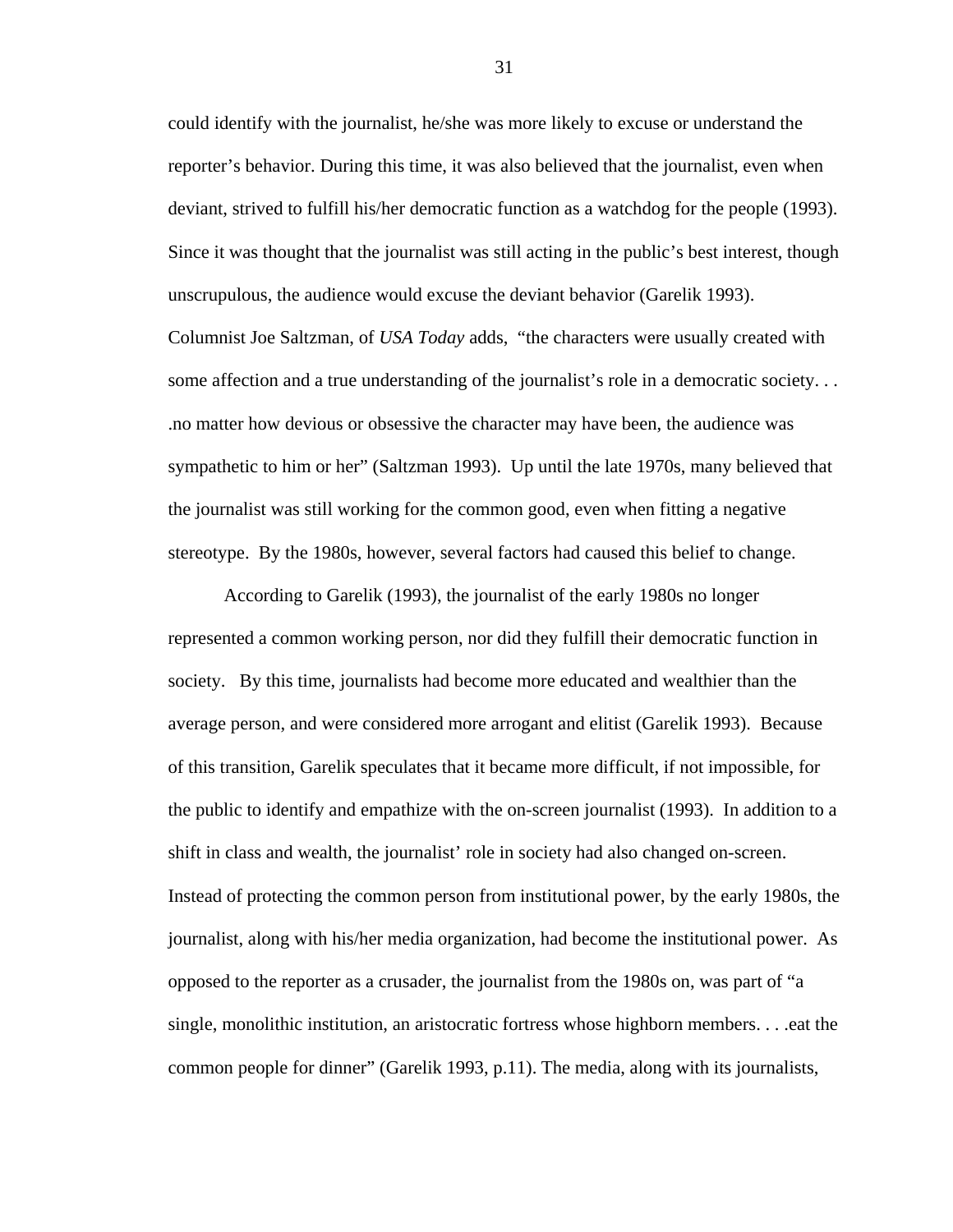appeared "heartless, distant. . and conspiratorial"<sup>12</sup> (Garelik 1993, p.11). Besides failing to represent the "average" person, it is believed that the journalist in contemporary film is no longer the watchdog of the people. Pittman states that instead of fulfilling the watchdog role, the new function of the press is "to entertain rather than inform" (Pittman 2001, p.5). Since, for the most part, the audience no longer believes that journalists, and the press, are working to protect the public, audience members do not sympathize with negative stereotypes, but instead, despise them (1993). With the change in class and shift away from the original press function, the audience, in general, does not excuse or understand negative behavior of journalists and the press.

Overall, literature reviewed suggests a dramatic shift in the portrayal of journalists and the press occurred in the late 1970s. Although both positive and negative stereotypes of journalists appeared in film before this time, following the 1970s, the images were predominantly negative—portraying journalists and the press as "scandalmongers." Along with the change in the ratio of positive/negative portrayals, the type of roles also generally changed, from primary to secondary. This shift affected the audience perception of the journalist in films because as a secondary character explanation for deviant behavior was often omitted, and celebrities were less likely to play the journalist character (Garelik 1993). As a result, audience members were not as likely to understand the character's motivation, or have a preexisting fondness for the actor in the journalist role. In addition to a change in the type of character, the shift in class and function also contributed to this alteration. In the late 1970s, the typical journalist changed from an "average" working class citizen to a more educated wealthier elite. Consequently, with

1

<sup>12</sup> Examples of the "heartless" journalist include *The Absence of Malice* (1981), *The Right Stuff* (1983), *The Big Chill* (1983), and *Die Hard* (1988).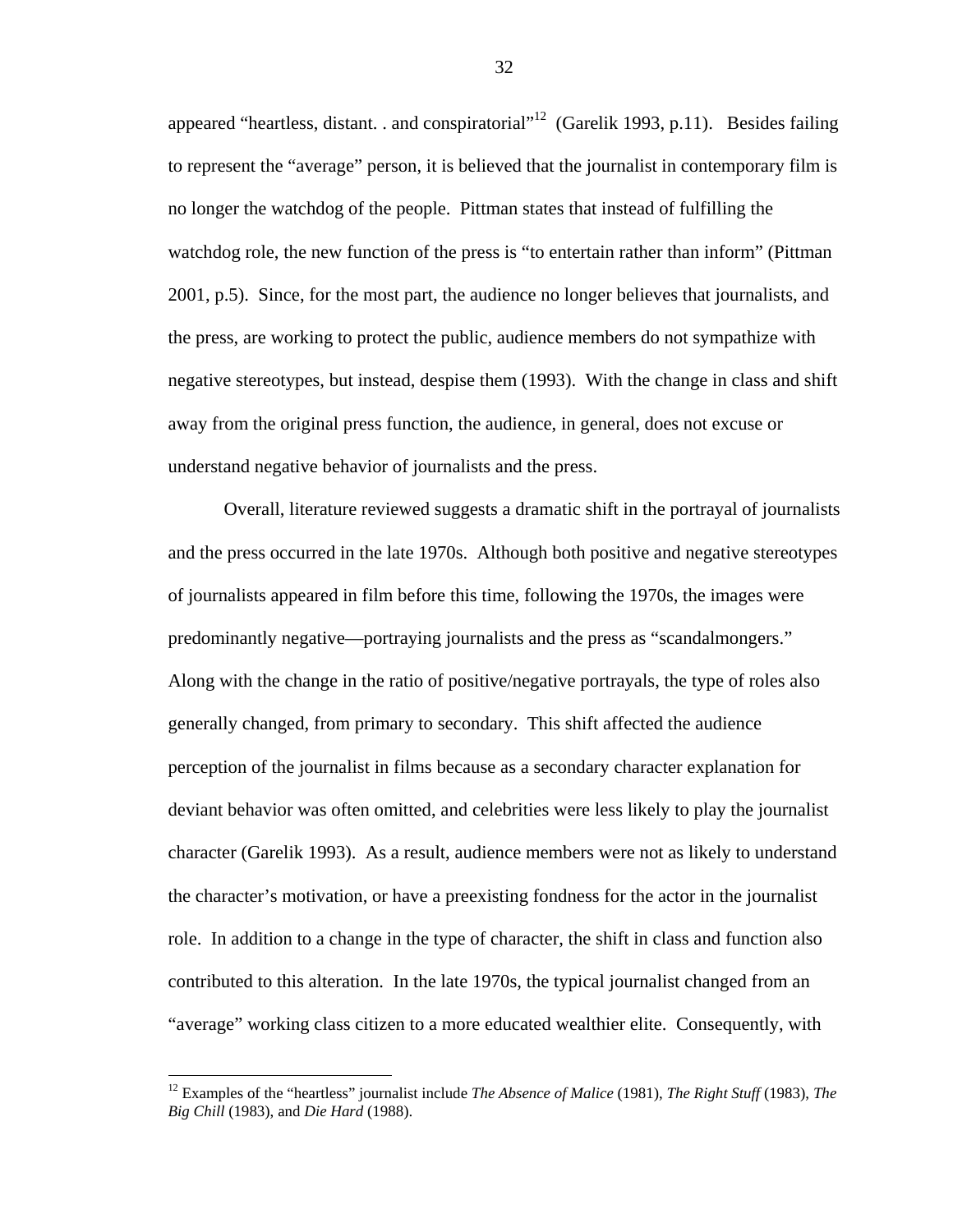the change the audience was less likely to identify with the character and therefore, excuse deviant behavior. Literature reviewed also suggests that audience members prior to 1970s believed that, even in negative stereotypes, journalists and the press still strived to fulfill their democratic function—as a watchdog for the people. After this time, the audience tended not to believe this was the case. Instead, it is suggested that they believe that journalists and the press are only concerned with profit and reputation, not the public interest.

Overall, there have been many studies and books written on the image of journalists in film. However, little research exists on the image of the journalist in the genre of comic book action films. Since these films continue to increase in popularity, this area requires further study.

### **Research on Comic Books**

Although no studies on comic book films have been performed, many studies on comic books themselves have been done. Most of this research falls into one of two categories: representation in comic book history and the role of comic books in creating fan communities.

Numerous studies have focused on how various groups have been portrayed throughout comic book history (Evans 1995, Mahoney 1997, Carpenter 2003). Dan Keith Evans, in "Social and Political Commentary in Superhero Comic Books: A Critical History," (1995) looks at how superhero characters in comic books have evolved over fifty years in accordance with changing societal values (Evans 1995). Carol Mahoney examines comic books for family relationships (Mahoney 1997). In "A content analysis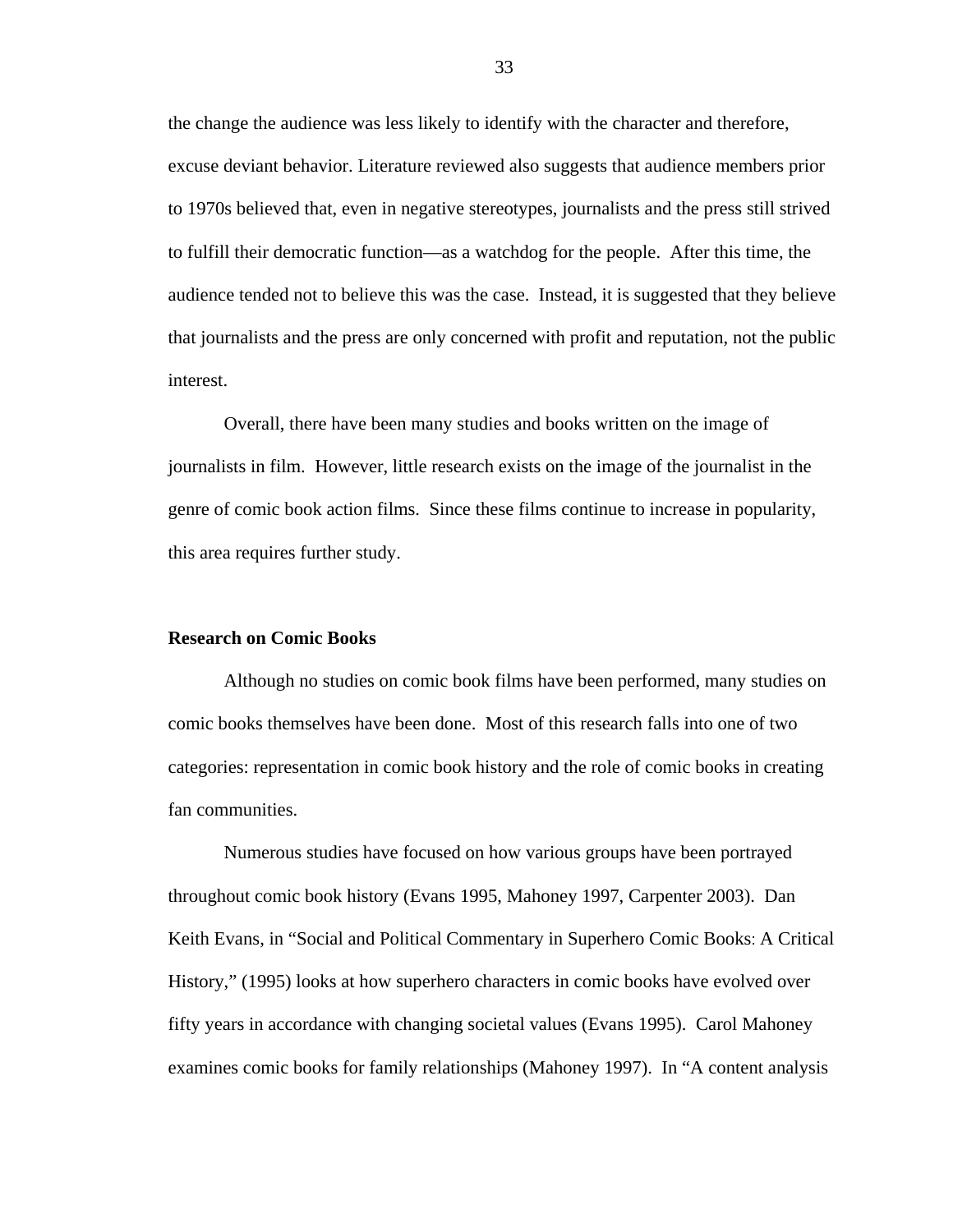of family relationships in six superhero comic book series," Mahoney explores how family relationships are portrayed in popular comic books, concluding that superheroes tend to have few friends and few family relationships (Mahoney 1997). Stanford Wayne Carpenter (2003) also explores representation in comic books in "Imagining identity: Ethnographic investigations into the work of creating images of race, gender, and ethnicity in comic books" (Carpenter 2003). In his research, Carpenter examines how race, gender, and ethnicity are constructed in comic books from the perspective of the comic book producer (Carpenter 2003). Besides studying representation in comic books, another prominent research area is the role of comic books in creating culture.

Jeffrey A. Brown (1997) and Matthew John Pustz (1998) both studied comic book fan communities. In "New heroes: Gender, race, fans and comic book superheroes" (1997), Brown explores how fans connected to the black superheroes of the African American comic books of Milestone Media. Brown's study looks at the decoding of the meaning of a text by the audience (Brown 1997). Pustz also examines fan communities in "Fanboys and True Believers: Comic Book Reading Communities and the Creation of Culture" (1998). While Brown looks at encoding/decoding of meaning, Pustz looks at the commonalities between various groups of comic book fans (Pustz 1998). With the similarities of the different groups, Pustz concludes that fans of comic books form their own subculture (1998). In addition to fan communities, comic book censorship is another commonly researched area.

In conclusion, many studies on the image of journalists in films exist. Similarly, many studies on comic books have been performed. However, there are no studies done on the image of journalists in comic book films. It is important to study the image of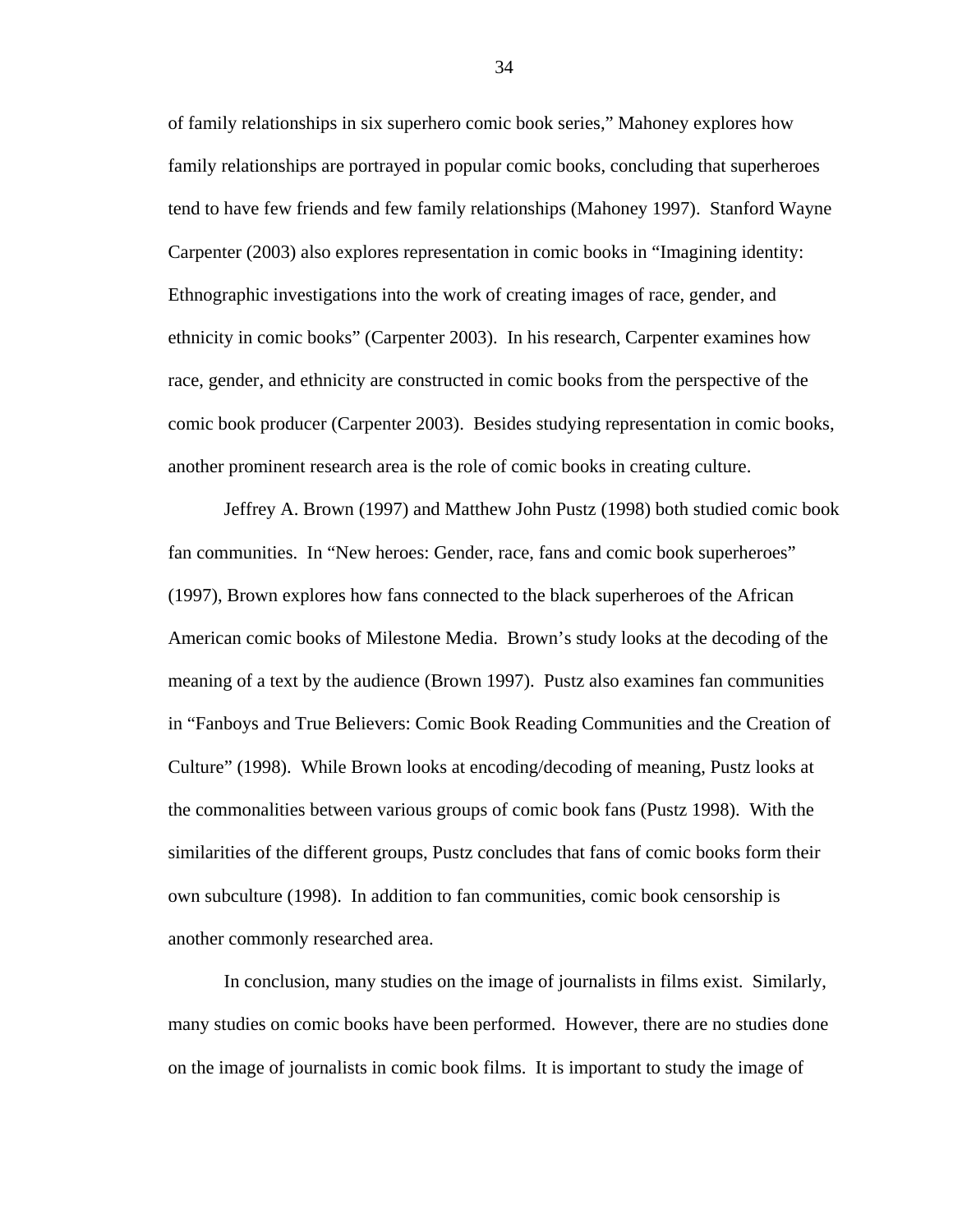journalists in comic book films because this genre has strong box office power, continues to rise in popularity, and appeals to a variety of people, meaning that representations in these films will likely shape how many view journalists/press. The film *Spider-Man*  (2002) alone has grossed more than \$800 million dollars worldwide, making it the ninth highest grossing film worldwide of all time. This genre continues to rapidly expand. In the next five years, many new films in this genre are expected to be released. According to the *Internet Movie Database* (2004), in the next few years, *Spider-man II*, the sequel to *Spider-man* (expected 2004). *Catwoman* (2004), *Hellboy* (2004), the third installment to the *Blade* and *X-Men* films (expected 2004, 2006), *Fantastic Four*, the movie (expected 2005), remakes of *The Punisher* and *The Phantom* (both expected 2004), and a fifth installment of *Superman* (expected 2006) are all expected to be released. Finally, journalists play a prominent role in many comic book films. Since, in recent years, most journalist portrayals are thought of as negative, it is important to study the image of journalists in the comic book genre to determine if these images are similar to the typical images of contemporary films. With the popularity of comic book films on the rise, if these images are more positive than typical portrayals in mainstream film, then the positive images in these films may help boost public confidence in the press.

#### **Representation of Journalists in Film and Social Construction of Reality**

 Theory predominantly guiding this study is the social construction of reality. In *Social construction of reality: a treatise in the sociology of knowledge* (1966), sociologists Peter Berger and Thomas Luckmann discuss the existence of a socially constructed world, in which, "individuals and groups serve as definers of reality" (Berger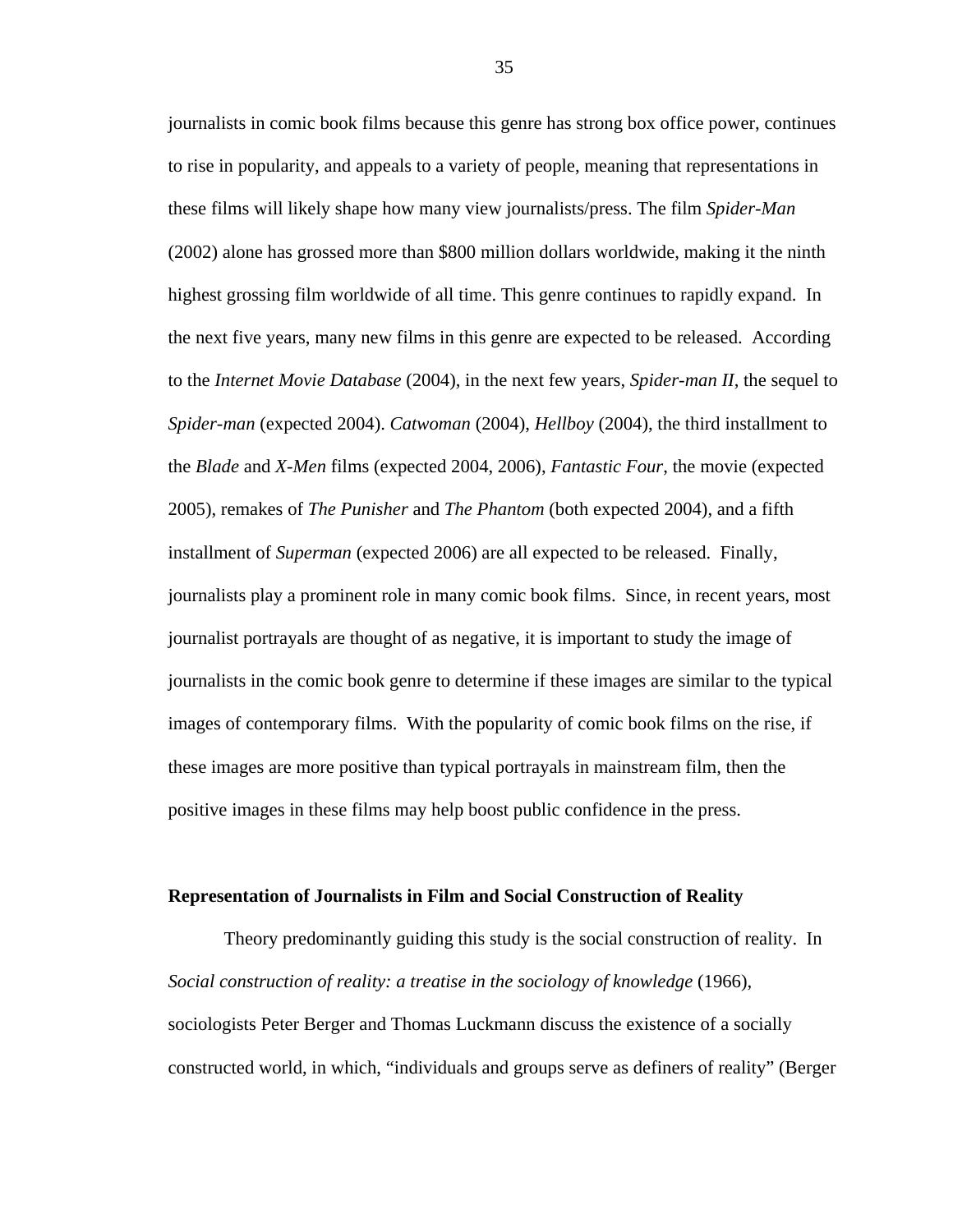& Luckmann, 1966, p.107). To belong to society, Berger and Luckmann state that people need to learn the "rules of conduct." Groups and institutions "transmit" these rules and thereby teach people their "roles" through "institutionalization," which occurs, they say, when "the objectified social world is retrojected into consciousness in the course of socialization" (Berger & Luckmann 1966, p.57). Participation in the socially constructed world makes the world "real" to a person and if a person does not play his/her "role," he/she experiences "a departure from reality" (Berger & Luckmann, 1966, p.62). Since this "world" is dependent on human activity, it is ever changing.

Because institutions, like the media, teach and reinforce the "rules of conduct," they play an integral role in the social construction of reality. One way that the media contribute to socialization<sup>13</sup> is through representations or images conveyed via content. Film scholar Graeme Turner, in *Film as a Social Practice* (1993), defines representation as "the social process of making images, sounds, signs, stand for something—in film or television" (Turner 1993, p.40). Turner explains that through representations, the media is able to convey meaning and to shape ideologies. The media are so influential, Turner adds, that "to gain control of the representational agenda for the nation is to gain considerable power over individuals' view of themselves and each other" (Turner 1993, p.136-37). According to Cultural Studies scholar Stuart Hall, in *Representation and the Media* (1997) representation enables a shared culture to exist, which allows people to have a common understanding of the world around them (Jhally 1997). Through representation, the media play a significant role in helping people to construct their social worlds. With this profound influence of the media, it is important to study

 $\overline{a}$ 

 $13$  Berger and Luckmann define socialization as "the comprehensive and consistent induction of an individual into the objective world of a society or sector" (Berger & Luckmann, 1966, p.120).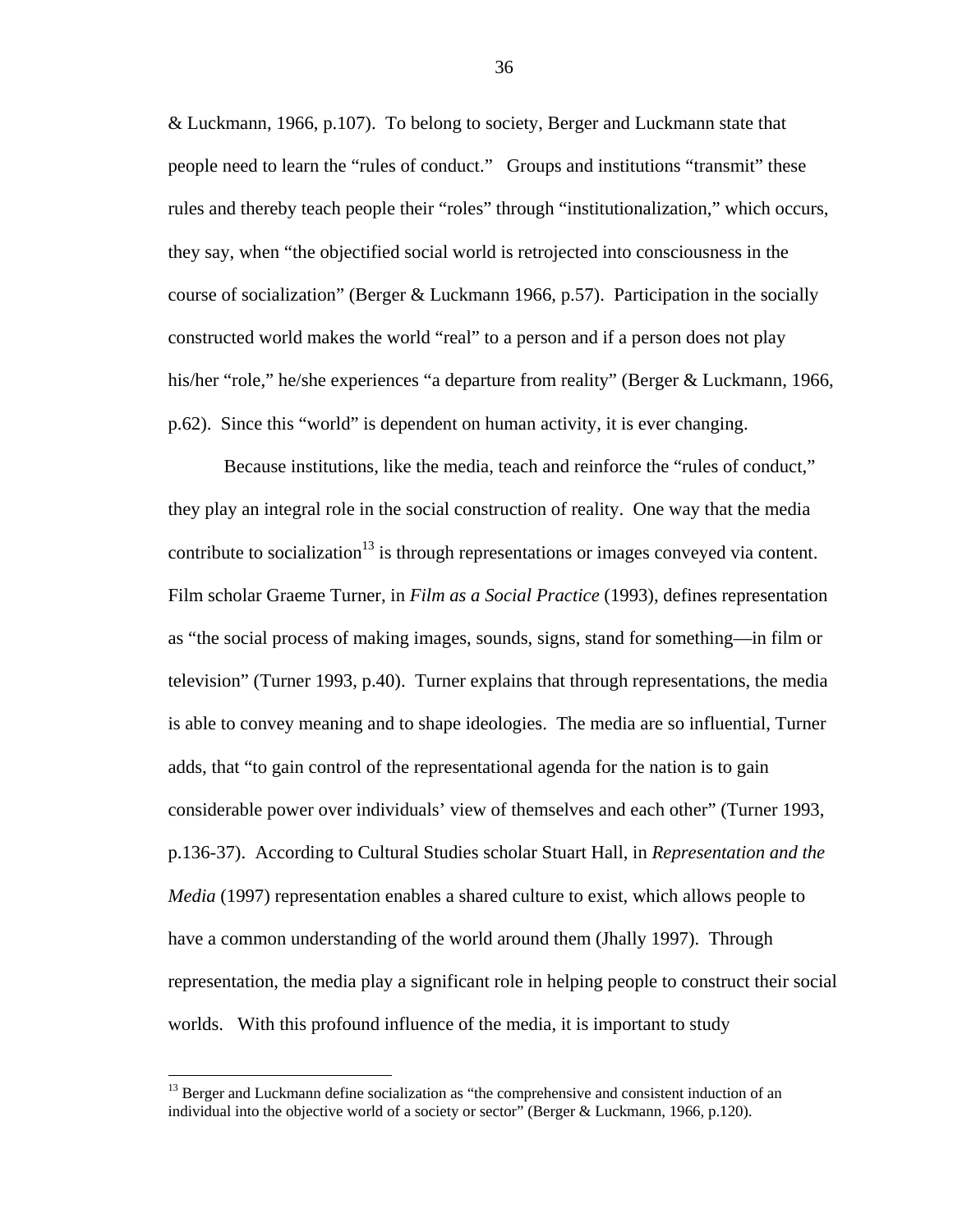representations, to explore what messages are being conveyed to the mass audience. Social construction of reality applies to this study because it is assumed that members of the public learn their roles, along with the press' roles in society, through media representation. Through the narrative in film, people can better understand and negotiate their surroundings (Turner 1993).

From the beginning of the United States, the press has been assigned a place as a central institution in the democratic process of the American society. It is assumed that the portrayal of the press in popular culture shapes and reflects public opinion of the press. It is also assumed that if public confidence in the press is low, people are less likely to utilize the press for its original functions. Therefore, it is important to explore how the press has been portrayed in specific genres of popular culture and how these portrayals have changed over time. It is probable that these portrayals will influence the public's perception of the press, and thus, the extent of which the public will utilize the original functions of the press, established to help maintain an effective democracy.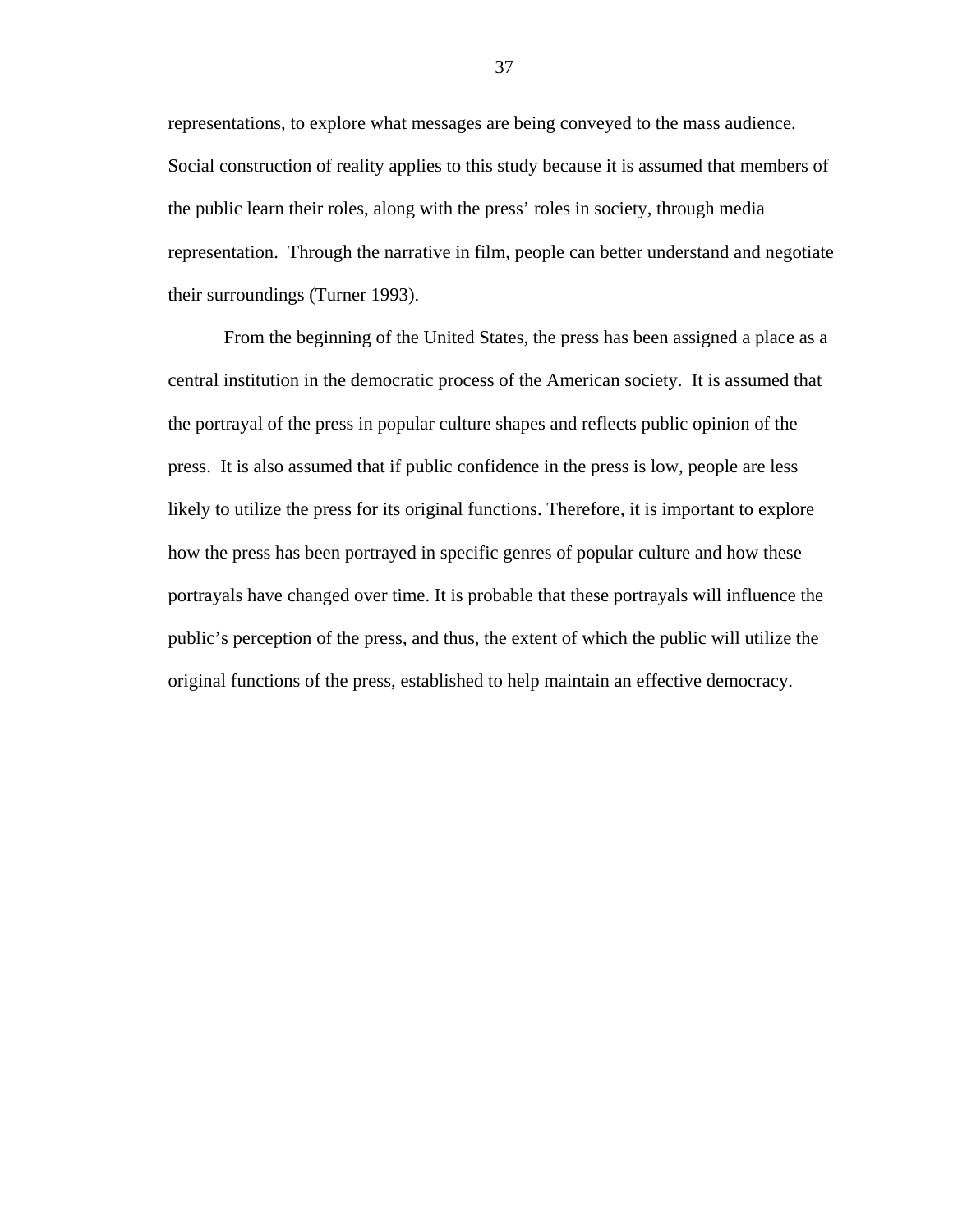## **CHAPTER 3. METHODOLOGY**

The purpose of this research was to study how journalists and the press have been depicted in comic book films because these representations help construct public perception of the press. This study aimed to explore (1) if representations of journalists and the press are prevalent in comic book action films and the role that these characters play in the film's narrative and (2) how journalists and the press have been framed in comic book action movies. To fulfill these objectives, framing analysis of comic book action films was used.

For the purposes of this study, a *journalist*, used interchangeably with reporter, is someone who writes stories or takes photographs for newspaper or reports news on air. He/she may not be shown within the confines of the media organization, but he/she is clearly part of a newspaper or television station. For example, in *Daredevil* (2003), although the character Ben Urich is never shown within the newspaper building, he obviously works for a newspaper. On the other hand, someone writing in a personal journal or publishing their own writing apart from a media organization are not, for the purposes of this paper, considered a journalist.

*Press* is defined as the organizations that produce newspapers and television broadcasts and includes the newspaper and television staff, individual authority figures within the newspaper or television staff (such as newspaper owners or editors, or television directors), as well as products of the press (i.e. newspapers or a television broadcast). The *press* is considered a separate entity from *journalists*, since literature suggests that the representations of the press may differ from the images of a journalist (Good 1989).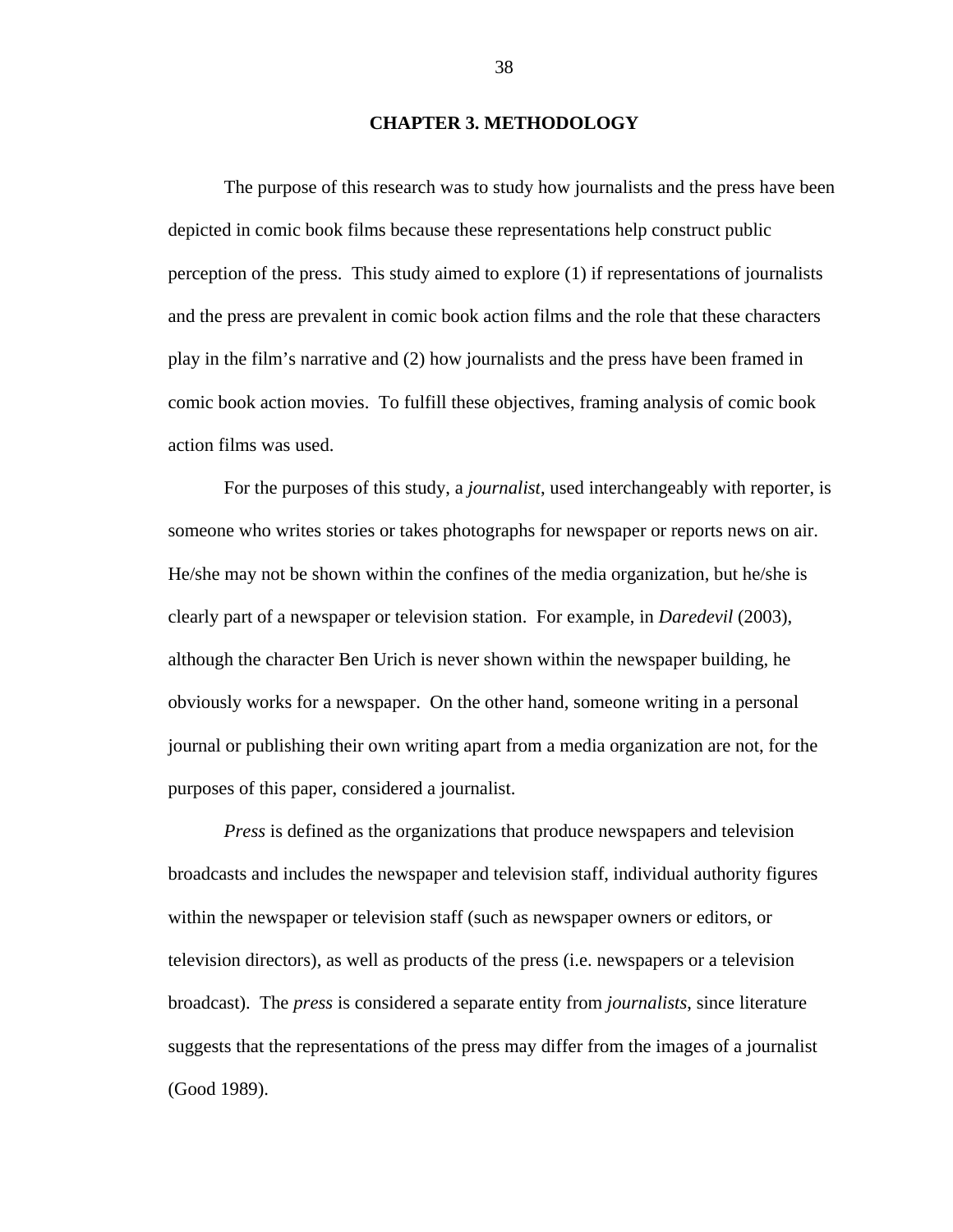C*omic book* is defined as a collection of comic strips, composed of visual images and text, placed systematically (usually in a series of boxes) to tell a story (Neufeldt 1997). Characteristics of these books include definitive narrative structure and recurring characters. For the purposes of this study, the comic book must contain a "superhero" (someone with abnormal powers, like super-human strength, or technologically advanced gadgets which makes the hero physically superior, who protects people against evil), which fights crime. The definition of *comic book action film* is a live-action<sup>14</sup> motion picture adaptation of a comic book.

#### **Media Frames and Framing Analysis**

 $\overline{a}$ 

Numerous scholars have attempted to define frames. Generally, framing refers to the concept of organizing central themes that imply how an issue or event should be viewed. Sociologist Erving Goffman is credited with first defining framing in *Frame Analysis* (1974), where he describes frames<sup>15</sup> as "definitions of a situation are built up in accordance with principles of organization which govern events—at least social ones and our subjective involvement in them" (Goffman 1974, p.10-11). Scholar Shanto Iyengar in *Is Anyone Responsible: how television frames political issues* (1991) rephrases Goffman's definition, stating that a frame "refers to subtle alterations in the statement or presentation of. . . problems" (Iyengar 1991, p.11).

<sup>&</sup>lt;sup>14</sup> Animated versions of comic books were omitted for this study because, with animation, it is often the comic book creators who draw the animation, hence, there is less variation from the original comic book. <sup>15</sup> Researchers have used a number of different terms in efforts to identify "frames." Scholars Deborah Tannen and C. Wallat, in "Interactive Frames and Knowledge Schemas in Interaction: Examples from a Medical Examination/Interview" (1993), identify some of these terms, such as "script" "schema" "prototype" "speech activity" "template" and "module,'" all of which refer to "the notions of structures and expectations" (Tannen, D. & Wallat, C. 1993, p.59). Norman Fairclough, in *Media Discourse* (1995), adds "schemata. . . metaphors, and vocabularies" (Fairclough 1995, p.101).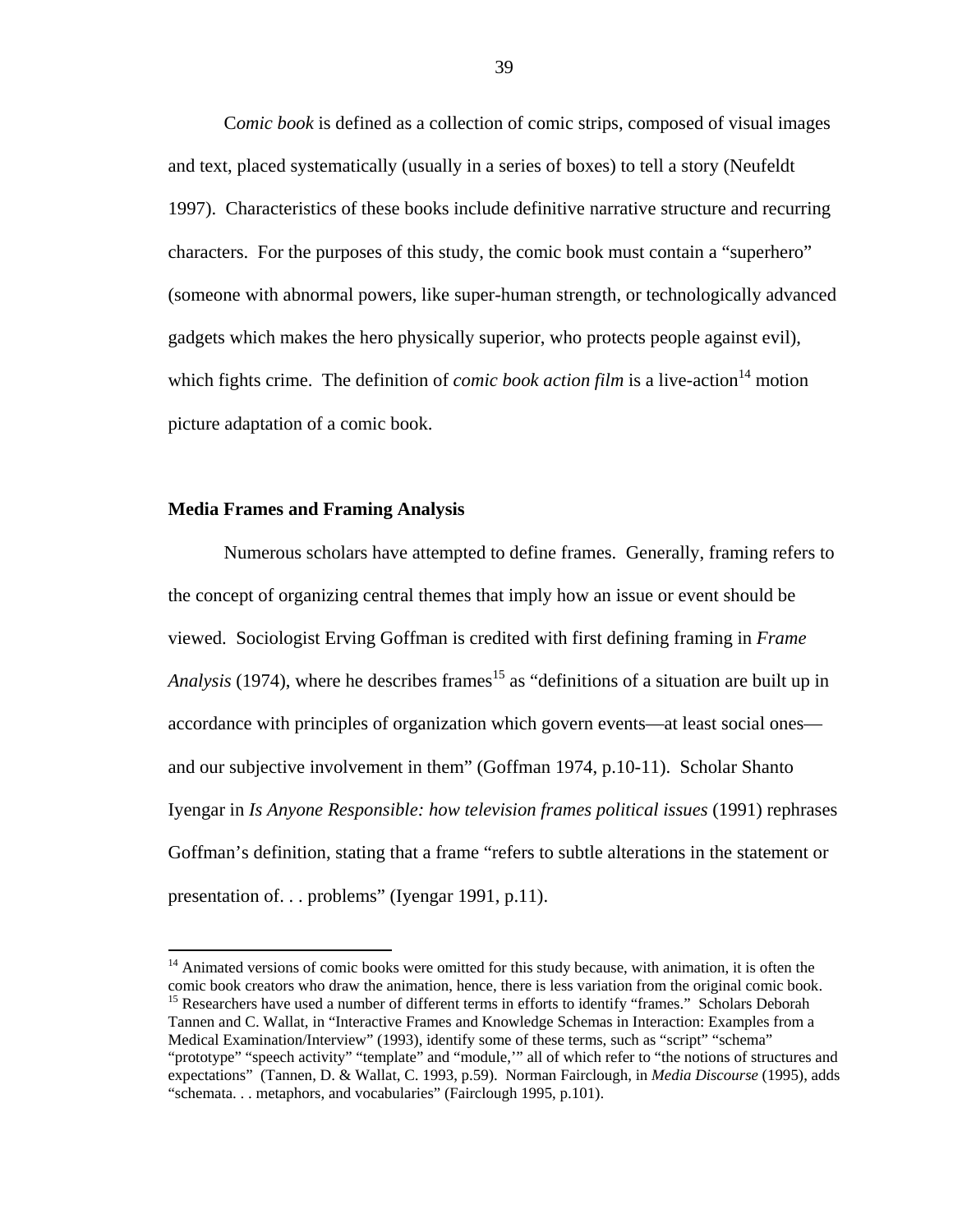In *The Whole World is Watching: Mass Media in the Making and Unmaking of the New Left* (1980), Todd Gitlin defines frames as "persistent patterns of cognition, interpretation, and presentation, of selection, emphasis, and exclusion, by which symbolhandlers routinely organize discourse. . . " (Gitlin 1980, p.7). He then adds that as society is continually changing, frames also constantly evolve.

Frames are suggested by signifying elements, which collectively suggest particular attributes or themes in which to view an issue. In "The Spiral of Opportunity and Frame Resonance: Mapping the Issue Cycle in News and Public Discourse" (2001), scholars M. Miller and Riechert Parnell state that frames are "manifest in the patterns of symbols that people choose to argue for their positions" (Miller and Parnell 2001, p.114). These signifying patterns exist in both verbal and visual communication. In "The Role of Images in Framing News Stories" (2001) Paul Messaris and Linus Abraham argue that differences exist between verbal and visual communication, which affect framing. One difference is the "analogical quality of images"—the idea that words are entirely socially constructed, whereas "images and their meanings are based on similarity or analogy" to real life objects (Messaris & Abraham 2001, p. 216). Because of an image's origination in similarity to real life objects, images are considered closer to reality than words, even though "all images are human-made, artificial constructions" (p. 217). Because of this difference between visual and verbal communications, frames suggested by images are less obvious than verbal frames; therefore this subtlety of frames must be considered when performing framing analysis on visual images (Messaris & Abraham 2001). While visual frames may be harder to detect than verbal frames, they both affect how an audience views an issue or event.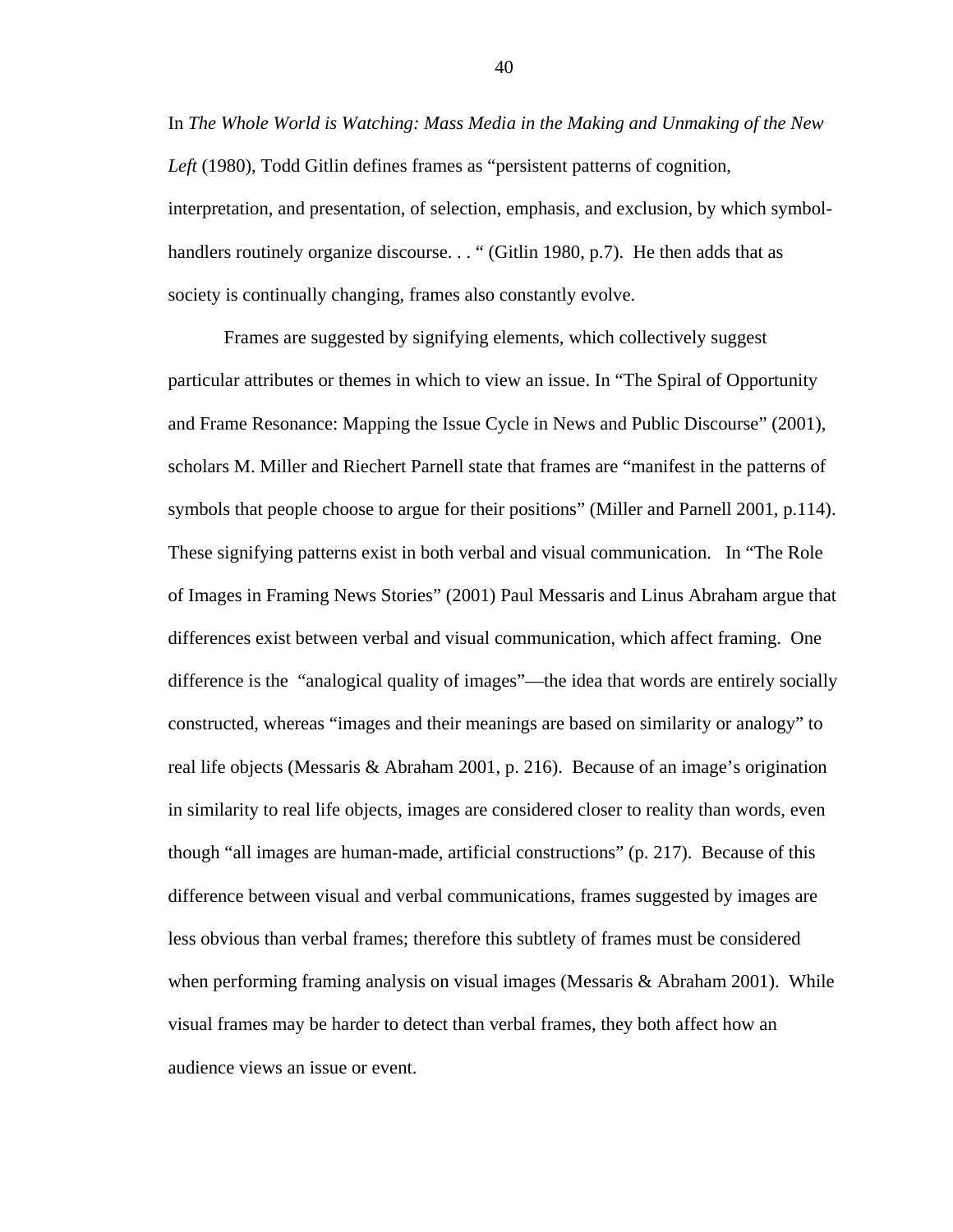Overall, literature suggests that frames play a significant role in creating and understanding shared meaning. Media scholar Robert Entman, in "Framing: Toward Clarification of a Fractured Paradigm" (1993), states that framing "illuminates the precise way in which influence over a human consciousness is exerted by the transfer (or communication) of information from one location . . . to that consciousness" (Entman 1993, p.52).

According to Goffman, framing allows people to identify, classify and understand large quantities of information (Goffman 1974). Zhongdang Pan and Gerald Kosicki, in "Framing as a Strategic Action in Public Deliberation" (2001), state that this organizing process is "an inevitable way for human actors to make sense of our experiences and engage in social interaction" (Pan & Kosicki 2001, p.60). Reese adds that framing aids cognitive and cultural understanding by "provid[ing] tools for examining knowledge structures" (Reese 2001, p.9). In order to work, then, frames must have potential to convey shared meaning, such as values or expectations, within an audience. In "What's in a Frame?: Surface evidence for Underlying Expectations" (1993), Deborah Tannen discusses this shared meaning, explaining that frames work because people "see events and objects in the world in relation to each other and in relation to their prior experience," therefore these "structures of expectation make interpretation possible" (Tannen 1993, p.21).

 In "Prologue—Framing Public Life: A Bridging Model for Media Research" (2001), scholar Stephen Reese applies framing theory to a media audience, focusing on the relationship between the producers (media) and receivers (audience) of frames. Reese states that, "framing refers to the way events and issues are organized and made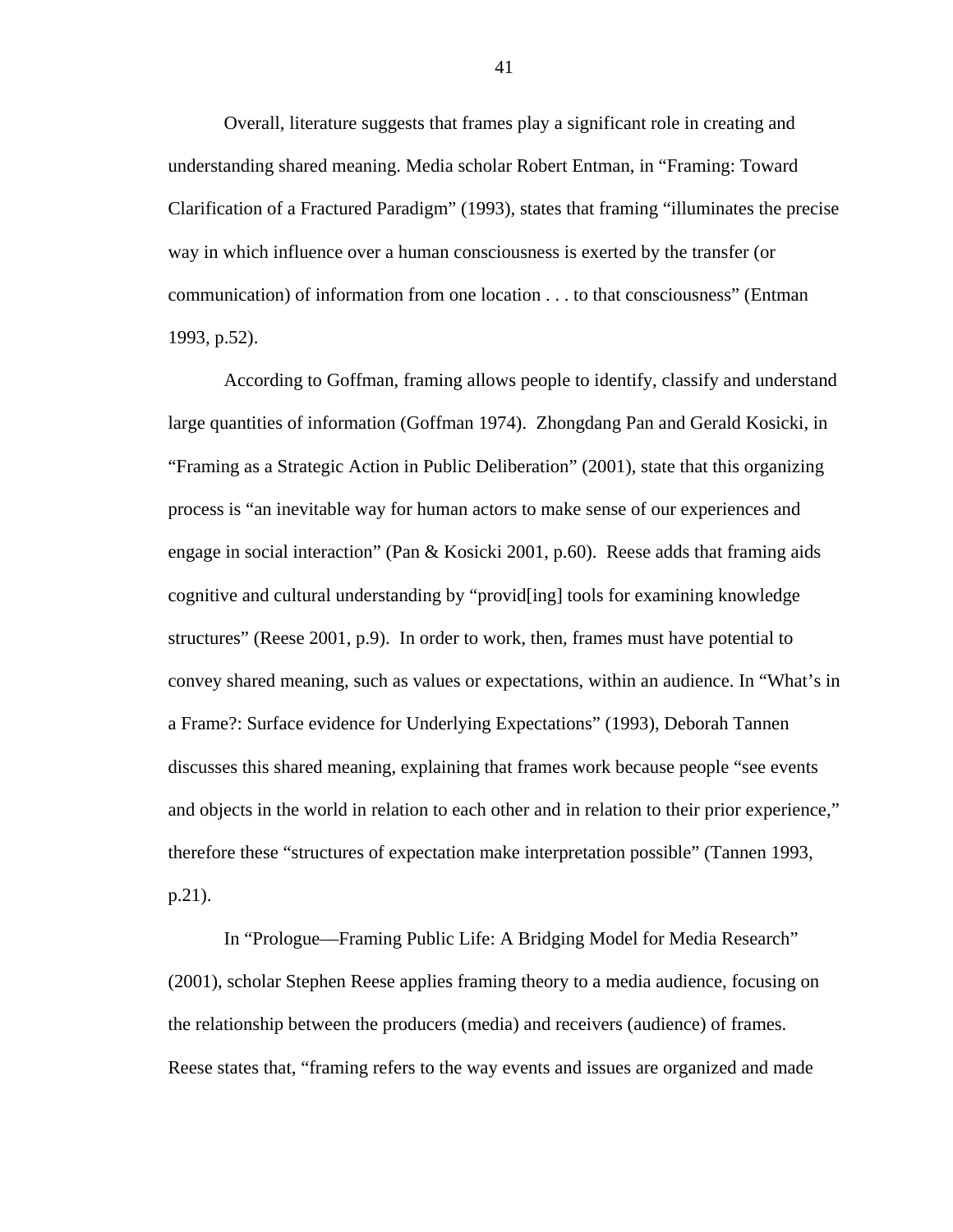sense of, especially by media, media professionals, and their audiences" (Reese 2001, p.7).

Since framing affects how an audience perceives an issue, it is important to study how journalists are framed in popular culture because these frames will presumably influence how the audience views journalists. Over the years, journalists have been framed in numerous ways. For example, in *Frank Capra and the Image of the Journalist in American Film*, scholar Joe Saltzman identifies numerous types of journalist representations in films directed Frank Capra between the late 1920s through the early 1950s (Saltzman 2002). He lists thirteen categories, which included classifications such as Flawed Male Journalist, Cub Reporter, Sob Sister, and War and Foreign Correspondents in film (2002). Identifying these types of journalist representations is significant because it is likely the audience will perceive journalists in these roles. The recent shift towards negative representations of journalists is alarming, then, because it is probable that these negative frames will construct how the public views journalists offscreen.

#### **Sampling and Data Collection**

Framing analysis was used to study depictions of journalists and the press in comic book films. To determine the films for this study, a list of superhero comic books was created from Jamie Coville's website, "The History of Comic Books" (Coville 2001). The websites of Marvel Comics, DC Comics, and Dark Horse Comics (three of the biggest comic book publishers) were also consulted to find more superhero comic books. The titles of the comic books were then entered into the search engine of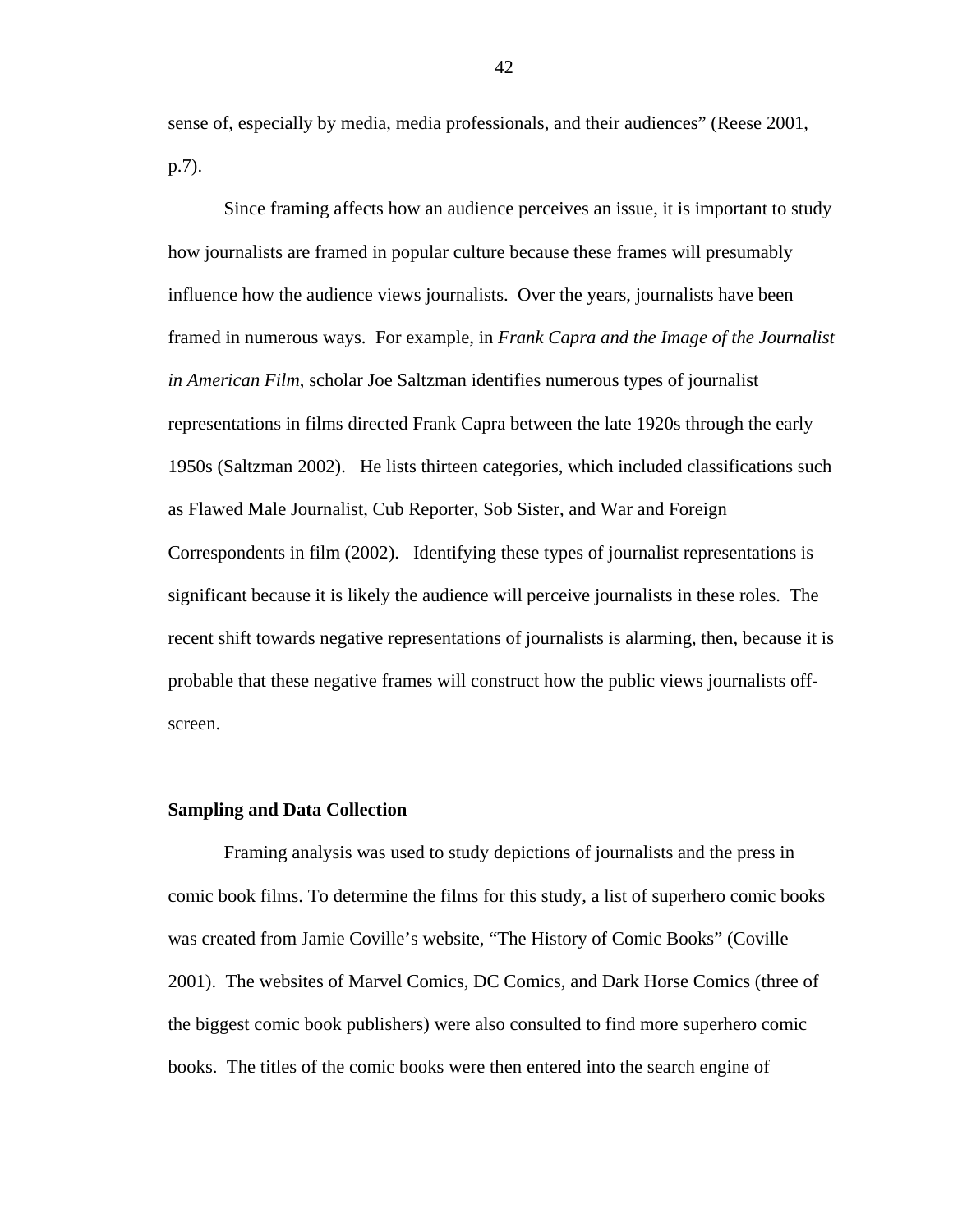*The Internet Movie Database*, a website, which catalogues thousands of films (2004). The keyword "based-on comics" was also searched. The following criteria were then used to choose the films for analysis. First, all of the films had to be based on a superhero comic book, which means a comic book centered on a superhero fighting crime. Since preliminary research showed that all of the comic-book film adaptations that became box-office hits were based on superhero comic books, for this study, only films based on superhero comic books were included. Films based on comic books without a superhero fighting crime were not included. For example, the film *Superman*  (1978) is part of the study because is based on superhero comic book. The 1994 film *Richie Rich*, while also based on a comic book series, was not included because it does not contain a superhero. Secondly, films had to be based on comic books created prior to the film's release date. With this requirement, the film *Men in Black*, a superhero story that evolved into a comic book, was not included in the study. Thirdly, all of the movies chosen had to be created for the film medium. Since different media vary in format and character development, this criterion was required for consistency among the films analyzed. This factor excluded the 1990 film *The Flash* because it was originally created as a lengthy television pilot. Finally, the film could not be a sequel of another comic book film. Since sequels are based on the same stories as the original film, it is probable that portrayals of journalists would also be similar. Therefore, the three sequels of the films *Superman* (1976) and *Batman* (1976), the two sequels of the 1990 film *Teenage Mutant Ninja Turtles*, and the sequel to the 2000 film *X-Men* were excluded from the study. The 1984 film *Supergirl*, however was not excluded. Although the character Supergirl is related to Superman, this film is based on a different comic book series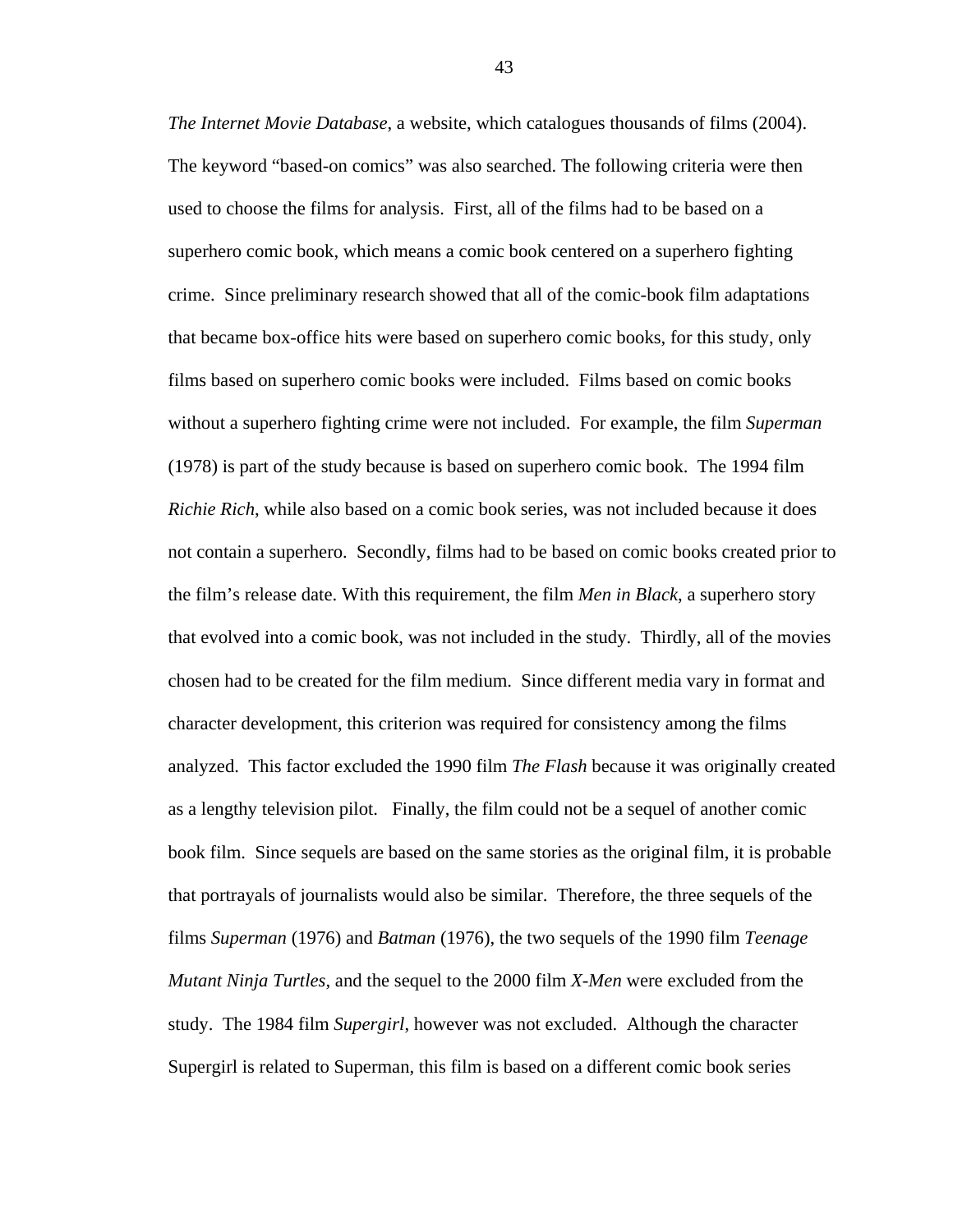(*Supergirl*) than the *Superman* film (based on *Superman* comics). Because one of the objectives for this study was to examine the extent of journalist/press representations in comic book movies, the films chosen did not need to have journalist characters in order to be included in the study, nor did the press need to play a role in the films. Using this criteria, fifteen films were chosen for this study: *Superman* (1978), *Flash Gordon* (1980), *Supergirl* (1984), *Batman* (1989), *The Punisher* (1989), *Teenage Mutant Ninja Turtles*  (1990), *Captain America* (1991), *The Shadow* (1994), *Barb Wire* (1996), *The Phantom*  (1996), *Blade* (1998), *X-Men* (2000), *Spider-man* (2002), *Daredevil* (2003), and *Hulk*  (2003).

# **Conducting the study**

 One objective of this research was to determine the extent of journalist/press representations in comic book action films. For the purposes of this study, journalist is represented in a comic book action film if a person who appears in the film works for a news organization. Signs that indicate a journalist may include physically reporting to a news organization, identifying oneself as part of a news organization, asking questions using a microphone or jotting notes during an interview. A journalist representation may also exist only orally, such as through a radio broadcast or as a voice-over for a television broadcast. A press representation exists if a news organization or its products appear in the film, signified by self-identification of the news organization, identified as a news organization by other characters in the film, or identified by an establishing shot of the news organization's logo or building.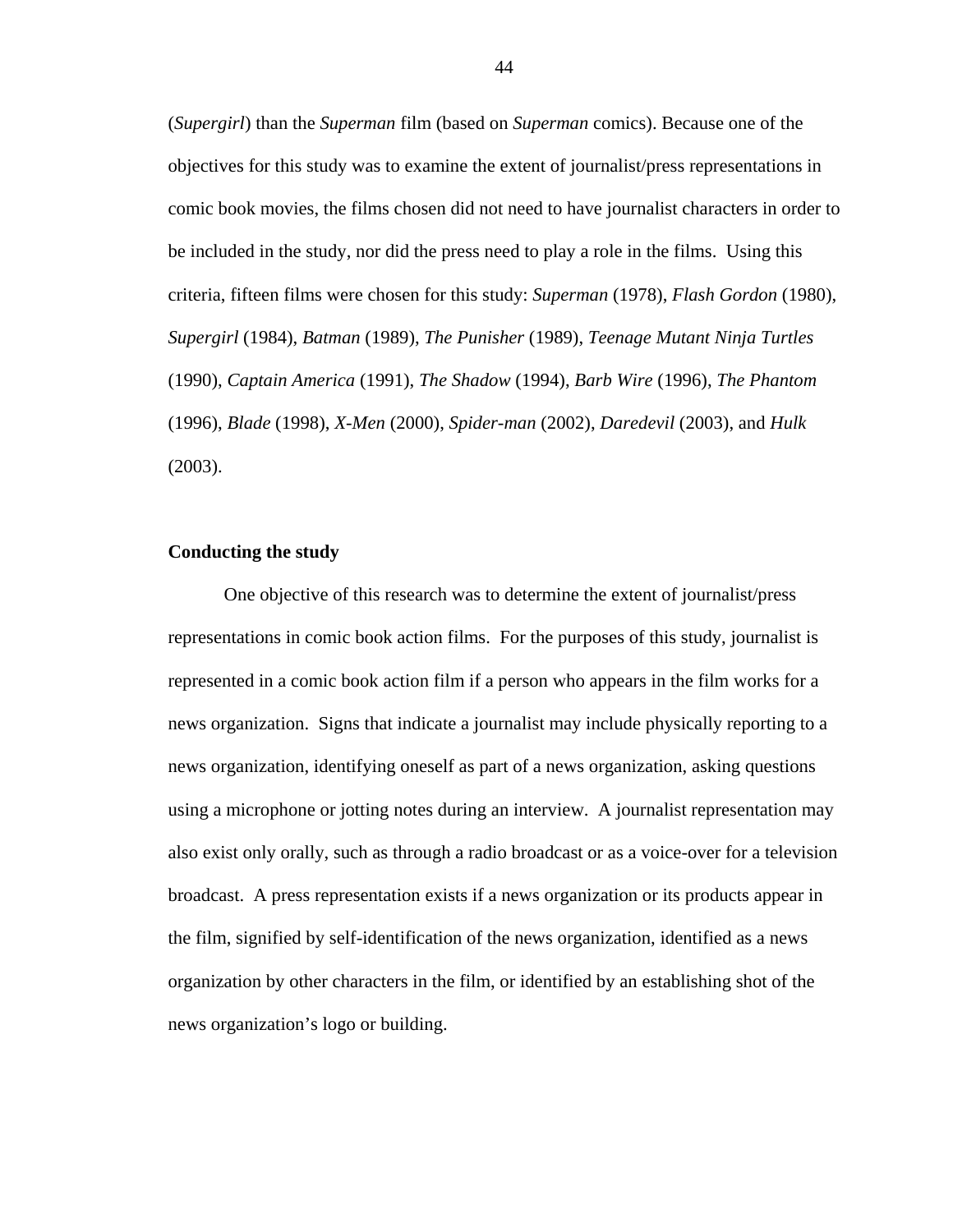If journalists/press plays a major role in a comic book action film, they appear in the majority of the film (on-screen at least fifty percent of the film). For example, in the film *Superman* (1978), the journalist Lois Lane plays a major role. She is in over fifty percent of the film. In *Flash Gordon* (1980), on the other hand, since the press representation only exists for 30 seconds of the entire film, the role of the press is minor.

To determine how significant the role of the journalist is within the narrative structure, two questions will be considered. 1). How does this character's actions affect the main plot of the film? For example, in the film *Teenage Mutant Ninja Turtles*, reporter April O'Neal single-handedly discovers the villains behind the city's recent crime wave. Through her investigation, the secret lair of the Foot (the youth gang causing the crime wave) is uncovered and eventually disbanded. 2). If this character did not appear in the film, how would the narrative structure differ? In *Teenage Mutant Ninja Turtles*, if the character April O'Neal did not exist in the film, it is likely that no one would unearth the youth gang behind the crime wave. The character's significance in the narrative structure is not based solely on his/her actions as a journalist, but as the character as a whole. Therefore, when the journalist Clark Kent saves lives as Superman, his alter ego, Superman's actions are considered for this question. Since the role of journalists/press in minor roles could dramatically influence the narrative structure, it is possible for journalists/press to play minor roles, yet have a significant part in the construction of the narrative.

In order to determine how journalists/press are framed in comic book action films, this research examined all sections where journalist/press were featured in the narrative of the film in order to identify the role played by the journalists or the press in the film.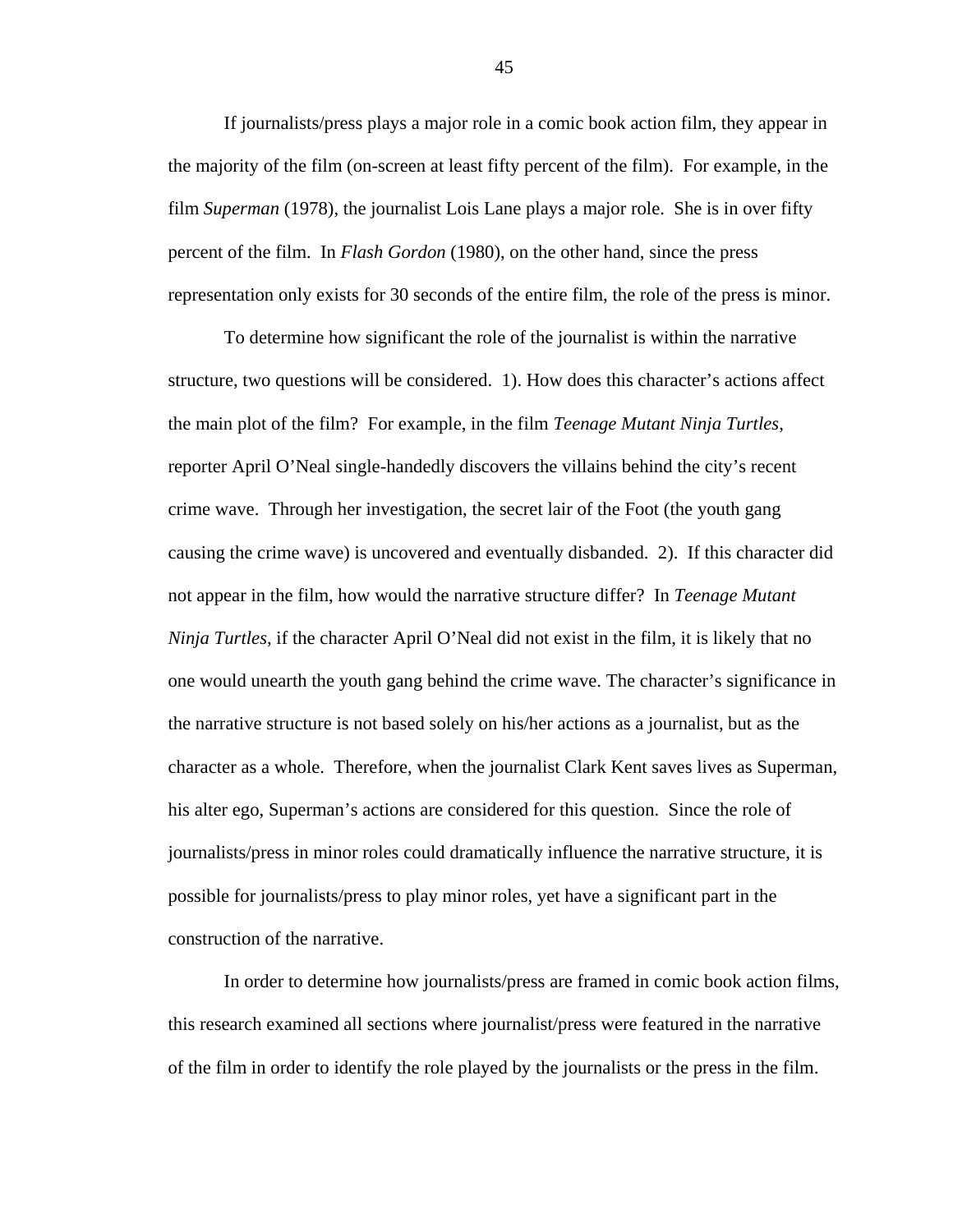A qualitative framing analysis of the journalist/press representations was performed, examining verbal and visual signifying elements that suggest particular frames or stereotypical ways in which journalists could be understood in society. For this study, previous classifications of journalist/press representations were considered. Literature reviewed identified several types of journalists/press that have typically appeared in films. In early film and occasionally in contemporary film, literature suggests that female journalists often play "sob" sisters—women, equal in journalistic abilities to men in the newsroom, yet are emotional, and yearn for a domestic life (Saltzman 2002). Brucker (1980) identifies female journalists as passive, yet competitive in the newsroom. Langner-Burns' study also indicates that female journalists commonly appear as "mere accessories" for male journalists (1989).

From the 1920s through the 1970s, male journalists were often portrayed as crusaders for justice and crime-busters (Barris 1976, Good 1989). Films created during this time commonly depict the press as a single, profit-driven editor or publisher, a watchdog for the people and as an informer of the public (Barris 1976). Films produced after the 1970s often portray journalists as secondary characters who are scandalmongers, immoral opportunists, and hounds (Good 1989, Garelik 1993, Saltzman 2002). Films created after the 1970s usually present the press as a faceless media corporation focused on entertainment and profit (Good 1989, Garelik 1993, Saltzman 2002). While the classifications suggested by the literature served as guidelines for the framing analysis of comic book films, the frames identified in these films were not limited to the previously identified categories. Also, it is possible for no frames of journalists/press to exist in a particular film or for multiple frames of journalists/press to be identified.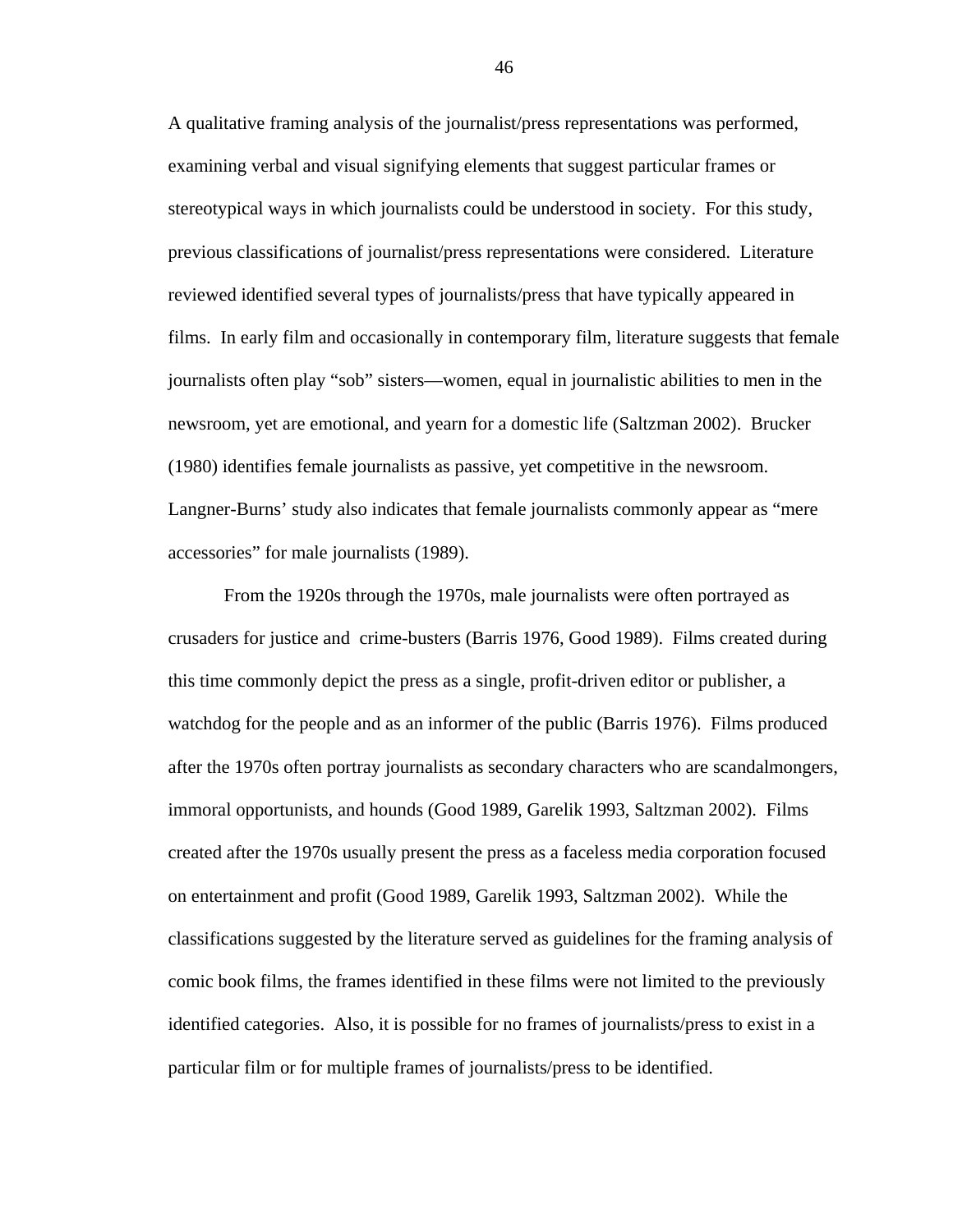## **CHAPTER 4. RESULTS AND DISCUSSION**

 This study explored the representation of journalists and the press in comic book action films. Framing analysis was performed on fifteen comic book action movies: *Superman* (1978), *Flash Gordon* (1980), *Supergirl* (1984), *Batman* (1989), *The Punisher*  (1989), *Teenage Mutant Ninja Turtles* (1990), *Captain America* (1991), *The Shadow*  (1994), *Barb Wire* (1996), *The Phantom* (1996), *Blade* (1998), *X-Men* (2000), *Spiderman* (2002), *Daredevil* (2003), and *Hulk* (2003). The extent of which journalists/press appeared in these movies, as well as the role of journalists/press played in the film's narrative were examined. In addition, this study explored how journalists/press have been framed in comic book action films.

#### **Research Question 1**

*To what extent are journalists/press represented in comic book action films? How significant is their representation in these films?*

## **Presence of Journalists/Press in Comic Book Action Movies**

The presence of journalists and the press and their role in the construction of the narrative in fifteen films were examined. Of these fifteen films, three do not contain any journalist or press portrayals. There is no evidence of journalists or the press in *Barb Wire* (1996), *Blade* (1998), or *Hulk* (2003). The other twelve films studied vary on the extent of the representation of journalists/press and the roles of these character types in the narrative. The films *Superman* (1978), *Flash Gordon* (1980), *Supergirl* (1984),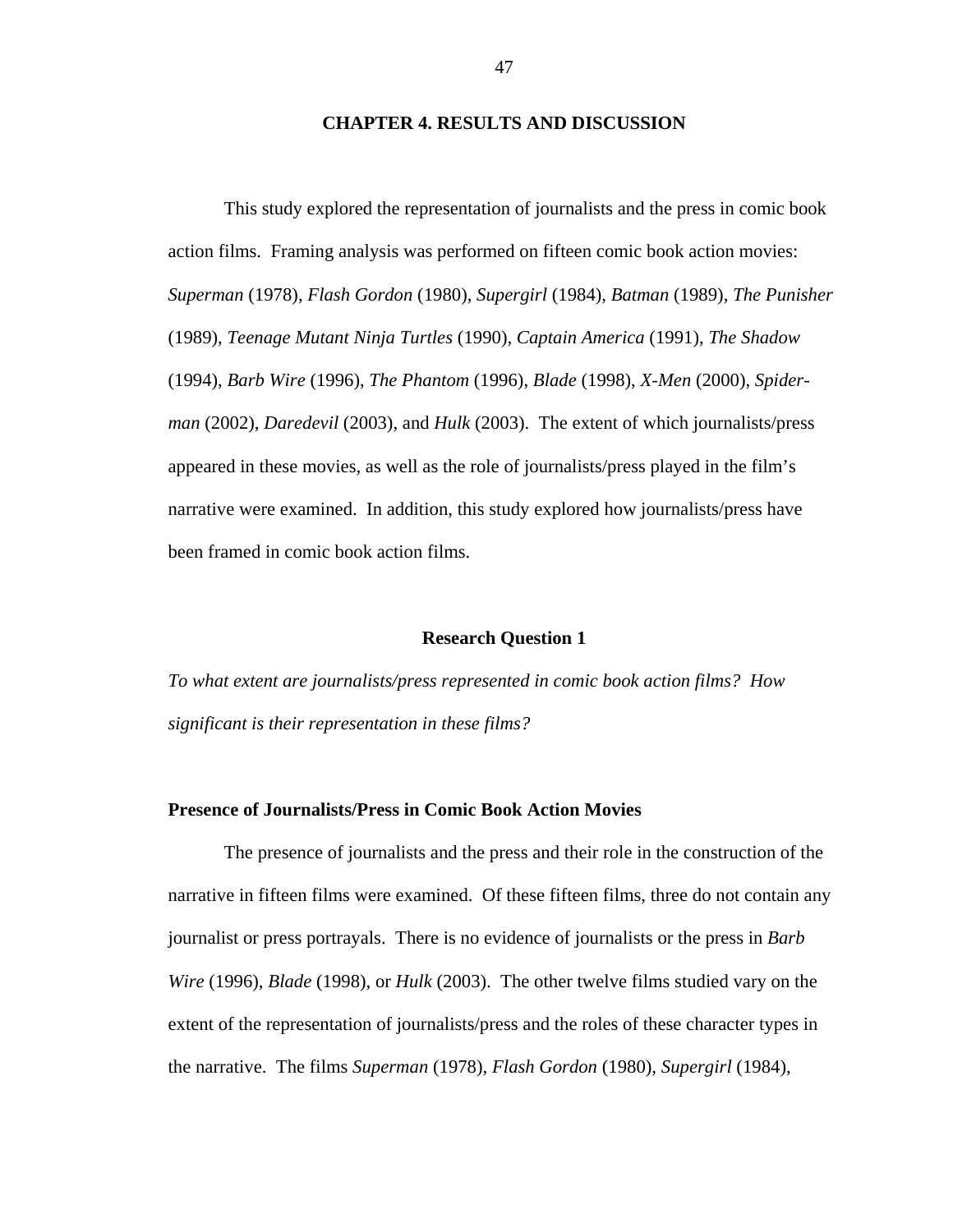*Batman* (1989), *The Punisher* (1989), *Teenage Mutant Ninja Turtles* (1990), *Captain America* (1991), *The Shadow* (1994), *The Phantom* (1996), *X-Men* (2000), *Spider-man*  (2002), and *Daredevil* (2003) all contain at least one journalist or press representation. Table 1 illustrates the presence of journalist/press representation in the comic book films studied, the type of role present in these films (major or minor), and indicates if these roles were significant to the film's narrative.

| <b>Table 1. Role of Journalists in Comic Book Action Films</b> |                                 |                           |                            |                 |              |                                |  |  |  |
|----------------------------------------------------------------|---------------------------------|---------------------------|----------------------------|-----------------|--------------|--------------------------------|--|--|--|
|                                                                | <b>Importance of Characters</b> |                           |                            |                 |              |                                |  |  |  |
| Film                                                           | Year                            | Jour featured<br>in film? | Press featured<br>in film? | Major $Role(s)$ | Minor Role   | Are Roles Sig.<br>to Narrative |  |  |  |
| Superman                                                       | $^{\circ}78$                    | $\mathbf{X}$              | $\mathbf X$                | $\mathbf{X}$    |              | <b>Both</b>                    |  |  |  |
| <b>Flash Gordon</b>                                            | $80^\circ$                      |                           | $\mathbf X$                |                 | $\mathbf{X}$ | N <sub>0</sub>                 |  |  |  |
| Super Girl                                                     | 84                              | $\mathbf{X}$              | $\mathbf{X}$               |                 | $\mathbf{X}$ | <b>Press only</b>              |  |  |  |
| Batman                                                         | 89                              | $\mathbf{X}$              | $\mathbf{X}$               | $\mathbf{X}$    |              | <b>Both</b>                    |  |  |  |
| The Punisher                                                   | 89                              | $\mathbf{X}$              | $\mathbf X$                |                 | $\mathbf{X}$ | N <sub>0</sub>                 |  |  |  |
| NinjaTurtles                                                   | .90 <sub>o</sub>                | $\mathbf X$               | $\mathbf{X}$               | $\mathbf{X}$    |              | <b>Both</b>                    |  |  |  |
| Capt America                                                   | 91                              | $\mathbf{X}$              | $\mathbf{X}$               | $\mathbf{X}$    |              | <b>Both</b>                    |  |  |  |
| The Shadow                                                     | 94                              |                           | $\mathbf{X}$               |                 | $\mathbf X$  | <b>Press only</b>              |  |  |  |
| <b>Barb Wire</b>                                               | .96                             |                           |                            |                 |              |                                |  |  |  |
| The Pantom                                                     | .96                             | $\mathbf X$               | $\mathbf X$                | $\mathbf X$     |              | <b>Both</b>                    |  |  |  |
| Blade                                                          | 98                              |                           |                            |                 |              |                                |  |  |  |
| X-Men                                                          | $00^{\circ}$                    | $\mathbf{X}$              | $\mathbf X$                |                 | $\mathbf X$  | N <sub>0</sub>                 |  |  |  |
| Spiderman                                                      | 02                              | $\mathbf{X}$              | $\mathbf{X}$               | $\mathbf{X}$    |              | <b>Both</b>                    |  |  |  |
| Daredevil                                                      | 03                              | $\mathbf{X}$              | X                          | $\mathbf X$     |              | <b>Both</b>                    |  |  |  |
| Hulk                                                           | 03                              |                           |                            |                 |              |                                |  |  |  |

Of the twelve films that contain journalist or press representations, ten films have both journalist and press portrayals. Both journalists and a press organization appear in *Superman* (1978), *Supergirl* (1984), *Batman* (1989), *The Punisher* (1989), *Teenage Mutant Ninja Turtles* (1990), *Captain America* (1991), *The Phantom* (1996), *X-Men*  (2000), *Spider-man* (2002), and *Daredevil* (2003). Only press representations exist in the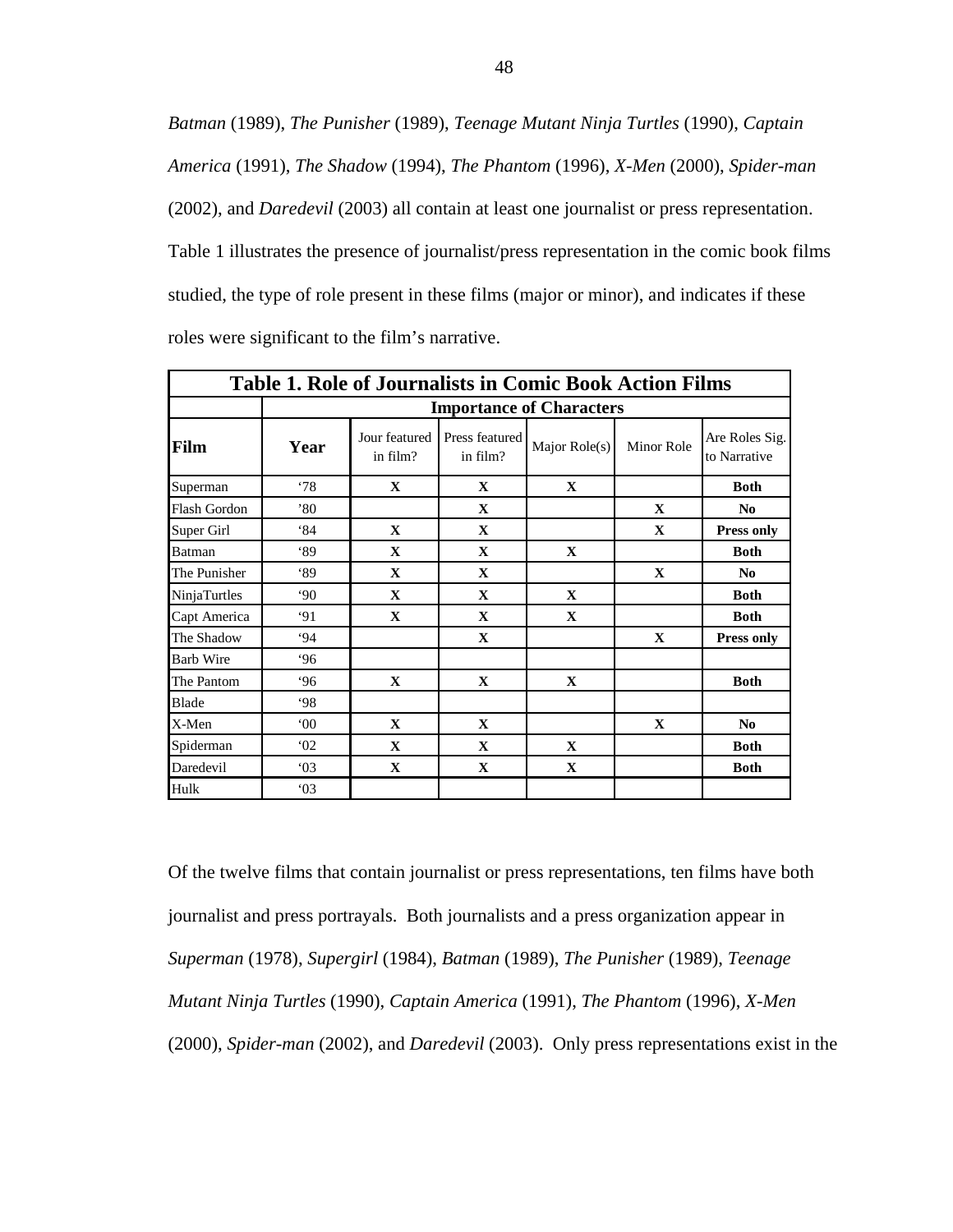films *Flash Gordon* (1980) and *The Shadow* (1994). There are no films where a journalist representation is found without a press representation.

 The importance of the representation (major or minor roles) is divided. In seven out of twelve of the films with representations, journalists and/or the press play major roles in the films (i.e. appear in the majority of the film). Five films contain only minor journalist/press roles. In *Flash Gordon* (1980), *Supergirl* (1984), *The Punisher* (1989), *The Shadow* (1994), and *X-Men* (2000), the roles of journalists and/or the press are minor, meaning that these characters only appear in the films for a short period of time (less than fifty percent of the film). Both journalists and the press play significant roles in the construction of the narrative in eight films: *Superman* (1978), *Batman* (1989), *Teenage Mutant Ninja Turtles* (1990), *Captain America* (1991), *The Shadow* (1994), *The Phantom* (1996), *Spider-man* (2002), and *Daredevil* (2003). In one film, *Supergirl*  (1984), the press plays a significant role in the narrative, while the journalist does not play a significant role. Four of the films with representations, *Flash Gordon* (1980), The *Punisher* (1989), *The Shadow* (1994), and *X-Men* (2000) do not contain either a significant press role or a journalist role significant to the narrative.

In the film *Superman* (1978), representations of journalists are present throughout the movie. Along with numerous supporting journalist characters, two main characters, Clark Kent (Superman's alter ego) and Lois Lane and are journalists, who work for a Metropolis newspaper.The film opens with Kent as a small boy, in his native planet Krypton, and follows him through his journey to Earth. Once he grows up, Kent becomes a reporter at *The Daily Planet*, where he meets fellow journalist, Lois Lane. While writing for the newspaper, Kent, as his alter ego Superman, performs many heroic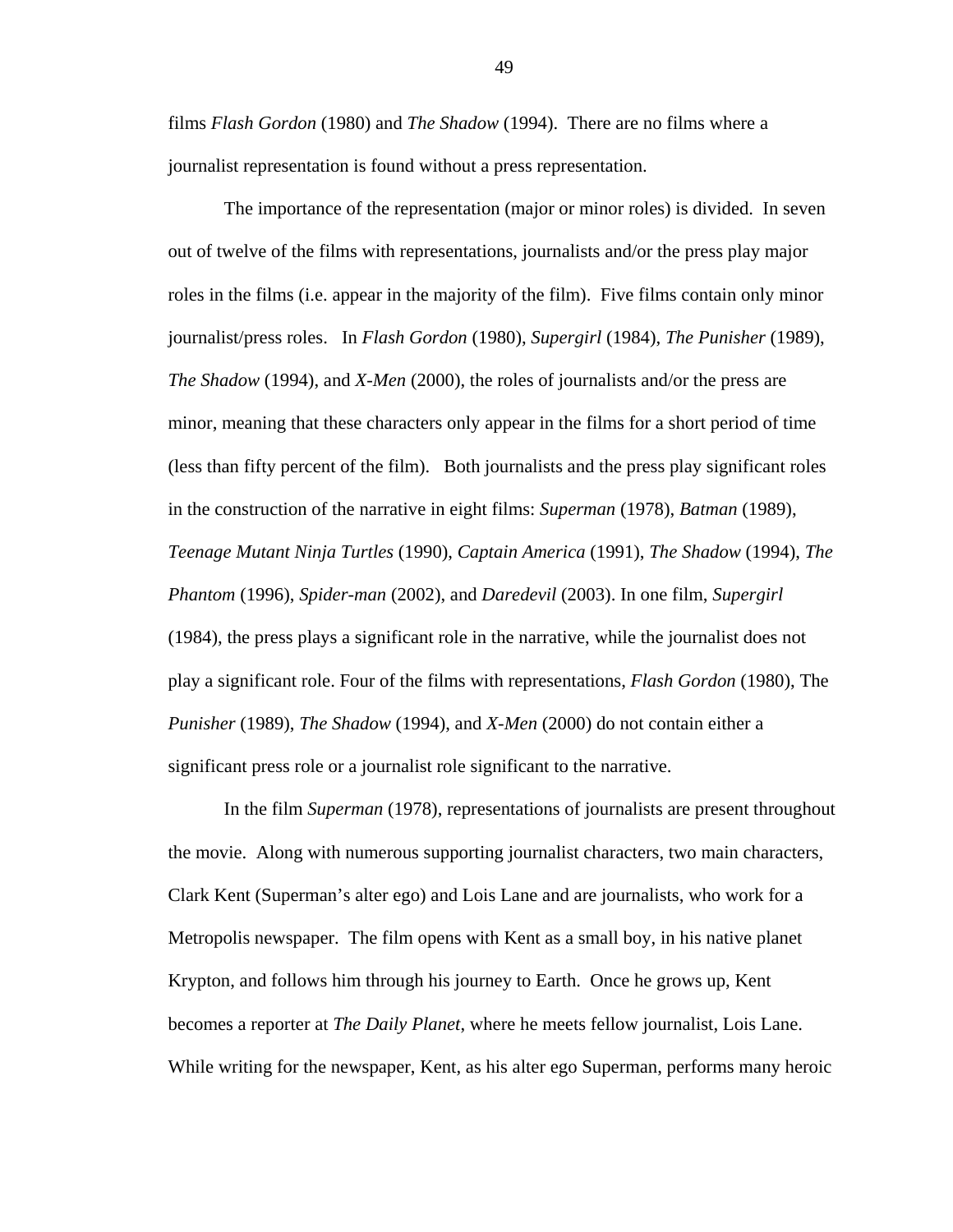acts, rescuing people in danger and impeding criminals. The media begin to publicize Kent's feats, which cause the editor of *The Daily Planet*, Perry White, to demand a story on Superman for his paper. Lane volunteers to write the story and Superman agrees to be interviewed. That evening, the interview between Superman and Lois Lane quickly turns romantic as Superman flies her around the night sky. Following their date, Lane publishes intimate facts about Superman in *The Daily Planet*, including information on Superman's weakness—kryptonite. A high profile villain, Lex Luthor, reads Lois Lane's story and sets a trap for Clark Kent, a.k.a. Superman. Luthor catches Superman, but he escapes. Luthor's inability to kill Superman in his lair infuriates him to the point where Luthor hatches a new scheme, forcing Superman to choose between saving two United States cities from nuclear explosions. While Superman destroys one of the missiles, he is unable to completely thwart Luthor's plan. The second missile erupts, triggering a vast earthquake throughout the West coast. After the disaster begins, Superman quickly flies to the coast, where he discovers that his girlfriend, Lois Lane, has suffocated to death in her car. Ignoring his father's orders never to alter time, Superman loops around the earth, reversing time so that he can save Lois. This time reversal allows Superman not only to rescue Lane, but also to prevent both missiles from exploding. At the end of the film, the police arrest Lex Luthor, and Clark Kent (a.k.a. Superman) and Lois Lane are together, although Lane is unaware of Superman's true identity. Since both Lane and Kent appear in more than fifty percent of the film and are central to the plot, the journalist representations in *Superman* play a major role in the narrative structure of the film. Since the narrative structure centers on Clark Kent/Superman's actions, as well as his interactions with Lois Lane, without these characters, the plot would be dramatically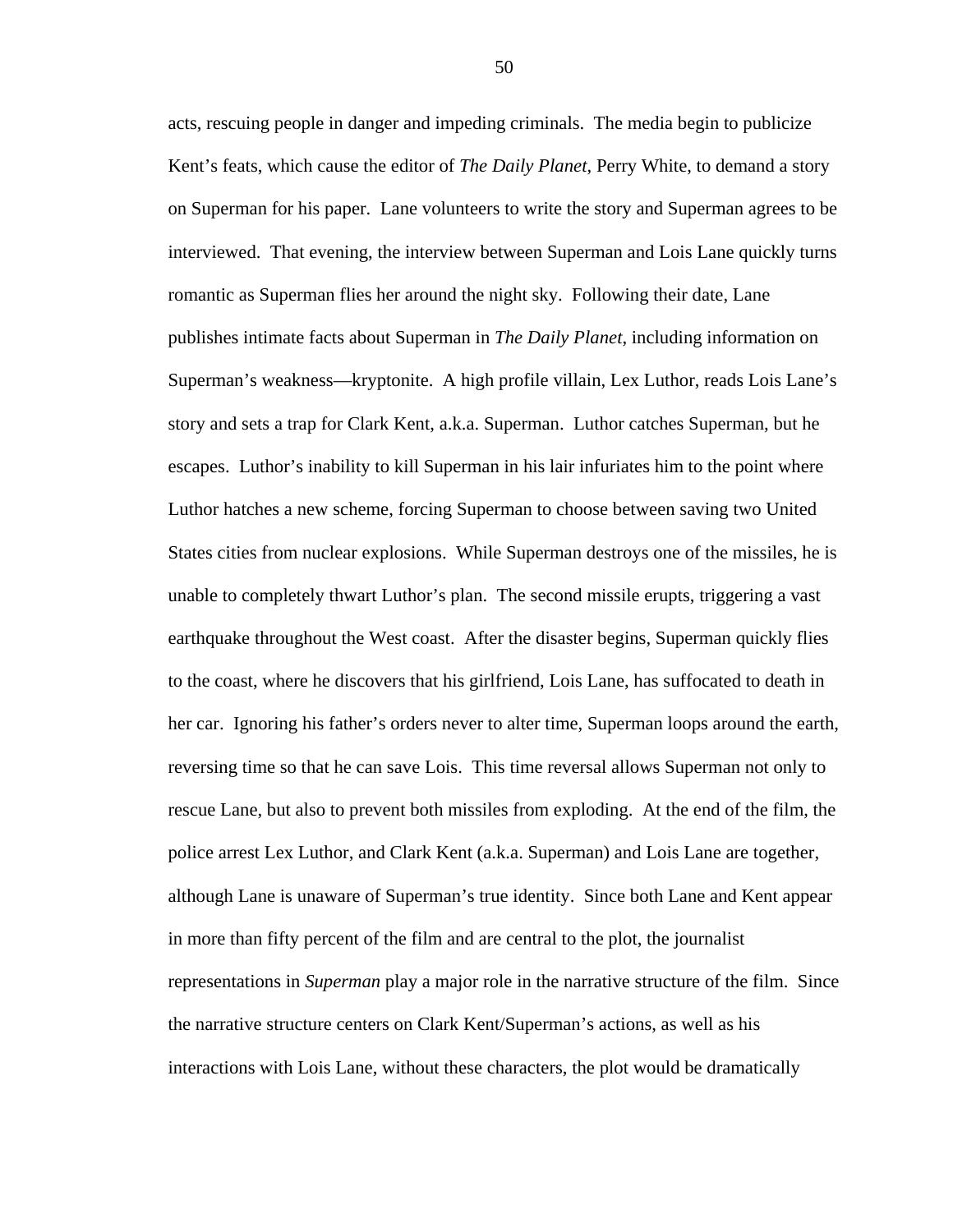altered. The fact that these characters are journalists is also crucial to the narrative structure. It is through the newsroom of *The Daily Planet* that Lois Lane and Clark Kent first meet. Lane's role as a journalist is important because it is through this position that Lane has her first meeting with Superman. Later, Lane's occupation is significant because she inadvertedly conveys Superman's weakness through her story in *The Daily Planet*. Besides providing a cover-up for his Clark Kent alter ego, there is symbolic significance for Superman to work at the newspaper. At the beginning of the film, a voiceover declares that *The Daily Planet* is dedicated to protecting and serving the people of Metropolis. Similarly, Clark Kent (as Superman) announces his objective to Lane as preserving "truth, justice, and the American way" for the people of Metropolis (Donner 1978). Overall, without Clark Kent and Lois Lane, the narrative structure of *Superman*  would not exist.

Throughout *Superman*, the press plays a major role in the narrative structure. The voiceover at the beginning of the film signifies that the press is an important entity in both Metropolis and this film, declaring that the city's newspaper, *The Daily Planet*, "...whose reputation for clarity and truth had become a symbol of hope for the city of Metropolis" (Donner 1978). This introduction immediately establishes the primary news organization, *The Daily Planet*, as a driving force in both the city and the film itself. Later in the film, it is the press organization, *The Daily Planet* that unites Superman and Lois Lane for the first time, resulting in romance. When the editor of *The Daily Planet*, Perry White, discovers that other newspapers in Metropolis are printing stories on Superman's heroics, he insists that one of his reporters cover the story, assigning Lois Lane to the task. This assignment leads to Lane's interview with Superman, which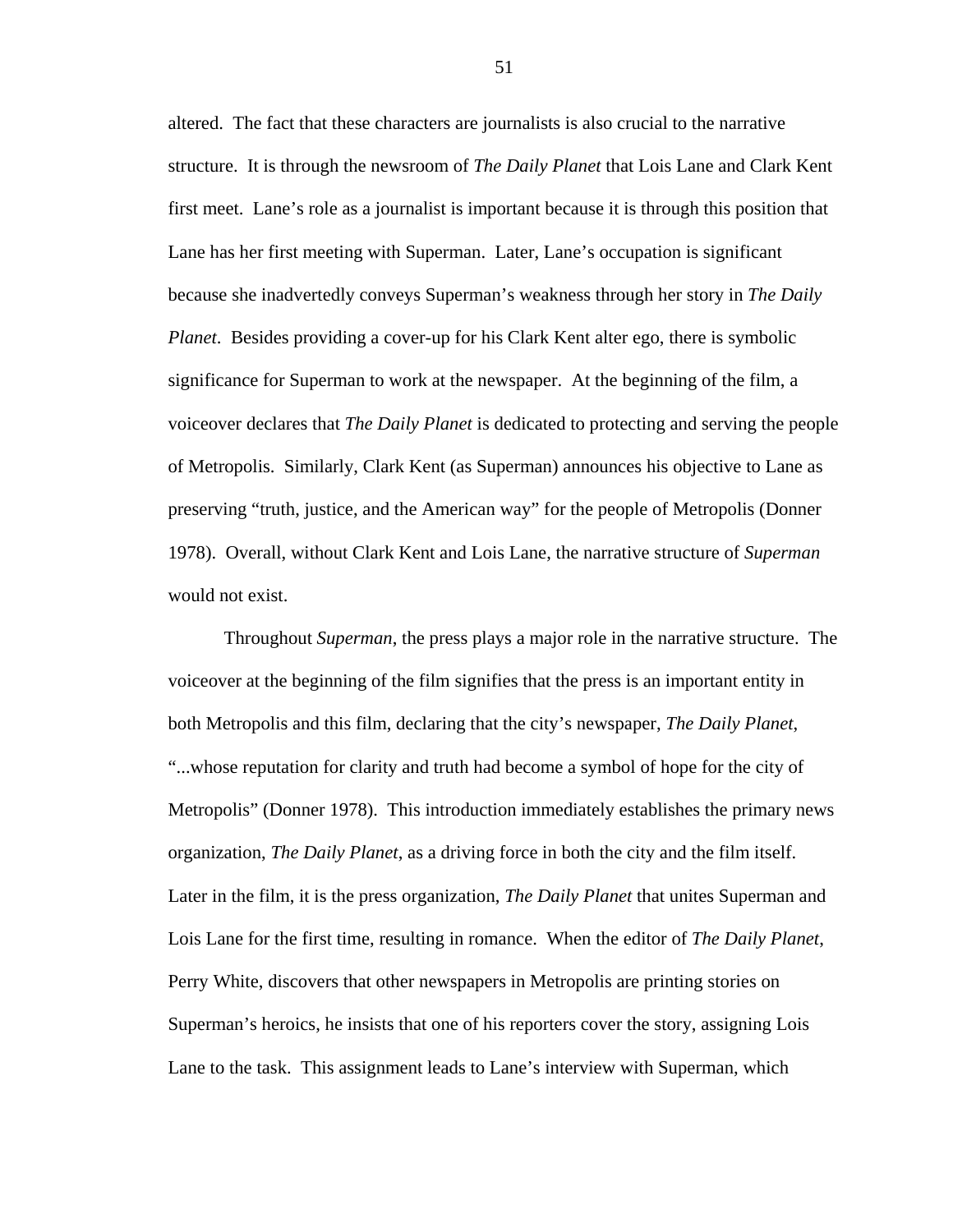blossoms into a romantic relationship. The press also plays a significant role in communicating information to the villain and to the public. Through an issue of *The Daily Planet*, the villain, Lex Luthor, learns of Superman's weakness, Kryptonite. This knowledge enables Luthor to set a deadly trap for Superman. Later in the film, a press organization through the radio informs its public, along with the viewing audience, of the ensuing disasters, stating that earthquakes have bizarrely appeared across the United States. This information causes Lois to panic as she tries to hastily drive her car out of danger. Throughout *Superman*, the press plays a significant role in constructing the film's narrative. Without the press, Lois Lane and Superman would not have united and the film's climax could not occur.

There are no journalist representations in the film *Flash Gordon* (1980). A singular press representation exists in this film. After Flash Gordon's plane crashes into an unknown scientific lab, the shot cuts to a scientist, Dr. Zarkov, madly dashing around. Through the lab's radio, a voice states that an unknown source is causing unusual natural disasters. Following this announcement, Dr. Zarkov rushes to his rocket and then tricks Flash Gordon and his acquaintance, Dale, into boarding his ship. Zarkov launches the rocket, and the three passengers travel to the planet Mongo to save the Earth. Since the press only appears in the thirty-second radio clip, the role of the press in this film is minor. The press' role is not vital to the narrative structure because Zarkov prepares to launch his rocket even prior to the radio announcement. The information from the press mainly serves as a narrative device to prepare the audience for the upcoming events and to introduce Zarkov's character.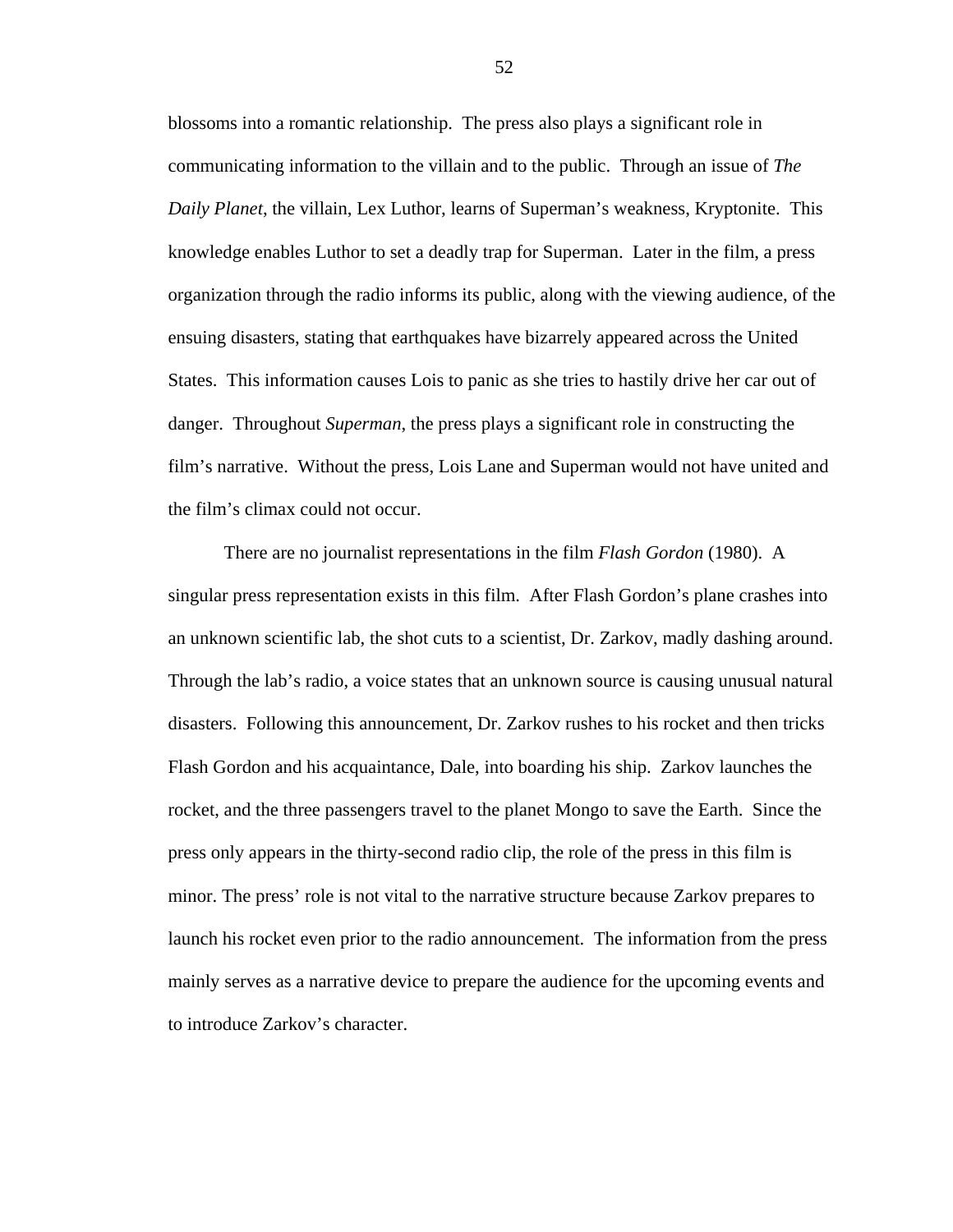In *Supergirl* (1984), the character Jimmy Olsen represents the sole journalist in the film, as a minor character in this movie, only appearing in a small portion of the film as Linda Lee's (a.k.a. Supergirl's) best friend's boyfriend. In this film, Superman's cousin, Linda (Supergirl), travels to Earth in order to recapture a powerful energy ball, currently in the possession of an evil witch named Selena. Upon Lee's arrival, she enrolls in a private school for girls, where she meets Lois Lane's cousin, Lucy. When she is not in class or dining with Lucy and her photographer boyfriend, Jimmy Olsen, Lee rescues a man, bewitched by Selena. Through her crystal ball, Selena views Lee's heroics and vows to destroy her power, luring Supergirl to her cave by capturing Lucy Lane and Jimmy Olsen. Before Selena can achieve her goal of world domination and Supergirl's demise, however, Lee uses her Supergirl powers to defeat Selena. Lee then frees her friends, who promise to keep her identity a secret, and returns the energy ball to her native planet. Throughout this film, Olsen's role is not significant to the narrative structure. When Selena attacks, Olsen does not fight, but allows himself and Lane to be captured. Even when he discovers the truth about Supergirl, Olsen does not use this knowledge to benefit his career. Instead he nonchalantly agrees to keep silent. Without the character of Jimmy Olsen, little would change in the plot structure. Selena would only have one hostage, but the rest of the film would stay the same. Therefore, in the film, *Supergirl*, the representation of the journalist is a minor role.

Only one press representation appears in the film *Supergirl*. In the first Earth scene, (which follows a scene on Supergirl's native planet), while the villain Selena and her sidekick picnic, a radio announcer's voice comes through the car radio, stating that Superman has traveled a long journey to another planet. After this announcement, Selena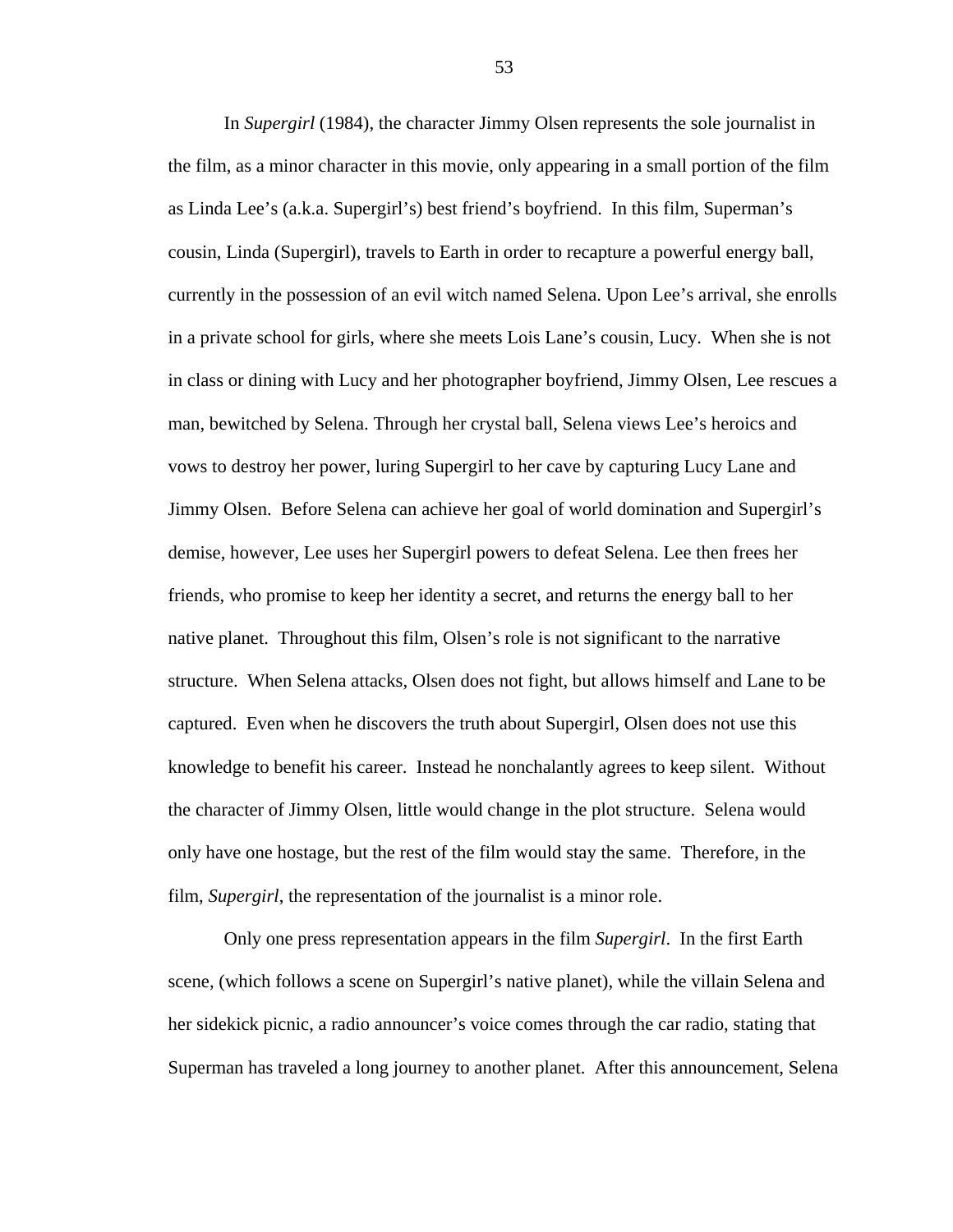discovers the energy ball. With the knowledge of Superman's absence, along with her newfound energy ball powers, Selena creates a scheme for world domination. Since this brief announcement is the only press representation in the film, the press plays a minor role in the storyline. However, because the information disseminated by the press leads to Selena's creation of her evil plan (essentially the plot of the film), the press' representation is significant to the narrative structure of the film.

The film, *Batman* (1989), contains both journalist and press representations. This film centers on the story of millionaire Bruce Wayne, who loses his parents as a child. Because of their senseless murder, Wayne dedicates his life to preventing crime in Gotham City. Through his alter ego Batman, Wayne spends each night fighting crime with his array of tools and gadgets. One night, Batman confronts Jack Napier, an eccentric man, in the midst of a massive crime. This confrontation eventually causes Napier to tumble into a vat of acid, disfiguring him. Following the accident, Napier emerges as the Joker, a crazy man determined to spread evil and defeat Batman. At the same time as Napier's accident, photographer Vicky Vale hears of Batman's heroics and becomes determined to reveal Batman's identity. During her investigation, Vale attends a party at the house of Bruce Wayne with a fellow journalist. The two journalists leave the main party room and go exploring, trying to learn more about the reclusive millionaire. While snooping around a private room stocked with unique trinkets, Vale is surprised by Wayne. He immediately charms her and she forgoes investigative journalism for a romantic evening. Following this meeting, Vale appears to lose interest in her plan to reveal Batman's identity. Instead, Vale's mission becomes courting Wayne, as she begins to miss work in order to research Wayne's past. Even when she discovers the story of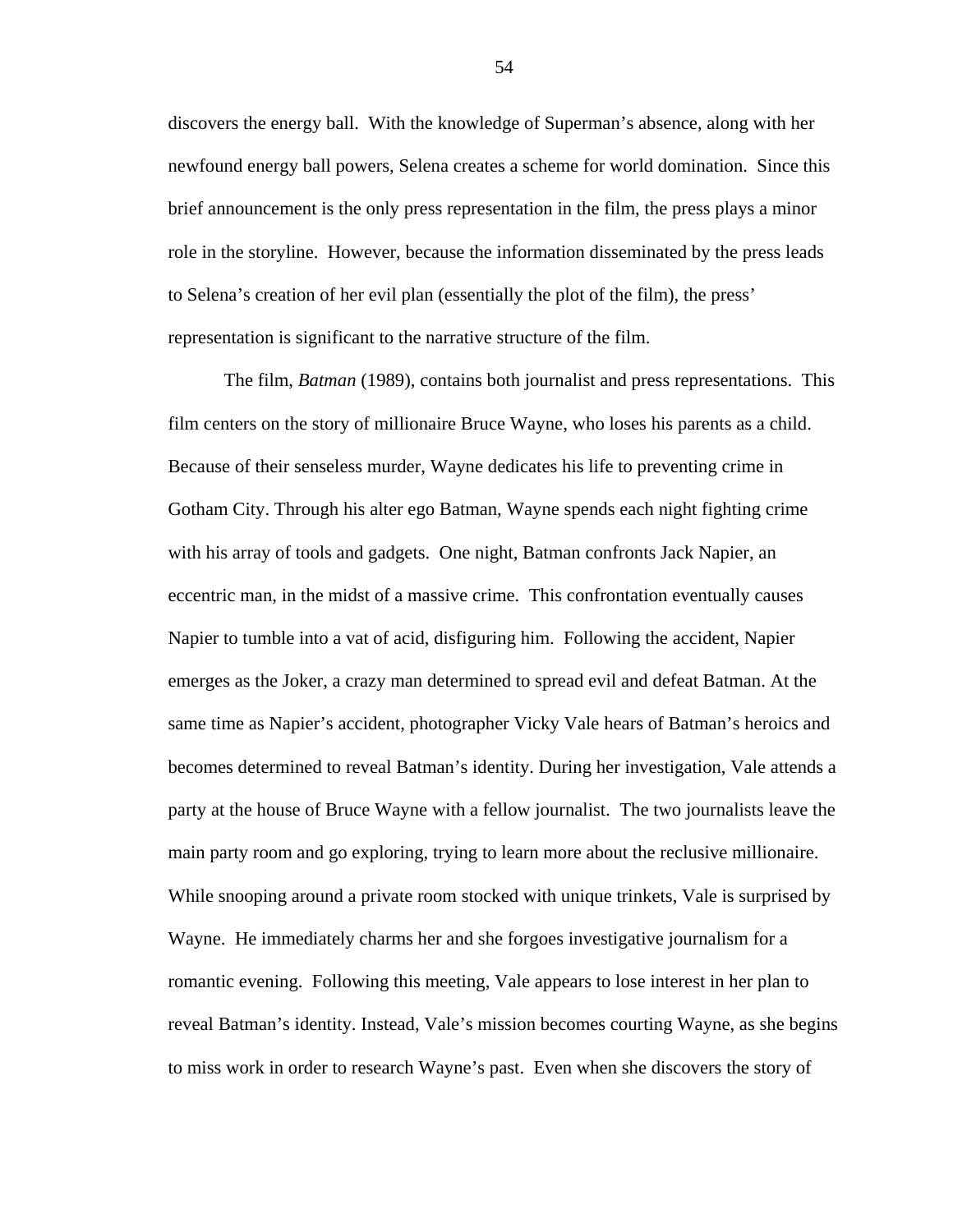Wayne's murdered parents, she does not connect it to Batman. Later in the film, the Joker realizes that Bruce Wayne is Batman. He then kidnaps Wayne's love, Vale, who Batman rescues. Following her escape, the Joker attempts to poison the city with toxic narcotics. Batman once again comes to the rescue, alerting the press of Joker's plan. The TV station Action News, as well as the *Gotham Globe* informs the public of the poisoned narcotics. At the end of the film, Batman permanently stops the Joker from launching new evil schemes by forcing him off the edge of a building.

In this film, the photographer Vicky Vale plays a significant role in the narrative of the film. Vale appears in most of the film—first as a determined photographer hungry for a good story and then later, as Bruce Wayne's love interest. Because it is the courtship between Vale and Wayne that leads to the Joker's discovery of Batman's identity, Vale's character is crucial to the narrative structure of the film since this discovery builds to the climatic battle between Batman and the Joker. Her character is also important later in the film. After the Joker kidnaps Vale, he tells her of his evil plan to poison the city's cosmetics. Vale informs Batman of this scheme, who tells the press. Without Vale, Batman would never learn the Joker's plan, therefore would not be able to warn the press, who in turn, could not protect the public from the poisoned cosmetics. In this film, the press plays a minor role, yet is significant to the narrative because although press organizations appear in less than half the film, they play an important part in the plot structure. At one part in the film, the Joker uses a TV broadcast to invite the public to a parade, in which he will dispense free cash. With this news, thousands of people line the streets. However, before the Joker can release his poisonous gas into the crowd, Batman stops him, saving the public from harm. Later, the press once again plays a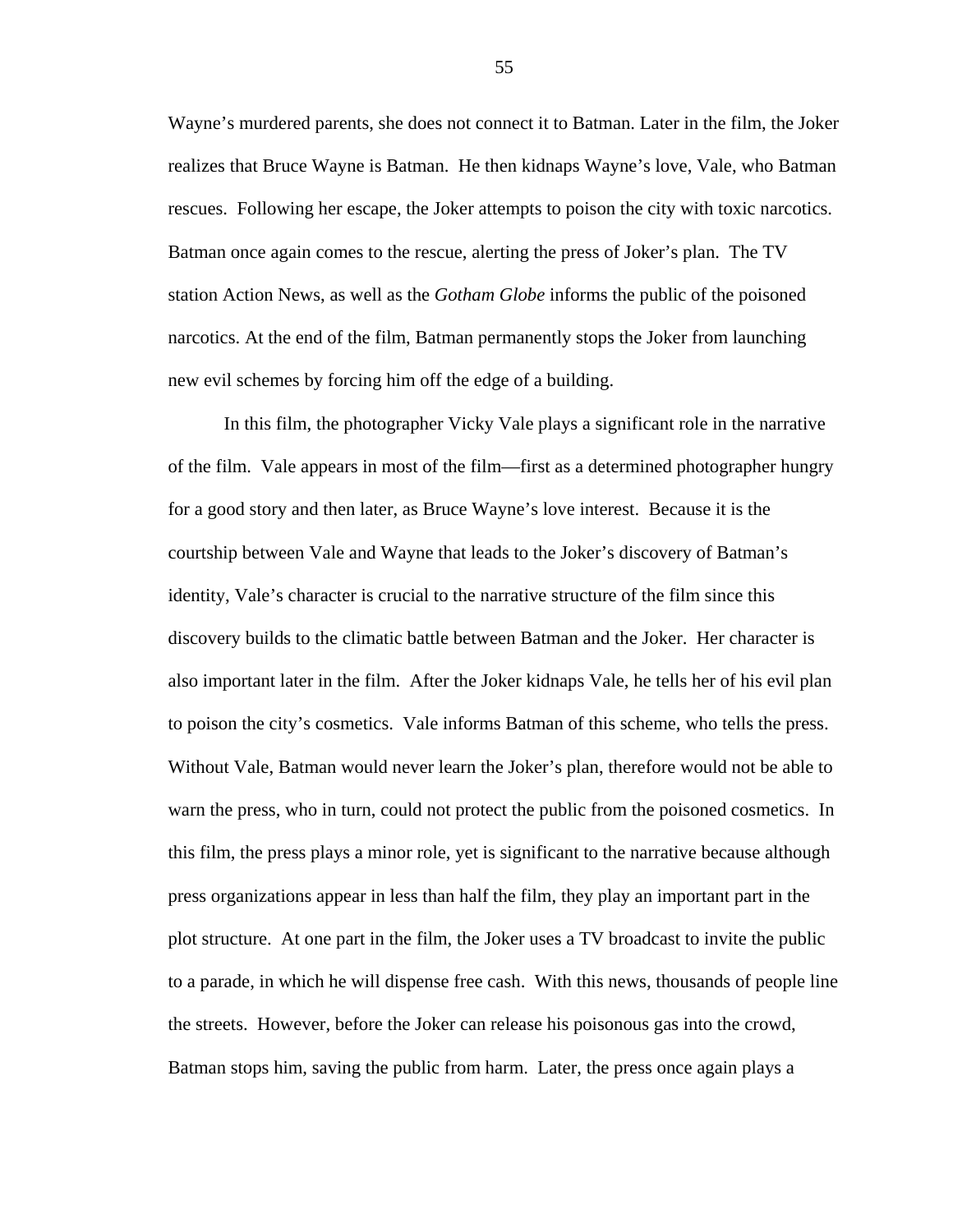crucial role in the film by disseminating information about the poisoned cosmetics. Through television broadcasts and the city newspaper, the press warns the public to avoid the harmful cosmetics. Because of the press, no one is harmed. Without the press in this film, the tainted cosmetics would have disfigured many of the Gotham City residents. The role of the press in *Batman* points to a complexity of the press role as an informer in a democratic society in that this information is used for both good and evil purposes. In the film *Batman*, both journalists and the press play significant roles in the narrative structure.

In the film, *The Punisher* (1989), the journalist and press representations are minor. This film tells the story of a man, Frank Castle, whose family is killed by criminals. He fakes his own death and then seeks revenge on those who murdered his family. He is so successful at extinguishing the American mafia that the Japanese crime family, Yakuza, tries to overtake the American mafia through blackmail. In order to save the American mafia's children, the head of the American family, Gianni Franco, asks Castle for help. Castle reluctantly agrees and teams up with the same men who destroyed his family. In this film, journalists only appear in one brief scene. In the opening scene of the film, a jury acquits a high profile mafia man. As he leaves the courthouse, journalists surround him, thrusting microphones in his face and bombarding him with questions. Despite his refusal to answer, the journalists continue to hound the mafia man until he finally drives away. Journalists also play a role in the next scene. After a man tumbles out of a burning house, frenzied journalists engulf him, trying to snap a photograph. Yet, with all the people present, no one inquires about the man's condition. These actions indicate that the journalists are faceless, selfish people hungry for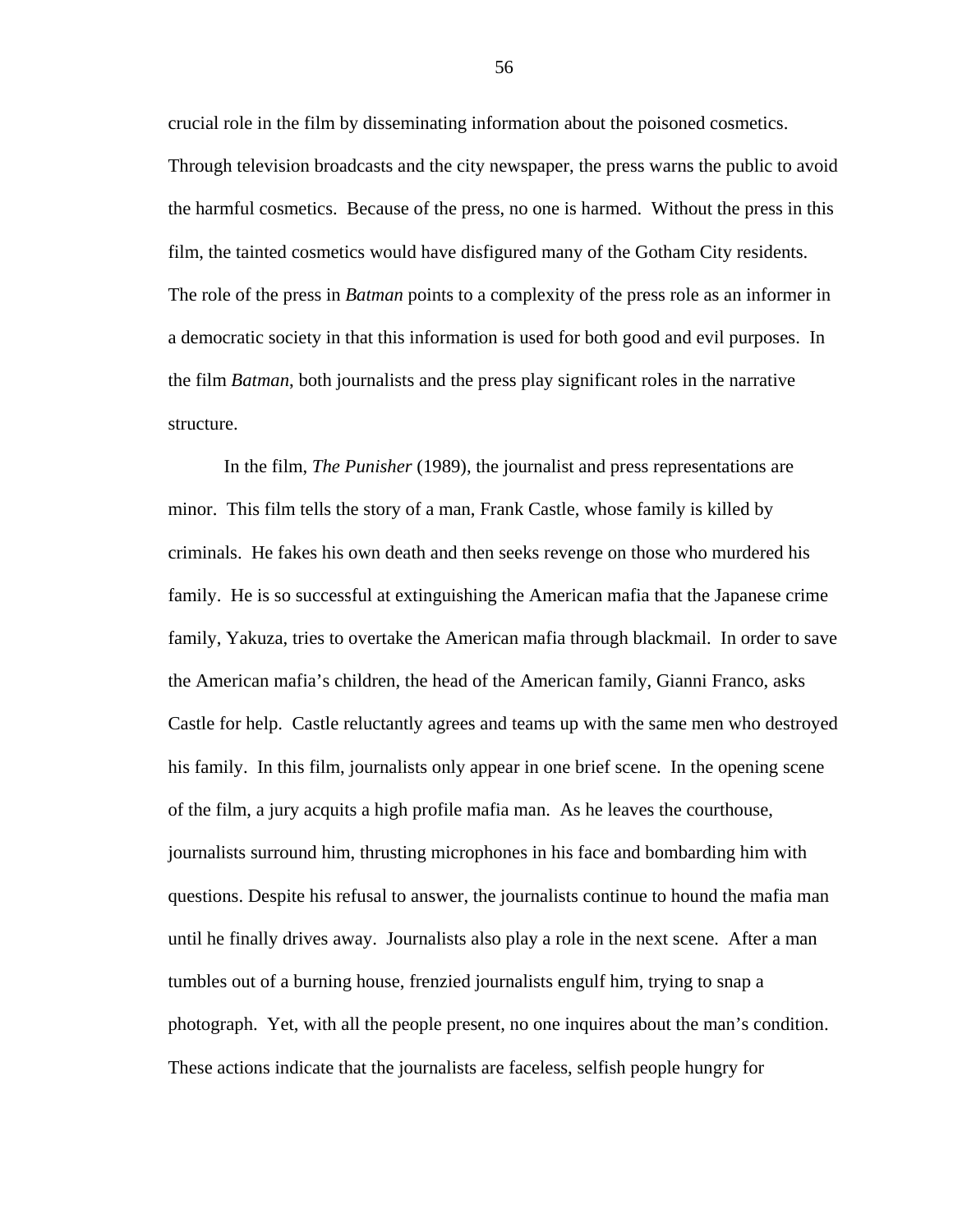sensationalism. The role of journalists in this film is minor because journalists only briefly appear in these two scenes and do not significantly affect the narrative structure of the film.

The press also plays a minor role in this film. The film begins with a television broadcast, as an anchor describes the 125 Mafia family murders that have occurred within the last five years. The anchor then attributes these killings to a man known as the Punisher—an anonymous assassin who stalks members of the Mafia. Following this story, the news broadcast describes the acquittal of a Mafia man in court. As the anchor details the acquittal, the shot cuts to the man leaving the courthouse. This informative broadcast establishes who the protagonist of the film is, as well as the motive for the Punisher's next killing. Immediately following the man's acquittal, he returns to a large house and celebrates with other men. Apparently believing that the man should have been convicted, the Punisher arrives and murders all of the men in the house to reprimand them for their crimes. Because the press only appears in one scene, their role in this film is minor and insignificant to the narrative structure of the film. Although the television broadcast introduces the Punisher to the public and the audience and discusses the acquittal of the mafia man, this information does not affect the actions of the superhero or villains. Because the Punisher first appears at the courthouse (at the end of the voiceover), it is evident that he does not learn of the acquittal from the press. Therefore, since the television broadcast does not affect the character's actions, the role of the press does not significantly influence the narrative in this film.

The film, *Teenage Mutant Ninja Turtles* (1990), contains many journalist and press representations. One of the protagonists, April O'Neil, is a reporter who works for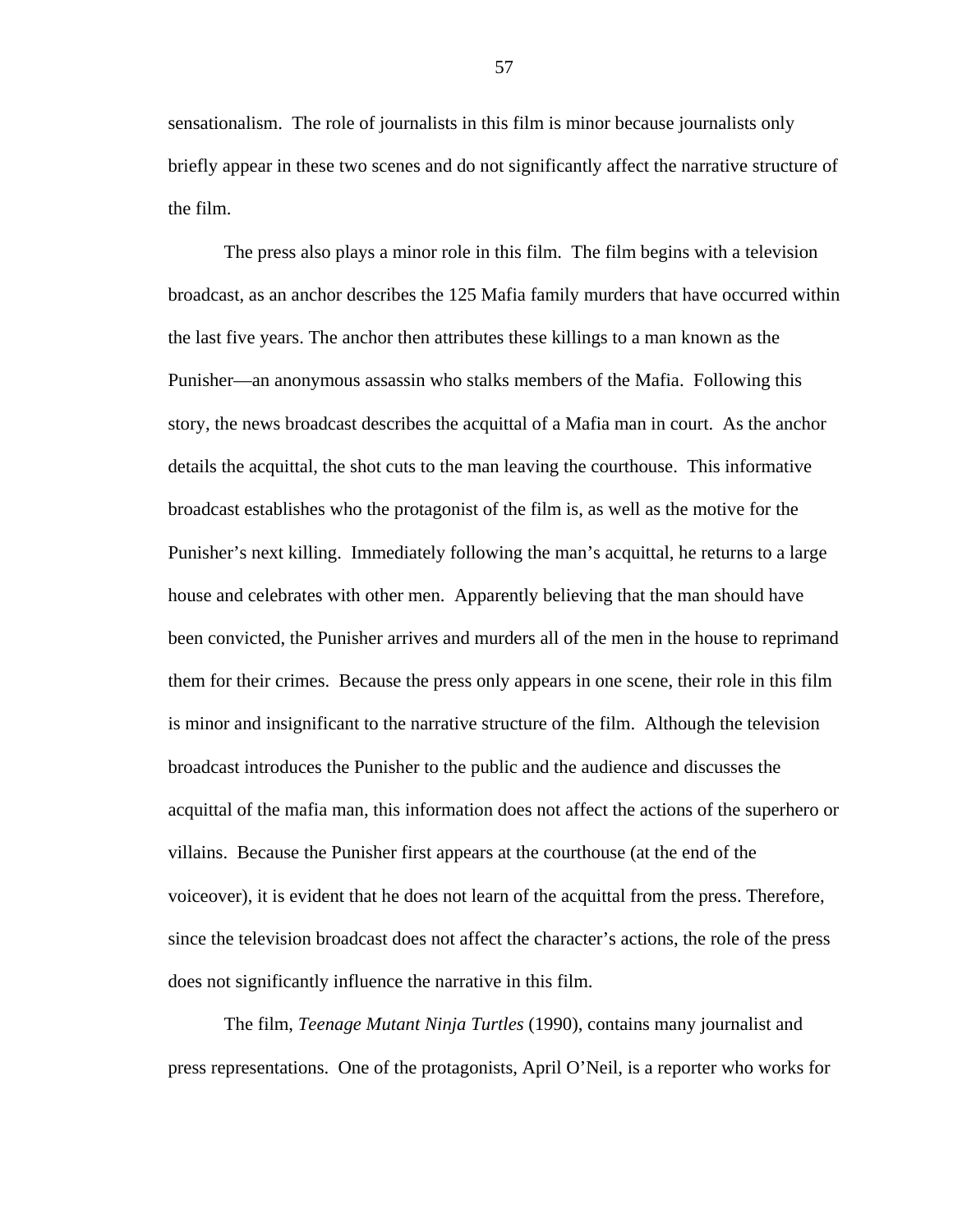Channel 3 Eyewitness News. After a series of crimes hits New York City, April O'Neil begins to investigate the source of the crime. As she delves deeper into the mystery, a group of thugs attack her outside of the news station. While she lays helpless on the ground, a strange figure attacks the thugs, preventing them from harming O'Neil. A few days later, in the subway, the thugs attempt to attack O'Neil again. Like before, a strange figure saves her. This time, the stranger brings O'Neil into his lair. She discovers four human-size turtles and a rat, who are not only trained in martial arts, but are capable of human communication. O'Neil befriends the turtles and the rat named Splinter. Soon after their first meeting, the thugs behind the crime wave kidnap Splinter. O'Neil, along with the turtles, becomes even more determined to uncover the source of the crimes and soon learns that the thugs are a group of teenage martial arts trainees called the Foot led by a armor-protected Japanese crime lord, named Shredder. Without the support of the police, O'Neil and the turtles concoct a plan to rescue Splinter and expose the Foot to the public. In the climax of the film, the turtles battle Shredder and the Foot, while O'Neil reports her information to the city's public through a Channel 3 Eyewitness News live broadcast. Throughout this film, the journalist (O'Neil) plays a major role in the narrative structure. Without O'Neil, the public would not have discovered the truth behind the crime spree. Therefore, the Foot would have continued to victimize the residents of New York.

The press also plays a significant role in this film. Throughout the movie, the press updates the public on the day's events. At the beginning of the film, O'Neil's voiceover, along with a montage of crime taking place, establishes the setting and introduces the narrative to the audience. Press representations appear intermittently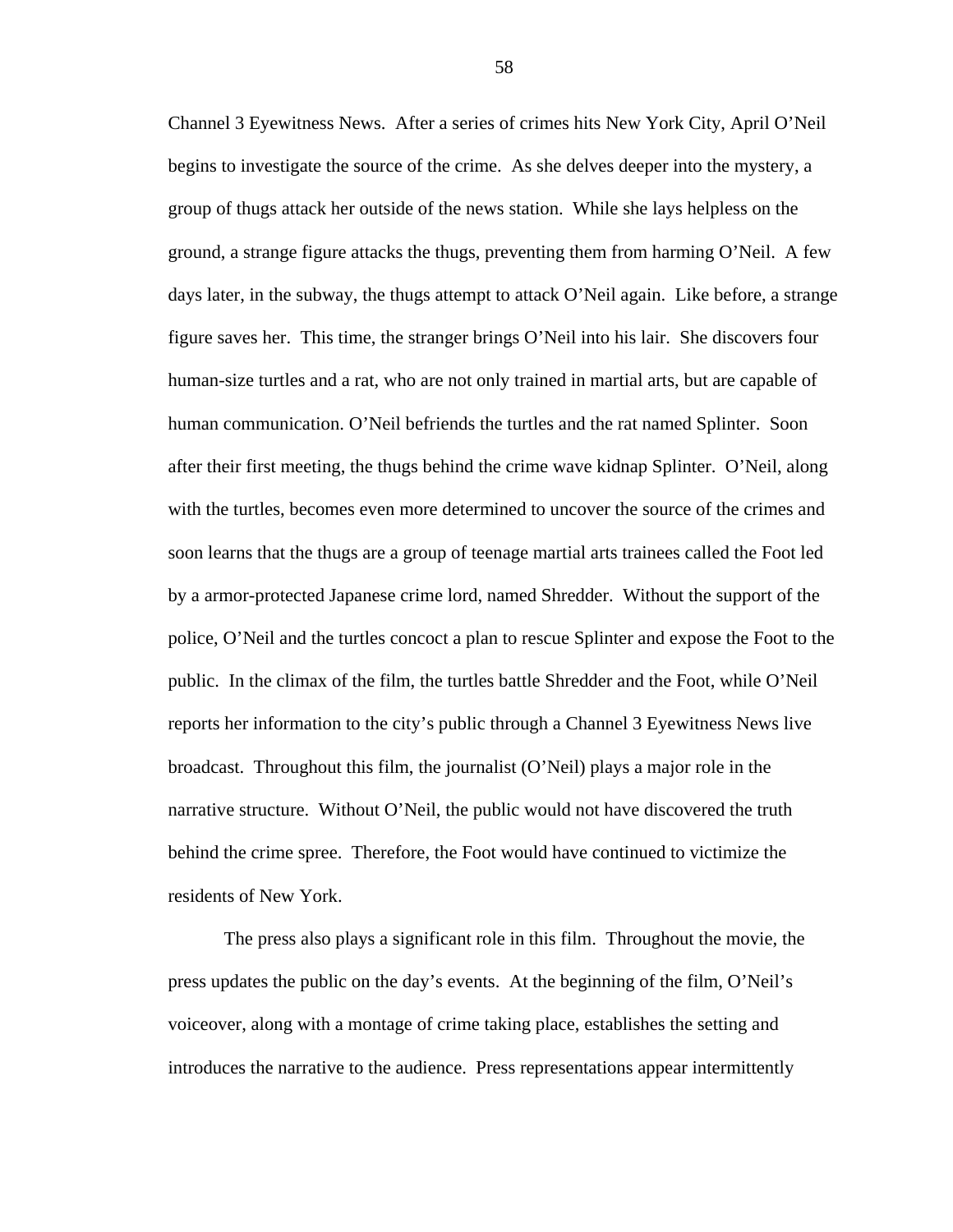throughout the story, via both television and newspapers, informing the public of possible sources of the crime wave. The press is also important because it is through a television broadcast that the villain, Shredder, learns of O'Neil's investigation. This knowledge causes the Foot to kidnap Splinter, thus setting up the main storyline of the film. Without the role of the press, the narrative structure would differ significantly since Shredder would remain ignorant of O'Neil's investigation and her link to the Teenage Mutant Ninja Turtles.

Journalists and the press appear in the film *Captain America* (1991). In the 1940s, an evil Nazi experiment transforms a young boy into a villainous superhuman named Red Skull. To combat Red Skull, the Americans create their own patriotic superhuman, Captain America. Unfortunately, after only one battle with Red Skull, Captain America becomes frozen in Alaska and stays frozen for the next fifty years. When he finally thaws, Captain America is unaware that Red Skull continues to perform evil deeds. As he ventures South, Red Skull's men appear and try to harm Captain America. Luckily, a journalist named Sam Kolawek arrives in his car and orders Captain America to get in. At this point, Kolawek informs Captain America that Red Skull continues to commit evil deeds and has recently kidnapped Kolawek's friend, Tom Kimball, the President of the United States. Captain America believes Kolawek is lying, so he leaves Kolawek on the side of the road and returns to his boyhood home. There, Captain America discovers that his girlfriend has long since married and produced children. He also finds out that Kolawek's story is, in fact, true. Meanwhile, Kolawek investigates the true identity of Captain America so that he can warn him of Red Skull's plans. Kolawek determines who Captain America really is, along with his home address.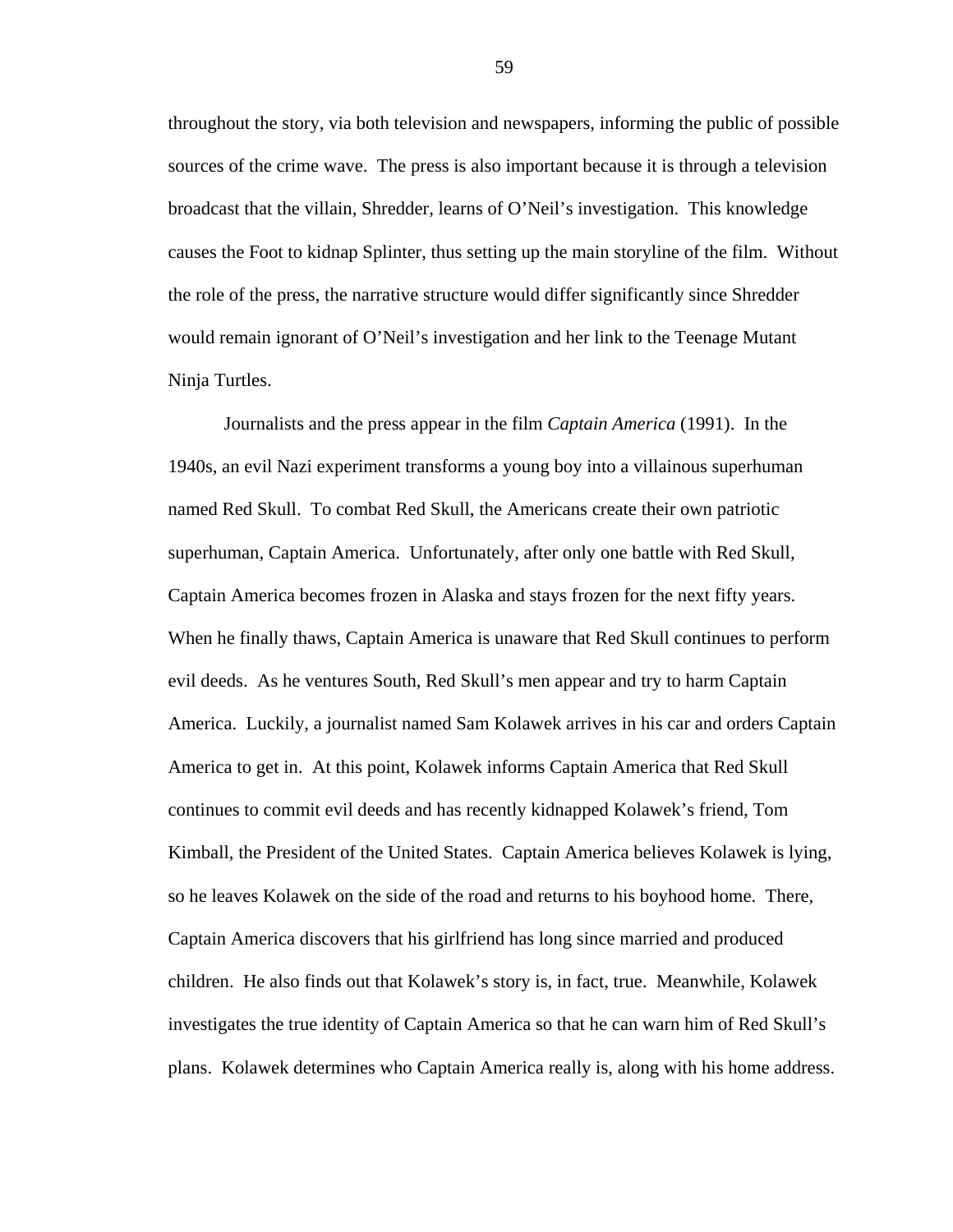Kolawek travels to Captain America's home, but he is too late. As Kolawek arrives, Captain America and his former sweetheart's family are in the midst of an attack. In spite of the obvious danger, Kolawek rushes into the residence and is gunned down. Following this encounter, Captain America vows to rescue the President of the United States. Before Red Skull is able to brainwash the President into destroying the environment, Captain America saves the President and forces Red Skull to plummet to his death, freeing the world of Red Skull's wickedness. In this film, journalists and the press play an integral role in the narrative. The reporter for *The Washington Post*, Sam Kolawek travels many miles and risks danger in order to warn Captain America of Red Skull's activities. In Alaska, Kolawek's arrival allows Captain America to escape from Red Skull's men. Kolawek also informs Captain America of the President's kidnapping. Later in the film, although Kolawek is unable to prevent Red Skull's attack, he tries to stop the masked men from harming Captain America. This heroic act costs Kolawek his life, demonstrating Kolawek's dedication to protecting the American public from harm. Throughout the film, the journalist Sam Kolawek plays a major role in the film, along with the narrative. Without this character, the masked men may have overtaken Captain America in Alaska, therefore dramatically altering the film.

The press also plays a crucial role in this film. In *Captain America*, the press and its products inform the public and are used to signify time passing. At the beginning of the film, a young man, Steve Rogers, reads about the war in Europe in the *L.A. Chronicle*. With this information, Rogers volunteers for a scientific experiment promising to aid the fight for victory. This experiment transforms Rogers from a sickly, thin man, into Captain America—a strong, agile warrior with a conscience. This news story is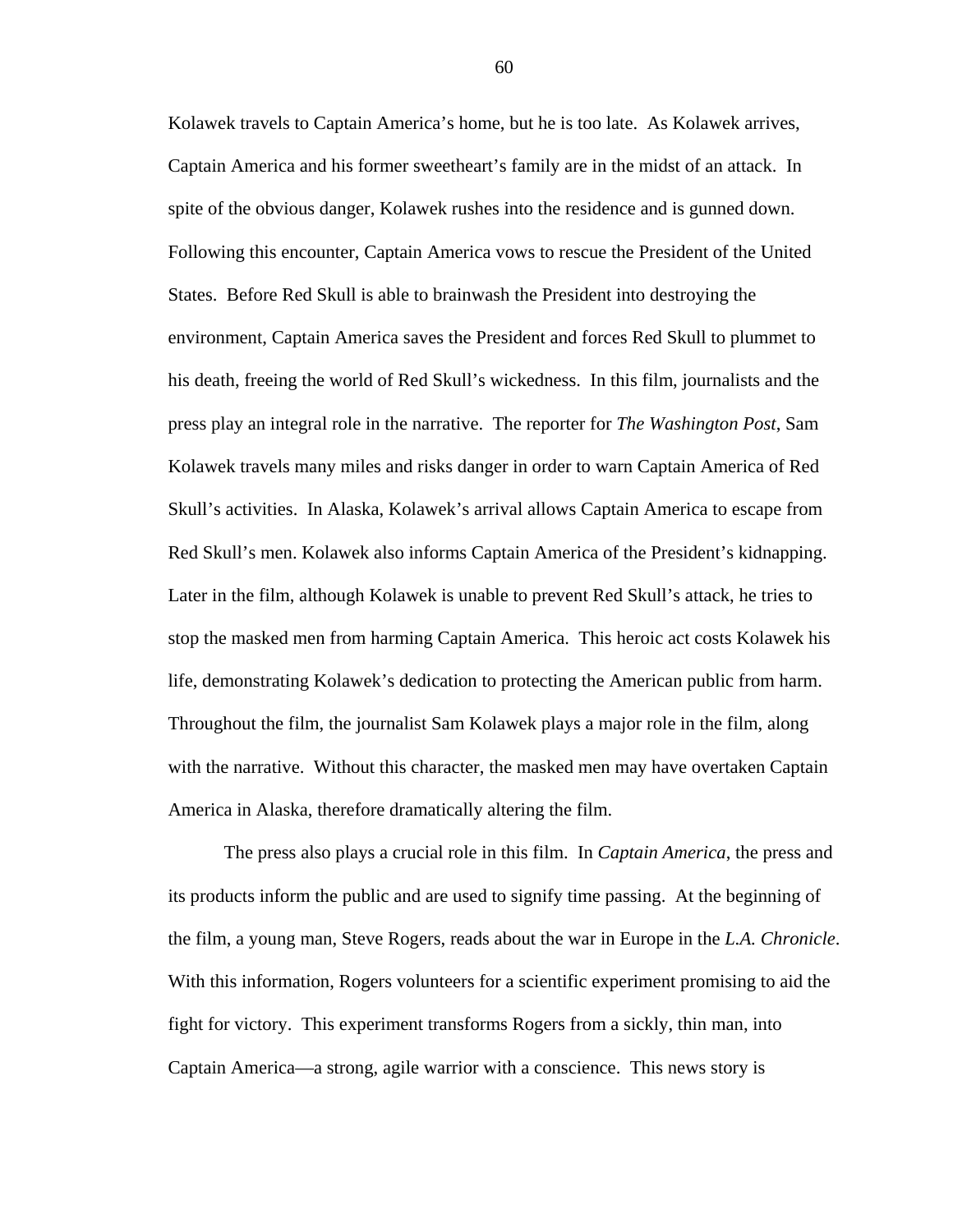important because it indirectly causes the creation of Captain America. In this film, the press is also used to convey the passing of time. After Captain America becomes frozen in Alaska, a montage of newspaper shots indicates time moving forward. At the same time, these headlines chronicle the life of Tom Kimball, from boyhood, when he meets Captain America, into adulthood, where he becomes President. This information is crucial because it provides insight into the life of Kimball, which becomes important once Red Skull kidnaps him. These stories paint the character of Kimball as a good man and strong leader. With these personal characteristics, his rescue seems especially vital to inhibiting Red Skull's evil from penetrating the globe. In *Captain America*, the press plays a major role in the film, by inspiring Steve Rodgers to become Captain America, therefore protecting the world from harm and by visually depicting the passing of time. The stories during this montage also inform the public of Tom Kimball and his good deeds, which later becomes significant when he, as President, is kidnapped.

No images of journalists and only brief representations of the press appear in the 1996 film, *The Shadow*. In this film, a man, Lamont Craniston, gains the power of invisibility and the ability to "cloud men's minds" after he is kidnapped and schooled by the mystic, The Tulku. With this knowledge, he becomes The Shadow, a mysterious protector of the citizens of New York. Seven years after Craniston becomes The Shadow, an evil mind-controller, Shiwan Kan, travels to New York and threatens to blow up an atomic bomb in the heart of the city. Through the city's newspaper, *The New York Telegram*, The Shadow learns of Kan's plan and stops Kan before he can destroy the city. In a battle of physical strength and mental wit, The Shadow and Kan combat. Eventually, the Shadow defeats Kan, protecting the New York public his mind-control and atomic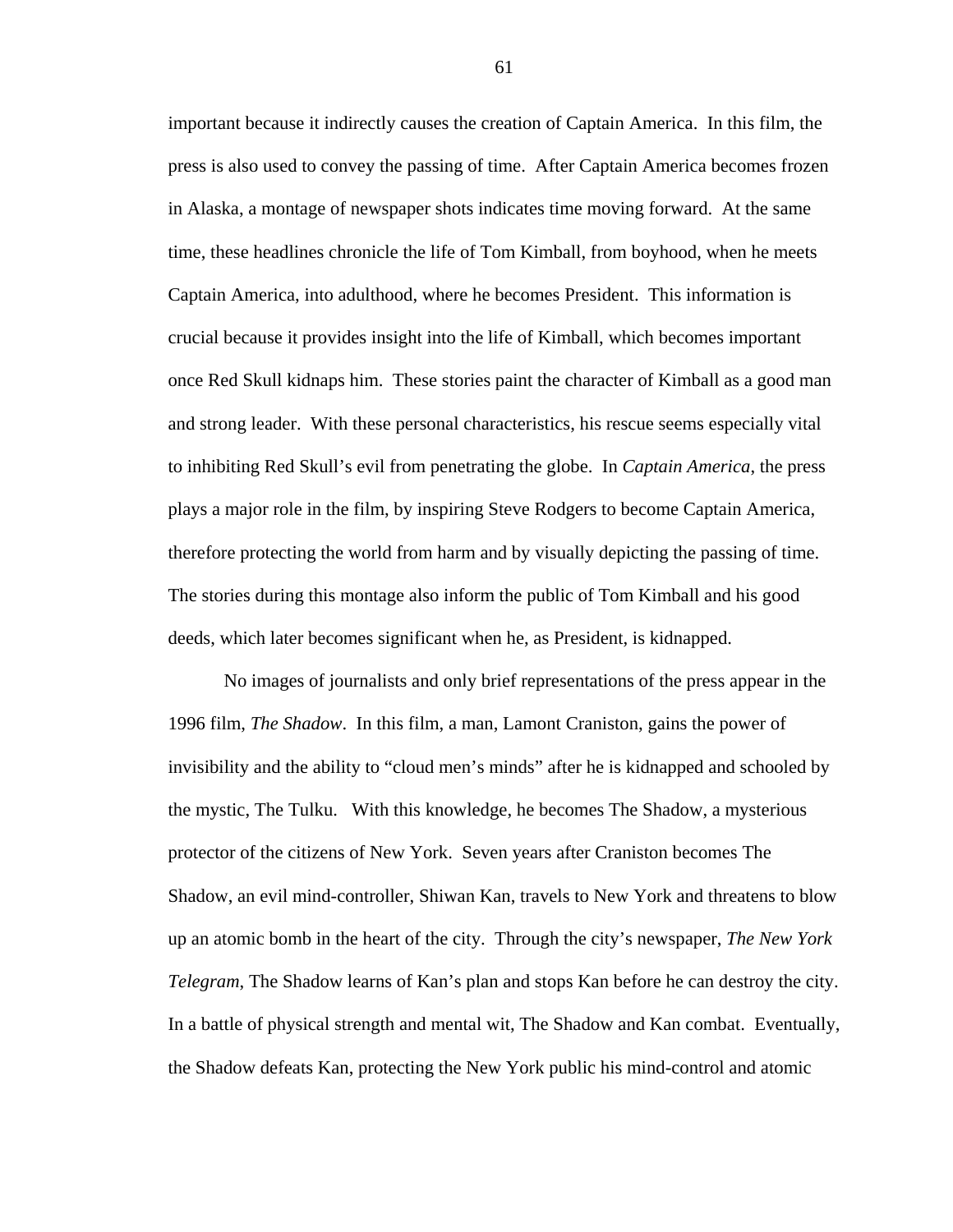weapons forever. While the press plays a minor role in this film, appearing only briefly, it is significant in the narrative structure of the film. Without the press informing The Shadow of Shiwan Kan's plan (to threaten to destroy the city), The Shadow would have been unaware of the specifics of Kan's scheme, hence would not be able to prevent his evil deeds. Because the information from the press affects The Shadow's actions and thus, the climax of the film, this role is crucial to the narrative structure.

 In the film, *The Phantom* (1996), both journalists and the press play a significant role in the construction of the narrative. This film tells the story of a man, Kit Walker (a.k.a. The Phantom) from the island of Bengalla. Blessed with super powers, he dedicates his life to stopping the Sheng Brotherhood, an evil clan marked by the spider symbol. Over in New York, Dave Palmer, the owner of the *New York Tribune* discovers that a malicious millionaire, Xander Drax has been researching the powerful skulls of Togando, as well as the mysterious spider symbol. He sends his niece, journalist Diana Palmer, over to Bengalla in order to investigate origin of the spider symbol. Before she reaches Bengalla, Drax's evil clan kidnaps Palmer and holds her hostage on a boat. The Phantom arrives, rescuing Palmer and returns her to his skull-shaped cave. As she gazes into her hero's eyes, a British soldier, Captain Philip Horton appears and asks Palmer and The Phantom about the spider symbol. The Phantom explains that the symbol is the mark of the Sheng Brotherhood—an ancient evil organization committed to finding the three skulls of Togado. With the information that Drax has become involved in the Sheng Brotherhood's search for the skulls, The Phantom and Palmer fly to New York. There, they find one of the skulls in a museum. Before they can move the skull, however, Drax's men capture The Phantom and Palmer. The Phantom escapes and rescues Palmer,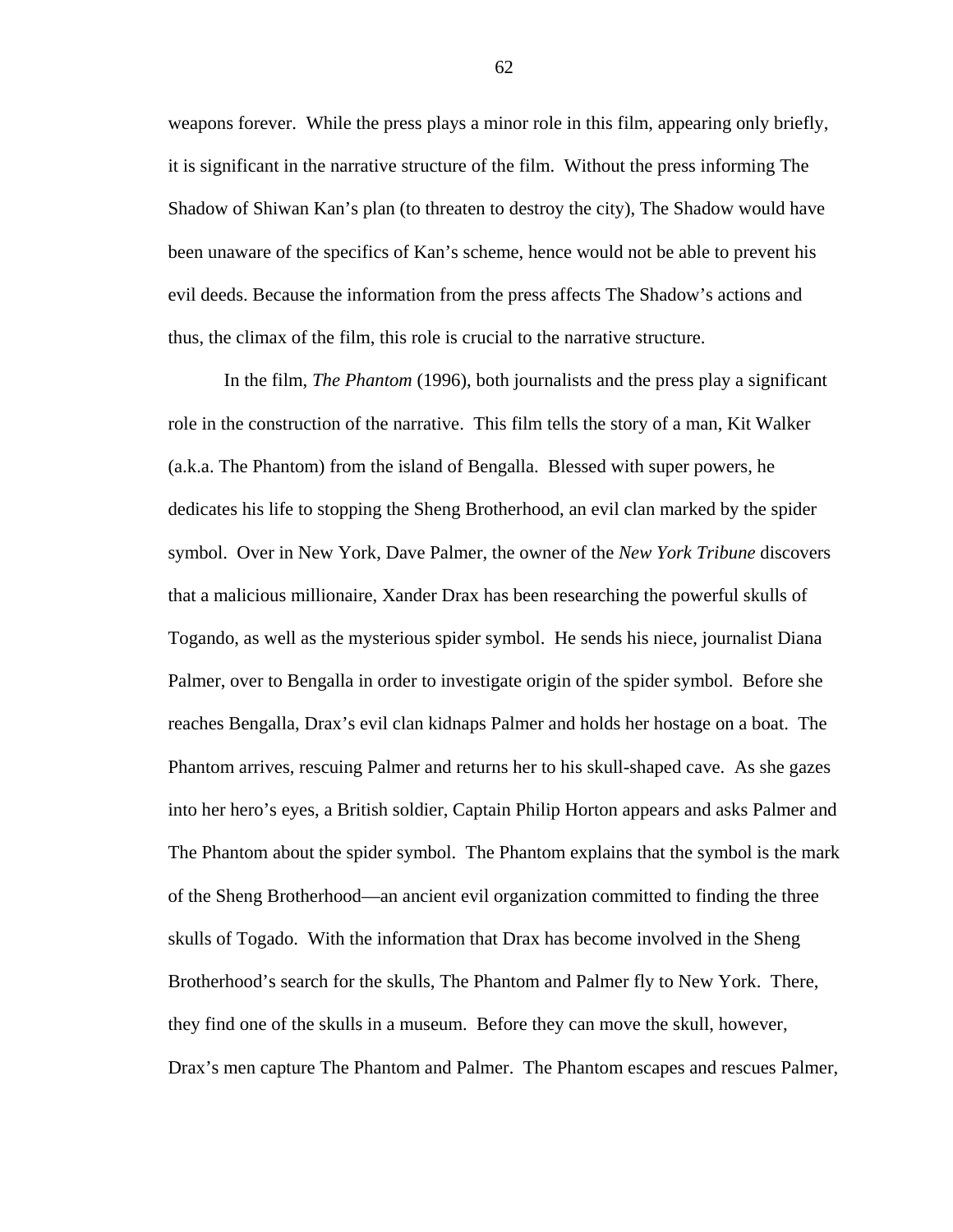while Drax continues to hunt for the other Togodo skulls. Drax locates the second skull on an island near Togodo and begins to erect a shrine that will enable the power of the skulls to transfer to him. Meanwhile, The Phantom and Palmer learn of Drax' location and travel to the Togodo islands. As they plan their attack, Drax's men recapture The Phantom and Palmer. As The Phantom watches, Drax begins the ceremonial power transfer of the skulls. At the same time, Drax's men lock Palmer and another woman in a vessel. At this point, The Phantom discovers that his skull-crested ring is the third skull Drax needs for his shrine. Using the power of his ring, The Phantom frees himself and Palmer and thwarts Drax's scheme by destroying the shrine. In the end of the film, Drax's evil reign is over, and The Phantom and Palmer are in love. Throughout this film journalists and the press play major roles. The journalist, Diana Palmer, is important because she informs The Phantom of Drax' connection to the spider symbol, causing The Phantom to travel to New York. This journey signifies the start of the battle between Drax and The Phantom. Without the journalist, Palmer, The Phantom would not know of Drax' Sheng Brotherhood link and therefore, would not travel to New York to stop him. Without the battle between The Phantom and Drax, the central storyline could not exist. The press also plays a major role in this film. Because the press organization, the *New York Tribune* sends its correspondent, Diana Palmer, to investigate the spider symbol, the Phantom learns of Drax's plan, therefore is able to stop it before he can achieve world domination. The press is also important because it is the newspaper that first uncovers Drax's connection to the Sheng Brotherhood, as well as his desire for the skulls of Togoda. Later, this newspaper informs Drax that his abduction of Palmer has failed, which alerts him to the actions of The Phantom, who quickly becomes his arch nemesis.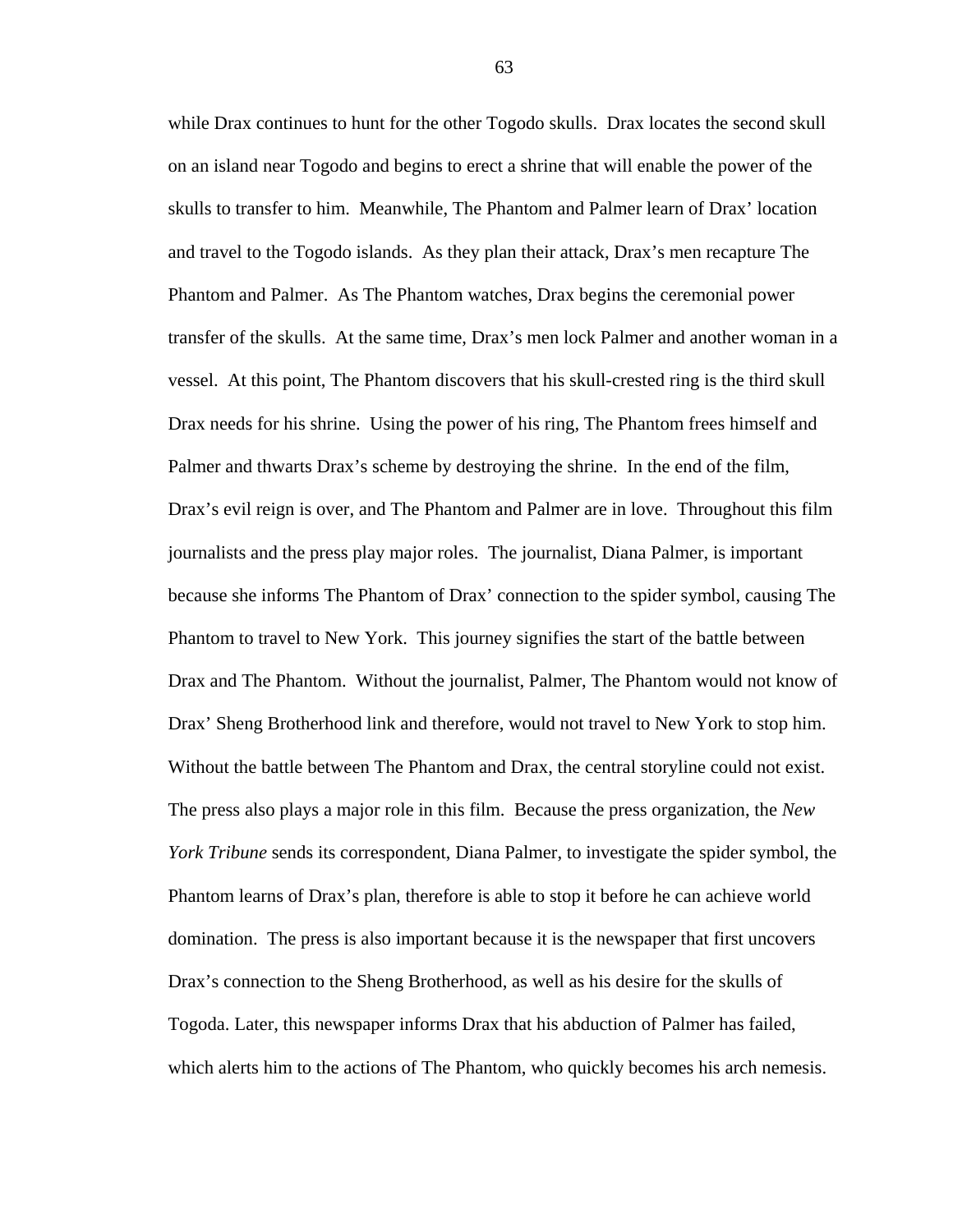Since journalists and the press expose and prevent the activities of the evil Xander Drax, indirectly protecting the public from his world domination, the representations of journalists and the press, in this film, are significant to the narrative.

In the film, *X-Men* (2000), a few journalist and press representations appear. This film focuses on the imminent war between "mutants," who have special powers due to mutated genes, and humans, who do not have these gifts. Due to fear of the mutants, government officials, led by a man named Senator Kelly, push to pass a law requiring mutant registration. To prevent this law from passing, the villain, Magneto, and his fellow mutants kidnap Kelly and force his genes to mutate. Another group of mutants discover Magneto's actions and vow to stop him before he can mutate the residents of New York City. In the end, the good mutants thwart Magneto's evil scheme and the nonmutant public is safe. Journalists appear primarily in one scene of the film. As Senator Kelly leaves a government building, reporters rush to him, screaming questions. Kelly ignores the barrage of journalists, escaping to his car. Since journalists only appear in this scene, and provide no information that affects the narrative, their role in this film is minor. Press representations exist in several scenes of this film. In one scene, a television broadcast communicates Kelly's plan to the villain, Magneto. Kelly describes his belief that normal people should know who the mutants are so they can avoid them. Therefore, a mutant registration act should be enacted, requiring all mutants to identify themselves. The villain, Magneto, listens to this speech on his television and becomes infuriated. Immediately, he begins to concoct a plan to destroy Kelly and his registration act. Another press representation exists at the end of the film, when a television broadcast alerts the good mutants to the villain Mystique (part of Magneto's group) infiltration into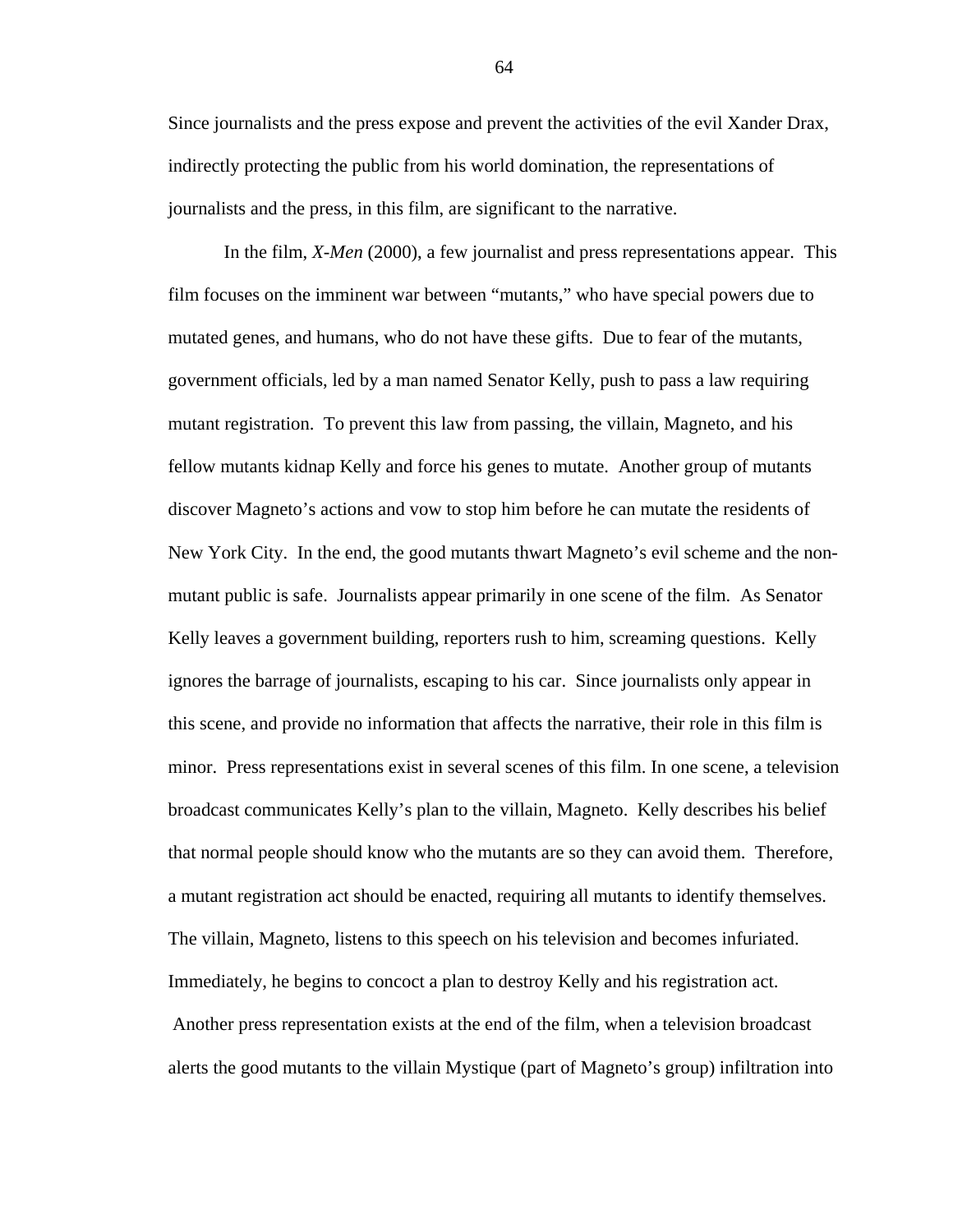the Senate. After the television shows Senator Kelly apologizing to the Senate for originally pushing the anti-mutant law, Kelly walks near the camera where a close-up reveals that he has yellow eyes—Mystique's eyes. This information tells the good mutants that Mystique and her villainous mutant group continue to plot and practice evil schemes, despite the good mutants' efforts. In this film, the press only appears in two scenes so the role of the press is minor. However, because it is the press that informs Magneto of Senator Kelly's intentions, which in turn causes Magneto to launch his evil plan (the plot of the film), the press plays a significant role in constructing the narrative in this film.

The film *Spider-man* (2002) contains both journalist and press representations. This movie features a nerdy photographer, Peter Parker, who is bitten by radioactive spider. This bite causes Parker to undergo a physical transformation, which increases his strength and jumping ability, enhances his vision and reflexes, and enables him to shoot webs from his wrist and to scale walls unaided. At first, Parker uses his newfound abilities for personal gain. However, this choice indirectly enables a carjacker to murder Parker's Uncle Ben. As a result of this tragedy, Parker (a.k.a. Spider-man) devotes his life to protecting the public—saving the people of New York City from muggings, fires, and other catastrophes and later, from the destruction of the villain, The Green Goblin. The Green Goblin, a violent, aggressive monster with superhuman strength and a thirst for vengeance, soon realizes that Spider-man is the only figure preventing him from his evil plans. In an attempt to discover the true identity of Spider-man, The Green Goblin threatens the J. Jonah Jameson, the editor of the city's newspaper, *The Daily Bugle* into revealing Spider-man's whereabouts. From the time Spider-man began his heroic feats,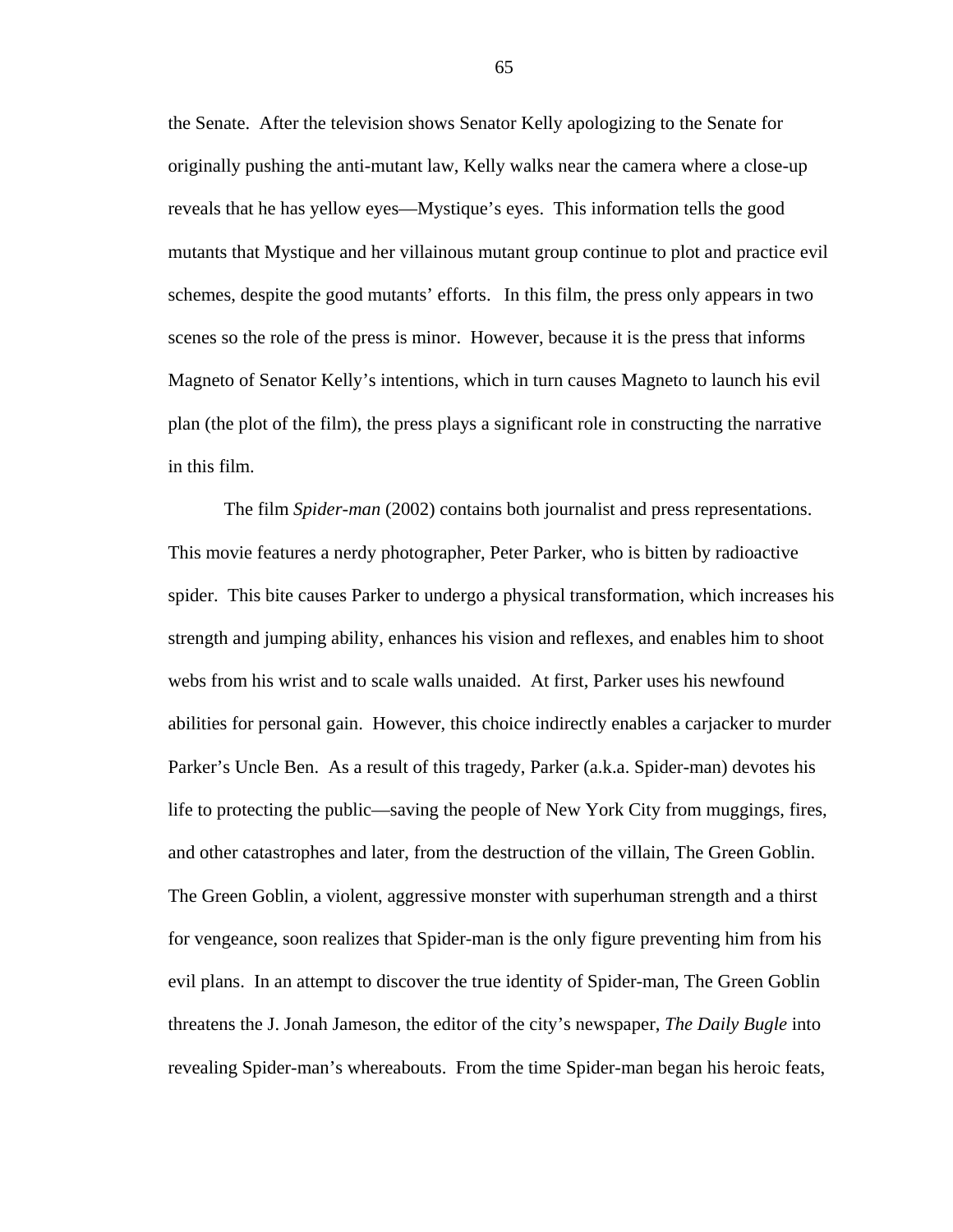this newspaper published stories about him and later, photographs. Jameson refuses to comply with The Green Goblin, and denies knowing whom the photographer who took the photographs of Spider-man is. This confrontation leads to the initial meeting of Spider-man and the Green Goblin, which is significant because it is the animosity between these two characters that drives the plot of the film. Several times, Spider-man and the Green Goblin battle in the movie, with each fight becoming more ruthless. In the end, Spider-man and the Green Goblin engage in lengthy combat, which results in the death of the Green Goblin.

Both journalists and the press play significant roles in this film. The central character, Peter Parker, is a photographer for *The Daily Bugle*, who performs may heroic feats in this film, such as catching criminals and protecting innocent people. Parker's role as a journalist is important because it indirectly causes his transformation into Spider-man. As a photographer for the school newspaper, during a class field trip, Parker lags behind the class in order to capture some photographs of the spider exhibit. Focused on the spiders and M.J. (the student he chooses to shoot), Parker is oblivious to the spider slowly dropping from the ceiling, which eventually lands and bites him. Because this bite enacts the transformation driving the entire plot (Spider-man's battles), his journalist role is crucial to the film. His occupation is also significant later in the film because this duel life enables him to capture shots of Spider-man (himself) in action. These photos get him hired at the *Daily Bugle* and eventually lead the Green Goblin to discovering who Spider-man is. The press also plays a significant role in this film. Through a series of articles in the *Daily Bugle*, the public learns of Spider-man and therefore is not frightened when he arrives at a situation ready to help. The press in this film also aids the villain's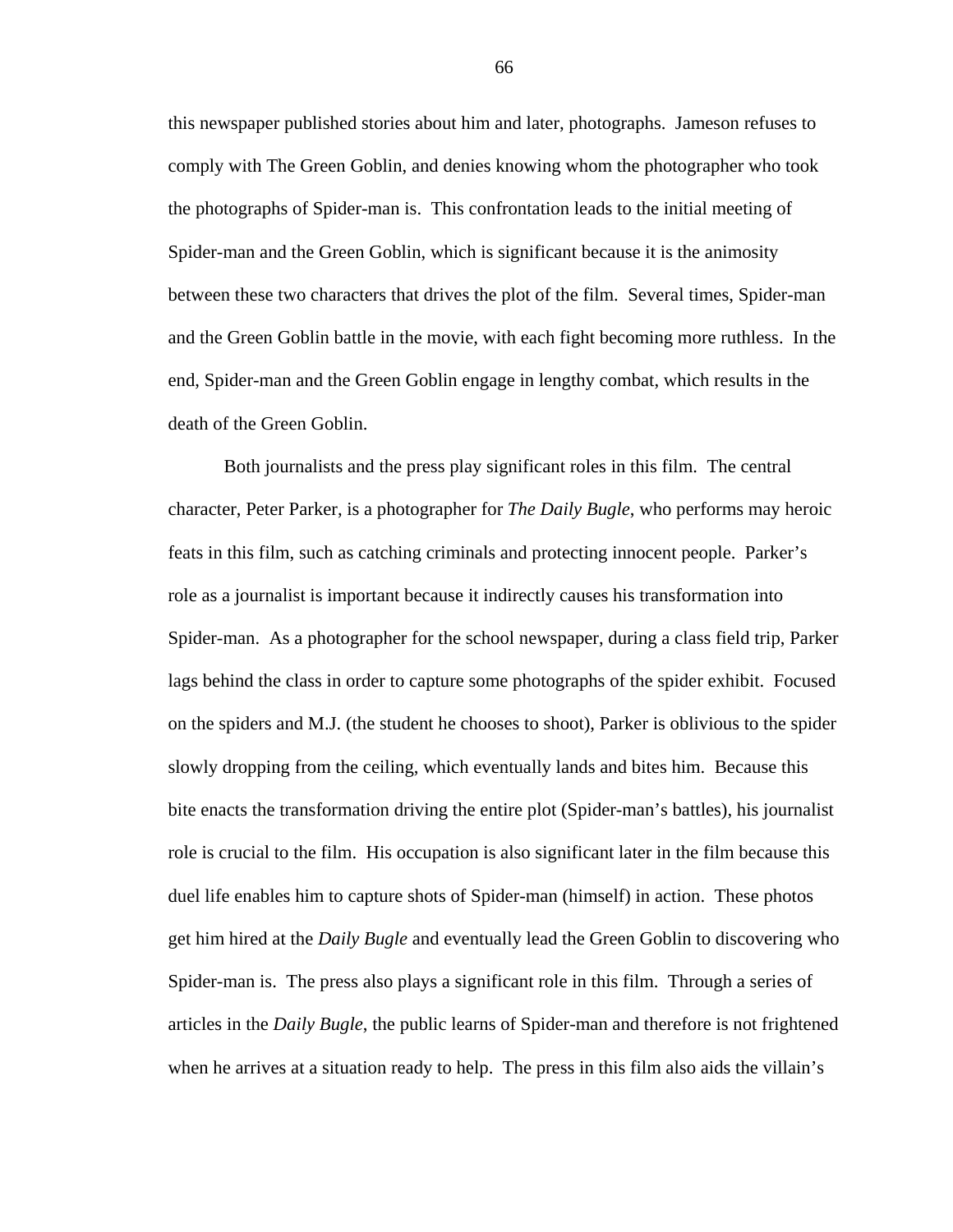discovery of his own identity. In one scene, the scientist Norman Osborne reads that his corporation's board of directors has been murdered. This article triggers Osborne's alter ego, the Green Goblin, into coercing Osborne to accept his new identity. Once Osborne learns that he is the Green Goblin, he becomes consumed by the Green Goblin—losing all emotional ties to his former self. In the film *Spider-man*, journalist and press representations strongly contribute to the central storyline, affecting the actions of the protagonist, the villain, and the general public.

Images of journalists and the press exist throughout *Daredevil* (2003). This film follows a character named Matt Murdock, who gains superhuman senses after a radioactive waste accident leaves him visually impaired. After members of the crime lord, the Kingpin, kill Murdock's father, Murdock (a.k.a. Daredevil) devotes his life to protecting the innocent, fighting criminals as both a lawyer and a superhero. As Daredevil physically punishes more and more criminals, Ben Urich, a writer for the city's newspaper, *The New York Post*, begins tracking and reporting Daredevil's accomplishments. The Kingpin reads of these feats and hires an assassin, Bullseye, to kill Daredevil. Through the paper, Kingpin also discovers that someone in his organization has been leaking information to the press. He identifies the perpetrator as Nikolas Natchios, the father of Elektra Natchios, Murdock's (a.k.a. Darevil) love interest. Bullseye kills Natchios, but in the process implicates Daredevil as the prime suspect. Elektra swears vengeance for her father and hunts Daredevil, believing he is guilty. At the height of the film, Elektra stabs Daredevil and then realizes that it is Murdock and he is innocent. Bullseye appears and kills Elektra, which leads to a lengthy battle between Daredevil and Bullseye. Finally, the cops arrive, shooting Bullseye. Daredevil flees to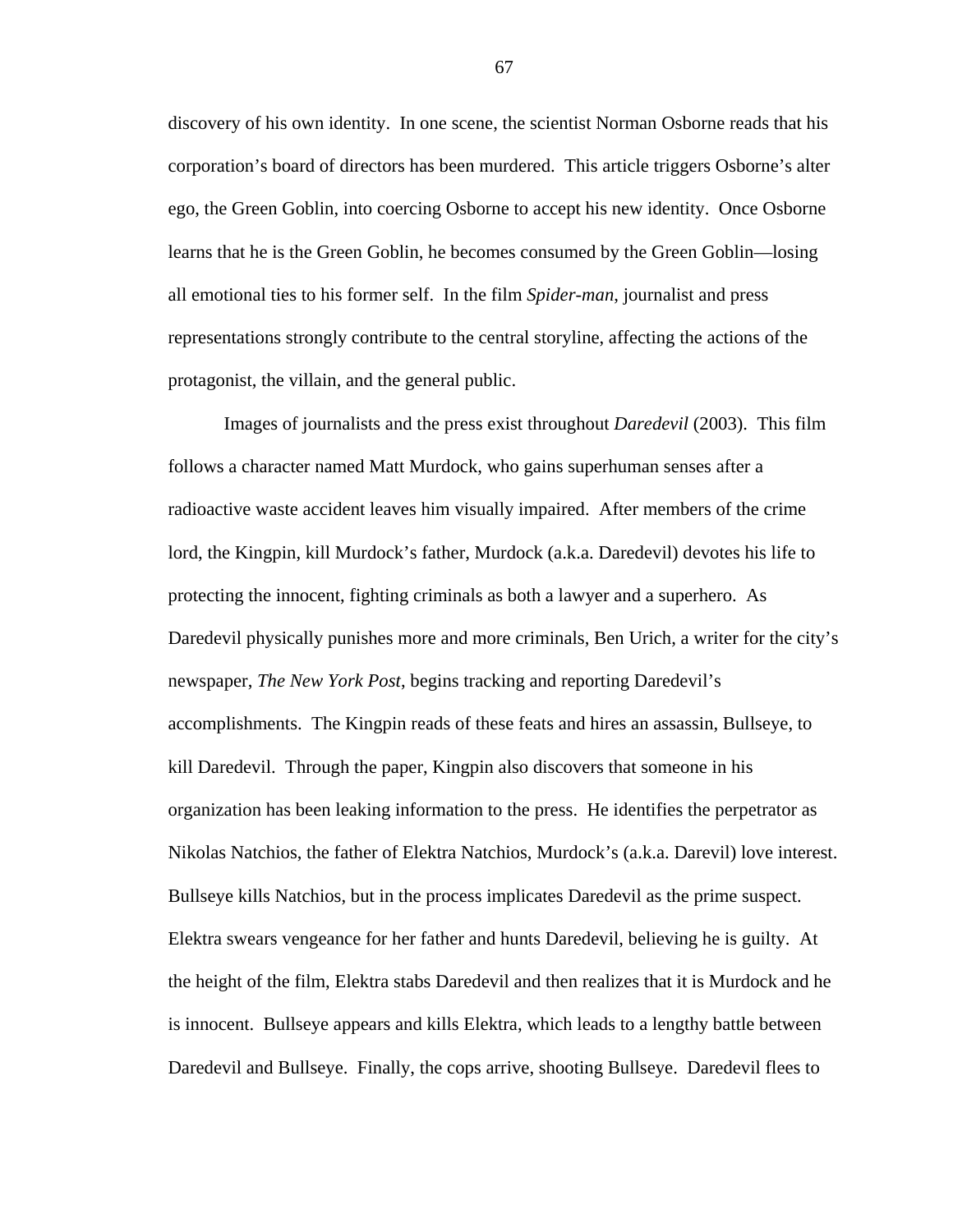Kingpin's headquarters, where he immobilizes Kingpin, who is then arrested by the police. In the final scene of the film, the journalist, Urich, discovers Daredevil's identity but decides not to reveal this information to the public, thus allowing Daredevil to continue his battle for justice.

Journalists and the press play crucial roles in the narrative of this film. Throughout the movie, the journalist, Urich, investigates Daredevil's activities, reporting them to the public. Urich's stories inform Kingpin of Daredevil, which leads to Kingpin hiring Bullseye, which leads to Elektra's death. Without Urich's articles on Daredevil, Kingpin would continue to be unaware of the silent force that is slowly destroying his evil posse. Urich also protects the identity of Daredevil. At the end of the film, although Urich knows who Daredevil truly is, he chooses to abstain from disseminating this information. Urich forgoes fame and fortune so that Daredevil can continue his battle for justice. Since Urich's actions affect the central plot (causing Kingpin to pursue Daredevil), as well as the outcome of the film (by protecting Daredevil's anonymity), the journalist representation is a significant part of the narrative. The press, via *The New York Post* also exists as a crucial part of the movie. Through *The New York Post*, Kingpin learns of both Daredevil and the leak in his organization. This information eventually causes the deaths of Nikolas and Elektra Natchios, as well as the imprisonment of Kingpin. Without this knowledge, it is likely that Kingpin would be unaware of the force threatening his crime schemes. Overall, journalists and the press play major roles in the narrative of the film *Daredevil*.

 The extent of which journalist and press representations exist in comic book action films is surprising. Eighty percent of the films studied contain at least one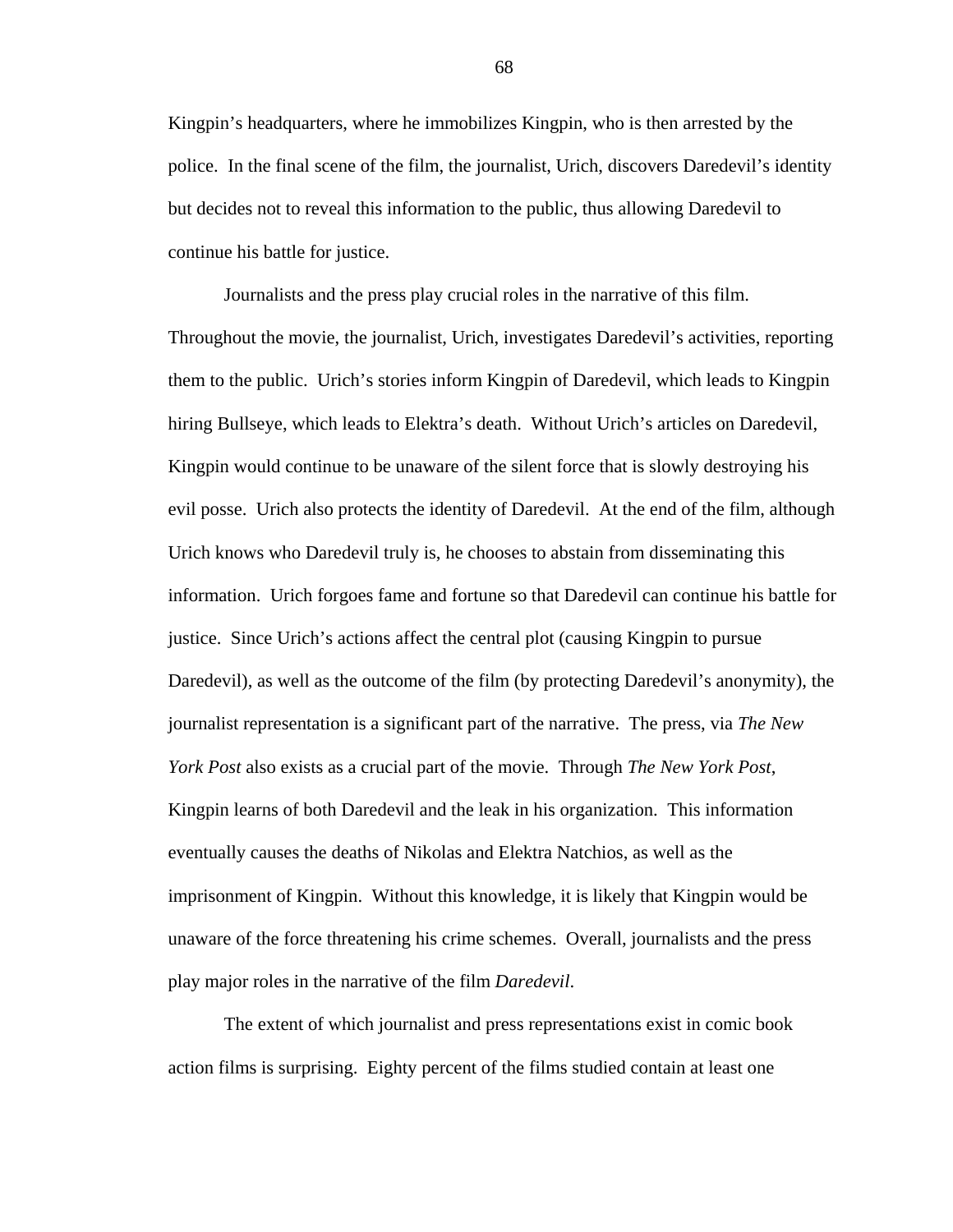journalist or press representation. Of the twelve films with journalists/press, eleven movies had both journalists and press representations. In seven out of the twelve films, journalists/press plays major roles and in eight films, the role of the journalists and/or the press is vital to the narrative. These findings are unexpected considering the decades in which the films were produced. Studies have shown that since the 1970s, the role of journalists and the press has decreased in films (Weinraub 1993). In films with journalists/press, the roles of these characters are usually secondary and are insignificant to the narrative structure (1993).Therefore it is unusual that in seven out of twelve films, eleven of which were produced after the 1970s, journalists/press plays major roles, significant to the narrative structure. Since all of the films are based on comic books, which were created in earlier decades, it is likely that the journalist/press roles from these eras influenced the film producers. For example, the film *Spider-man* (2002) is based on the comic book of the same name, originally created in the 1960s—a film era where journalists and the press played roles significant to the narrative of the film (Weinraub 1993).

 Three films did not contain any journalist or press representations. No images of journalist or the press appeared in *Barb Wire* (1996), *Blade* (1998), and *Hulk* (2003). It can be speculated that journalists/press are not present in these films because they all take place in futuristic realities. The film *Barb Wire* is set in the 21<sup>st</sup> century, where a second civil war has erupted. The plot centers on a bounty hunter who protects government information hidden on special contact lenses. The world is in chaos and no organized institutions (i.e. government, education, the press, etc.) exist. *Blade* also occurs in an alternate reality, which may explain the absence of the press. In this film, vampires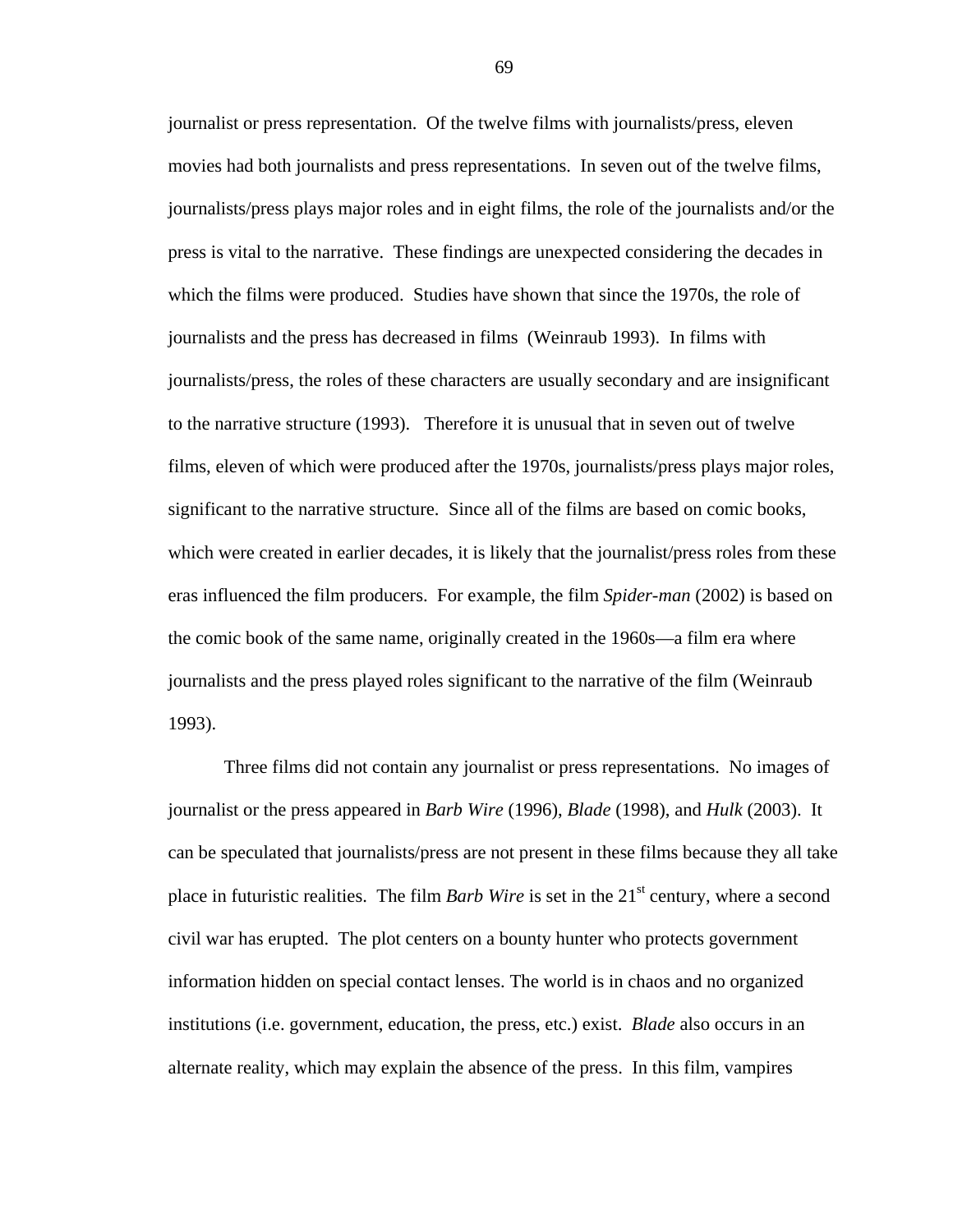control the city. The storyline follows Blade; a half-man/half-vampire determined to protect the innocent from the spread of vampires. It is likely that journalists and the press do not play a role in this film because this is a vampire's world, far different from present reality and because most of the scenes occur at night. *Hulk* takes place at an abandoned army base where a radioactive experiment goes awry, causing researcher Bruce Banner to mutate into a violent, monstrous being known as the Hulk. The absence of journalists/press in this film may be attributed to the fact that the majority of this film occurs on a vacant army base. Overall, it is not surprising that *Barb Wire*, *Blade*, and *Hulk* do not contain journalists/press roles since they take place in realities other than present day America.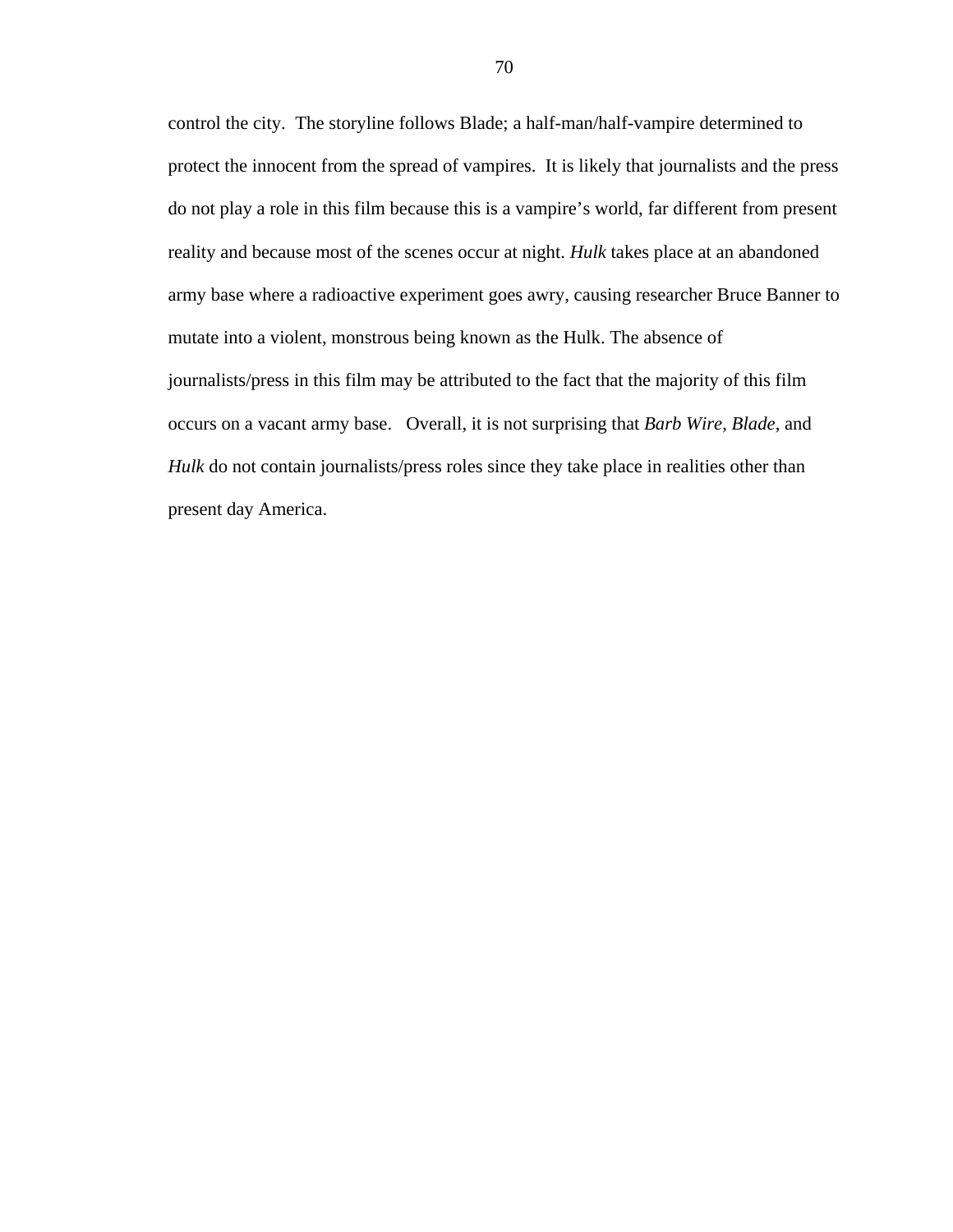# **Research Question 2**

*How are journalists and the press framed in comic book action films?* 

## **Frames of Journalists**

To address this question, framing analysis was used to examine the twelve films with journalist/press representations. Within the twelve films where journalists and/or the press did appear, five frames of journalists were identified: *the reporter as crime-buster*, *the reporter as a crusader*, *the reporter as romantic, the reporter as damsel in distress*, and *the reporter as hound*. Literature reviewed suggests three of these five frames as stereotypical portrayals of journalists: *the reporter as crime-buster*, *the reporter as a crusader*, and *the reporter as hound*. Two frames, *the reporter as romantic* and *the reporter as damsel in distress* were not suggested by the literature as common types of journalist roles. The films were examined for signifying elements (verbal or visual cues) that suggested the existence of particular frames. Table two illustrates the frames of journalists evident in the fifteen films studied.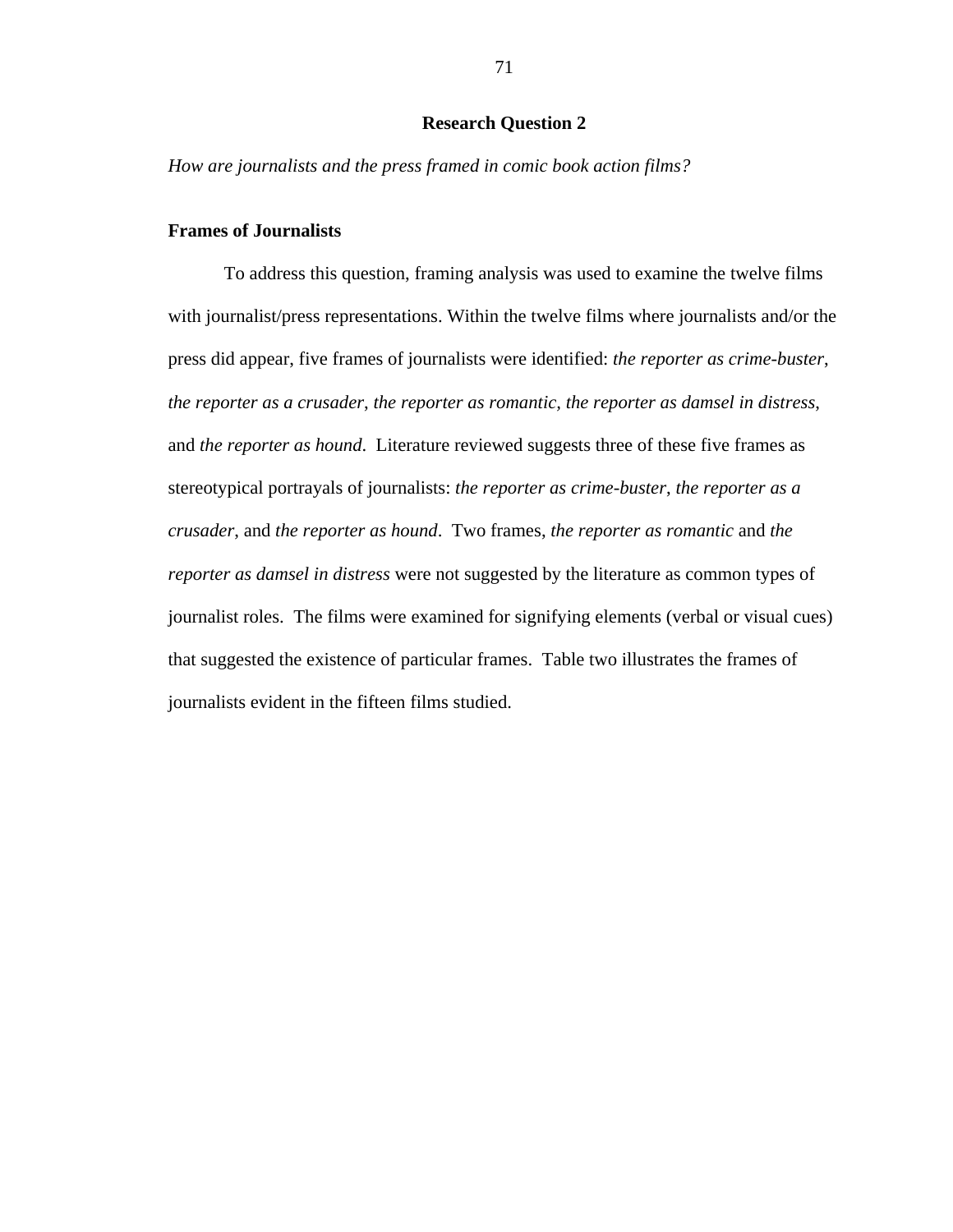| <b>Table 2. Representation of Journalists</b> |              |                 |                  |             |                    |              |  |  |  |
|-----------------------------------------------|--------------|-----------------|------------------|-------------|--------------------|--------------|--|--|--|
| Film                                          | <b>YR</b>    |                 | <b>Frame</b>     |             |                    |              |  |  |  |
|                                               |              | <b>Crusader</b> | <b>Crime-Bus</b> | Romantic    | <b>Damsel Dist</b> | Hound        |  |  |  |
| Superman                                      | .78          | $\mathbf X$     | $\mathbf{X}$     | $\mathbf X$ | $\mathbf{X}$       |              |  |  |  |
| Flash Gordon                                  | $80^\circ$   |                 |                  |             |                    |              |  |  |  |
| Super Girl                                    | 84           |                 |                  | $\mathbf X$ |                    |              |  |  |  |
| Batman                                        | 89           |                 |                  | $\mathbf X$ | $\mathbf{X}$       |              |  |  |  |
| The Punisher                                  | 89           |                 |                  |             |                    | $\mathbf{X}$ |  |  |  |
| Ninja Turtles                                 | 90           | $\mathbf{X}$    | $\mathbf X$      | $\mathbf X$ | $\mathbf{X}$       |              |  |  |  |
| Capt America                                  | 91           | $\mathbf{X}$    |                  |             |                    |              |  |  |  |
| The Shadow                                    | .94          |                 |                  |             |                    |              |  |  |  |
| <b>Barb Wire</b>                              | .96          |                 |                  |             |                    |              |  |  |  |
| The Pantom                                    | .96          |                 |                  | $\mathbf X$ | $\mathbf X$        |              |  |  |  |
| X-Men                                         | $00^{\circ}$ |                 |                  |             |                    | $\mathbf{X}$ |  |  |  |
| <b>Blade</b>                                  | $00^{\circ}$ |                 |                  |             |                    |              |  |  |  |
| Spiderman                                     | 02           |                 | $\mathbf{X}$     |             |                    |              |  |  |  |
| Daredevil                                     | 03           | $\mathbf X$     |                  |             |                    |              |  |  |  |
| Hulk                                          | 03           |                 |                  |             |                    |              |  |  |  |

### *The Reporter as Crusader*

The reporter as crusader frame was found in four of the films, *Superman* (1978), *Teenage Mutant Ninja Turtles* (1990), *Captain America* (1991), and *Daredevil* (2003). This journalist seeks out truth and justice by preventing corruption, exposing social evils, and preventing crime (Barris 1976). To protect the public from harm, this type of journalist will do anything he/she can, including endangering his/herself, working endless hours, and taking numerous risks (1976). For this study, journalists are considered crusaders if they, or their alter egos, follow this description.

In *Superman* (1978), the reporter Clark Kent, in his alter ego Superman, works as a crusader to protect the people. At one point in the film, Clark declares to the police that his job is to protect "truth, justice, and the American way" (Donner 1978). His actions support this declaration. Throughout the film, Kent literally saves numerous people. For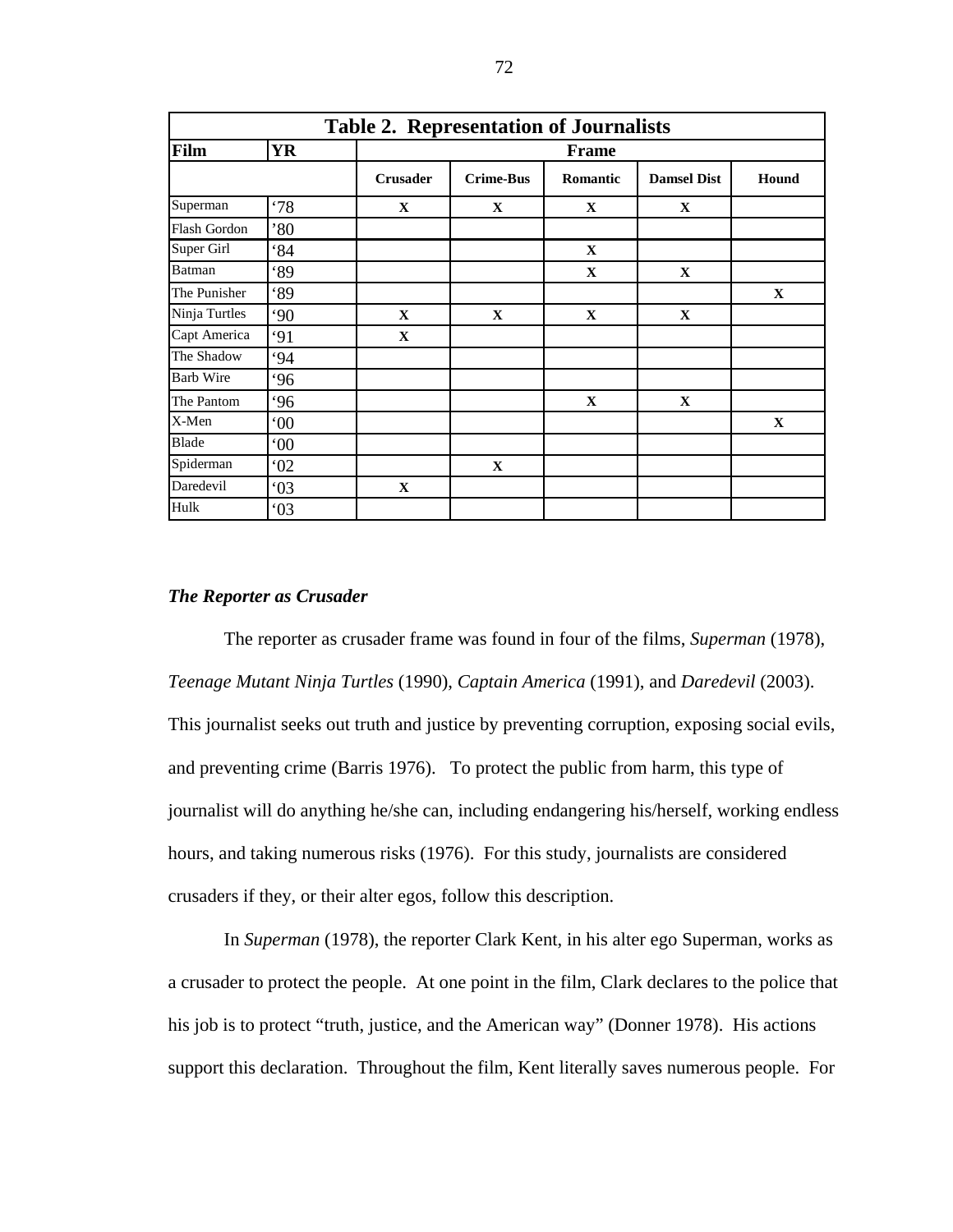example, when the villain of the film, Lex Luthor, sets off nuclear missiles, Kent responds without hesitation. He flies over to one of the missiles, catches it, and flings it into outer space. During this time, the second missile detonates on the San Andreas Fault, causing great earthquakes. Kent quickly reacts. He flies down into the giant crevice, and lifts the rock, patching the crack. Kent then flies around, ensuring the security of the people affected by the earthquakes. In the course of this crusade, he saves a busload of children, patches up holes in the Hoover dam, and saves Lois Lane. These actions illustrate that the reporter Clark Kent, in *Superman*, is a crusader—determined to protect the public from evil.

 In *Teenage Mutant Ninja Turtles* (1990), the reporter, April O'Neil works as a crusader for truth and justice. Throughout the film, O'Neil is determined to prove that a recent crime wave in New York City is connected to a Japan-originated ninja clan called the Foot. Although no one believes O'Neil, she persists with this theory, even when her search puts her in danger. For example, when Shredder, the leader of the Foot, sees O'Neil interview the Chief of Police on television, in which she asks him about the connection between the Foot and crime, he becomes irate, throwing a knife into the television broadcasting the news. Because she has discovered the truth about the Foot and publicly communicates her information, Shredder tells his ninja clan to "Find her. Silence her" (Barron 1990). Following his orders, they attempt to kidnap O'Neil, but the turtles thwart their efforts. Even after this incident, in another news story, O'Neil continues her battle to expose the truth about the Foot. Once again, Shredder retaliates, this time abducting O'Neil's rat friend and the turtles' mentor, Splinter, and burning down her home. Although forced into her dilapidated childhood home and eventually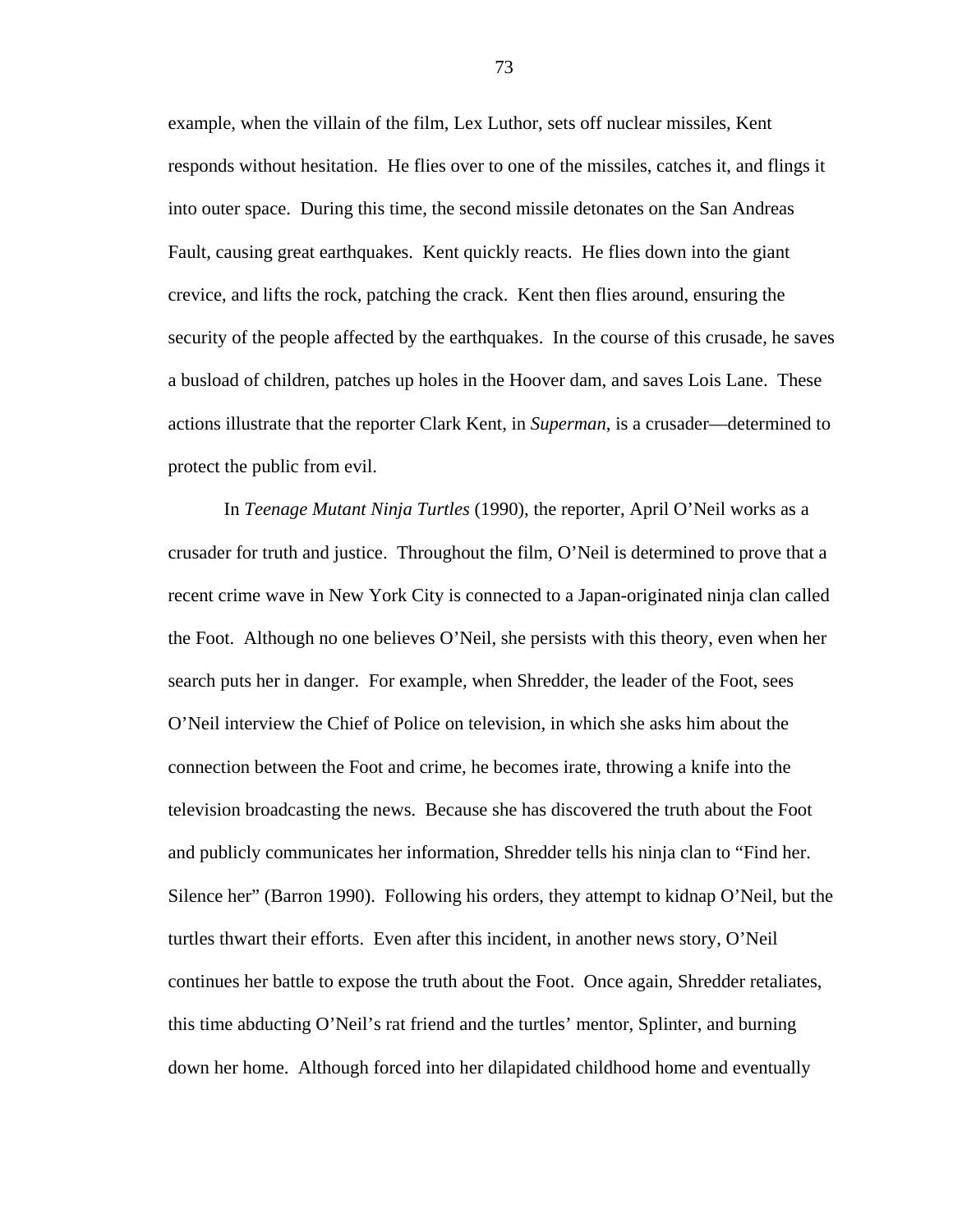fired for unexplained reasons, O'Neil still pursues her story. O'Neil's dedication to this story makes her even more knowledgeable about the villains than the superheroes, themselves. The turtles confirm this knowledge, when the leader of the turtles, Leonardo, states, "April is our only link to these guys. We have to wait until she comes up with something" (Barron 1990). It is not until after the Turtles defeat Shredder, that O'Neil gets her chance to tell her story. Channel 3 rehires O'Neil and she tells the public of the origin of the clan and the connection to the crime wave.

The reporter as crusader frame is evident in the film *Captain America* (1991) with the character, Sam Kolawek. In this film, Kolawek dedicates his life to helping his friend, President Tom Kimball help Captain America fight evil. After an accident in Alaska, Captain America winds up frozen for fifty years. Once he finally does thaw, few know of his existence or whereabouts. As Captain America begins to head south from the Alaskan tundra, a group of masked people begin to chase him. By this time, Kolawek has discovered Captain America's location and arrives at the scene. Kolawek picks up Captain America in his car and tries to persuade him that he is an American and that the President needs Captain America's help. Captain America does not believe him and kicks him out, stealing his car. Kolawek does not give up, however. In his office at the *Washington Post*, Kolawek works into the night trying to discover Captain America's real identity so that he can warn him of the latest evil-doings of the Nazi villain, Red Skull. Kolawek realizes the true identity of Captain America and rushes to his parents' house to warn them of Red Skull. In the process, one of Red Skull's gang shoots and kills Sam. With no regard for himself, Kolawek does everything in his means to help Captain America defeat Red Skull and convey Red Skull's activities to the general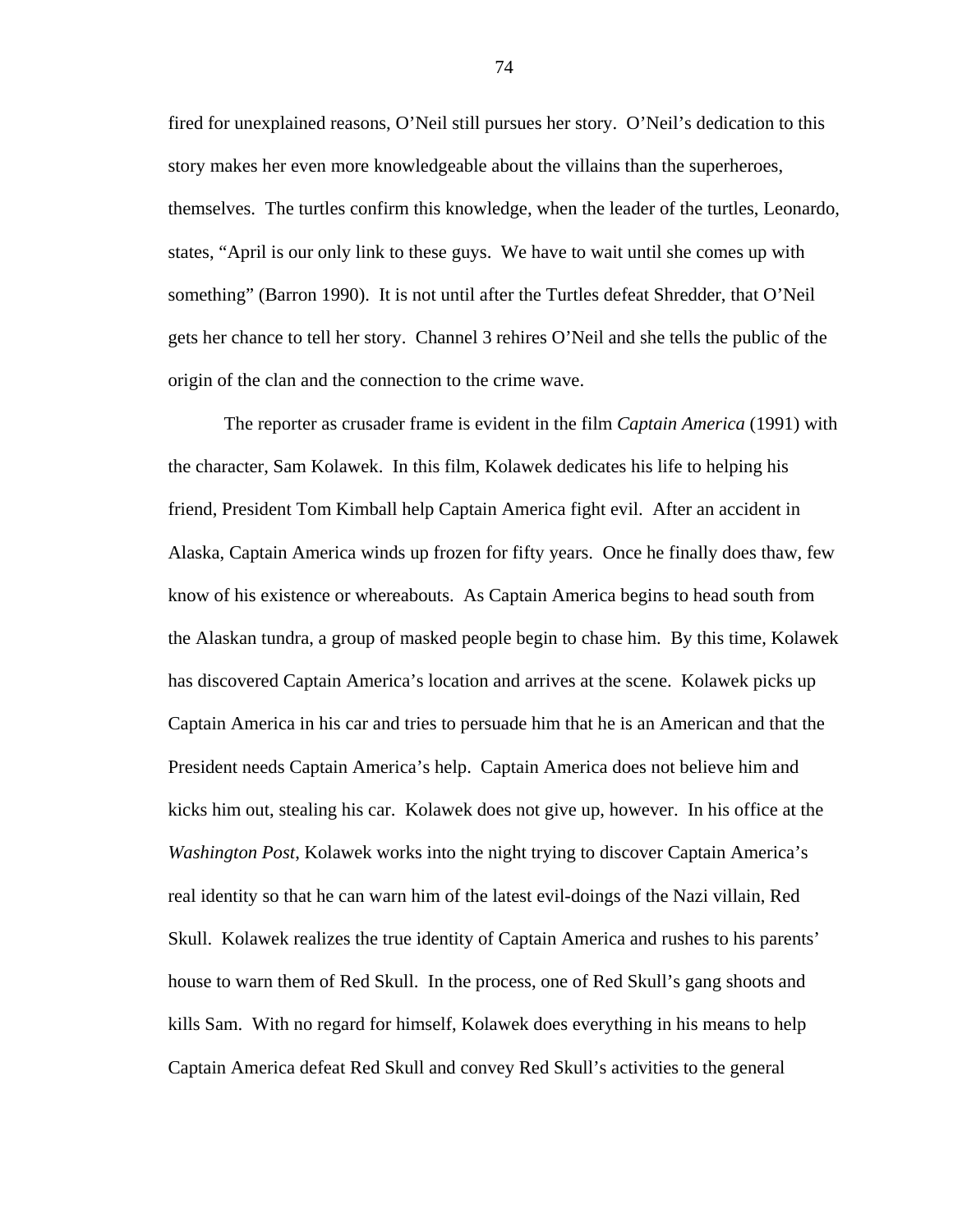public. Kolawek crusades relentlessly at great sacrifice to himself in order to reveal the truth, protecting the public and the President from evil.

 Reporter as crusader was also identified in the film *Daredevil* (2003). In this film, the reporter Ben Urich, works day and night, determined to identify who the superhero, Daredevil, really is. By the end of the film, it is clear that Urich is more interested in serving and protecting the pubic than becoming famous and wealthy. This interest is exemplified in the final scene of the film. At the beginning of this scene, Urich types a story titled "Daredevil Revealed," in which he plans to expose the true identity of Daredevil. After describing how he discovered this identity, Urich types that Daredevil is really "a devil named Matt Murdock" (Johnson 2003). After this is typed, Urich's finger is shown hovering between the "print" and "delete" keys on the computer. He presses "delete" and erases the document. As the words are shown deleting from the screen, Daredevil's voiceover begins. He states, "Soon the world will know the truth, that this is a city born of heroes; that one man can make a difference" (Johnson 2003). As these words are spoken, a close-up shot of Urich sitting at his computer and then walking out of an office building is shown, indicating that Daredevil is referring to Urich as a hero. Urich, then, looks up at Daredevil, perched on the rooftop, and says, "Go get them, Matt" (Johnson 2003). Urich forfeits fame and fortune to protect the superhero's identity, thereby allowing Daredevil to continue his fight for justice. By sacrificing personal success to protect the identity of Daredevil, Urich is a crusader for justice.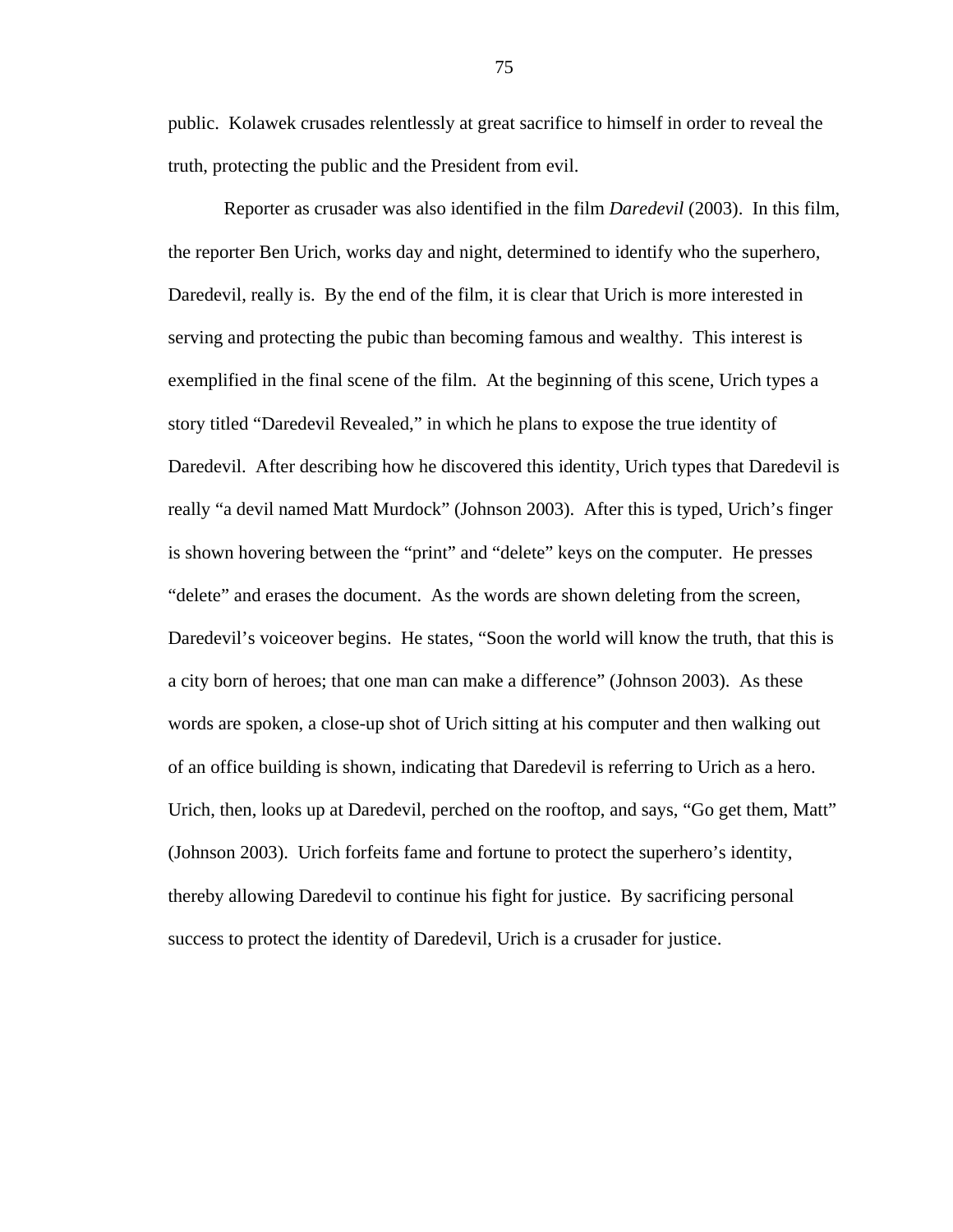## *The Reporter as Crime-buster*

 The journalist as crime-buster was identified in three of the films, *Superman*  (1978), *Teenage Mutant Ninja Turtles* (1990), and *Spider-man* (2002). A journalist who is a crime-buster uses his/her intellect and resourcefulness to catch criminals (Barris 1976). This type of journalist often out-sleuths police. In films with this type of journalist, the police are commonly after the wrong person, while the journalist uncovers the true criminal (1976). Like the crusading journalist, the crime-buster works long hours and takes great risks in order to find the truth and protect the public.

In *Superman* (1978), Clark Kent (as Superman), embodies the reporter as crimebuster, often halting potential crimes before any damage can be done. For example, when a man dressed in black (presumably a thief), climbs up the side of an office building, using suction cups, Kent stands in his path, preventing further ascension. Kent then picks the man up and flies him down to a policeman, who arrests him. Upon Kent's arrival with the criminal, it is clear the policeman was unaware of the crime occurring. Without Kent's assistance then, it is probable that the police would not have known of the crime until after the criminal had broken into the building. Kent intervenes before the police do, and therefore is able to prevent property damage. While this scene is not the central plot of the film, it is one example of Superman's heroics and dedication to preventing crime. Later in the film, when Lex Luthor steals two nuclear missiles and threatens to destroy parts of the United States, it is Superman, not the police who eventually foil Luthor's plan. In fact, the police do not discover that it is Luthor who stole the missiles until Superman captures Luthor and explains his actions to the police.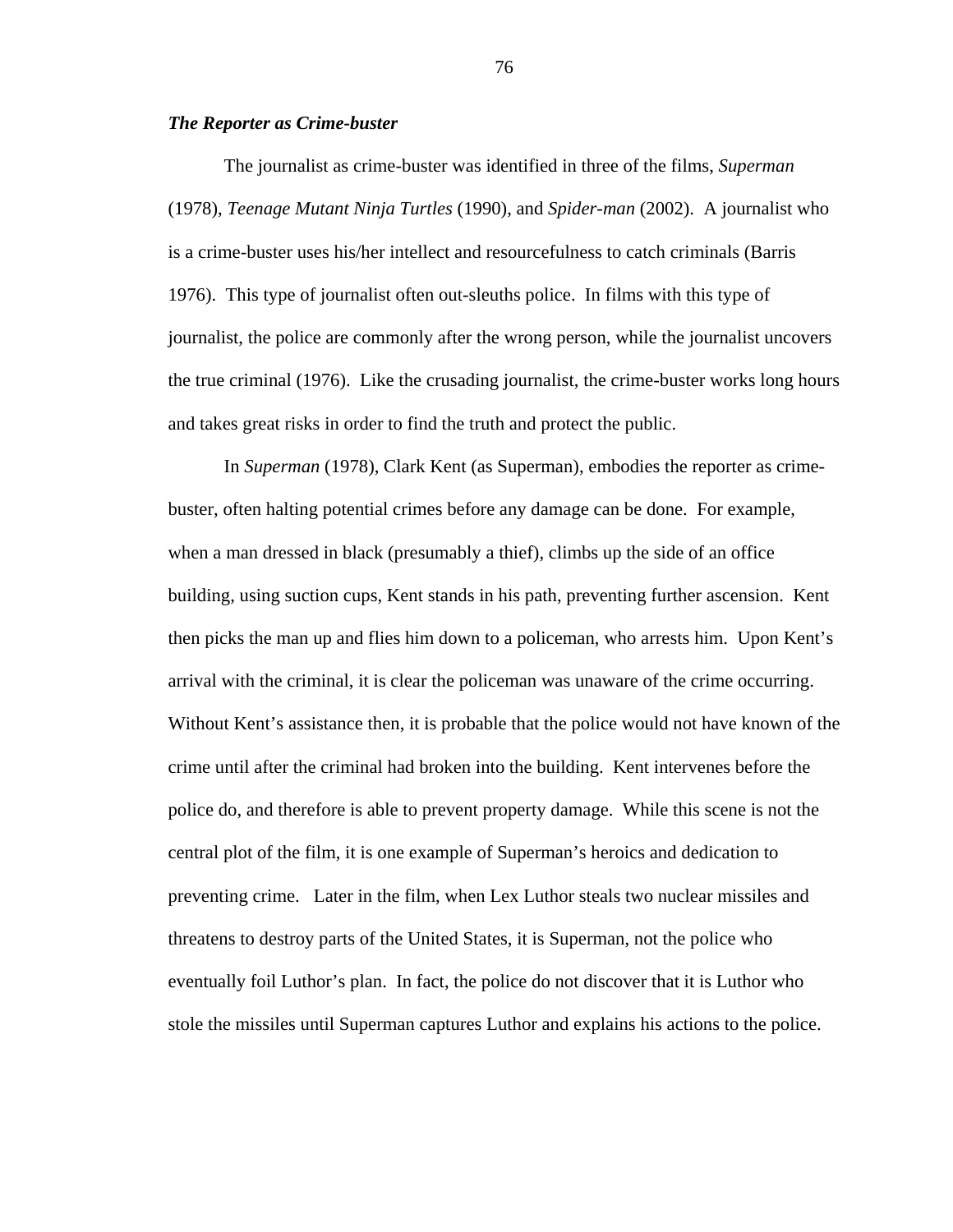Without Superman's intervention, it is probable that Luthor would have succeeded in his plight for world domination.

 In *Teenage Mutant Ninja Turtles* (1990), the reporter April O'Neil works as a crime-buster—out sleuthing police by solving the origin of the city's crime wave. From the beginning of the film, O'Neil suspects that the unusual crime wave is connected to a Japanese ninja clan. The police, on the other hand, have no knowledge of this link and deny it even when O'Neil proposes this idea to them. For example, during her interview with the New York Chief of Police, Stearns, O'Neil asks Chief Stearns if the surge of crime is connected to an "organization known as the Foot Clan" (Barron 1990). Chief Stearns responds, "There is no evidence to link such a name to these incidents" (1990). Despite what the police believe, O'Neil publicly sticks to her convictions. In a later news broadcast, she reiterates her beliefs, stating, "I've been speaking with a lot of Japanese Americans in the past few days that say that our recent crime wave is reminiscent of a secret band of ninja thieves who once operated in Japan" (Barron 1990). She then adds, "I doubt very much that Chief Stearns is taking this possible connection seriously" (1990). Throughout the film, the police never arrive in time to fight crime or prevent injury. Instead, it is the Teenage Mutant Ninja Turtles, guided by O'Neil's thorough sleuthing, who battle the film's villains.

 In *Spider-man* (2002), the photographer Peter Parker (as Spider-man) also exemplifies the characteristics of a crime-buster. Many times, Parker arrives ahead of the police and prevents a crime. For example, when a group of thugs surrounds the character Mary Jane (M.J.) and stick their knives in her face, Parker appears. He quickly prevents the attack on M.J. by physically battling them, which results in the thugs leaving the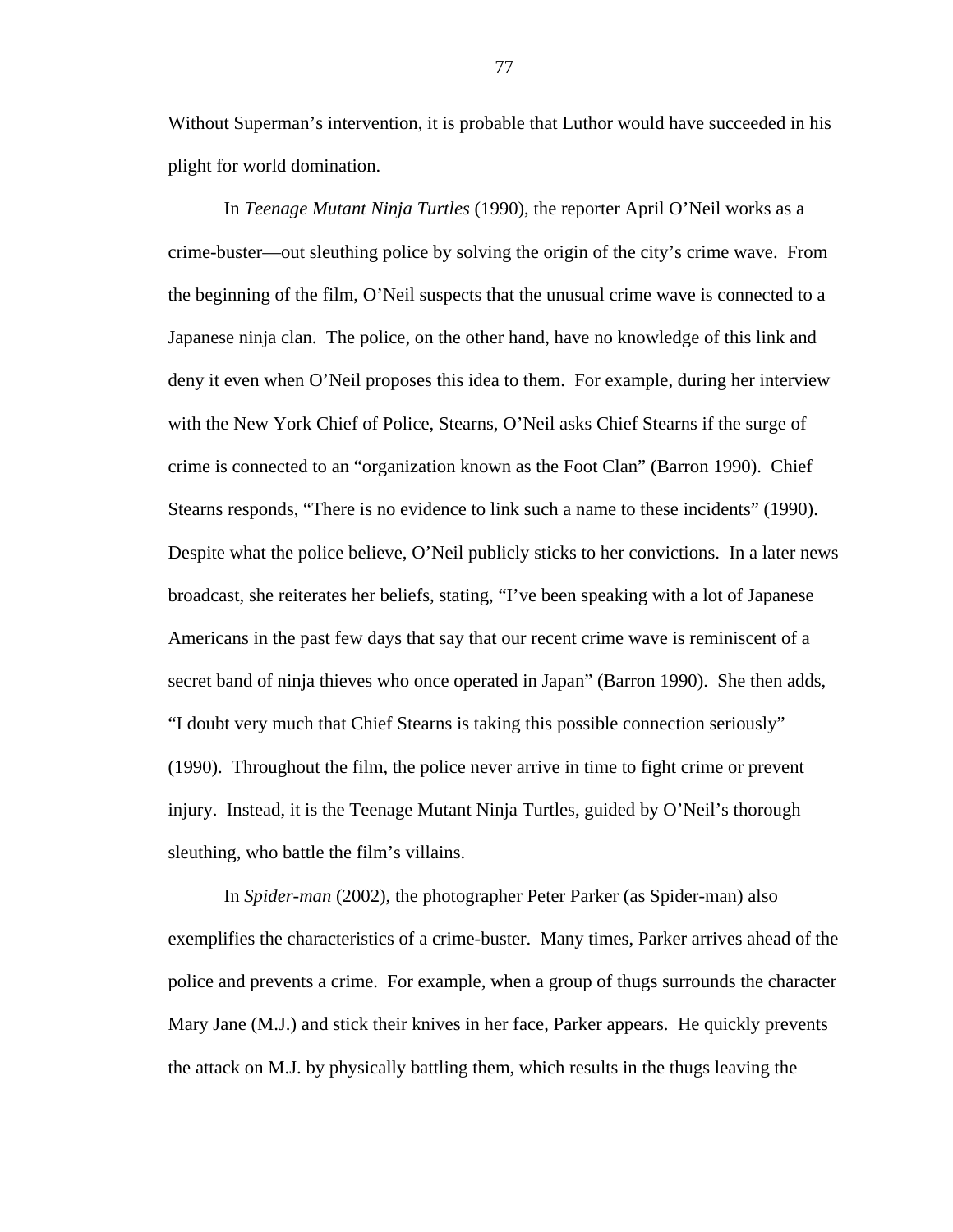alley. In this situation, the police are never aware of the crime occurring. If Parker had not appeared and fought off the thugs, it is assumed that M.J. would have been attacked. Throughout the film, Parker saves victims from crime before the police arrive. Later in the film, Parker catches two thieves in an attempted mugging. This time, Parker spins a web around the pair, preventing them from escape. When the police finally arrive, they find the criminals already disabled and ready for arrest. Based on the slow arrival of the police, without Parker's intervention, it is once again likely that the criminals would have gotten away with their crime.

#### *The Reporter as Romantic*

1

The reporter as romantic was identified in five films: *Superman* (1978), *Supergirl*  (1980), *Batman* (1989), *Teenage Mutant Ninja Turtles* (1990), and *The Phantom* (1996). These journalists possess a romantic interest in another character so intense, that it interferes with his/her work as a journalist. With this type of journalist, once he/she meets an attractive person, the reporter does not focus on writing stories. Instead, he/she concentrates on instigating a romantic relationship. Signs of this type of journalist include a loss of interest in work (miss interview opportunities, focus on personal issues instead of maintaining professionalism, or refrain from working altogether), and/or a change in one's work ethic (seem dedicated to attaining a story prior to meeting the suitor and then stop pursuing the subject immediately following the initial contact).

In *Superman* (1978), the reporter Lois Lane exhibits this romantic interest in Superman.16 After many newspapers publish stories on Superman, *The Daily Planet*

<sup>&</sup>lt;sup>16</sup> Since Lois Lane believes that Clark Kent and Superman are separate individuals, Lane's romantic interest will refer to Superman, not Kent.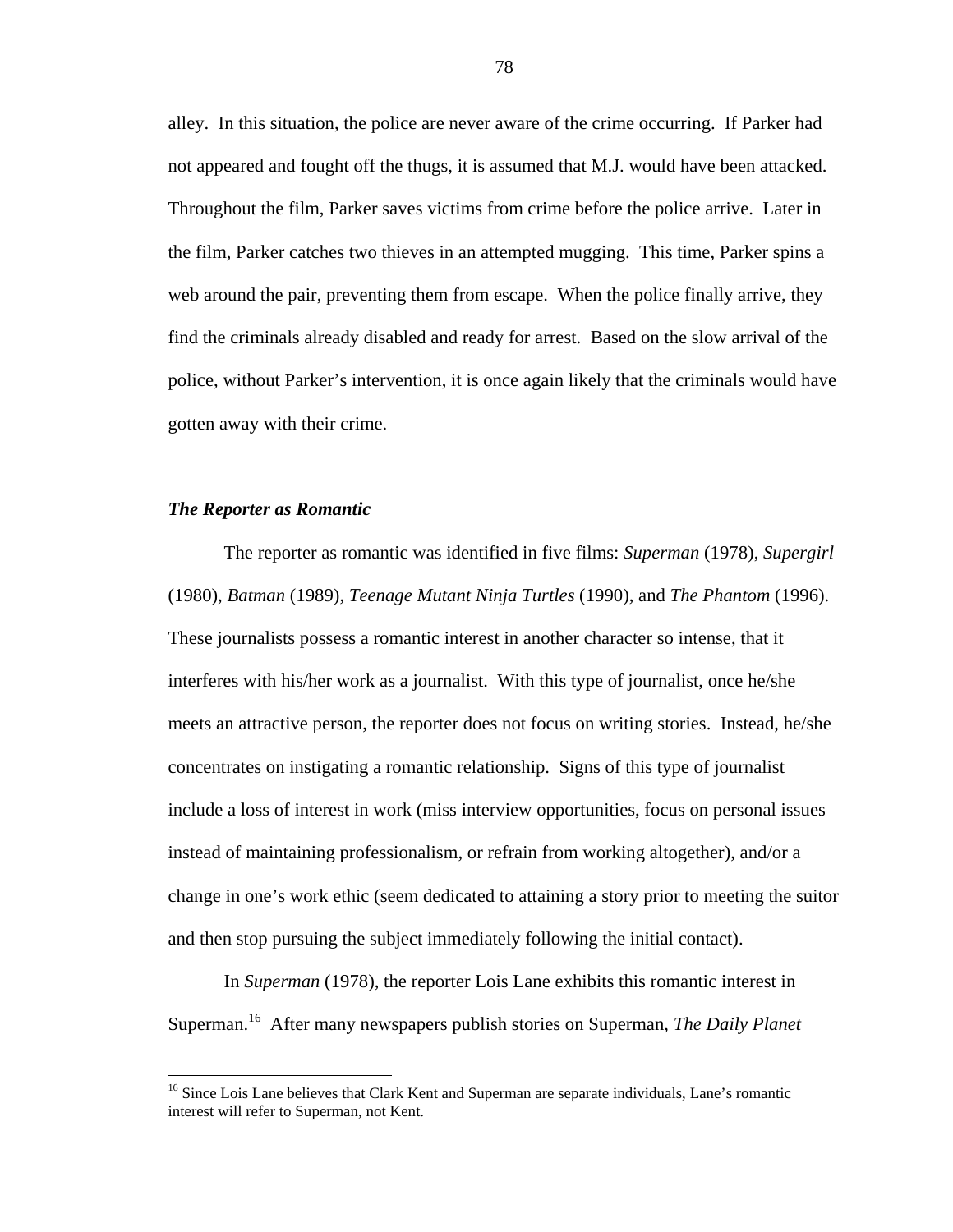editor, Perry White states that whoever is able to interview Superman will have the "single most important interview since God talked to Moses" (Donner 1978). Since Superman communicates with Lane, she is able to set up an interview with him. However, the atmosphere of their meeting shows that Lane wants to date Superman more than interview him. Lane is shown waiting for Superman on the balcony of her apartment. She wears full makeup and a pale blue evening dress, and has a fancy hairdo. When Superman arrives, he initiates the interview, stating, "You know there must be a lot of questions about me that people in the world would like the answers to" (Donner 1978). Lane responds by asking him if he's currently available ("Are you married?. . .Do you have a girlfriend?") and then inquires about his superhero powers. The interview quickly turns into a date, as Lane flirts with Superman, asking questions like "What color underwear am I wearing?" Soon, Lane abandons the interview and agrees to fly with Superman, holding his hand. Her voiceover during this flight indicates that the flight is not part of her journalistic investigation. As they fly face to face, with Superman's arms around Lane, her voiceover begins "Can you read my mind? Do you know what it is you do to me?" (Donner 1978). Lane is clearly interested in Superman as a potential partner, not as an interview subject. Since the interview quickly turns into a date, it is obvious that Lane's romantic interest in Superman interferes with her journalistic duties. Clark Kent, on the other hand, as Superman, tries to keep their meeting professional. Not only does he initiate the interview, but he also tries to keep their discussion focused on himself as an interesting newspaper subject instead of a potential suitor. When Lane blurts out her question regarding her undergarments, Kent calmly explains that one of his weaknesses is his inability to see through lead. Even during their flight, the relaxed Kent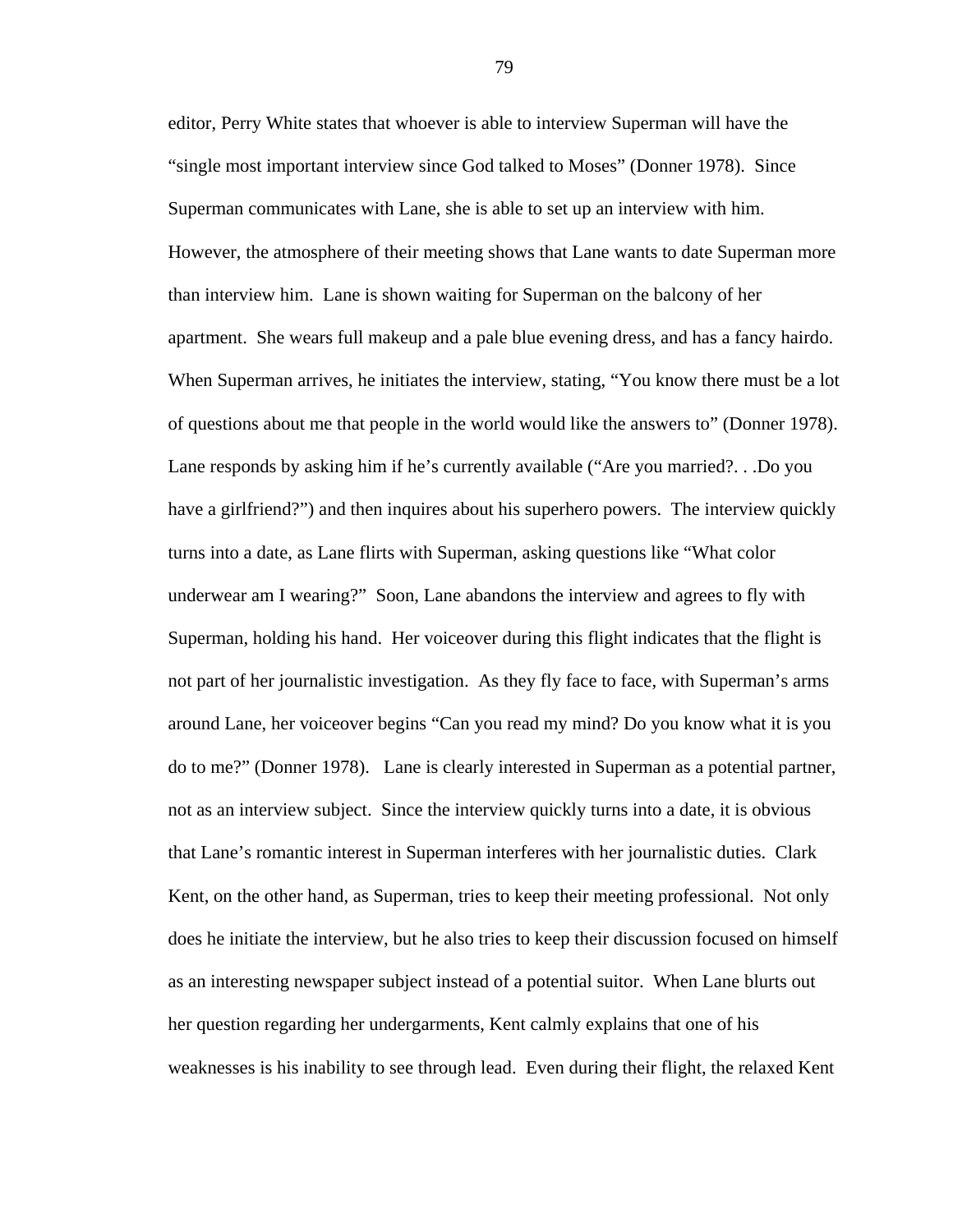demonstrates his flying ability and ensures Lane's safety, while Lane (through a voiceover) ponders a romantic relationship. By comparing the two journalists, it is obvious that the female journalist, not the male journalist shirks her journalistic duties in order to obtain romance.

In *Supergirl* (1984), the photographer Jimmy Olsen illustrates the reporter as romantic. Although he wears a camera around his neck, throughout the film, Olsen is more interested in dating Lucy Lane than he is in taking pictures for his newspaper. Despite numerous exciting, out of the ordinary events, Olsen does not take one picture during the film. In fact, aside from his camera, the only reason the audience knows he is a photographer for a newspaper is that Lane describes her boyfriend's occupation to her roommate, Linda Lee. Even when Supergirl saves Lane after she hits her head while driving a bulldozer, Olsen does not embrace the photo opportunity (since this is Supergirl's first public appearance on Earth, it is definitely newsworthy). Instead, Olsen stares helplessly at Supergirl rescuing his girlfriend Lane. Later in the film, Olsen once again demonstrates his love for Lane over his dedication to journalism. After the villain, Selena, captures and cages Olsen and Lane, they witness a battle between Selena and Supergirl, during which it is revealed that Supergirl is really Lane's school roommate, Linda Lee. Once Selena is destroyed, Supergirl asks Lane and Olsen to keep her alias a secret. Instead of reporting the story to his newspaper, providing the public with the truth, Jimmy says that he "promises never to tell" (Szwarc 1984). Unlike the journalist in *Daredevil* (2003) whose investigation leads to a conscious decision to protect Daredevil's identity, Olsen's choice to protect Supergirl's secret is passive. Other than his camera, Olsen never shows any desire to report anything, Supergirl's actions included, to the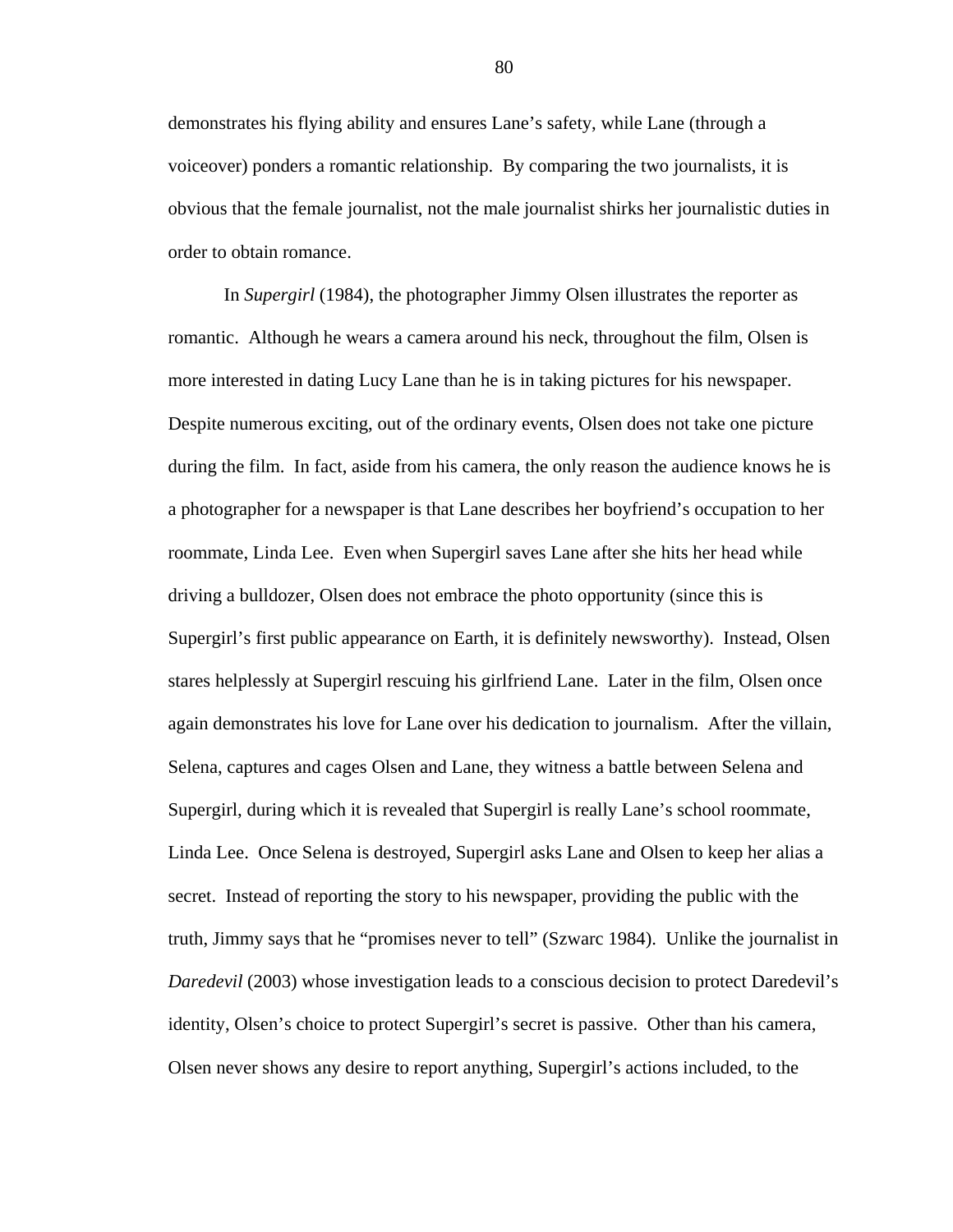people of Metropolis. Because at no point does Olsen appear to be working on a story, his quick decision to keep Supergirl's identity a secret does not appear as a heroic, careersacrificing choice, but as a friendly, uneventful agreement. Since Linda/Supergirl is Lucy's best friend, this is how Olsen demonstrates his loyalty to Lane. Throughout the film, although Olsen is a photographer, he does not seem interested in taking pictures, even when the opportunity presents itself.

 In *Batman* (1989), the reporter as romantic is also evident, as exemplified by the reporter Vicky Vale, the female protagonist of the film. Early in the film, she declares to another reporter that her mission is to discover the truth about Batman. Yet, as soon as she becomes involved with Bruce Wayne, her quest seems forgotten. Instead of spending time researching Batman, Vale goes on a date with Wayne at his mansion. The dinner date stretches into the evening and Vale sleeps over at the Wayne estate. In the morning, Vale appears to have no concern for her journalistic duties, as she asks Wayne to spend the morning with her. When he refuses, she invites him to dinner. Again, he refuses and states that he must leave town. Instead of going to work to pursue her Batman story, Vale spends the day following Wayne around. Aside from her initial declaration of her Batman pursuit, Vale is never shown actually researching the story. Even when Batman rescues her, taking her to his hideout, she does not take notes or photos of the cave and never reports on her experience to other reporters. Throughout the film, Vale's romantic interest in Bruce Wayne interferes with her journalistic duties.

The reporter in *The Phantom* (1996) is also more concerned with romance than fulfilling her journalistic duties. After Diana Palmer receives her initial assignment: to discover the meaning of the spider symbol, she shows little interest in solving the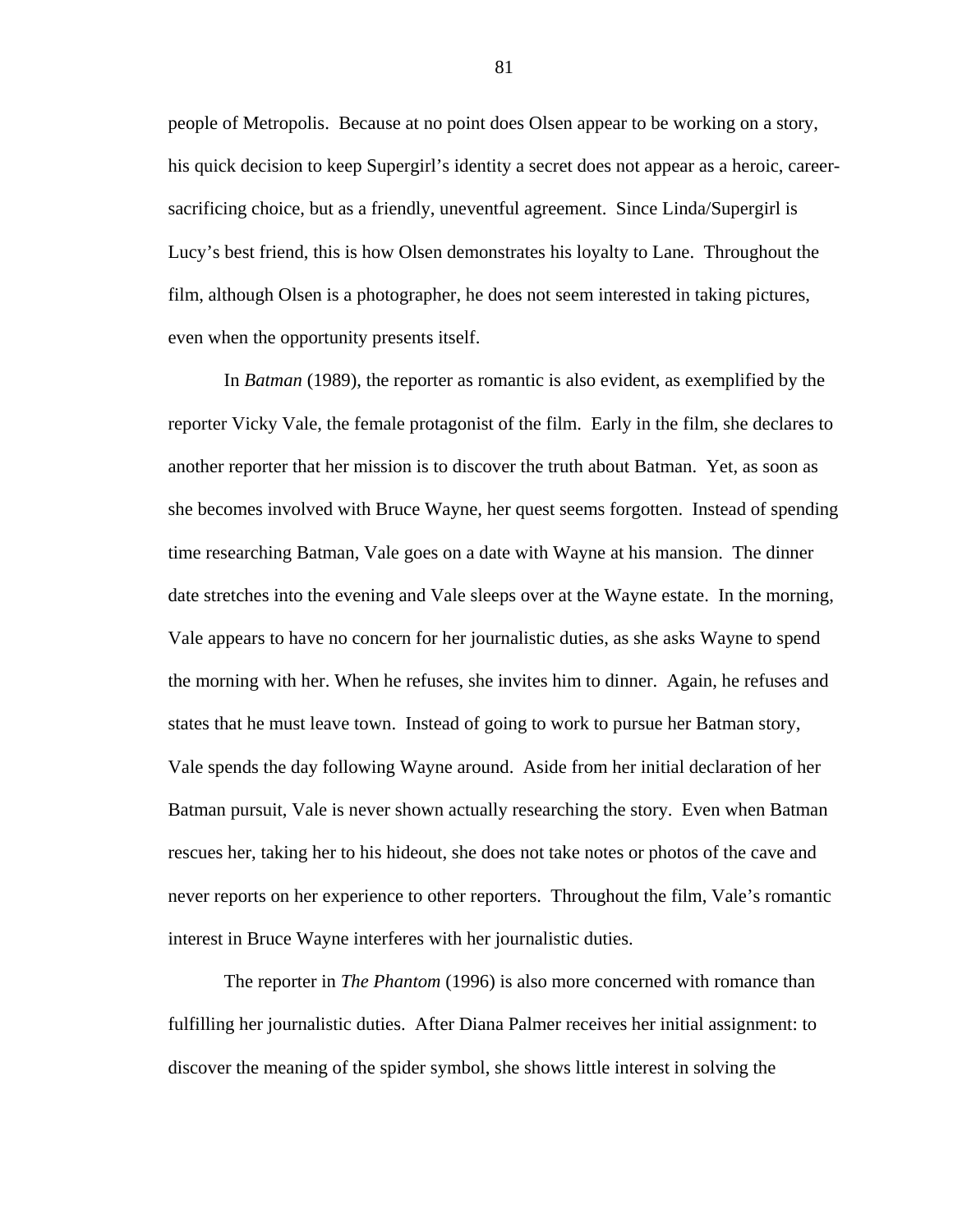mystery. For example, when Palmer is in the skull cave with The Phantom on the Bangdella islands (where the spider symbol supposedly originated), she does not inquire about the spider symbol, nor does she look for its meaning. Instead, Palmer gazes at The Phantom, as he gives her a string of black pearls. Afterwards, she continues to stare at him and at her surroundings, without mentioning the symbol. Even when Captain Philip Horton enters (the person Palmer traveled to Bangdella to meet) Palmer does not bring up the spider symbol. Only when the Captain asks about it does Palmer even remember that she has it printed on a cloth in her boot. For the rest of the film, Palmer never mentions the paper or getting the story. Even in Drax's presence (the villain at the heart of the story), the focus is on her relationship with the Phantom, not Drax's corrupt business practices. Drax says, "I thought your true love was swinging on a jungle vine." Palmer replies, "How did you. . .?" (Wincer 1996). Palmer does not try to ask questions about Drax' plan in hopes of reporting a good story, she just stares at Drax. Later, Drax again emphasizes the idea that Palmer is not a journalistic threat. He tells his posse to bring her along for "ransom, bait, revenge" and does not seem to be afraid of her returning to the *Tribune* and reveal his evildoings in a story (1996). Overall, throughout the film, Palmer is more interested in finding love with the Phantom/Kit Walker, then reporting the truth about Drax to her paper.

#### *The Reporter as Damsel in Distress*

 The reporter as damsel in distress was identified in four films: *Superman* (1978), *Batman* (1989), *Teenage Mutant Ninja Turtles* (1990), and *The Phantom* (1996). This type of journalist is a helpless female reporter who gets herself into situations where she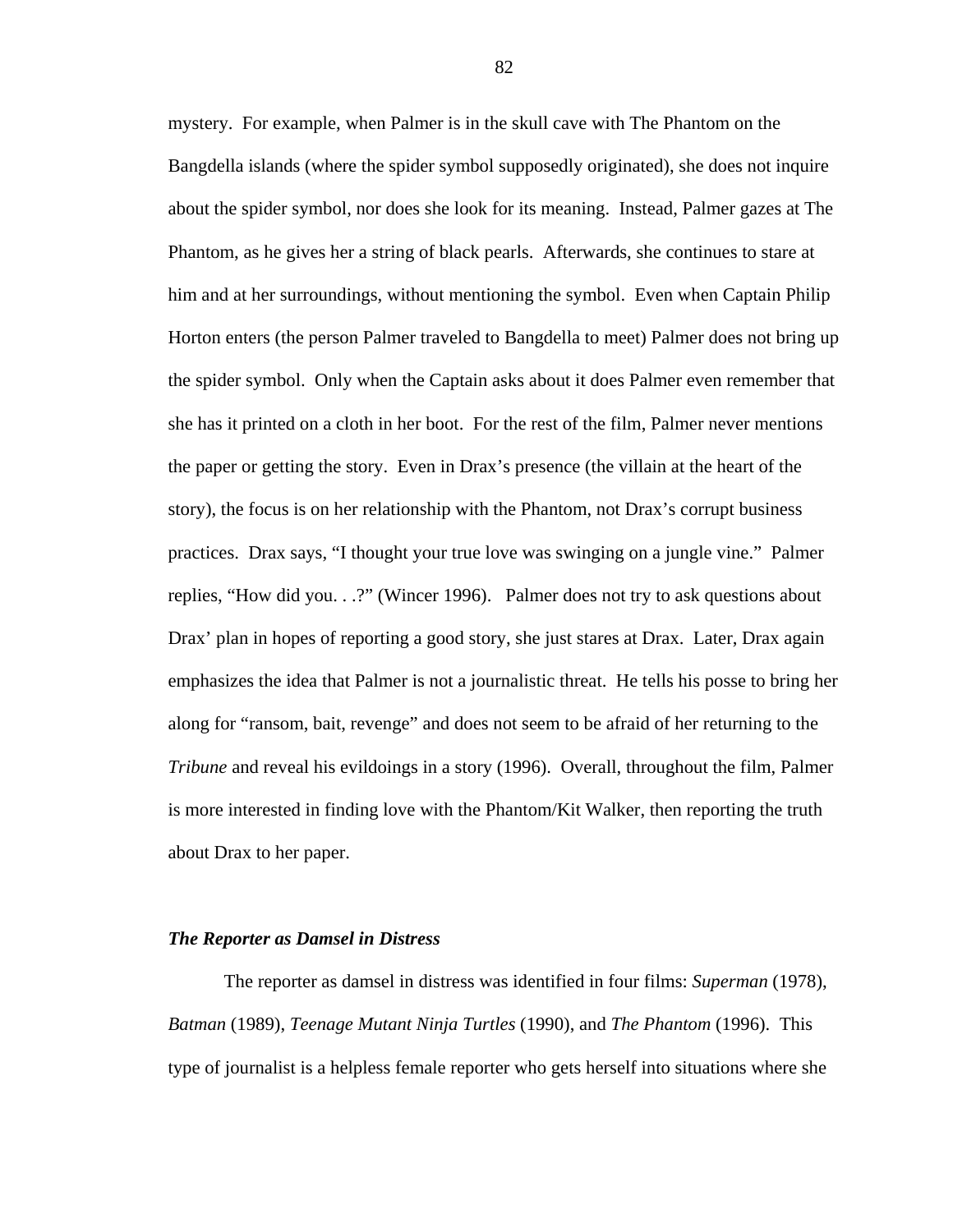repeatedly needs to be rescued by the superhero. She often walks alone into dangerous places (i.e. dark alleys, empty museums, etc.) and then is captured by the villain or his/her posse. The superhero soon learns of the reporter's capture and rushes to her rescue, placing himself in danger of the villain's antics. This type of journalist is never able to escape without intervention from someone else. Helpless, she waits until her rescuer arrives.

In *Superman* (1978), the reporter Lois Lane needs Superman to rescue her several times in the film, exemplifying the reporter as a damsel in distress. Early in the film, Lane takes a helicopter ride that soon turns perilous. The helicopter crashes onto the roof of a building and dangles off the edge. Lane starts to slide out of the helicopter door, where there is a steep drop to the pavement far below. As her seatbelt, which is preventing her imminent death, begins to tear, Lane screams helplessly, unable to control the situation. Finally, her seatbelt snaps and she falls. Superman catches her, returning Lane to safety. Later, Lane must be rescued again. In one scene, Lane refuses to get out of her car after an earthquake. Instead, she yells at her car, ignoring the warning signs of danger. Sand begins to fill her car. Lane sits helplessly and screams as she begins to suffocate. Superman comes to her rescues, reversing time in order to save her. In both of these scenes, Lane is helpless without Superman's aid. Throughout the film *Superman*, Lane exemplifies the damsel in distress because she is a female reporter who constantly gets into situations where she needs to be rescued.

 Vicky Vale, in *Batman* (1989), also illustrates the damsel in distress reporter. Several times, Vale walks into the villain's trap, and needs to be rescued by Batman. In one scene, the villain, the Joker, tricks Vale into going to the museum, under the guise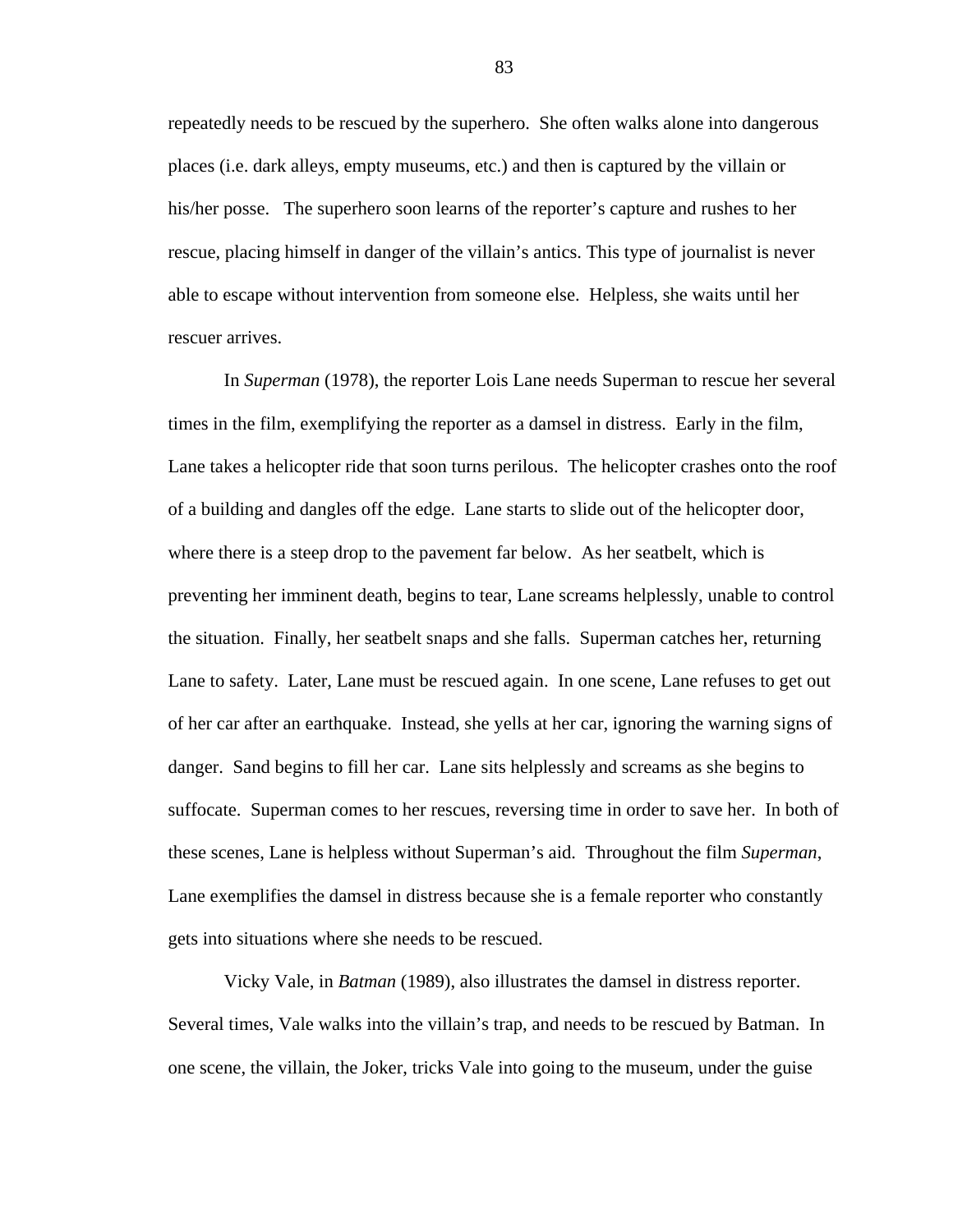that Vale is supposed to meet Bruce Wayne. As she waits for Wayne, the Joker appears and tells her of his plan to mutilate her face. Horrified, but helpless, Vale is unable to flee. Batman arrives and rescues Vale by fighting off the Joker and his men and eventually taking Vale to his cave. This scene illustrates the damsel in distress reporter frame because Vale is a female reporter who gets herself into a situation where she needs to be rescued by the superhero.

 The damsel in distress reporter also appears in *Teenage Mutant Ninja Turtles*  (1990), where reporter April O'Neil requires rescuing several times throughout the film. For example, in one of the first scenes, the Teenage Mutant Ninja Turtles save O'Neil from an attempted mugging. After O'Neil leaves the Channel 3 News Studio one dark evening, she walks alone to her van, painted with the "Eyewitness News" logo. As she approaches the van, O'Neil witnesses several adolescent boys lifting equipment out of the news van. One boy spots O'Neil, and says, "Bad timing," which alerts the other boys to O'Neil's presence (Barron 1990). The other boys move towards O'Neil, as one yells, "Grab her purse!" (1990). O'Neil, in turn, tries to run away from the crowd, but trips and falls. The boys surround her as she yells, "Help!" (1990). From the group engulfing O'Neil, someone exclaims, "I got her wallet" (1990). At this point, a teenage boy sits on top of O'Neil and four others encircle her. The scene cuts to the streetlight. A sai flies across the screen and knocks out the light, turning the street dark. In the darkness, there are sounds of fighting (kicking noises, grunts, and objects clanging). There is a cut to police car headlights revealing four teenage boys on the ground, bound and gagged. Another cut is made to a green face peering out from a manhole cover. The scene changes to the manhole point of view, and O'Neil is shown sitting up, looking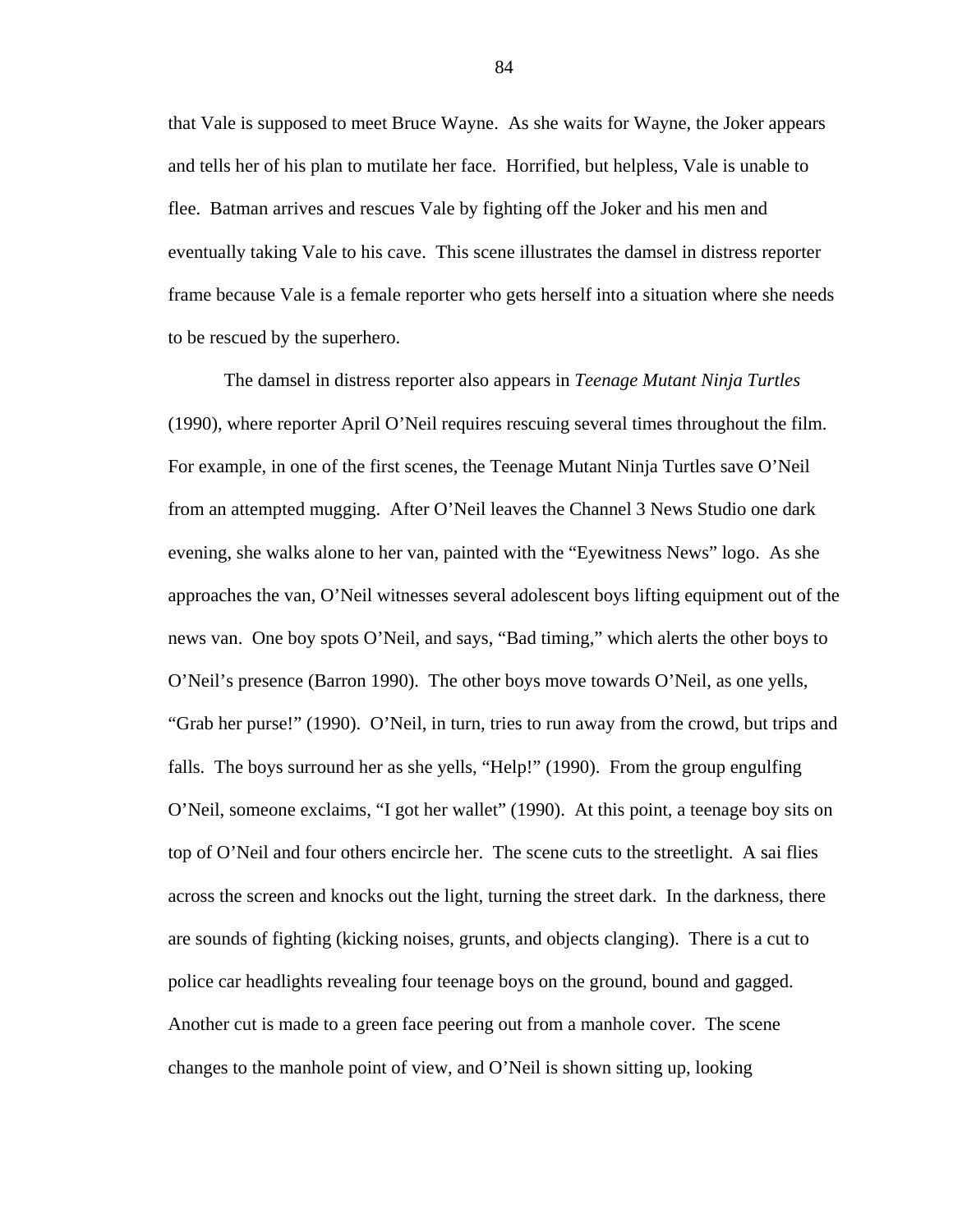bewildered. A policeman then helps her up and asks her if she is okay. In this scene, O'Neil quickly becomes a helpless victim who needs to be rescued. Since the boys easily overpower O'Neil, it can be assumed that without outside assistance, O'Neil could not have escaped. Later in the film, O'Neil again needs to be rescued, when she finds herself surrounded by ninjas. Once again, a Teenage Mutant Ninja Turtle appears, fights off the ninjas, and saves O'Neil.

The frame, reporter as a damsel in distress is also identified in *The Phantom*  (1996). When Dave Palmer, owner of *The New York Tribune*, sends his niece Diana Palmer out to the Bangdella islands on assignment, she doesn't even make it to land before Drax's crew abducts her (Wincer 1996). A female entourage holds Palmer at gunpoint and she is unable to escape by herself. The Phantom appears and fights his way through the women, finally reaching Palmer. She claims she does not need his help, but then nearly walks into the enemy before the Phantom stops her, guiding her to a safer location. The Phantom eventually gets her safely into his skull cave and then on a plane returning to New York City (1996). Later in the film, when she is separated from the Phantom, Drax abducts her again (along with Kit Walker—the Phantom's alter ego, but he easily escapes). Once again, the Phantom fights through numerous men and eventually guides Palmer, along with another woman, into an empty vessel. Here the women get into trouble again (1996). A close-up of the chain connected to the empty vessel is shown. The chain slips off the gear, and the vessel floats away. The women, trapped inside, are helpless until the Phantom swims out, unscrews the top of the vessel, and helps each woman outside (1996). Throughout the film, Palmer gets herself into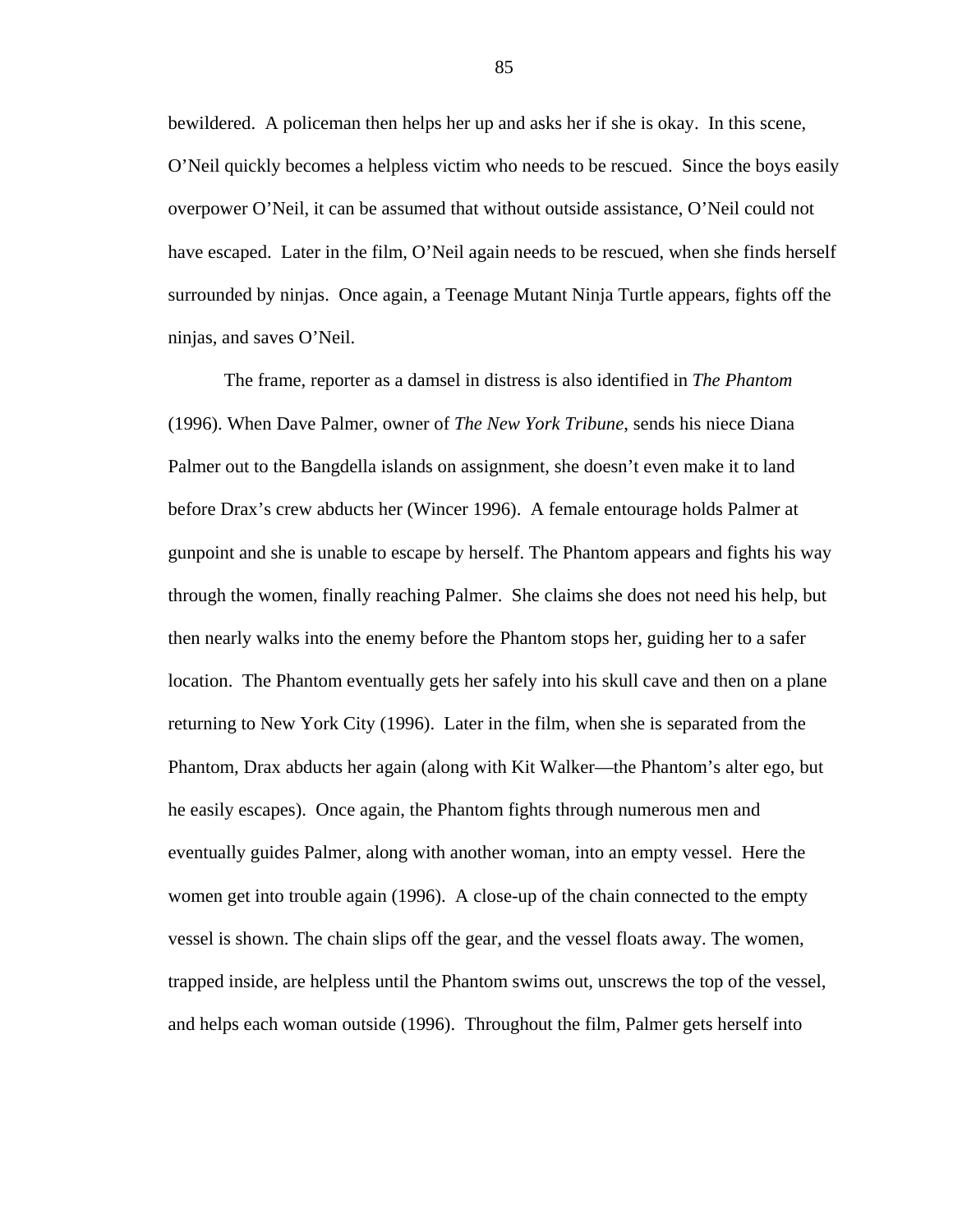trouble and cannot free herself. Instead, she relies on The Phantom, to come to her rescue.

## *Journalists as Hounds*

 In two of the films, *The Punisher* and *X-Men*, the journalists behave like hounds, excessively swarming around their subjects and badger them with endless questions. These types of journalists seem to care little about their subject's situation. Instead, they seem motivated by their own fame and fortune (Barris 1976). Another characteristic of the hounding journalist is his/her anonymity (Saltzman 2002). These journalists are typically secondary characters with whom the audience never learns their names, much less any other personable qualities (2002).

 This frame is evident in *The Punisher* (1989) in several ways. In the opening scene, a high-profile man is acquitted in court. As he leaves the judicial building, a large group of journalists run up the stairs of the courthouse, sticking their microphones in the man's face, and begin shouting questions like, "Are you afraid of the Punisher?" (Goldblatt 1989). The man responds that he is not afraid of the Punisher and then pushes his way through the crowd. Even when he is in his car, the journalists continue to yell questions and elbow each other to get near to the car. The next scene also contains hounding journalists. A house explodes, causing flames and debris to fly everywhere. From inside the burning house, a man emerges. A group of journalists appear, each trying to photograph a shot of the man in the flames, believing he is the Punisher. No one tries to help the man, calls for help, or asks if anyone is still inside. Instead they all fight to get an exclusive story for their news organizations. In these scenes, the journalists are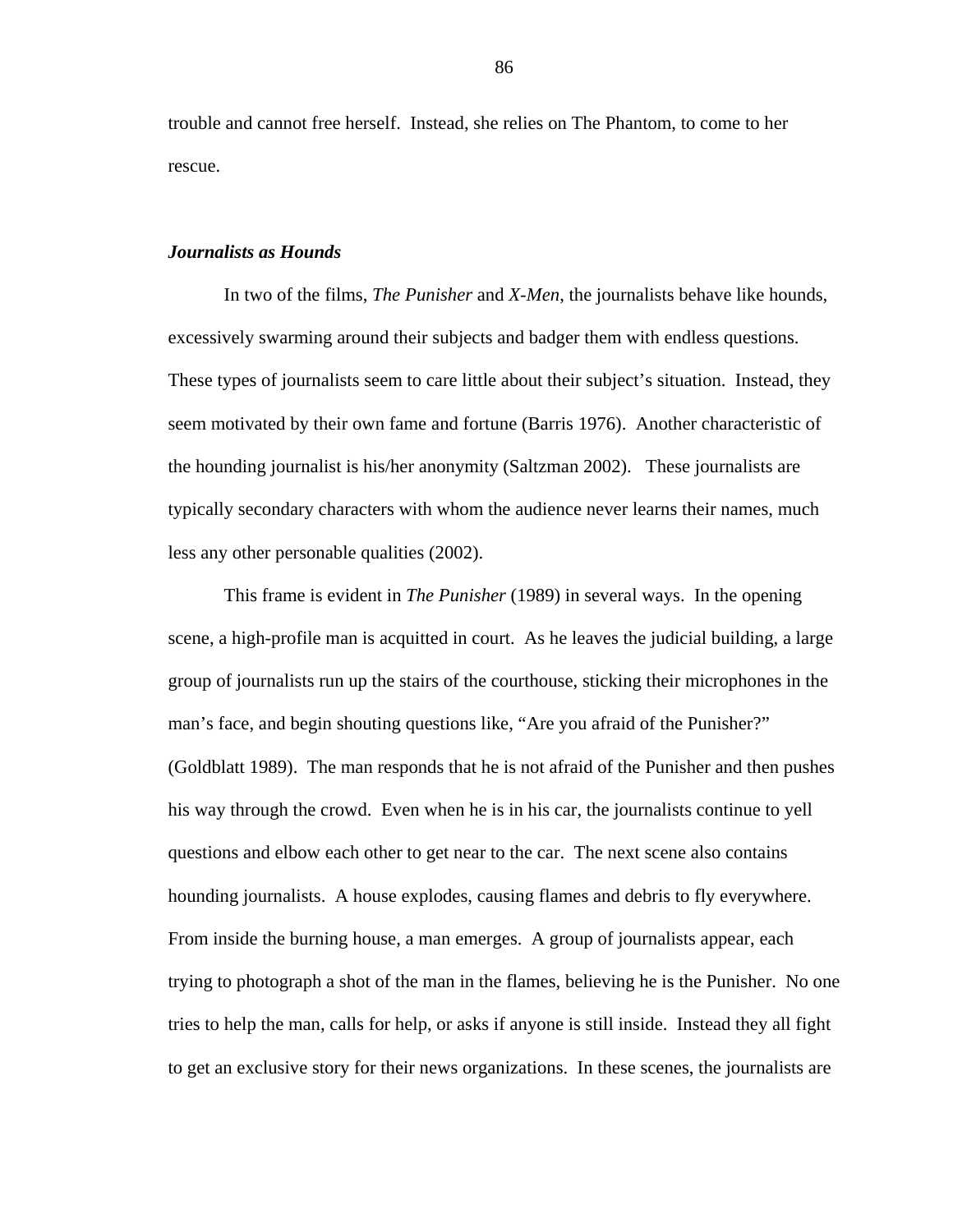portrayed as a herd of anonymous, pushy, selfish people—hounds out for their own success.

 This portrayal of journalists also appears in the film *X-Men* (2000). When Senator Kelly and fellow congressman Henry Peter Gyrich walk from through the White House parking lot to their limousine, a group of journalists wait for them. All at once they yell questions about Kelly's mutant registration act and thrust out their microphones. Even when Kelly refuses to comment, the journalists continue to shout questions, trying to get a response and keep yelling until Kelly and Gyrich drive away in their limousine. The journalists do not respond to Kelly's desire to not be interviewed. Instead they badger him until all he can do is leave.

Five frames of journalists are apparent in films studied: the *reporter as crusader*, *reporter as crime-buster*, reporter *as romantic*, *reporter as damsel in distress*, and *the reporter as hound*. Of the frames identified, four are described as journalist stereotypes in the literature reviewed, specifically the reporter as crusader, reporter as crime-buster, reporter as romantic, and reporter as hound frames (Barris 1976, Good 1989). In addition to these frames, one new one, damsel in distress reporter, where the journalist is constantly saved by the superhero, was identified in this study. Since most films do not contain superheroes, it can be speculated that this frame may be unique to the comic book genre, and therefore does not appear as often in other films.

One surprising finding is the frequency of the reporter as crusader and crimebuster frames. At least one of these two frames is evident in five of the films studied (*Superman* 1978, *Teenage Mutant Ninja Turtles* 1990, *Captain America* 1991, *Spiderman* 2002, and *Daredevil* 2003). Since these types of journalists predominantly appear in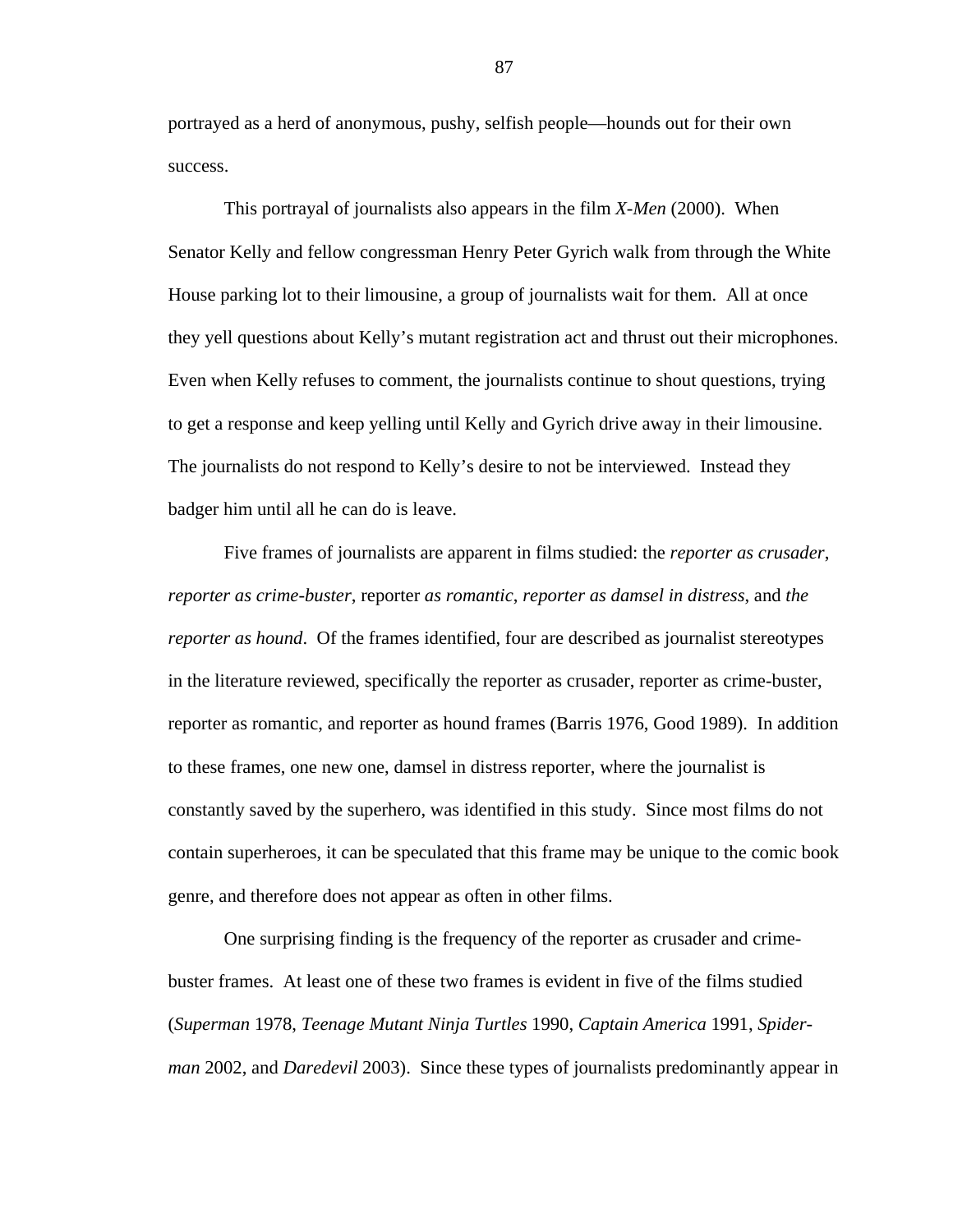films created prior to the 1980s (Good 1989, Saltzman 2002), it is interesting that so many of the films studied contain these characters, especially since four of the films were produced after 1980. Since four of these films are based on comic books that originated before the 1980s (*Superman*: 1930s, *Captain America*: 1940s, Spider*-man* and *Daredevil*: 1960s), it is likely that the journalist portrayals existing in these eras/plots influenced how the journalists are represented in the film version of these stories. In one film, *Teenage Mutant Ninja Turtles*, this explanation is not plausible because the comic book was created in 1984, which according to literature reviewed contained similar journalist representations to the year 1990, when the film was produced (\_\_\_\_\_\_ 2003). However, since this film is in the comic book genre, which typically portrays journalists as crusaders and crime-busters, perhaps the genre itself influenced the representation of journalists in *Teenage Mutant Ninja Turtles*.

While the prevalence of the protector frames are surprising, at the same time, the scarcity of the journalist as hound frame is interesting. The type of journalists who hound their subjects is only identifiable in two films: *The Punisher* (1989) and *X-Men* (2000). Literature suggests that portrayals of hounding journalists (a group of self-serving anonymous reporters who harass their subjects) are the most common depiction of journalists in film since the early 1980s (Saltzman 2002, Good 1989, Garelik 1993). Because all of the films studied, except *Superman* (1978), debuted after 1980, one would think that the hounding journalist would then be the most common stereotype evident in these films. However, the number of the other types of journalist representations identified (crusader, crime-buster, romantic, and damsel in distress) exceeded the reporter as hound role. It can be speculated that since these films are based on comic books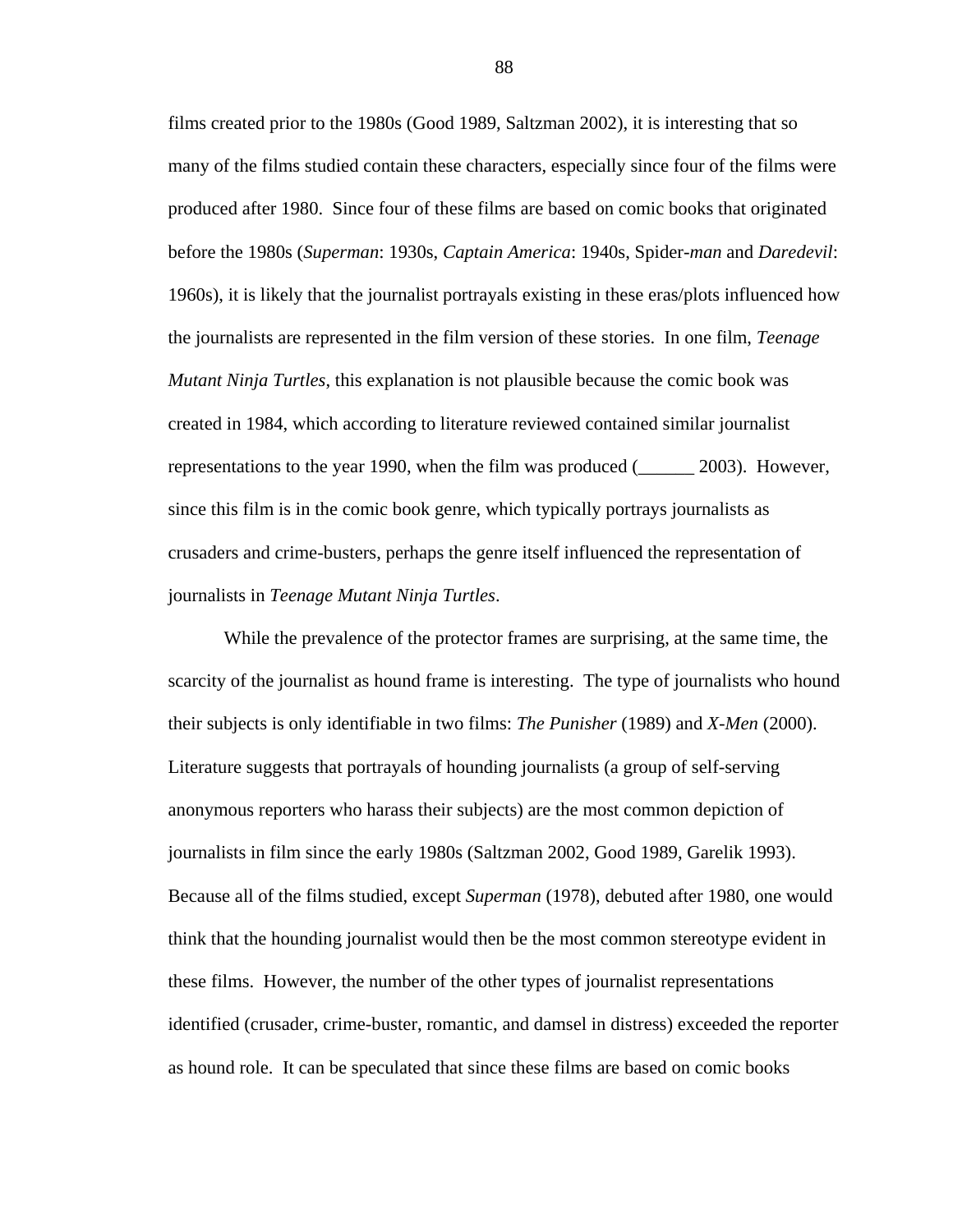created in earlier eras (when the other stereotypes of journalists were more common), that these portrayals influenced the film medium of the same story. The scarcity of the reporter as hound frame, as well as the frequency of the "protector" frames is significant because these film portrayals affect how the public views journalists. If a film paints journalists as selfish, anonymous, opportunists (or hounds), then the public is more likely to despise journalist than to trust reporters for accurate information (Garelik 1993). Likewise, the presence of positive depictions (like crusader or crime-buster) is promising because these portrayals encourage the public to view journalists as watchdogs for the people, therefore will more likely rely on reporters for balanced information (1993. In eras where negative portrayals of journalists far exceed positive ones, the absence of the frame, journalist as hound, in the comic book action films studied is refreshing, since these favorable images will help construct more positive public perceptions.

Another unexpected result is the gender division among the journalist representations. In the two frames in which the journalist actively protects the public (crusader and crime-buster), the journalists are typically male (i.e. Clark Kent in *Superman*, Sam Kolawek in *Captain America*, Peter Parker in *Spider-man*, and Ben Urich in *Daredevil*). However, most of the romantic and damsel in distress reporters are female (e.g. Lois Lane in *Superman*, Vicky Vale in *Batman*, April O'Neil in *Teenage Mutant Ninja Turtles*, and Diana Palmer in *The Phantom*). This gender difference suggests that male journalists typically play crusading crime-busters who fervently protect, while female journalists are overemotional and helpless—not only are they unable to fulfill their journalistic duties, but they require physical assistance from the men just to stay alive. Literature reviewed identifies some disparities in journalist roles based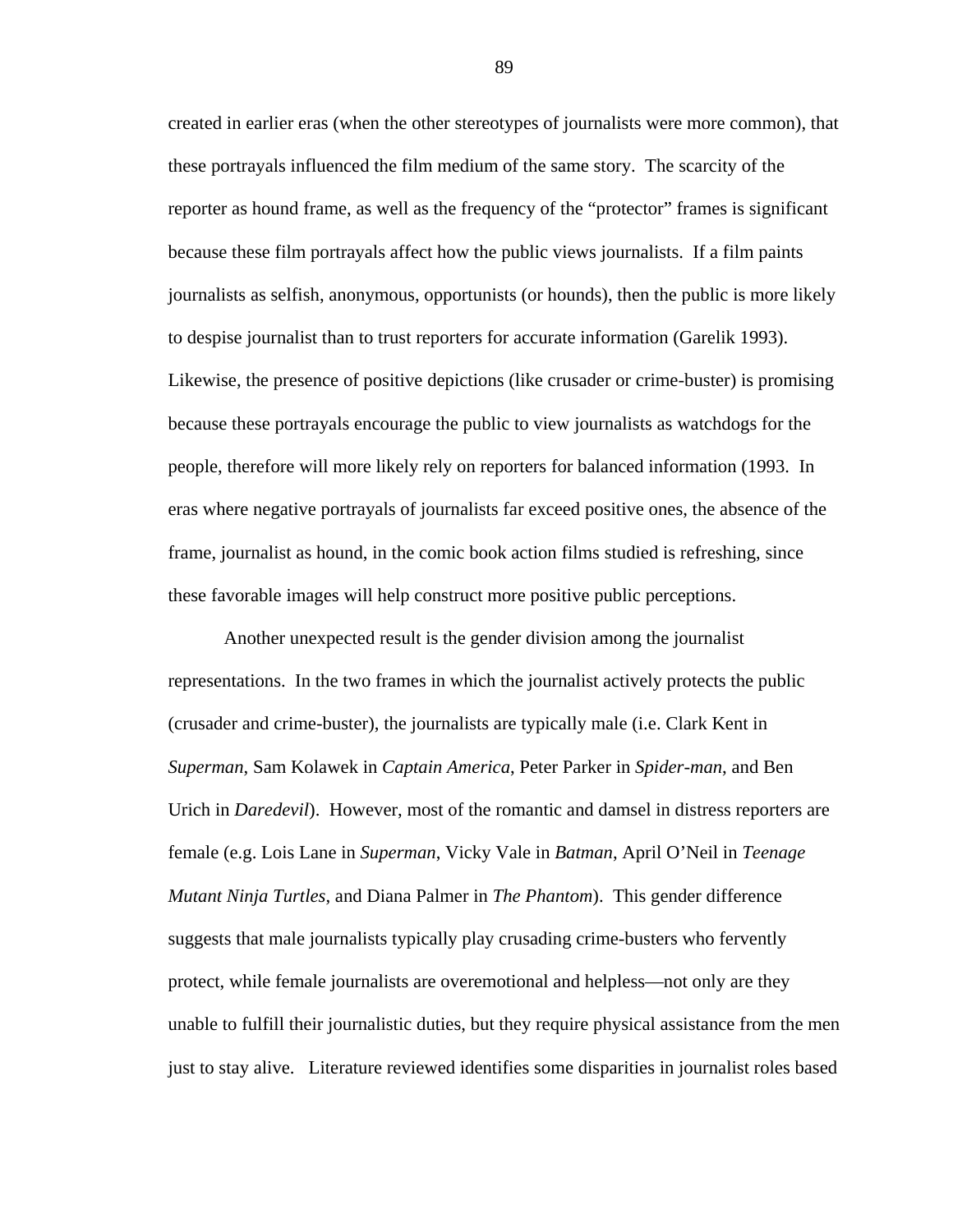on gender. In Saltzman's study (2002), he found that female journalists in film have been stereotyped as sob sisters, women who are skilled journalists, yet are emotional—willing to "give up anything and everything for marriage, children, and a life at home" (Saltzman 2002, p.187). Saltzman points out that while this type of portrayal was most common in the early years of film, the "sob sister" depiction still appears occasionally in contemporary film (Saltzman 2002). This "sob" sister, in some ways, is reflected in the female journalists, Lois Lane, Vicky Vale, April O'Neil, and Diana Palmer. All of these women are emotional, screaming in a frenzied panic when the villain captures them. However, it is unclear to the extent that they would abandon journalism to become housewives. Since Lane, Vale, and Palmer are all identified as romantics (sacrifice journalistic duties for romance), it is likely that they might forgo their careers for their male suitors. For April O'Neil, it is difficult to classify her as a "sob" sister since she does not play a romantic in this film. Perhaps if she had a suitor, she would be a romantic, but it is hard to tell.

Studies also indicated that female journalists were more likely to be passive and serve as "mere accessories for their male counterparts" (Brucker 1980, Langner-Burns 1989). Two journalists, Vicky Vale in *Batman* (1989) and Diana Palmer in *The Phantom*  (1996) fit this description. Compared to Lois Lane and April O'Neil who are assertive and actively pursue stories (and later, for Lois, Superman), Vale and Palmer are passive. Once they meet their male suitors, the women have few lines and generally follow their superheroes. Without help from their men, Vale and Palmer make no deductions about the villain's actions, nor do they appear emotionally independent from their men (unlike O'Neil who pursues her story despite her gender and vulnerability). One explanation for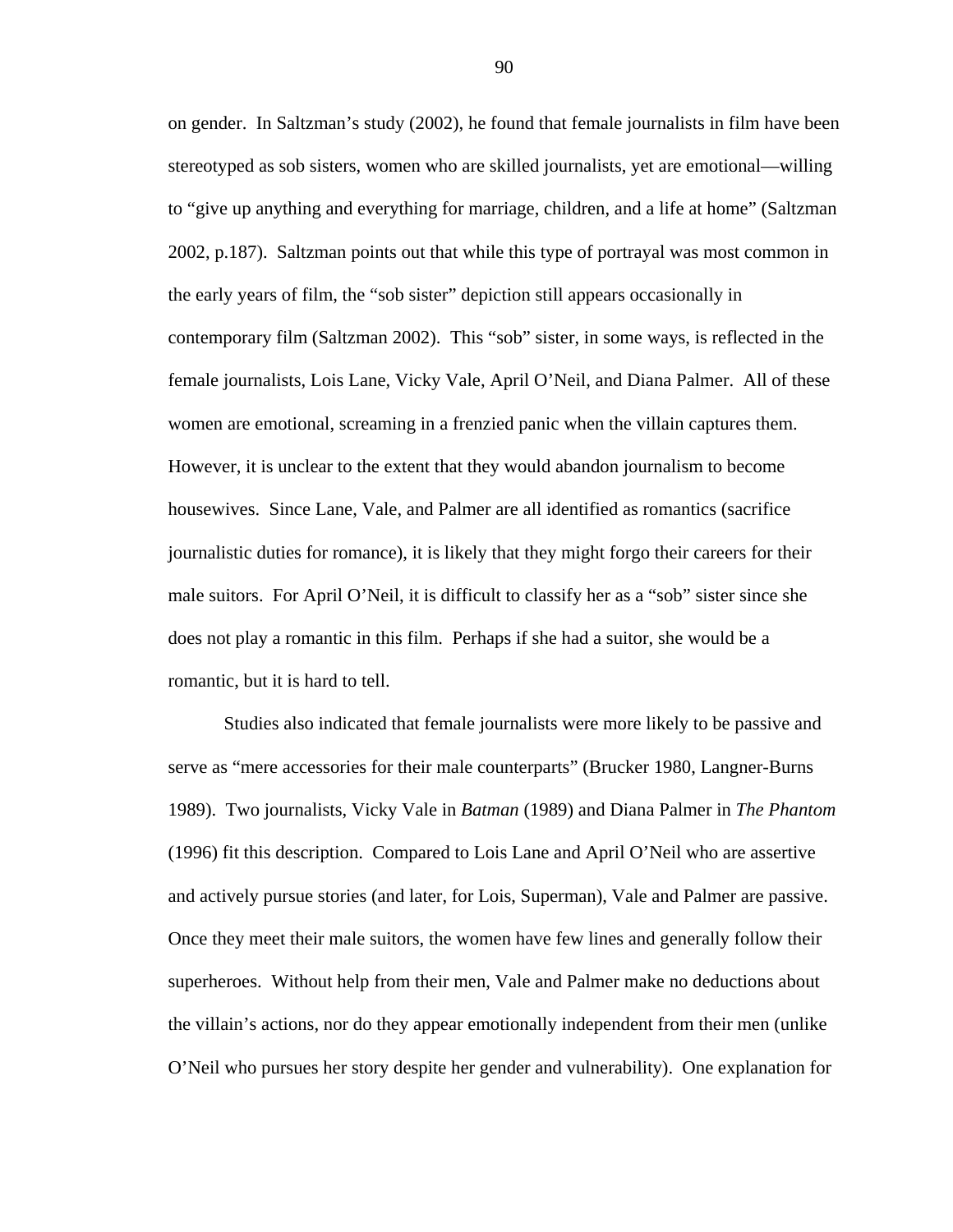the gender division of these characters is that the sexism in the eras of the original comic books may have influenced the shaping of the characters of the films. Since these films are based on comic books, which were created in earlier eras, the ideology of women during these times may have affected the portrayal of the journalists in the film adaptation. For example, because *Superman* (1978) is based on a comic created in the 1930s, perhaps societal myths about women from this age shaped the character of Lois Lane in the film version of *Superman*. As Betty Friedan discusses in *The Feminine Mystique* (1963), it was commonly believed that women should not work outside the home. It was especially discouraged in a predominantly male field like journalism (Kitch 2002). These values likely affected how co-creators Jerry Siegal and Joe Schuster developed the character Lois Lane in the *Superman* comic book, making her helpless, and desperate for love (Coville 2001).Likewise, the film version of Lois, adhering to the storyline of the original comic book, is also emotional, desperate for romance, and vulnerable. Although these stories are based on comics of a different era, the construction of gender in these films is alarming. Since, like other films, these movies help shape how the public views journalists, these films perpetuate the belief that female journalists are not as crusaders or crime-busters, but are instead weak, vulnerable, romantics who are less qualified than men. Two exceptions exist to the gender division: reporter April O'Neil acts as a crusader and crime-buster in *Teenage Mutant Ninja Turtles* and photographer Jimmy Olsen only acts as a romantic in *Supergirl*. Since the comic book *Teenage Mutant Ninja Turtles* was created more recently than the other comic books of the films studied (1984), it is probable that the contemporary ideals of this decade influenced the creators of both the comic book and the film to develop a lead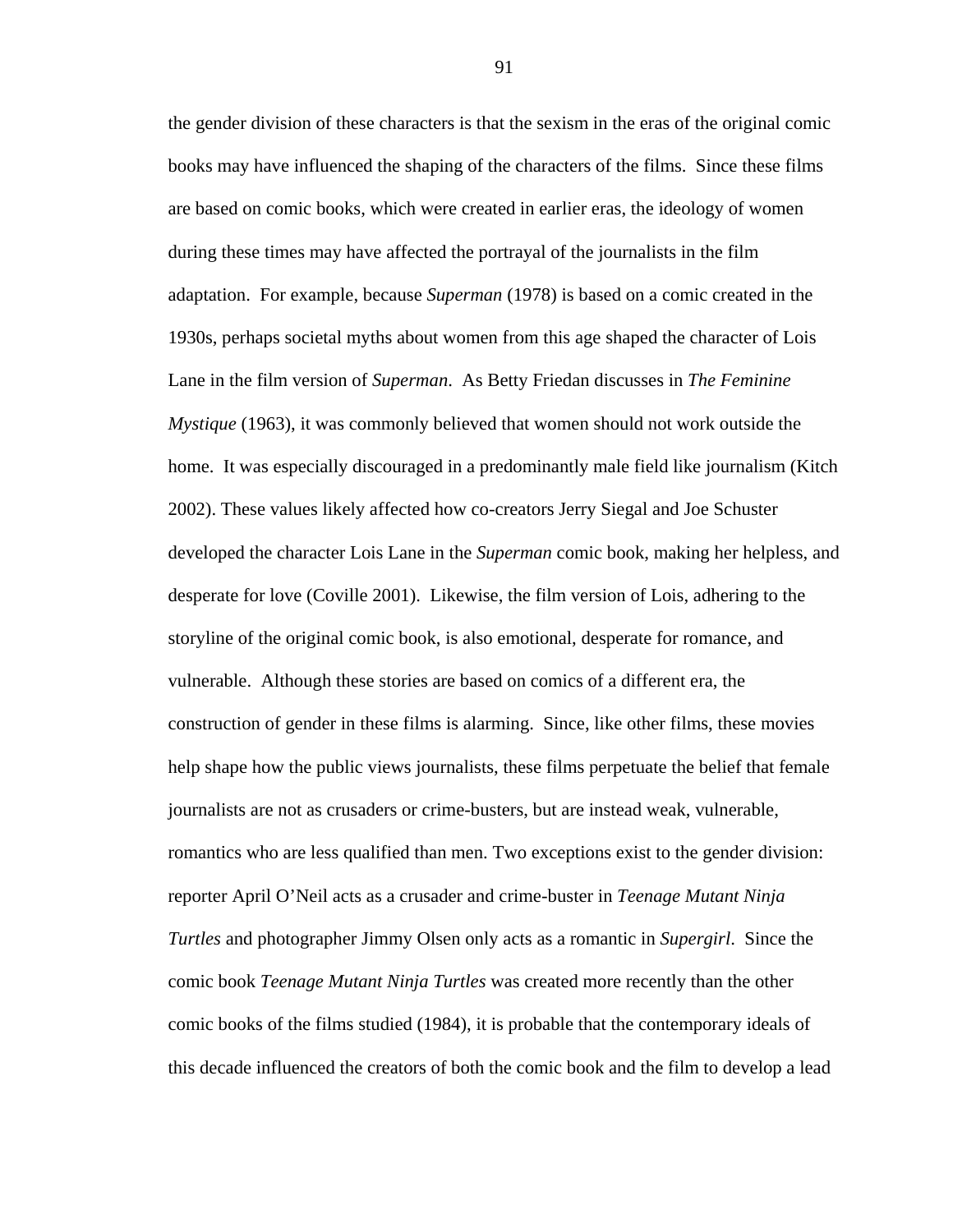female character, dedicated to protecting the public. However, it is notable that while the character of April O'Neil is a crusader and crime-buster, she also plays a damsel in distress, requiring others to rescue her numerous times during the film. Although it is positive to have a central female journalist fight crime, her role as a victim resembles the "sob sister" common in early films (Saltzman 2002).

Jimmy Olsen, a romantic photographer in *Supergirl* is the other gender exception. Unlike other male journalists, in this film, he is neither a crusader nor a crime-buster, but a romantic. Since Olsen only appears briefly in this film, as Supergirl's friend's boyfriend, he is just a secondary character. The gender of the director may have influenced the roles in this film. While men directed the fourteen other films in this study, a woman, Jeannot Swarzc, directed *Supergirl* (1984). According to the theory of auteurism, a director's style significantly shapes the outcome of the film (Cohan 2000). As a woman, it can be speculated that Swarcz switched the traditional roles in this film. A woman plays the superhero and a man is the romantic. Since this movie was made following the Second Wave of Feminism, the ideologies of this movement may have also influenced the film's characters (Cronin 1970). It could also be that the original creators of *Supergirl* decided to develop a strong female character with weak male roles. Regardless of the motives, this role reversal is refreshing because it portrays a male journalist as emotional and love-obsessed while a woman, though not a journalist plays the superhero.

 Overall, most of the frames evident in the films studied were suggested as typical portrayals of journalists. According to literature reviewed, because nearly all of these films were created after 1980, the reporter as hound should have been the most prominent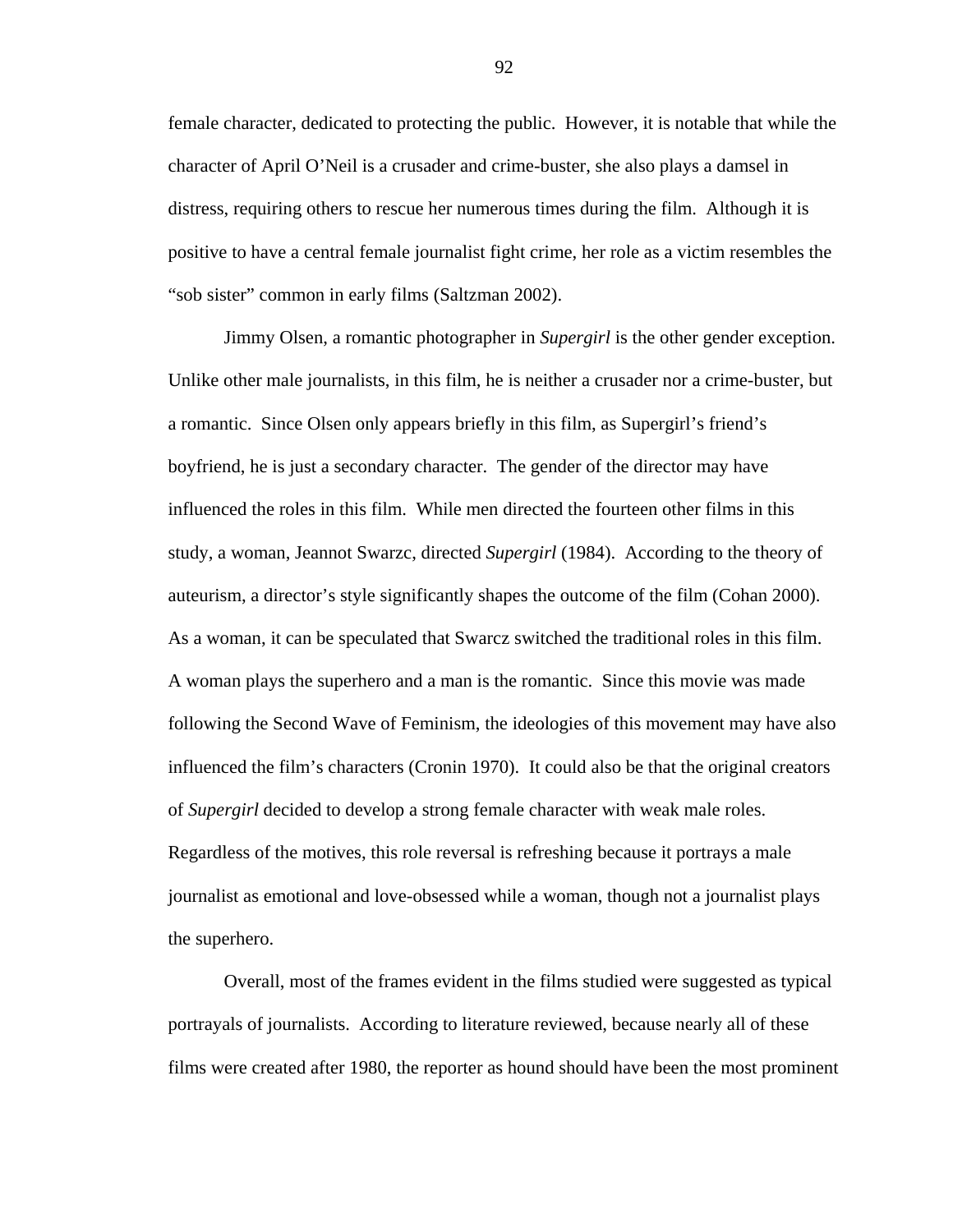type of journalist (Garelik 1993). On the contrary, the protector frames appeared far more frequently, which implies that the eras in which the comic books, not the films, were created, influenced the characters and the storylines of the films. A strong gender division among journalist also exists in the frames identified. Men are likely to be pictured as protectors, while female journalists tend to be romantic and vulnerable. Since frames in film affect the public's perception of journalists, the presence of positive images of journalists (protectors rather than selfish hounds) is promising because these positive images will help construct a favorable opinion of journalists. The gender division, on the other hand, is alarming because it is likely that the disparity between male/female journalist portrayals will translate to the public's perception of journalists off-screen, perhaps instilling the belief that male journalists are more capable than their female counterparts. In general, from this study, it appears the ideology of the eras from which the comic books were created influenced the storylines and characters more than the ages in which the films were produced, which in turn, is positive for the images of journalists as a whole, but negative in terms of the past beliefs about female roles.

#### **Frames of the Press**

 Five frames of the press were identified in the twelve films with press portrayals: *the press as informers*, *the press as the villain's toy*, *the profit driven editor*, *the press as watchdog of the people* and the *press as a faceless presence*. Of these frames, four were suggested by the literature: the press as informers, the profit-driven editor, the press as watchdog, and the faceless press. One frame, the press as a villain's toy was not evident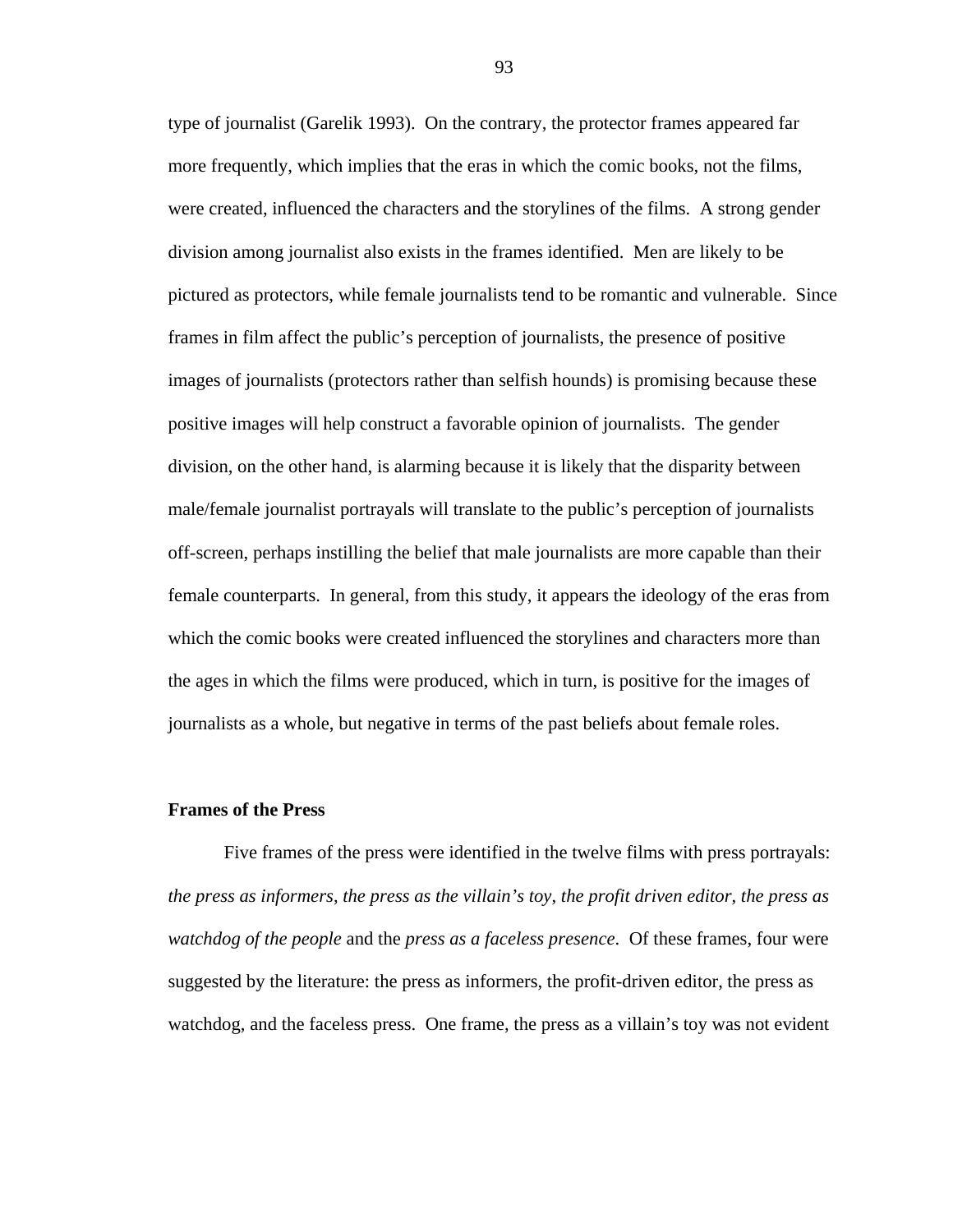in the literature reviewed. Not all of the frames were found in all of the films. Table three outlines the frames of the press apparent in the comic book action films studied.

| Table 3. Representation of the Press |              |                 |               |                     |              |                 |
|--------------------------------------|--------------|-----------------|---------------|---------------------|--------------|-----------------|
| Film                                 | <b>YR</b>    | <b>Frame</b>    |               |                     |              |                 |
|                                      |              | <b>Informer</b> | Villain's toy | Prof-driv<br>editor | Watchdog     | <b>Faceless</b> |
| Superman                             | .78          | $\mathbf X$     |               | $\mathbf X$         |              |                 |
| Flash Gordon                         | $80^\circ$   | $\mathbf X$     |               |                     |              |                 |
| Super Girl                           | 84           | $\mathbf{X}$    |               |                     |              |                 |
| Batman                               | <b>89</b>    | $\mathbf{X}$    | $\mathbf X$   |                     |              |                 |
| The Punisher                         | <b>89</b>    | $\mathbf X$     |               |                     |              |                 |
| Ninja Turtles                        | 90           | $\mathbf X$     |               |                     |              |                 |
| Capt America                         | 91           | $\mathbf X$     |               |                     |              |                 |
| The Shadow                           | 94           | $\mathbf{X}$    |               |                     |              | $\mathbf X$     |
| <b>Barb Wire</b>                     | .96          |                 |               |                     |              |                 |
| The Pantom                           | .96          | $\mathbf{X}$    |               |                     | $\mathbf{X}$ |                 |
| X-Men                                | $00^{\circ}$ | $\mathbf{X}$    |               |                     |              |                 |
| Blade                                | $00^{\circ}$ |                 |               |                     |              |                 |
| Spider-man                           | 02           | $\mathbf{X}$    |               | $\mathbf{X}$        |              |                 |
| Daredevil                            | 03           | $\mathbf X$     | $\mathbf X$   |                     |              | $\mathbf X$     |
| Hulk                                 | 03           |                 |               |                     |              |                 |

## *The Press as Informer*

 The press as informer frame was identified in all twelve films that depict journalists or the press, *Superman* (1978), *Flash Gordon* (1980), *Supergirl* (1984), *Batman* (1989), *The Punisher* (1989), *Teenage Mutant Ninja Turtles* (1990), *Captain America* (1991), *The Shadow* (1994), *The Phantom* (1996), *X-Men* (2000), *Spider-man*  (2002), and *Daredevil* (2003). The press serving as informer means the media communicates information to the film's public through newspapers, television, or radio, thus adhering to one of the primary functions of the press (Kobre 1969). In these films, the public does not always use this information to improve society, however. Like the general population, often the media informs the villain in these movies, who in turn,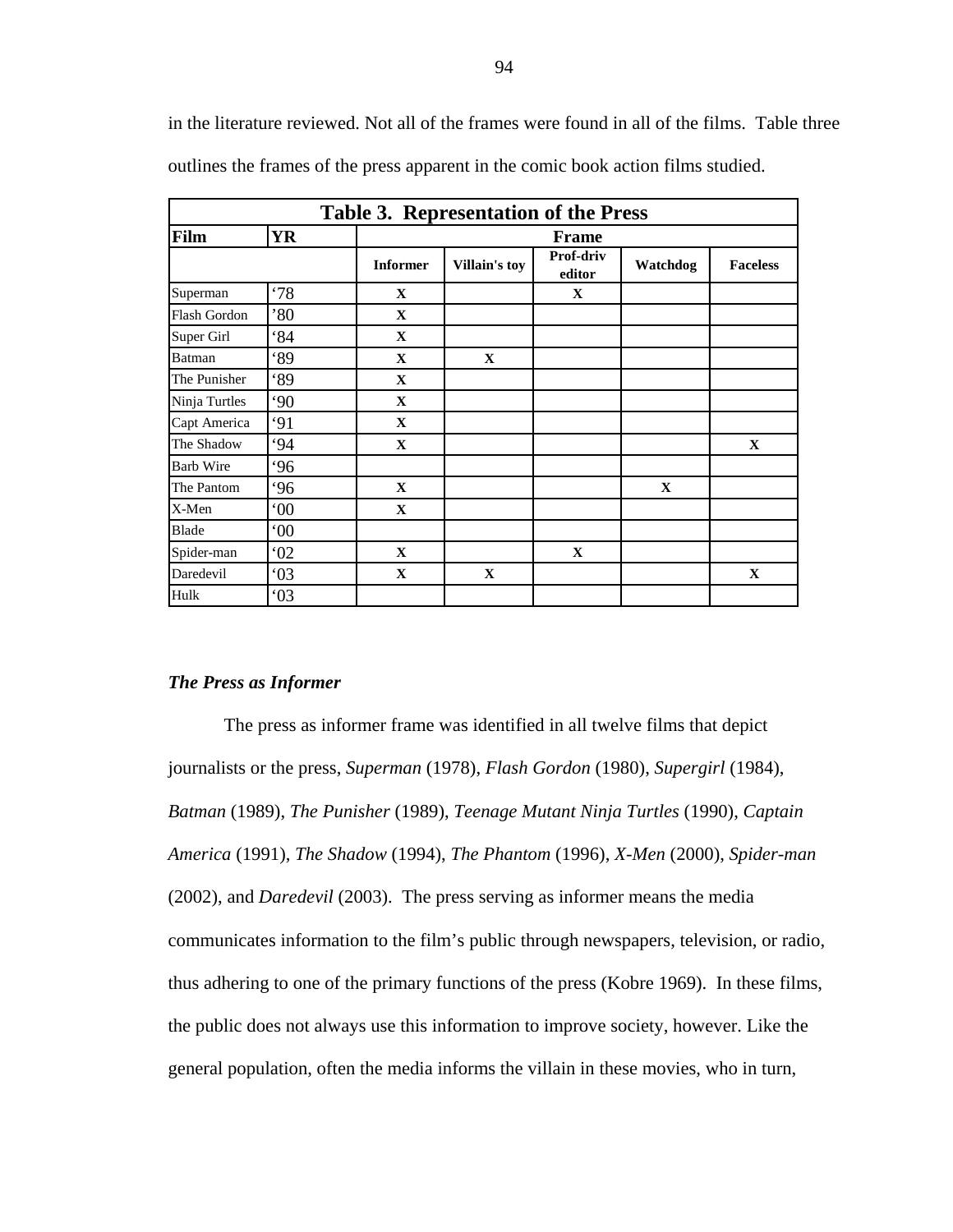utilize their new information in developing evil plans. The defining characteristic for this frame is the press providing information to the public, regardless of what the public may do with the knowledge.

The press informs the public in the film, *Superman* (1978). Within the opening scene of *Superman*, the press is explicitly labeled as an informer of the people. Before the opening credits roll in the beginning of *Superman*, a voiceover states, "In the times of fear and confusion, the job of informing the public was the responsibility of *The Daily Planet*, a great Metropolitan newspaper, whose reputation for clarity and truth had become a symbol of hope for the city of Metropolis" (Donner 1978). Later in the film, the press continues to serve as informers of the public. Through *The Daily Planet*, the villain, Lex Luthor, receives his information about Superman. By reading Lois Lane's interview with Superman on the front page, Luthor learns about Superman's origin (the planet Kryptonite), his stature (six foot four, 220 pounds), and one of his weaknesses (Superman cannot see through lead objects). From this information, Luthor develops a master plan to kill Superman. In this film, then, the primary newspaper, *The Daily Planet*, keeps the public, including its villains, updated on the latest information. Without the press' information, the villain would be unable to carry out his evil plan, thus eliminating the plot of the film.

 In *Flash Gordon* (1980), the press as informers frame is evident. During the football quarterback Flash Gordon's flight, pieces of what is labeled "moon rock" begin to fall from the sky, causing extreme turbulence. There is a cut to the inside of a laboratory where two scientists run around, turning various knobs on a large panel. While they are doing their work, a radio voice comes on in the background, stating that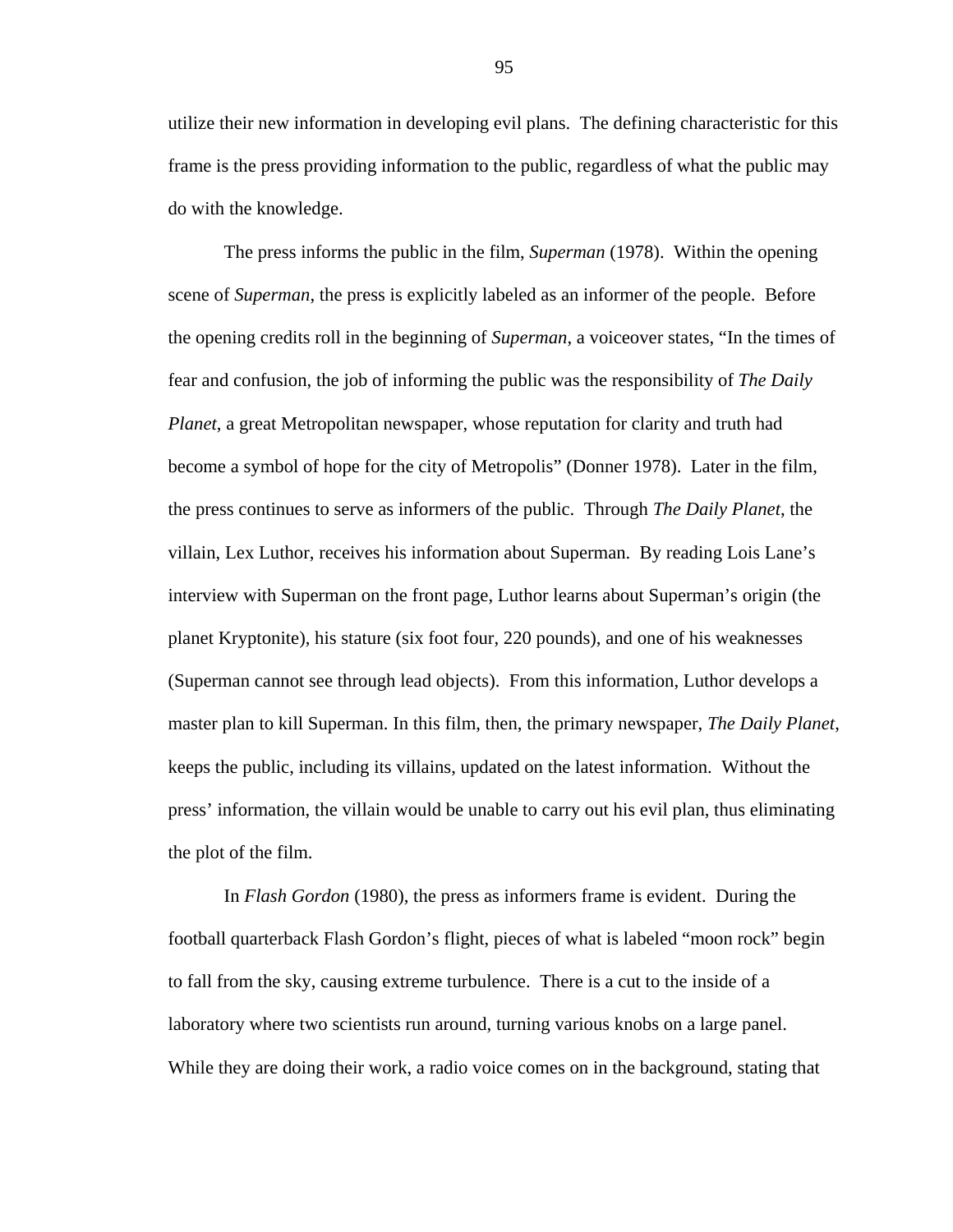NASA cannot explain the mysterious falling moon rock. The radio voice then adds that, scientist, Dr. Hans Zarkov, recently fired from NASA, has proposed that aliens are attacking the Earth, but scientists are denying this theory. Through this radio broadcast, the press communicates who Zarkov is and what his beliefs are. This information is important because it is Zarkov and his correct hypothesis that lead to he and Flash Gordon saving the Earth from the aliens.

The press informs the public in *Supergirl* (1984), as well. During the scene where the witch, Selena, discusses her desire for world domination with her follower, Mr. Danvers, the radio broadcast informs them of Superman's whereabouts. After Selena finishes her picnic lunch with Mr. Danvers, she stands up and heads toward her old car, parked nearby. When she gets in her car and turns it on, a voice on the radio states, "The president has confirmed reports that Superman has indeed embarked on a peace-seeking mission to a galaxy scientists estimate is several hundred light years away" (Szwarc 1984). From this information, Selena decides that with Superman far away, it is time for her to use her recently discovered energy ball to rule the world. Without this information, Selena would likely fear Superman's wrath and may possibly forgo her thoughts of world domination.

 In the film *Batman* (1989), the press as informer was also identified. For example, when it is discovered that mixing certain cosmetics is lethal in Gotham City, the press informs the public of the cosmetics consumers need to boycott. In the Gotham City newspaper, *The Gotham Globe*, the headline reads, "Batman Cracks Joker's Poison Code! Citizens told to Avoid the Following Products" (Burton 1989). The newspaper then presents the public with a list of poisoned products. The television station, *Action*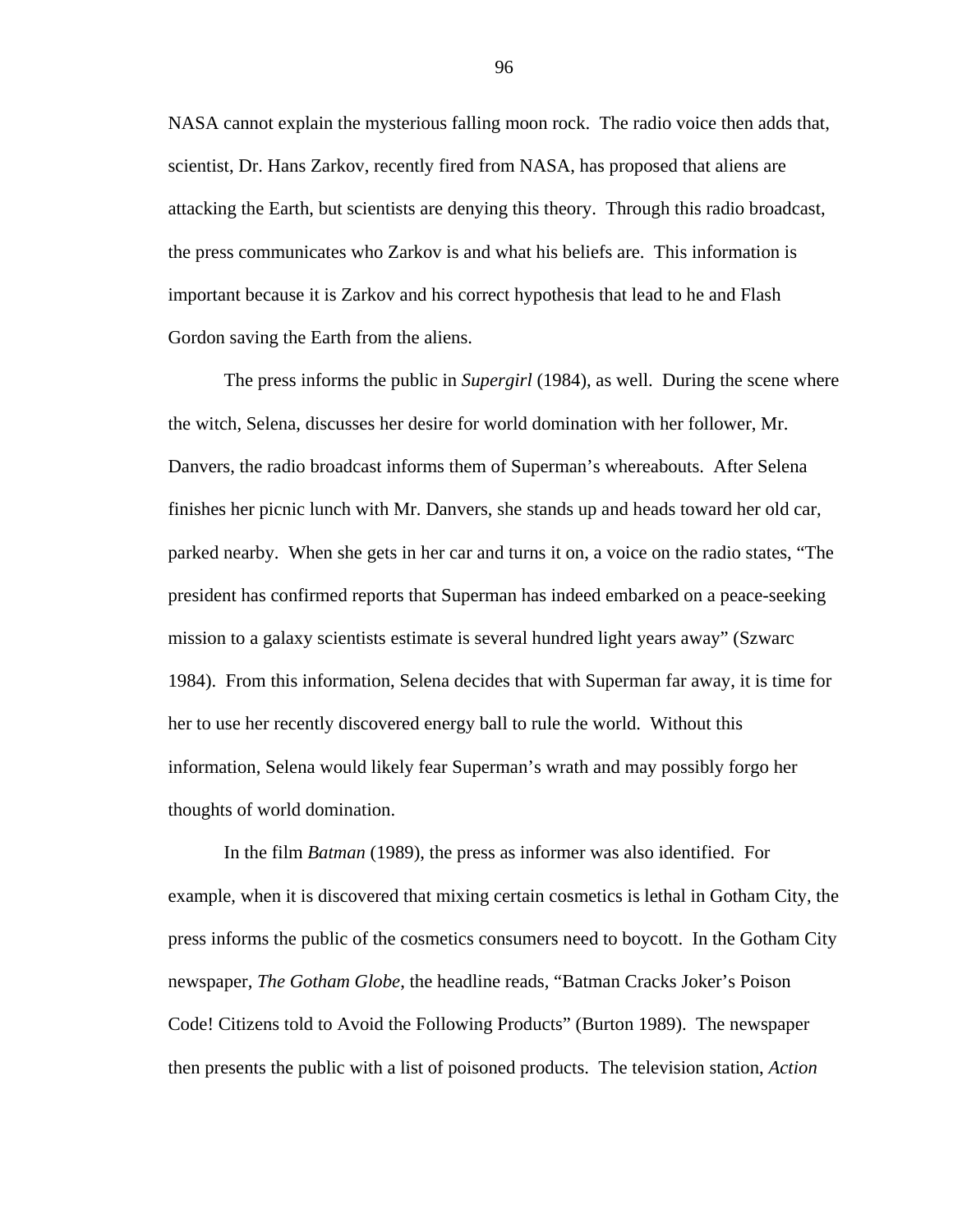*news*, also informs the public of the toxic cosmetics. The news anchor advises the public to "Avoid the following combinations: deodorant with baby powder, hairspray, or lipstick" (1989). This scene is significant because it is the press who prevent thousands of city residents from becoming disfigured by the Joker's toxins. In this film, the press, through both the newspaper and the television, informs the public, thus protecting the public from harm.

 The press informs the public through a television broadcast in *The Punisher*  (1989). This film opens with a close-up of a television news broadcast in which a female reporter describes the 125 murders that have occurred within the city's mafia family in the last five years. She says that a man known only as the Punisher allegedly committed the murders. The reporter then moves on to another story about a mafia man who has recently been acquitted in court. With these stories, the public learns of the Punisher, a man who silently fights crime in the city. The acquittal of the mafia man is also conveyed in this broadcast. Through the press, in this film, the public gains their information about crime and the Punisher's hunt for justice. Since the film opens with a television broadcast, it is immediately established that the media is an important force in the city, as well as in the film, *The Punisher*.

 Throughout *Teenage Mutant Ninja Turtles* (1990), the press informs the public of the exponential increase in crime. For example, the film opens with a news broadcast voice-over by reporter April O'Neil. During this voice-over, O'Neil reports on the recent surge of crime that has hit New York City, while a montage of shots show teenagers stealing stereos, food, and other items. Besides television, the media also inform the public in this film through newspapers. In one scene, the Teenage Mutant Ninja Turtle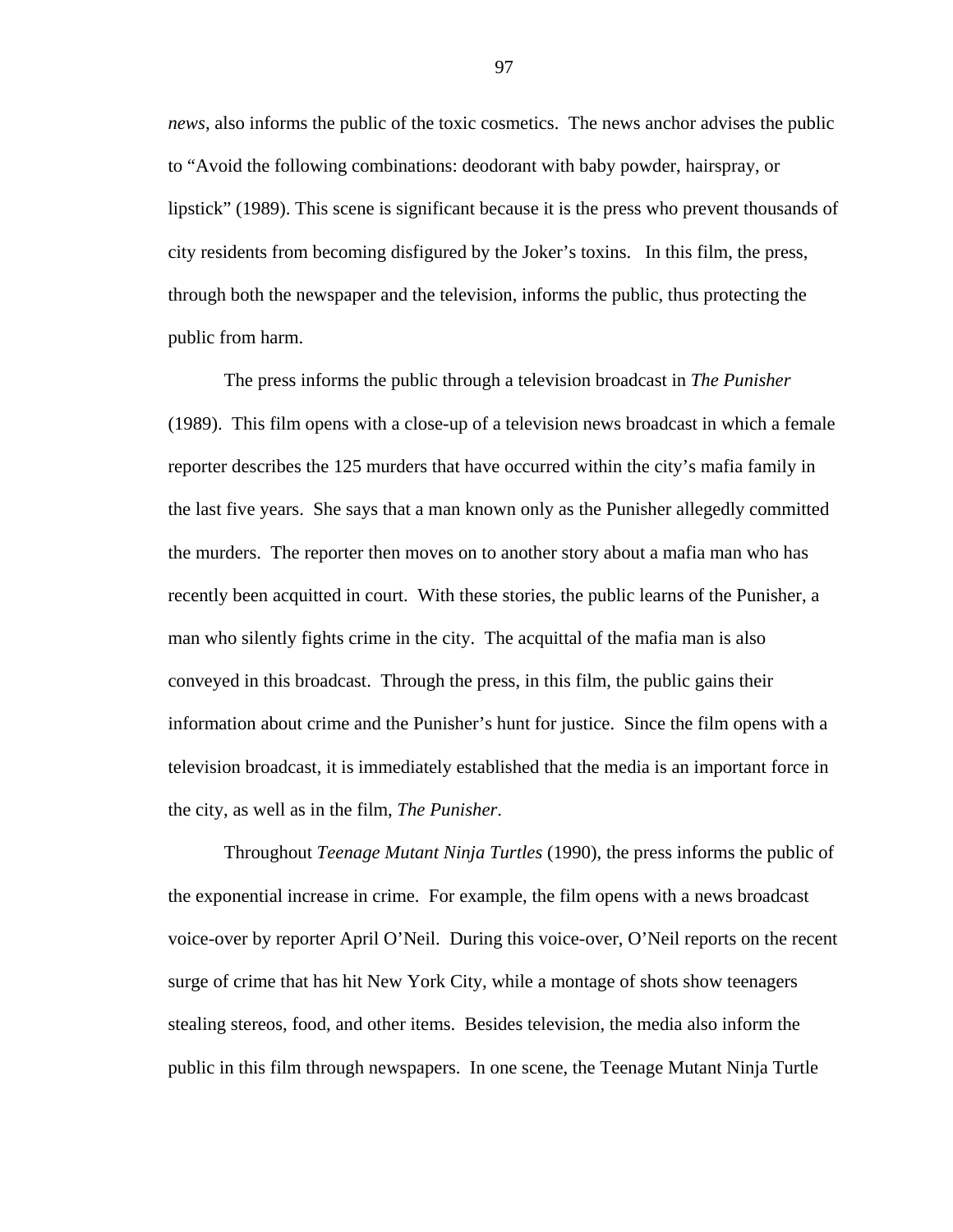Raphael, reads the headline, "It's Worse, New York Crime is on the Rise" in the *New York Post* (Barron 1990). Along with informing the public that crime is on the rise, the press also helps the public connect the crime to the Foot clan. During two of O'Neil's news broadcasts, she mentions the possible link to the "organization known as the Foot Clan" (Barron 1990). With the various media outlets notifying the public of the crime wave, along with O'Neil's proposal of the Foot Clan, the public is informed of the crime problem and of its possible origins. It is through the press' dissemination of information that the police learn who leads the Foot, who its members are, and where their lair exists. Thus, with this knowledge, the police are able to apprehend the criminals and return much of the stolen merchandise. The public is then protected from the extensive crime and the runaway teenagers who belonged to the Foot are forced to return home, hopefully rehabilitated from a life of crime.

 Throughout *Captain America* (1991), the press works to inform the public. At the beginning of the film, in the home of Steve Rogers (later to become Captain America), a close-up of the *L.A. Chronicle* newspaper on the table is shown, which reads, "War Rages on in Pacific and Europe" (Pyun 1991). In response to the information about the war, Steve Rogers agrees to sign up for a government human enhancement experiment, which turns him into Captain America. Later in the film, after Captain America becomes frozen, the press conveys the years passing, based on the events that occur. Following Captain America's accident, there is a cut to a newspaper spinning into focus. The headline reads, "Peace," communicating the end of the war (1991). Seven more cuts to newspaper headlines follow, ending with the word, "1980s" floating across the screen and the headline, "Kimball wins presidency" (Pyun 1991). This montage of newspaper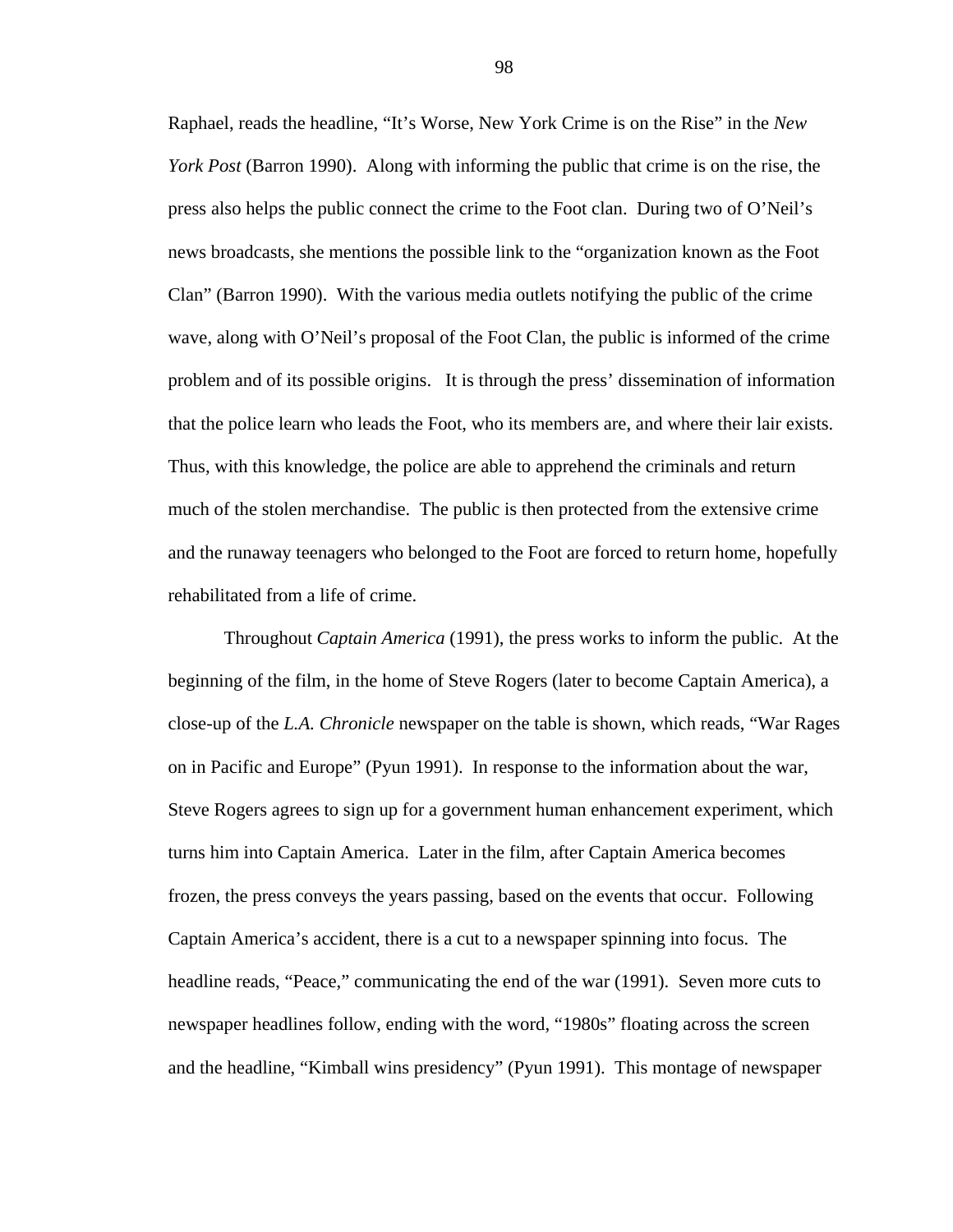shots visually depicts the role of the press is an informer of the people. From the series of newspapers, it is clear that the press, in this film, conveys the information of the day to the public. This idea is further emphasized when both the President, Tom Kimball, and the villain, Red Skull, learn of Captain America's existence through the newspaper. A close-up of the headline, "Artic Discovery: Man Found in Ice" is shown, which cuts to the President comparing an old picture to the one of Captain America printed in the paper. The next shot, Red Skull reads a paper and stating, "It's him. Captain America" (Pyun 1991). While this information comforts the kidnapped President, it also causes Red Skull to attack Captain America's family. Throughout the rest of the film, the press continues to inform the public, with a radio newscast dictating the plans of the upcoming U.S environmental summit and a broadcast communicating the disappearance of the President. With a scrapbook of newspaper clippings, the press also helps Captain America discover what happened in the last fifty years. Overall, the press in this film plays a significant role in conveying information.

 In *The Shadow* (1994), the press informs both the public and the audience of the villain's evil doings. Through the newspaper and radio, the press communicates the intentions of the villain, Shiwan Kan, to the public. In one scene, a newspaper spins to a close-up. The *New York World Telegram* flag is apparent. Below, half of a headline (part of the headline is blocked from view) reads, ". . . Threatens to Blow City Sky-High; Demands Billions in Ransom" (Mulcahy 1994). The next shot, a newspaper boy yells "Extra, Extra!" and recites the headline. Another cut occurs, to close-up of radio announcer reading into microphone, discussing the "virtual panic" caused by the threat (1994). He states, "Surely this is the work of a madman" (Mulcahy 1994). During his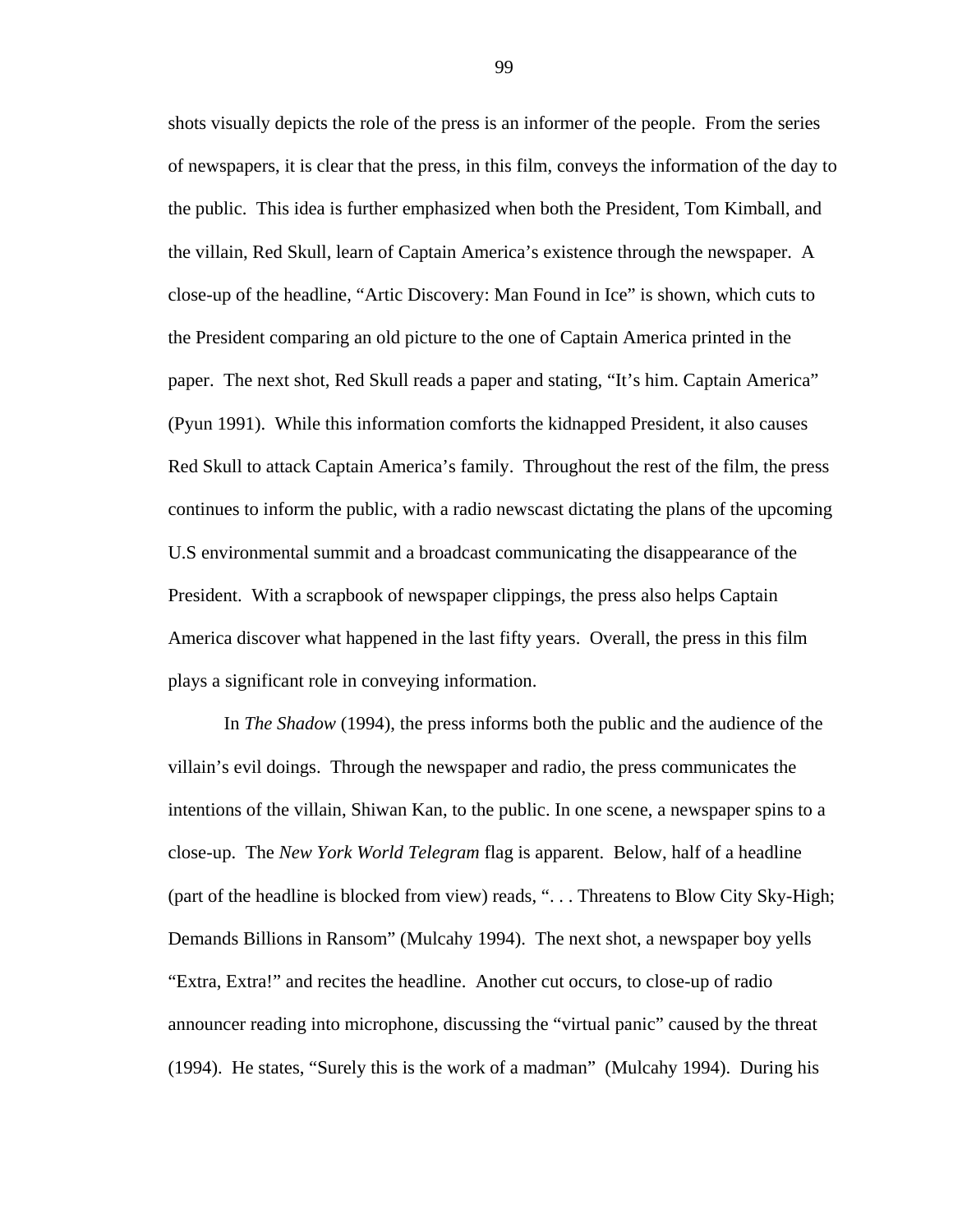voice-over, a crowd of people frantically take newspapers off stands. This scene demonstrates that the press, in this film, informs the public of current events and that the information is disseminated in several ways (radio and newspaper). In this film, the press also informs the hero. In the scene following the radio voiceover, the hero's girlfriend, Margot reads the same newspaper, runs down the stairs and reports to The Shadow that "[the villain is] demanding jewels, works of art, even gold" (1994). With this information, The Shadow is able to decipher the villain's ultimate plan of world denomination and halts it before the city is destroyed. If the press had not conveyed Shiwan Kan's threat of destruction, The Shadow may not have learned of his plan until it was too late. Therefore, the press organizations in *The Shadow* enable the superhero to protect the city from harm.

In *The Phantom* (1996), the press conveys information to the public, including Xander Drax, the main villain of the film (Wincer 1996). After Drax orders his staff to kidnap the reporter, Diana Palmer, he assumes the plan went smoothly, that is, until the *New York Tribune* tells him otherwise. In one scene, Xander walks over to a table and picks up the *New York Tribune* newspaper. As he carries the paper, the visible part of the headline reads "Abduction Attempt.." (Wincer 1996). Drax looks at the paper and says, "What went wrong?" (1996). From this scene, it is clear that the article in the *Tribune* informs Drax (and the public) that Drax's attempted abduction of Diana Palmer failed.

The press as informers frame is identifiable in *X-Men* (2000). Through the press in this film, the villain, Magneto, learns of the politician, Senator Kelly's intention to pass a mutant registration law. In one scene, a close-up of Senator Kelly appears on a television screen. He states,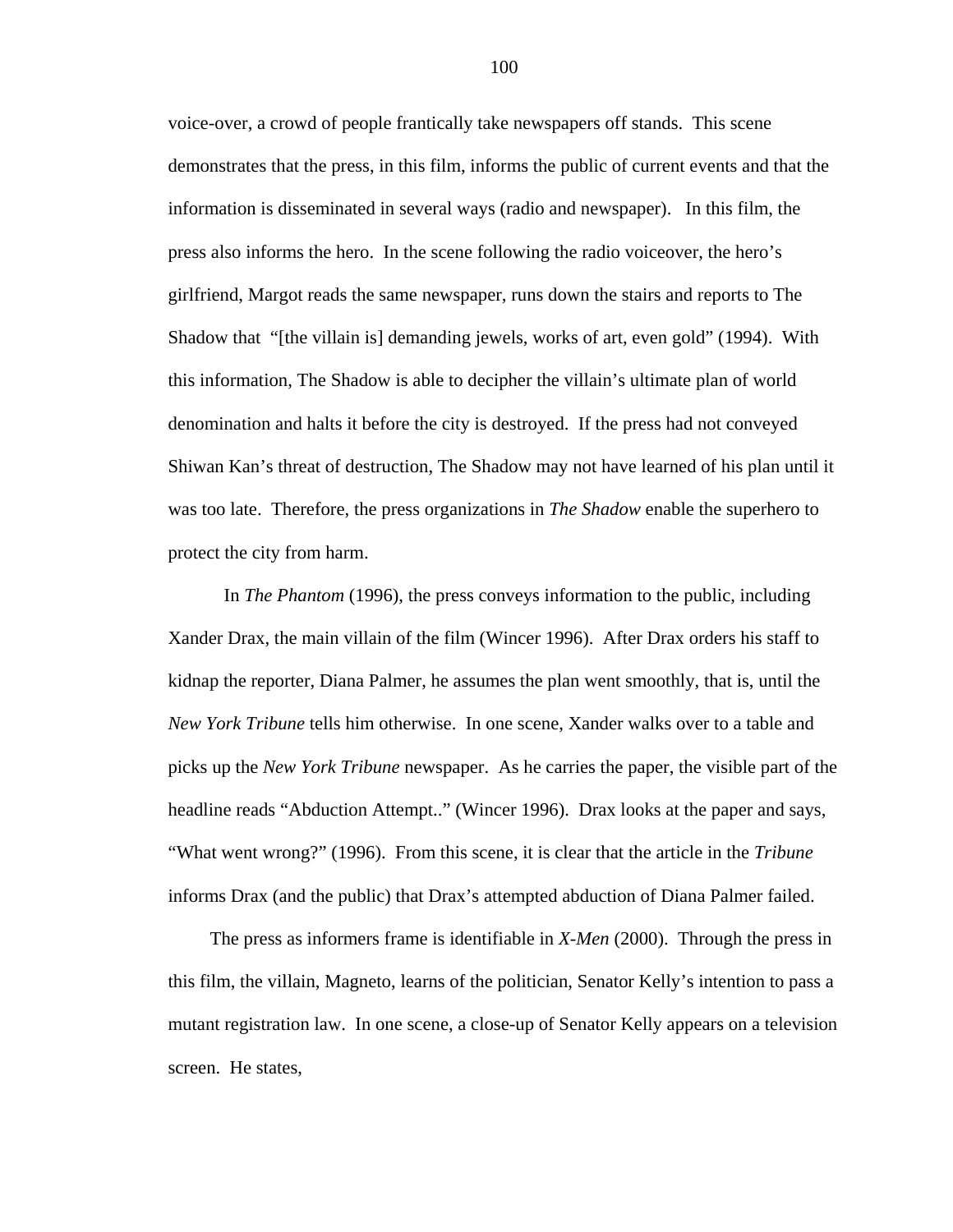"Americans deserve the right to decide whether they want their children to be in school with mutants. To be taught by mutants. They also have the right to know the dangers. That is the purpose of registration. And mark my words, if the President isn't strong enough to do what needs to be done..." (Singer 2000).

As Kelly continues to speak, the camera pulls back to show the villain, Magneto watching the news broadcast. He is furious with Kelly's registration plan, and says, "And you may mark my words, Senator Kelly. All your plotting, all your hatred. I have plans for you. I've seen you come, and I will see you go" (2000). From this broadcast, Magneto hears Kelly's plans. As a result of this information, Magneto kidnaps Kelly, and turns him into a mutant through a process that eventually kills him, which, at the same time, prevents mutants from the discriminating registration act. Without the role of the press, Magneto may not have learned of Kelly's plans before they were put into action and the mutants would have publicly faced discrimination, yet Senator Kelly would stay alive.

The press as informer is evident in the film *Spider-man*. In the scene where the character Norman Osborn struggles with his sanity, the press, through the newspaper, the *Daily Bugle*, helps Osborn discover who he has become. Osborn believes he hears voices from an unidentifiable source in his home. The voice then directs Osborn to the mirror. While in front of the mirror, the voice instructs Osborn to look at the newspaper in his hand. Osborn reads, "Oscorp Board Murdered: Control of Company in Osborn's hands?" (Raimi 2002). With this information, Osborn realizes that he is in fact, the villain—the Green Goblin, who murdered the Oscorp board members. By informing the public, including Osborn, of recent events, the villain is revealed, at least to Osborn himself. As a result of this knowledge, Osborn becomes entirely insane, which sets the stage for the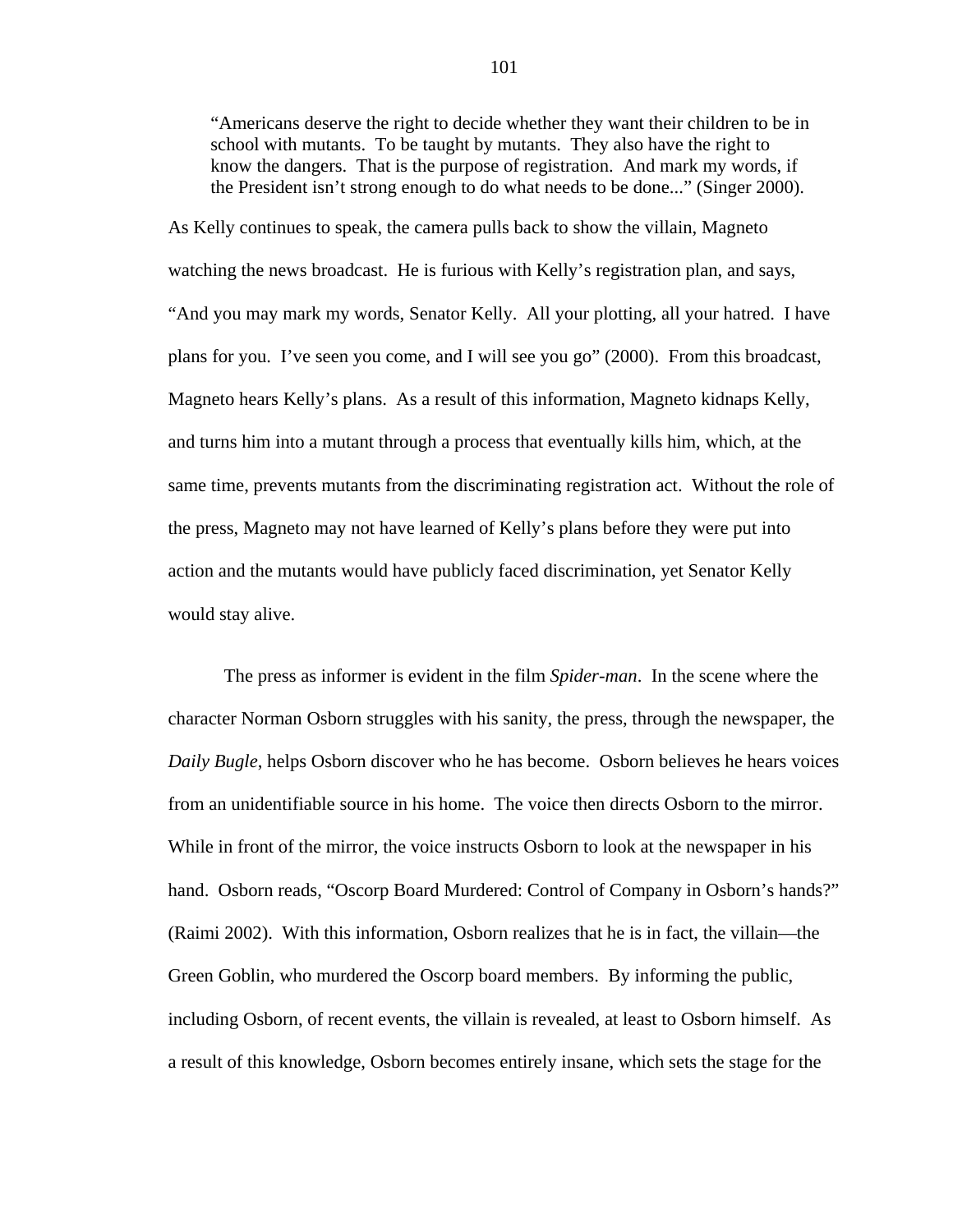rest of the film. Without Osborn's insanity, it is unlikely that he would have endangered many lives and fought Spider-man to the death.

 The film *Daredevil*, also depicts the press as informer. Throughout the film, stories about both the superhero Daredevil and the primary villain, Kingpin, are printed in the newspaper, *The New York Post*. One story about the Kingpin, titled "Kingpin: Man or Myth?" contains so much information, in fact, that it alerts the Kingpin that someone within his operation spoke to the press and therefore, must be eliminated. By exposing truths about the city's villains, the press keeps the public, including the superheroes, well informed of the events occurring in the community. Without the press in this film, Natchios would probably survive so Elektra would not have to avenge her father's death. Therefore, Elektra would also survive. Because Bullseye vows to eliminate Daredevil after he interferes with Natchios death, without the press causing this chain of events, Bullseye would have no motive for destroying Daredevil. Overall, without the press, the narrative, as is, would not exist. The prevalence of this frame in most of the films reviewed suggests the importance of this function of the press to the democratic system.

## *The Press as the Villain's Toy*

 Two films, *Batman* (1989) and *Daredevil* (2003) contain the frame, the press as the villain's toy. In films where this frame is evident, the villain uses the press to serve his/her evil interests by broadcasting his/her message through a press medium or spreading false information to the public through the press. This frame is significant because it illustrates how the press and its information can be easily manipulated for evil purposes.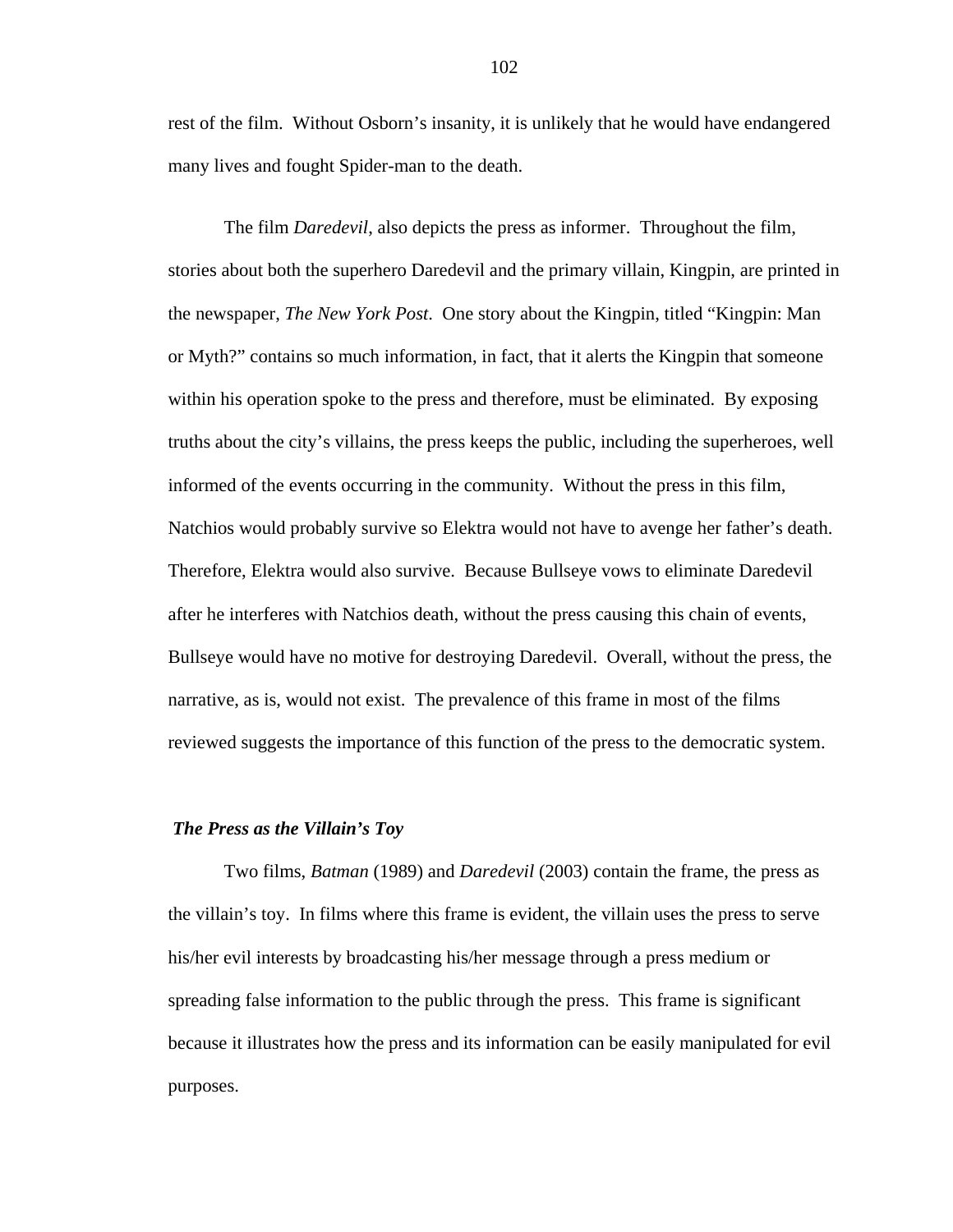In *Batman* (1989), the press as the villain's toy is apparent. In one scene, the villain, the Joker, interrupts a televised press conference to deliver a message. As the mayor is canceling the town's two hundred year celebration on live television, Joker interrupts the mayor with his own broadcast. The news organization tries to switch off this broadcast, but cannot do so before Joker delivers his message. He states that the celebration will be held that evening and that during the parade; Joker will hand out \$20 million dollars. As a result of this information, crowds fill the streets in anticipation of the free cash. Joker, then, is able to carry out his plan of luring the people of Gotham City onto main street, where he attempts to poison them with gas (but is stopped by Batman). By using the press for his own gain, the Joker is able to manipulate the public into following his leadership. This scene also illustrates how easily the press can be utilized for evil purposes, as well as how simply the press can fool the public. When Joker interrupts the broadcast, the television station cannot stop him from communicating his message to the public. Because it is a live broadcast, the TV station is also unable to edit out the Joker before his ideas are spread to the public. Like many contemporary news situations, this scene illustrates the problematic nature of live television. It also shows how susceptible the public is to press trickery. Without pausing to question the Joker's motives behind dispensing cash at the parade, or simply his presence on the television, thousands of people flock to the streets of Gotham City, awaiting what they believe will be the Joker and his free cash. This situation depicts the naïve greed of the public and their willingness to blindly accept information from the press—provided a cash incentive exists.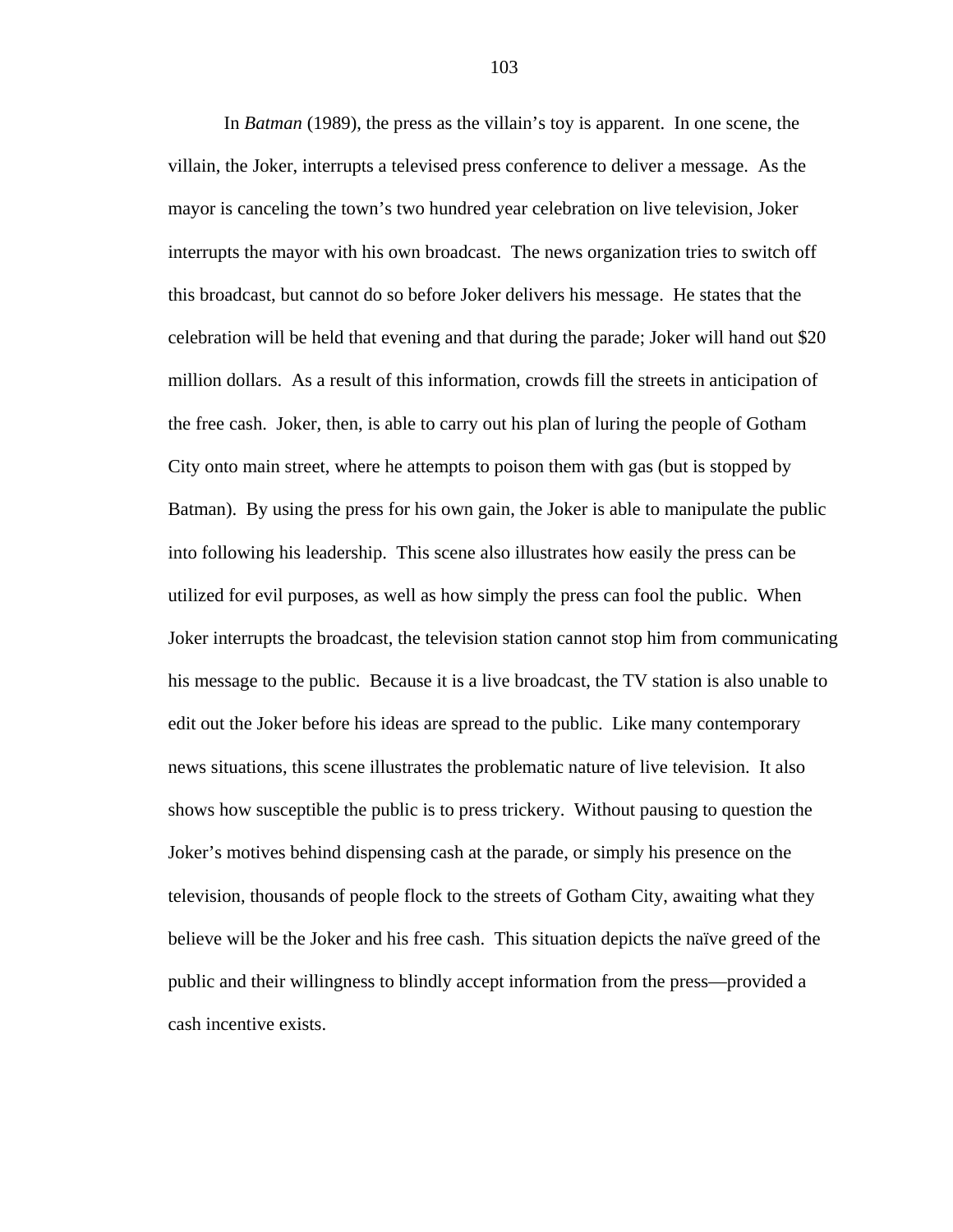The press as the villain's toy is also apparent in *Daredevil* (2003), in which the villain, Kingpin, uses the city newspaper, *The New York Post*, to trick the public into believing that someone besides himself is the true Kingpin. After Kingpin discovers that one of his men, Nikolas Natchios, spoke to the press, Kingpin hires Bullseye to kill him. To protect his identity, Kingpin leaks false information to the press—that Natchios was the real Kingpin. The story is published; the public and authorities believe that the deceased Natchios was the Kingpin. By manipulating the press, Kingpin is able to blame an innocent man for his actions and prevent the authorities from becoming aware of his true identity (possibly thwarting future evil plans).

#### *The Profit-Driven Editor*

 The profit-driven editor was identified in two films: *Superman* (1978) and *Spiderman* (2002). In films where this frame is evident, the reporter's boss is a gruff editor who is only concerned with increasing profits, as expressed by his dialogue and his actions (Good 1989).

 In *Superman* (1978), the editor of *The Daily Planet*, Perry White, exemplifies the profit driven editor frame. In one scene, after White notices the popularity of Superman (illustrated by the story of Superman featured on the front page of five newspapers), White demands that Superman should appear exclusively in his newspaper, the *Daily Planet.* He states, "I want the name of this flying whatchamacalit to go with the *Daily Planet* like bacon and eggs, franks and beans, death and taxes. . ." (Donner 1978). White then orders his staff to get an exclusive interview with Superman, believing the interview will boost his newspaper circulation. In response to White's demands, the reporter Clark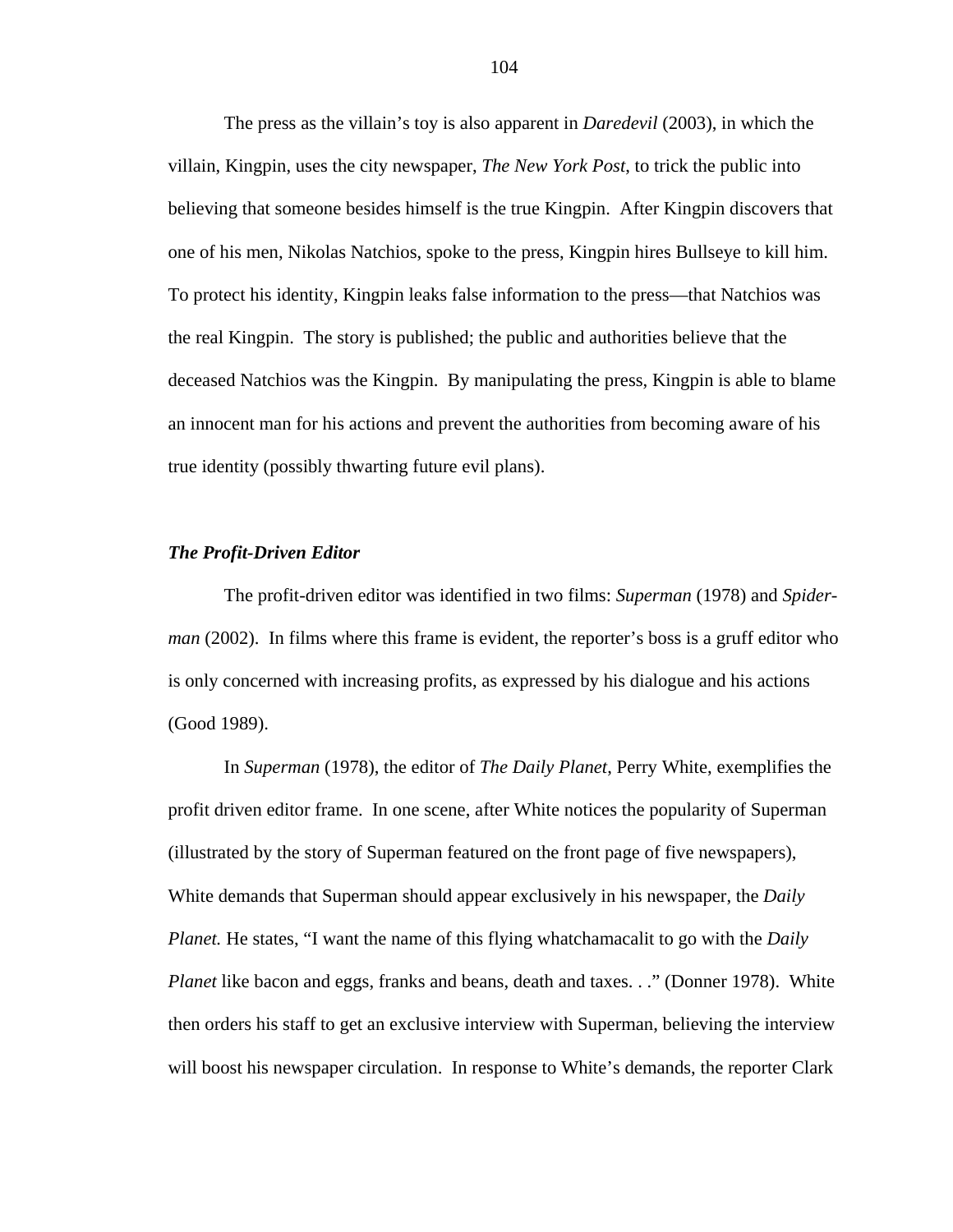Kent (a.k.a. Superman), calls White's ideas "cheap promotional schemes" (1978). Since White is more concerned with promoting his paper than printing newsworthy stories, his attitude and behavior are characteristic of a profit-driven editor.

 The profit-driven editor is also found in *Spider-man* (2002), in which the character, J. Jonah Jameson, notices a story on Spider-man in his newspaper. He calls his staff in and ridicules them for printing the story, stating that Spider-man is a "menace." A reporter then argues that Spider-man is news and should be considered a hero because he rescued people from a fire. In response, Jameson states that Spider-man probably caused the fire in the first place and the story should not be part of his newspaper. A staff member informs Jameson that, "We sold out four printings, every copy" of the newspapers with the Spider-man story (Raimi 2002). After hearing this information, Jameson orders the Spider-man story to run on the front page of the paper. Because Jameson wants the story only when he hears of its popularity, his actions indicate that he is motivated by profits, not newsworthiness.

#### *Press as Watchdog of the People*

In one film, *The Phantom* (1996), the press works as a watchdog of the people. Like the crusading journalist, a watchdog press is committed to protecting the public from corruption and injustice (Barris 1976). The owners/editors of a watchdog press utilize their resources, risking danger and a loss of profits in order to provide accurate information to the public (1976).

 In *The Phantom* (1996), it is clear that the owner of the *New York Tribune*, Dave Palmer, is dedicated to exposing crime and corruption through his newspaper (Wincer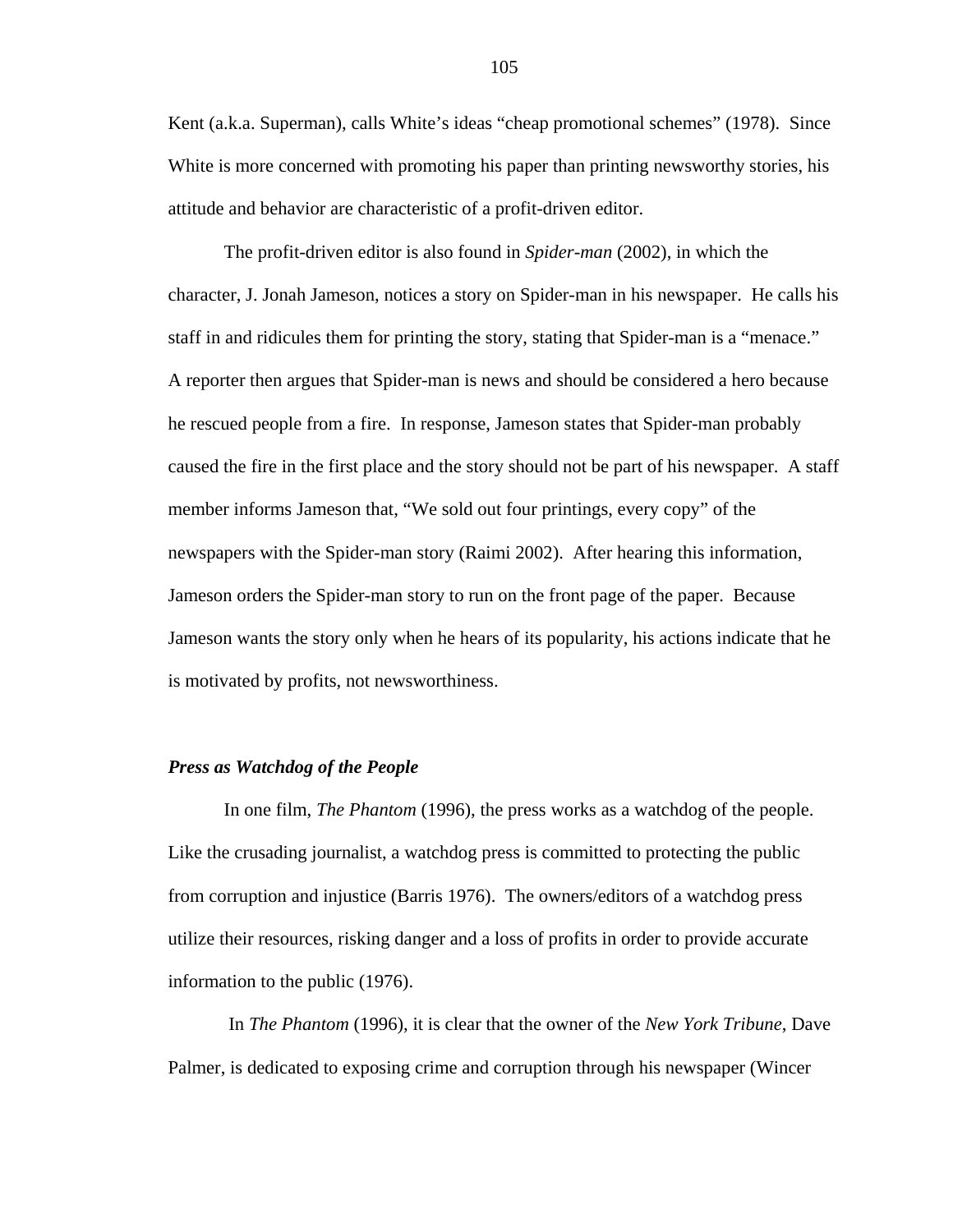1996). While his journalists also crusade for the truth, as indicated by their thorough investigation of Xander Drax, it is evident that Palmer is the driving force behind the paper's adherence to protecting the public. For example, in one scene, Palmer hosts an elegant party. During the party, a famous millionaire, Xander Drax approaches Palmer and tells him that he doesn't like his reporters digging into Drax's affairs. He states, "Your reporters have been poking their noses into my personal affairs and I just don't understand why, do you?" (Wincer 1996). Palmer responds that Drax will "understand when we publish our story" (1996). Palmer adds that the paper investigates Drax because he controls the trade unions, influences stock market, and is linked to the Zephro crime family. To avoid this knowledge from becoming public information, Drax offers to buy the paper (1996). Palmer refuses, stating, "Not everything in life is for sale." From this scene, it is clear that Palmer's news organization is not afraid of exposing the rich and powerful and cannot be swayed by monetary bribes. Later in the film, Palmer's dedication to serving as a watchdog for the people is again apparent, when his press organization discovers corruption that police do not know about (1996). Palmer, through his press organization, finds out that Xander Drax has been researching powerful sacred skulls and is interested in a clan marked by the spider. The press' devotion to exposing Drax' criminal activity is vital to the plot because this information eventually leads to the hero, The Phantom, preventing Drax from world domination through the power of these sacred skulls.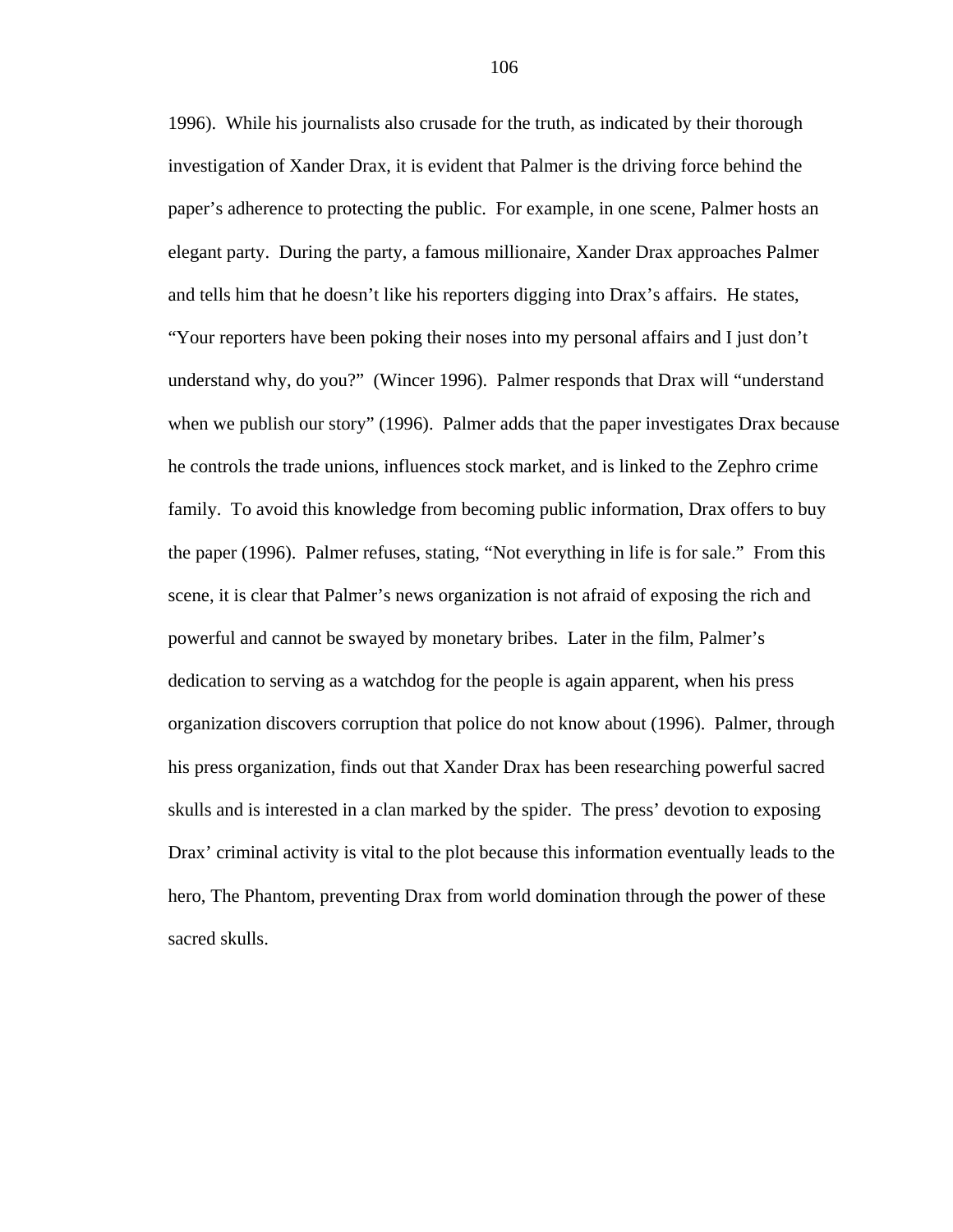# *The Press as a Faceless Presence*

The faceless press frame was identified in two of the films studied, *The Shadow*  (1994), and *Daredevil* (2003). The faceless press frame is characterized by a large amount of news being disseminated to the public without evidence of a specific staff that runs the press or a building as a press "home." (Garelik 1993). The press appears as a cold, distant institutional power, where people who run it never actually appear in the film (1993).

 The press as a faceless presence is apparent throughout *The Shadow* (1994). Several times in the film, the press conveys information without the press organization or an authority within the press organization present. For example, after The Shadow saves the character Dr. Roy Tam, Tam tells the Shadow that he already knows who he is, from the "rumors in the paper" (Mulcahy 1994). Later, while Tam and his wife are in their kitchen, the stories of the Shadow come over the radio. While they sit at their kitchen table, the camera zooms in on a radio on the kitchen counter. A voice states, "Morning Mr. and Mrs. Radio. . . We have another report of the elusive Shadow" (1994). The camera then zooms out to the couple drinking coffee. Mrs. Tam says, "I think they made up the Shadow so that people would listen to the radio." From this scene, and others in the film, it is unclear who "they" is and if the press is run by a single owner or a group of executives (1994). Even later in the film, when the press is spreading information about the villain's blackmail, through the newspaper and the radio, the press organization is absent from the scene. Instead only a radio announcer and paperboys are present in the scene (1994). Overall, the press plays a powerful, yet silent role in disseminating information, be it about the "elusive Shadow" or the blackmailing villain.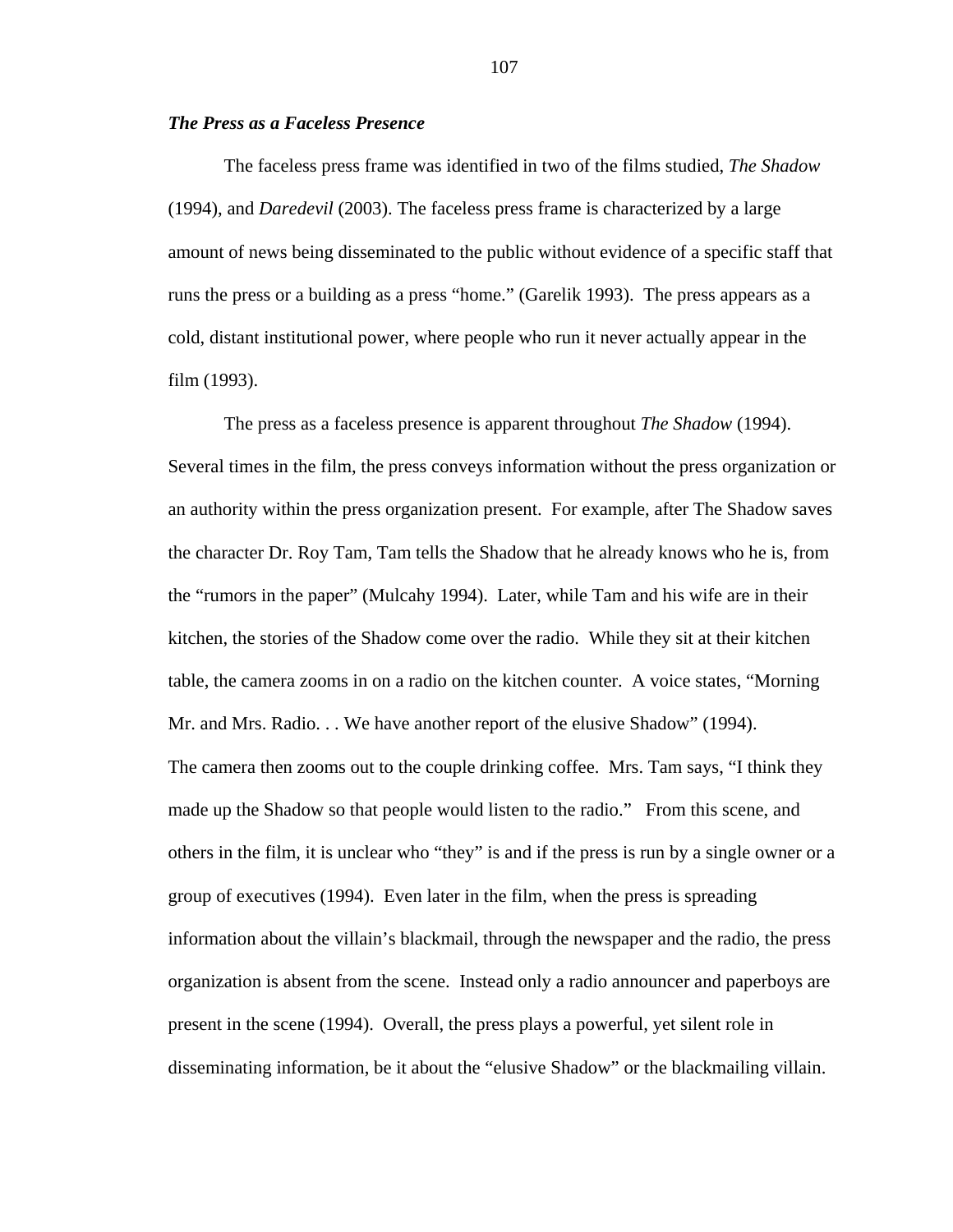The faceless press also appears throughout the film *Daredevil*. For example, after the Kingpin reads the story titled "Kingpin: Man or Myth," he fears that his identity will be exposed. He orders the man who allegedly spoke to the press, Nikolas Natchios, to be killed and then convinces the press to label Natchios as the Kingpin. Kingpin then no longer fears retaliation. Kingpin's fear of the power of the press, as the leader of the city's villains, indicates that the press has clout in the city. Yet, aside from its name (the *New York Post)*, neither the press building nor its staff is identified. Even the sole depicted journalist, Ben Urich, is not shown working for any specific person or press organization.

 Five frames of the press appear in the comic book action films studied: *the press as informer*, the *press as villain's toy*, *the profit-driven*, *the press as a watchdog*, and *the faceless press*. Of these frames, literature suggests four of these types as typical press portrayals. The press as informer, the profit-driven editor, the press as watchdog, and the faceless press were described as common stereotypes in film (Barris 1976, Good 1989, Garelik 1993, and Saltzman 2002). One frame, the press as a villain's toy, was not suggested by literature as a common press portrayal. Since comic book action films center on the struggle between good (superhero) and evil (villain), it is possible that this frame is unique to the genre, although more studies could be done to investigate other films with good versus evil themes.

For the press as villain's toy frame, it is interesting how effortlessly the villain gained control of the press. For example, the *Action News* team in *Batman* is incapable of preventing the Joker's interruption in the news broadcast and cannot stop the Joker's message from infiltrating the public's television sets. Likewise, the crime lord Kingpin,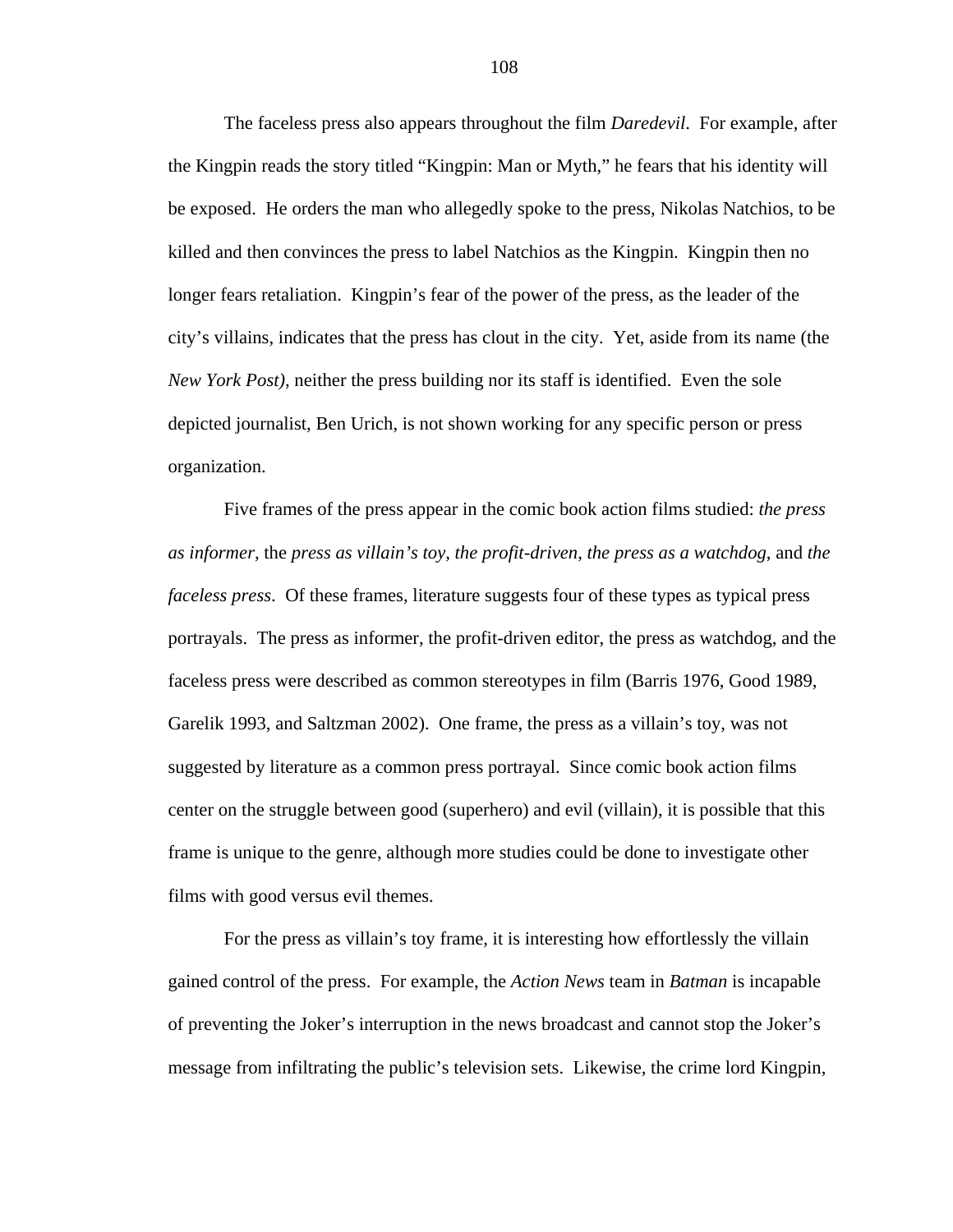in *Daredevil*, easily manipulates the press into publishing false information about the Kingpin's organization. Although it is possible that easy manipulation of the press is unique to this genre, the portrayal of press manipulation, as well as how the film's public accepts the villain-controlled press's information without question is alarming. If these films construct the myth for the public that the press can be easily overtaken by those with malevolent power, than they may be less likely to trust the press as a credible source (Garelik 1993). Without a press resilient to outside forces (government, corporate power, etc.), it cannot function as a watchdog for the people (Levy 1985).

The depictions of the profit-driven editor and the press as informer apparent in these films are not unusual, but it is surprising that when the press did inform the public, their information, in many cases, significantly aided the villain in his evil plan. For this genre, the function of the press as a means of communication appears to extend to the villains in society. It is possible that, for these films, the press is established as a link between the superhero and villain so that they can learn of each other's actions without direct questioning, thus postponing the climatic battle of the film. Also, because villains often hide in isolated lairs, without the press, they might be unaware of current events. Media, then, in some of the films studied, are portrayed as a means for villains to gain information without revealing themselves in a public appearance. The role of the press as informer in film is significant to the public perception of the press in society. Since literature identifies conveying information as a primary function of the press, it is important that the public utilizes the press for this purpose (Kobre 1969). At the same time, it is vital that the press is aware that its information is disseminated to all types of people, some of who may deliberately seek knowledge that will aid unscrupulous actions.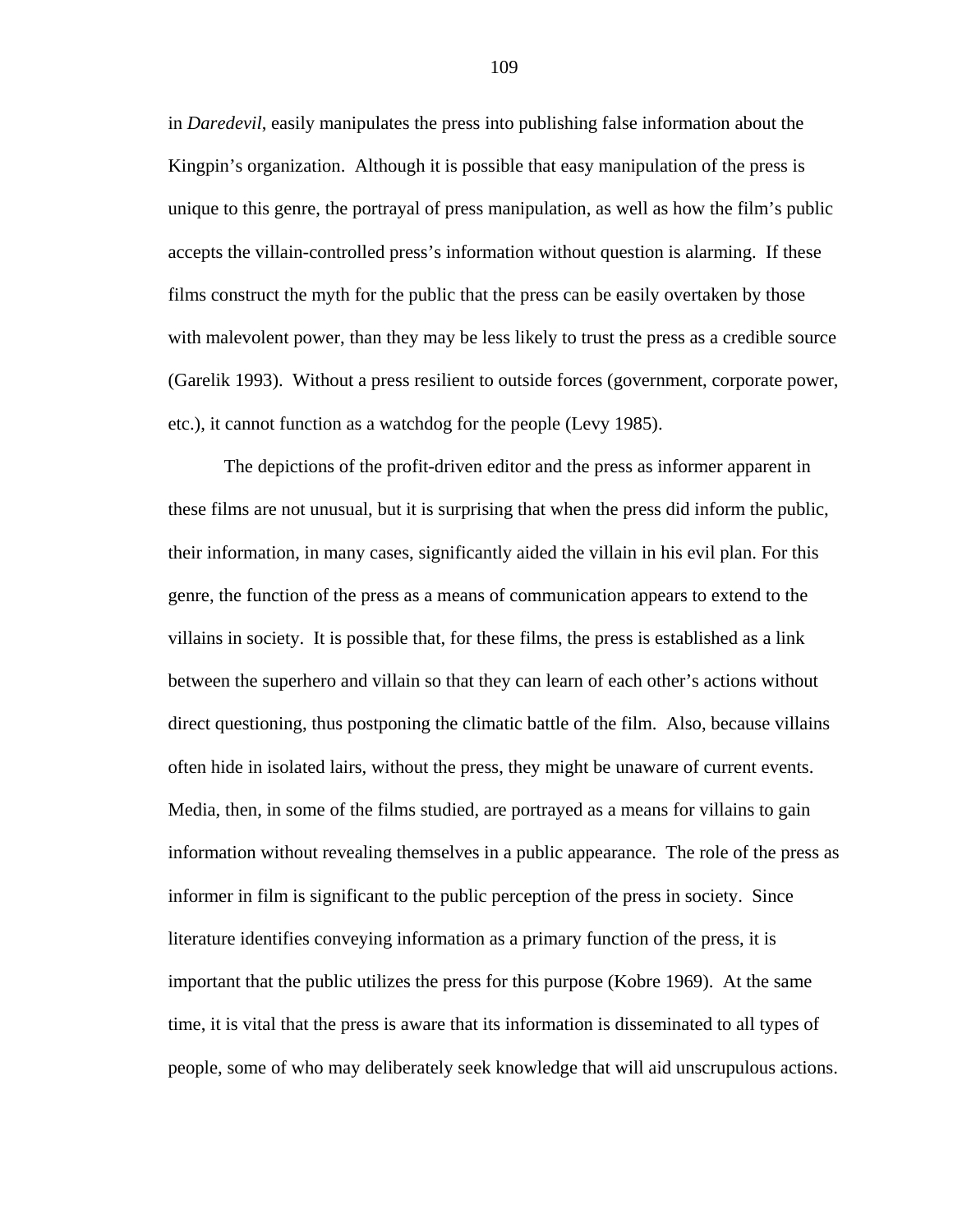The press as an informer, even to the villain, is a reminder that information is available to even those with poor intentions.

One surprising finding is the division between the portrayals common before 1980 and the press types present after 1980. Literature identifies two of these press depictions as typical before 1980: the profit-driven editor and the press as a watchdog (Good 1989, Saltzman 2002). After 1980, the most prevalent press portrayal is the press as faceless media, evident in two films in this study, *The Shadow* (1994), and *Daredevil*  (2003) (Garelik 1993). Since all but one film (*Superman* 1978) was produced after 1980, it was expected that the faceless press would appear as the dominant portrayal in the films studied. However, it is likely that the era of the original comic book influenced how the press was portrayed in the film version of the same story. For the films with the faceless press (a post-1980 common press depiction), perhaps the typical press portrayals in contemporary film influenced the film's creators. These findings are significant because these frames will likely impact how the public perceives the press. While a profit-driven editor and a faceless press may appear to have the same monetary goal, these press constructions affect the public view of the press differently. At the time when the profit driven editor dominated press portrayals in film, literature suggests that many in the public could identify with the blue-collar editor, overlooking the editor's greed and continue to trust in the press as a watchdog for the people (Saltzman 2002). The faceless press, on the other hand, warrants little understanding from the public, therefore is viewed not as a protector of the people, but as an exploiter of the public (Garelik 1993, Pittman 2001). If, then, the press is constructed as a profit driven editor, instead of a faceless corporation, the public is more likely to sympathize and rely on the press for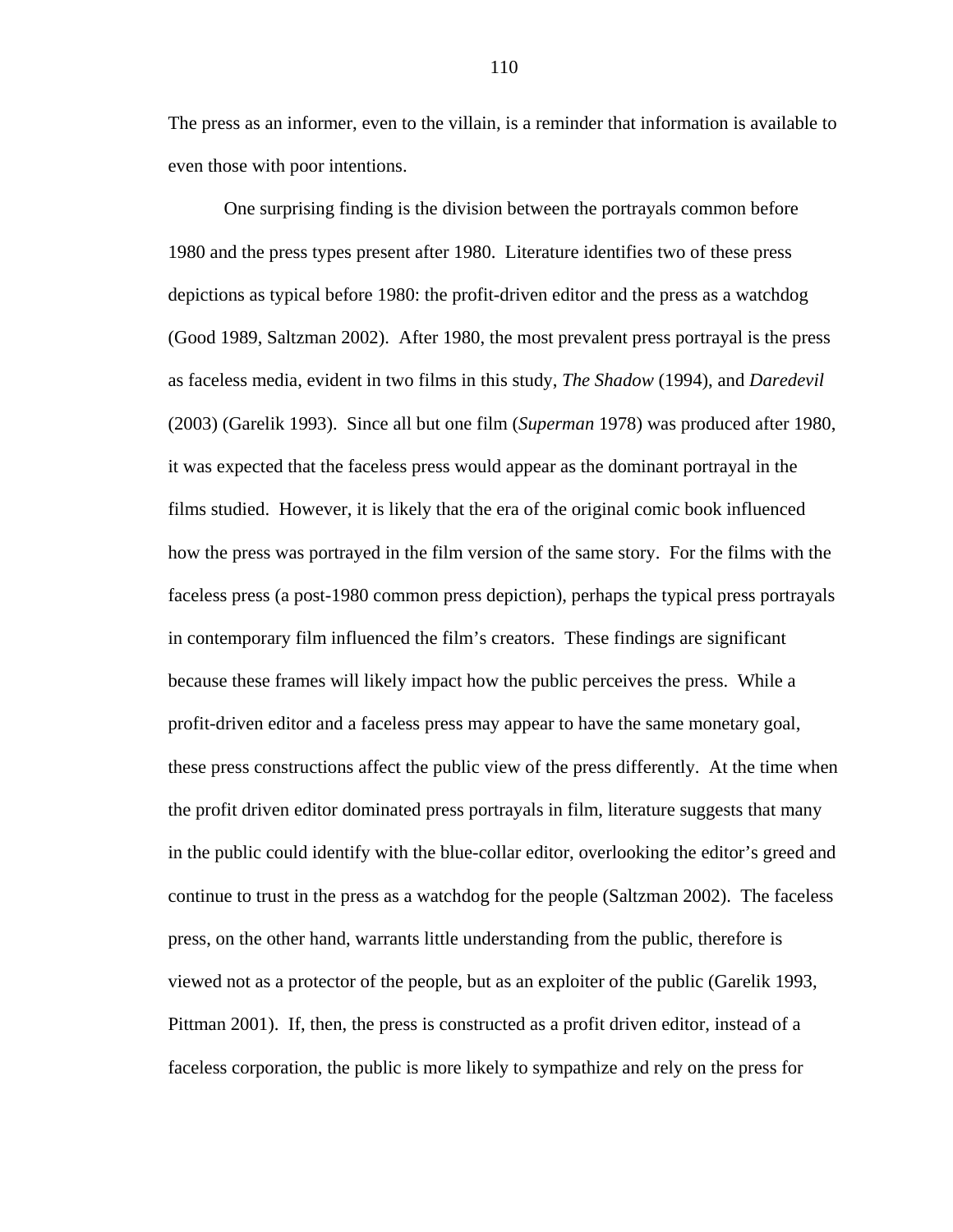accurate information. Similarly, the portrayal of the press as a watchdog is positive because it promotes trust in the press as a protector of the people (Pittman 2001).

 In general, most of the portrayals of the press are comic book action films were suggested by literature as common film roles. The press as informers, profit-driven editor, watchdog of the people, and the faceless press are all identified as press stereotypes. It is speculated that the press as a villain's toy role may be unique to the comic book action film genre. It is interesting that the frames apparent in these films were divided between dominant press roles before 1980 and prevalent types after 1980. Since these films are based on comic books created in earlier decades, it is probable that the roles of the press common during these times influenced the role of the press in the film adaptations. Overall, these findings are significant because it is these roles that affect how the public perceives and therefore, utilizes the press.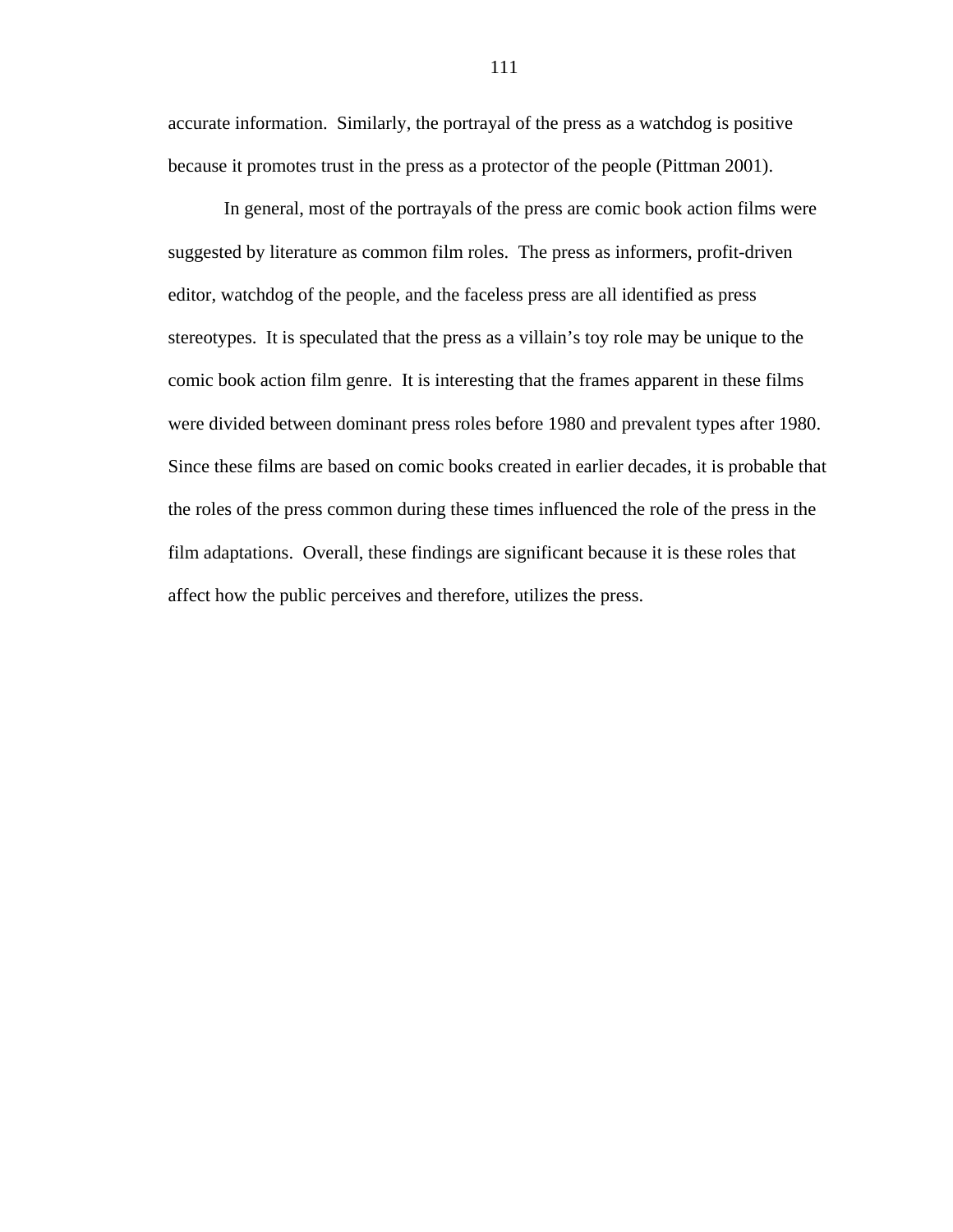## **CHAPTER 5. CONCLUSIONS**

 Over the last thirty years, portrayals of journalists and the press have shifted dramatically, from journalists and the press as watchdog protagonists to greedy, anonymous scoundrels who thrive on sensationalism and exploitation (Garelik 1993). Through representations such as these, a culture learns to understand their social worlds (Jhally 1997). Therefore, it is speculated that these negative contemporary journalist/press depictions correlate with a decline in the public's trust of the press (Good 1989, Garelik 1993, Pittman 2001).

The press as an institution was designed to fulfill two democratic functions: to inform the public and to work as a means of communication between the government and the people (Kobre 1969, Baker 2002). However, if the public does not utilize the press for these functions, the ignorant public will not be able to critically choose representatives, communicate beliefs to the government, or actively battle corruption, hence an effective democracy will not exist (Levy 1985). Therefore, because representations affect the public's perception and utilization of the press, it is important to investigate the roles of journalists/press in popular culture.

Numerous studies on the portrayal of journalists/press in film exist, many of which focus on the shift in the representations of journalists/press from the 1970s to the 1980s. However, few studies focus on the representation of journalist/press in certain genres, specifically the comic book action film genre. In recent years, the comic book action film genre has escalated in popularity. In many of these films, journalists and their press organizations, play central roles in the narrative structure. Despite the prevalence of journalists/press roles in these films, little research on these portrayals can be found.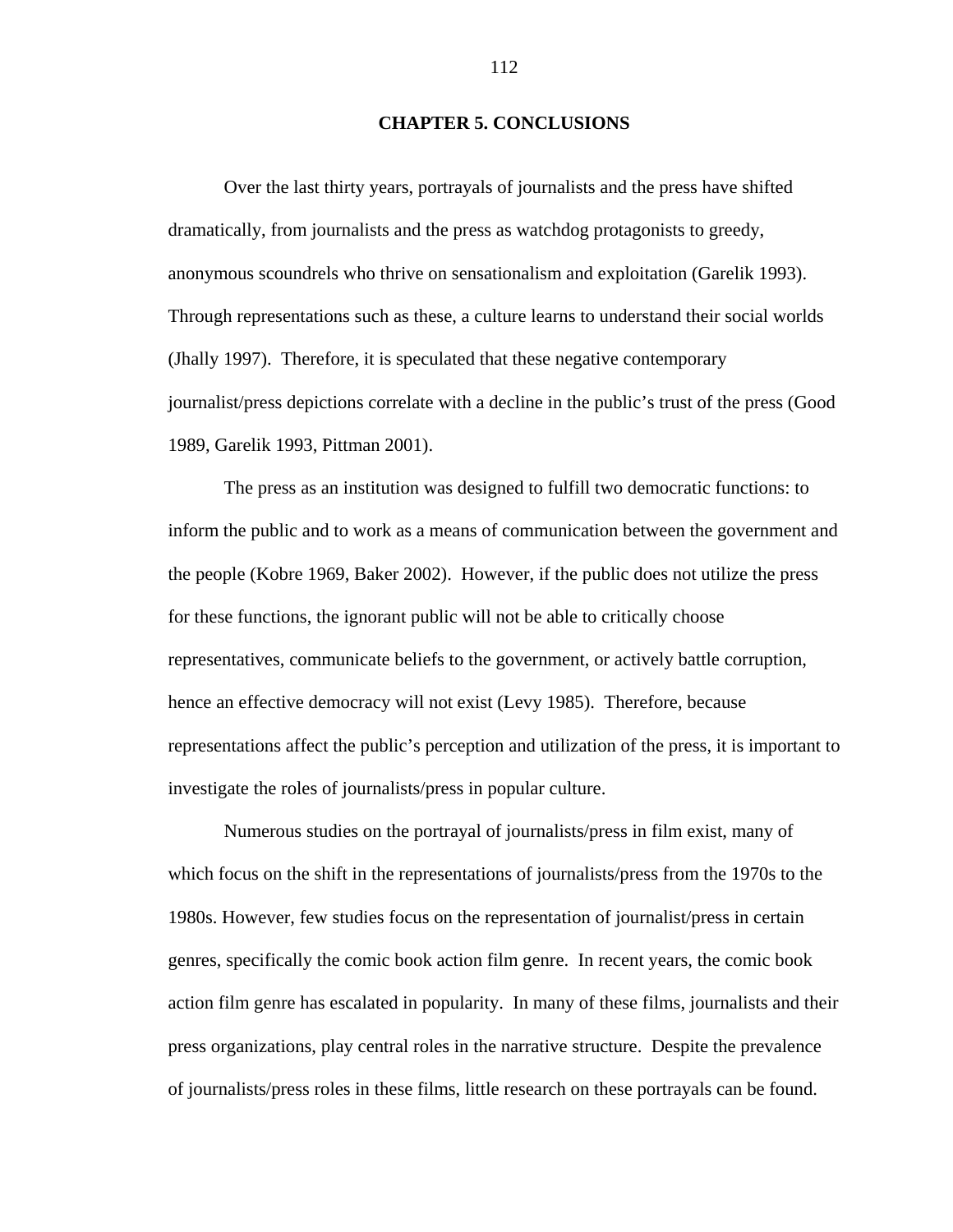This study explored the extent of which journalists/press play major roles in the narrative structure of comic book action films. Framing analysis was used to explore what roles journalists/press typically play in these films. Suggested by visual and verbal signifying elements, frames are organizing ideas that imply how people should view particular issues (Reese 2001).

From this analysis, it was determined that the journalists and the press appear in twelve of the comic book action films studied. Of these twelve films, journalists and the press play major roles in the construction of the narratives in seven of these films, where the actions of the journalists and/or the press significantly affect the central storyline. Both journalists and the press play major parts in the plot structure of *Superman* (1978), *Batman* (1989), *Teenage Mutant Ninja Turtles* (1990), *Captain America* (1991), *The Phantom* (1996), *Spider-man* (2002), and *Daredevil* (2003). In these films, without the journalist and press, the narrative structure of the film would be dramatically altered.

This study also attempted to classify the roles of journalists and the press in comic book action films using framing analysis. To determine the common roles of journalists and the press, stereotypes of journalists/press identified in literature were considered. In addition, common parts played by journalists/press were also examined in order to determine additional frames of journalists and the press.

Five frames of journalists are evident in the twelve films with journalist representations: *the reporter as crusader*, *reporter as crime-buster*, *reporter as romantic*, *reporter as damsel in distress*, and *the reporter as hound*. More than one frame could exist in one film and not all of the films studied contained all of the frames. From these findings, it was interesting how frequent the roles of the journalist typical in films before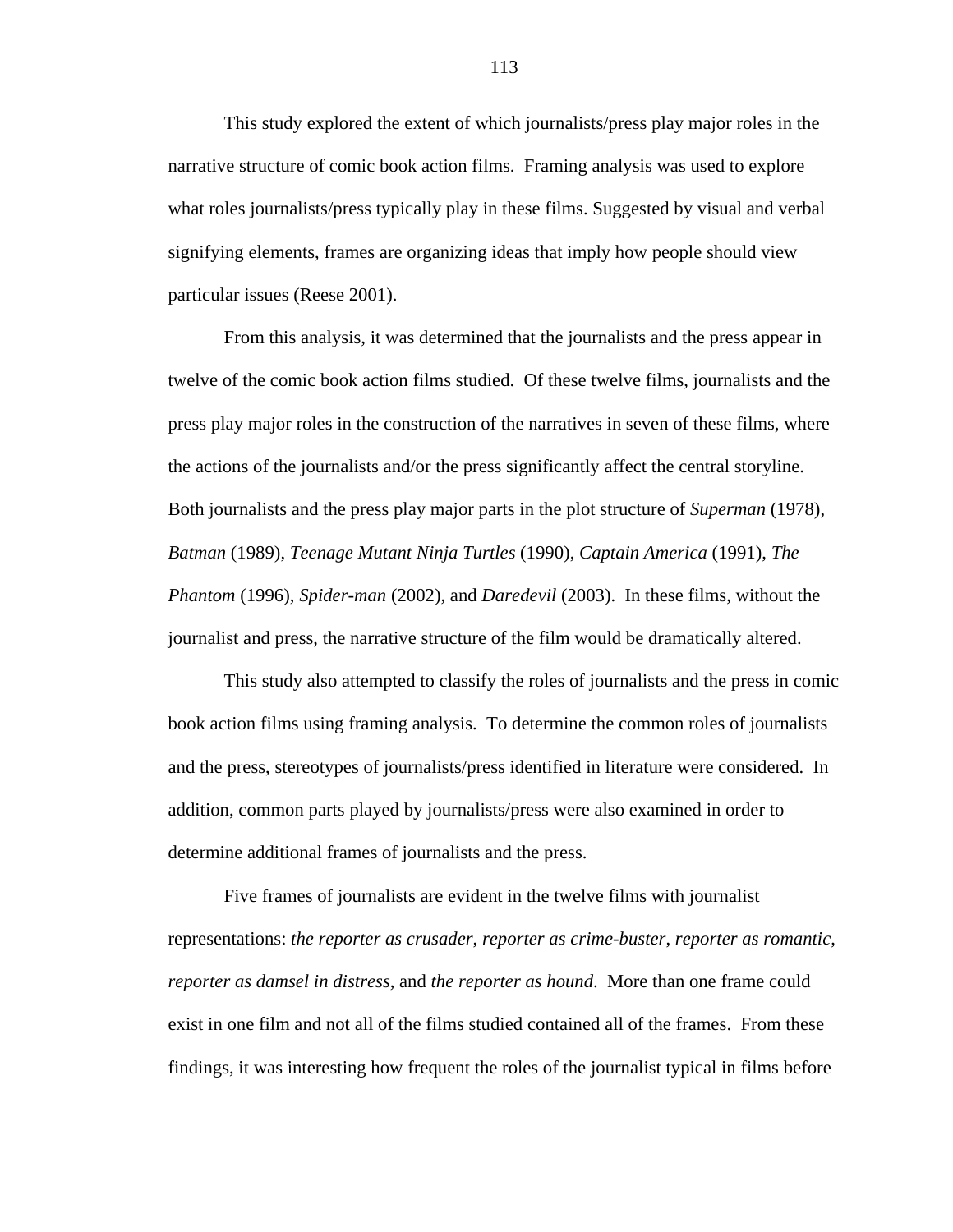1980 appear in the comic book films studied. The protector frames (crusader and crimebuster) are much more prevalent in comic book action films than the reporter as hound frame.

A gender division among frames is evident. In this study, all of the female journalists are portrayed as romantics or victims, while nearly all of the protector type journalists are male. Once again, it was speculated that the era in which the comic book films were created significantly influenced the film version of the same story, which explains why roles common before the films were produced commonly appear in these films.

Overall, it was found that the role of journalists in comic book action films is generally more positive than the representations of journalists in other contemporary films. While most films since 1980 depict journalists as anonymous hounds, in the comic book action films of this study, journalists were more likely to be portrayed as protectors of the innocent. This is a positive finding since these representations will help shape the public's perception of the press. With the extent of negative portrayals in contemporary film, this positive construction of journalists is an optimistic shift, although the portrayal of female journalists is a negative influence on how the public perceives women. With the gender division present in these comic book action films, it is likely that viewing these films may discourage the public from viewing male and female journalists as equals. Instead, these films teach that male journalists are strong protectors of the innocent, while female journalists are emotional and vulnerable.

This study also explored the portrayal of the press in comic book action films. From the analysis of twelve films, five frames emerged: *the press as informer*, *the press*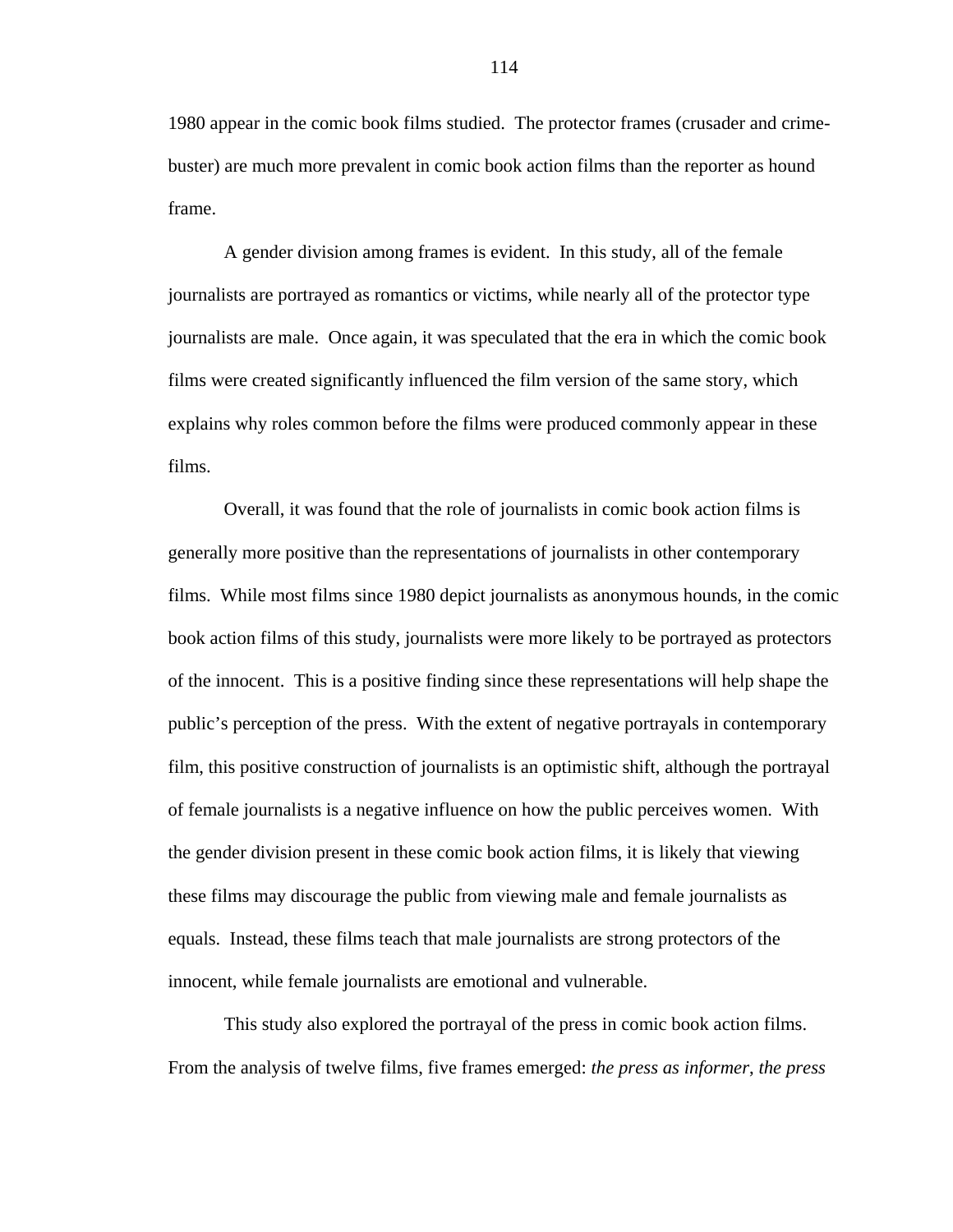*as villain's toy*, *the profit-driven editor*, *the press as a watchdog*, and *the faceless press*. Of these frames, four were identified as common roles for the press by the literature. Literature suggested three of these frames as common roles before 1980: press as informers frame, the press as a watchdog, and the profit driven editor. The faceless press was a typical role in film after 1980.

One interesting finding about the press as informers was that the information from the press often helps the villain develop his/her evil plan, which reminds the viewing public that information disseminated by the press is not always used for good causes. Another frame evident in comic book action films is the press as a villain's toy. It was speculated that this frame might be unique to the comic book film genre. This frame is important because it illustrates to the public how easily the press can be manipulated and how naïve the viewing public often is.

It was surprising how divided the press frames are between influential eras, in that nearly half of the films contain one of the pre-1980s common press roles (profit-driven editor and watchdog, and half of the films contain a post-1980 stereotype (faceless press). It is probable that the eras from which the comic books originated affected the role of the press in the film version of the story. For the films with the post-1980 press role, it is likely that stereotypes from the era in which the film was produced influenced the role played by the press. The pre-1980 press images are positive findings since these roles encourage a good public opinion of the press. The post-1980 press representation, on the other hand, is negative because this role is more likely to distance the public and have them perceive the press as large, corporate, and greedy.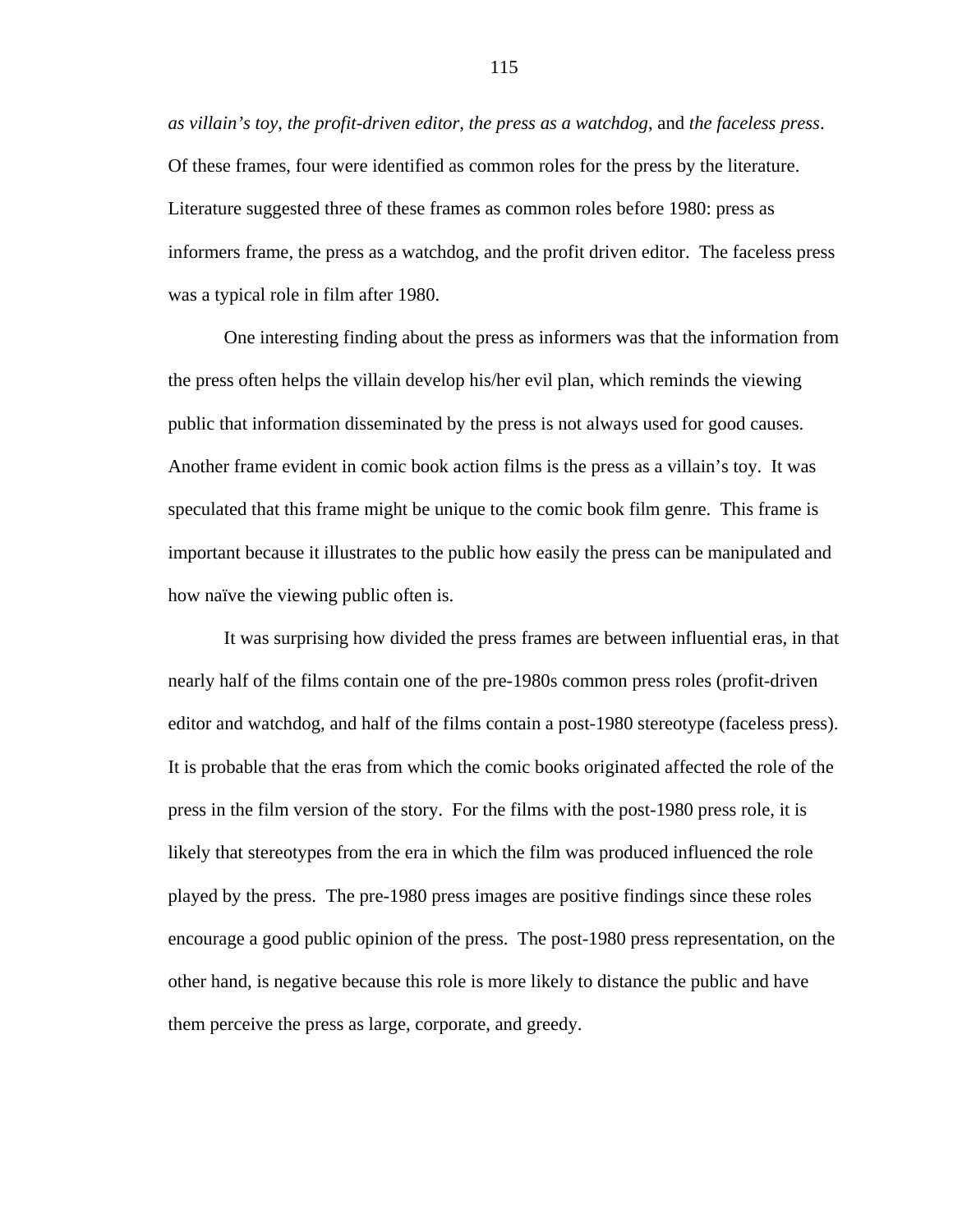Overall, this study aimed to explore the presence of journalists and the press in comic book action films. These popular films often contain journalists/press representations, which likely affect how the public perceives and thus, utilizes the press. The findings of this study indicate that, in general, journalists and the press do play a major role in constructing the narrative of comic book action films. The results from this study also suggest a gender division among journalists, implying that female journalists are more love-obsessed and vulnerable, therefore less competent than male journalists. Because these representations affect how the public views the press, this gender division could help to instill the misguided belief that male journalists are more qualified than female journalists.

In this study, nearly all of the portrayals of journalists and approximately half of the press depictions are positive, reflecting the eras in which the comic books themselves were created, not the era in which the films were produced. Since studies show that the pre-1980 types of journalist/press representations encouraged public trust in the press, it is important that contemporary films continue to depict journalist/press in this way so that the public will utilize the press for its democratic functions. Without public faith in a credible press, it is unlikely that the press will serve its original purpose—to protect the people and enable an effective democracy. Therefore, this study is significant because it demonstrates that the positive images of journalists from earlier years do still exist in contemporary film, in an increasingly popular, profitable genre. If an audience can accept the journalist as a positive role in these films, perhaps, other genres could embrace the positive images of journalists and the press typical of earlier eras. When journalists are portrayed positively, the public generally views the press as positive, which in turn,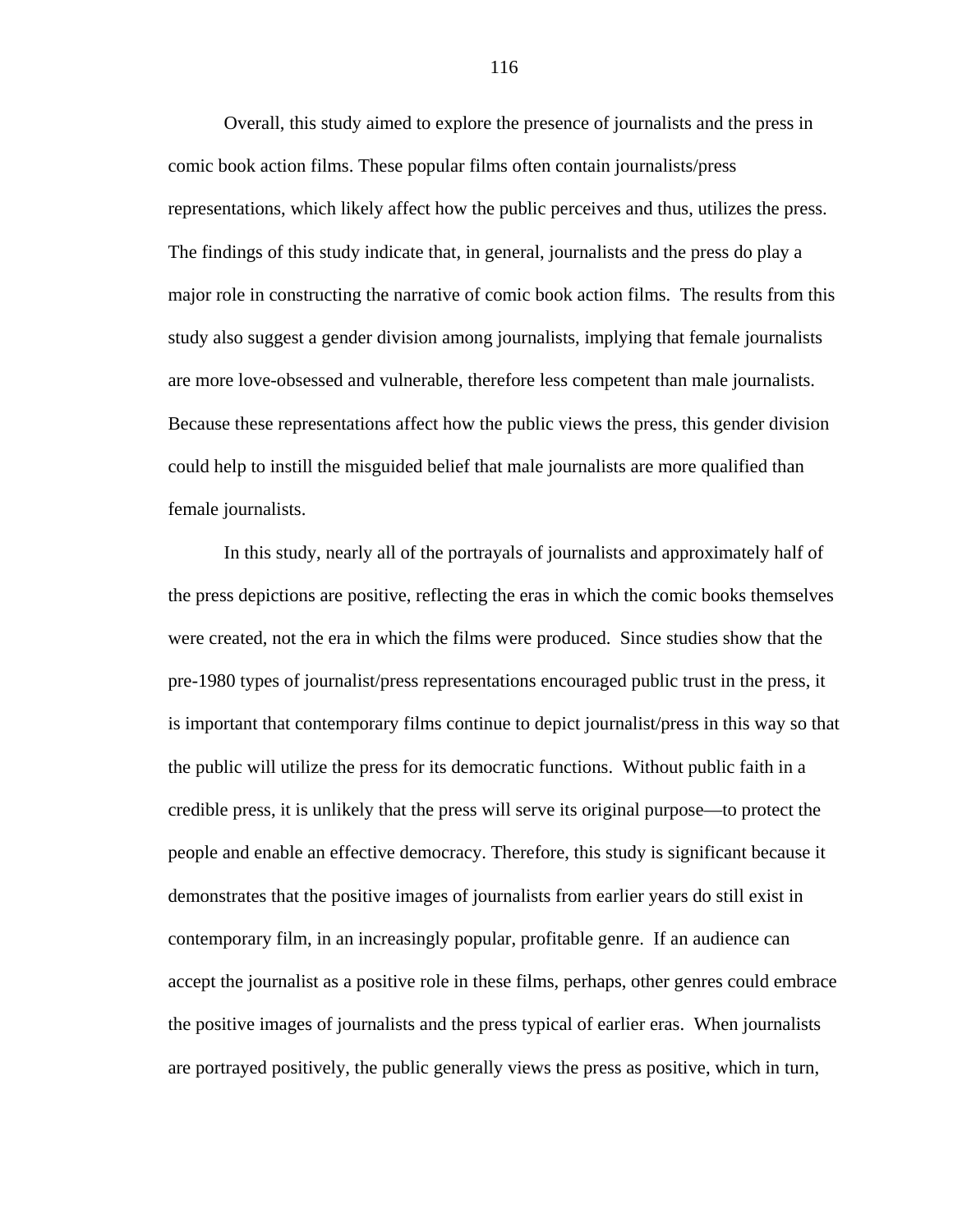encourages people to utilize the press for its democratic functions: to provide information and serve as a means of communication between the government and the people.

## **Limitations and Implications for Future Research**

 Some limitations should be considered for this study. Because the films chosen were selected from analyzing various film indexes and comic book websites, it is possible that comic book action films meeting the sampling criteria were inadvertently omitted. Also, since sequels of the films researched were excluded, it is possible that the role of the journalist/press changed with the evolution of the storyline, therefore the portrayal described in this study does not accurately represent all attributes of the character. Since only comic book action films were examined for this study, findings cannot be generalized to the comic book film genre as a whole. Another drawback is the genre limitation. Because this study only analyzed comic book films, it is possible that some of the findings may be unique to this genre and thus, cannot be generalized to other film genres.

## **Recommendations for Further Research**

This study examined the role of journalists and the press in comic book action films. In order to thoroughly analyze the representation of journalists/press in popular culture, the portrayal of journalists/press in other genres should be explored. The gender division apparent in this study could also be further explored, looking at the roles of female journalists in the original comic books. In addition, the portrayal of the press in other media, such as film and television could be studied. Research on film adaptations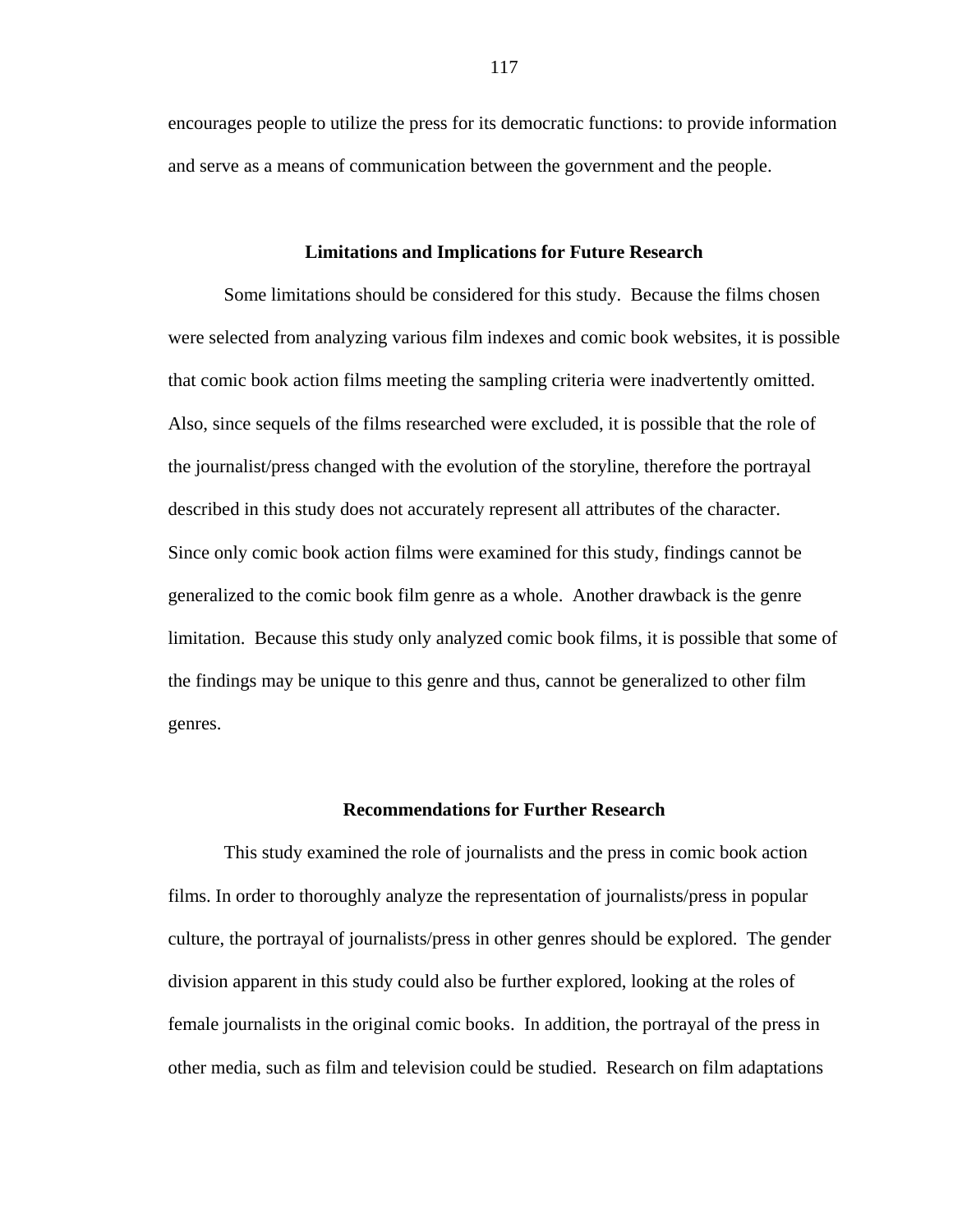could also be done looking at how often the ideologies of a story's era of creation shape the narrative structure of the film. Besides studying the representations of journalists and the press, the audience reception to these portrayals could also be measured, looking at how contemporary audiences view press representations from earlier eras.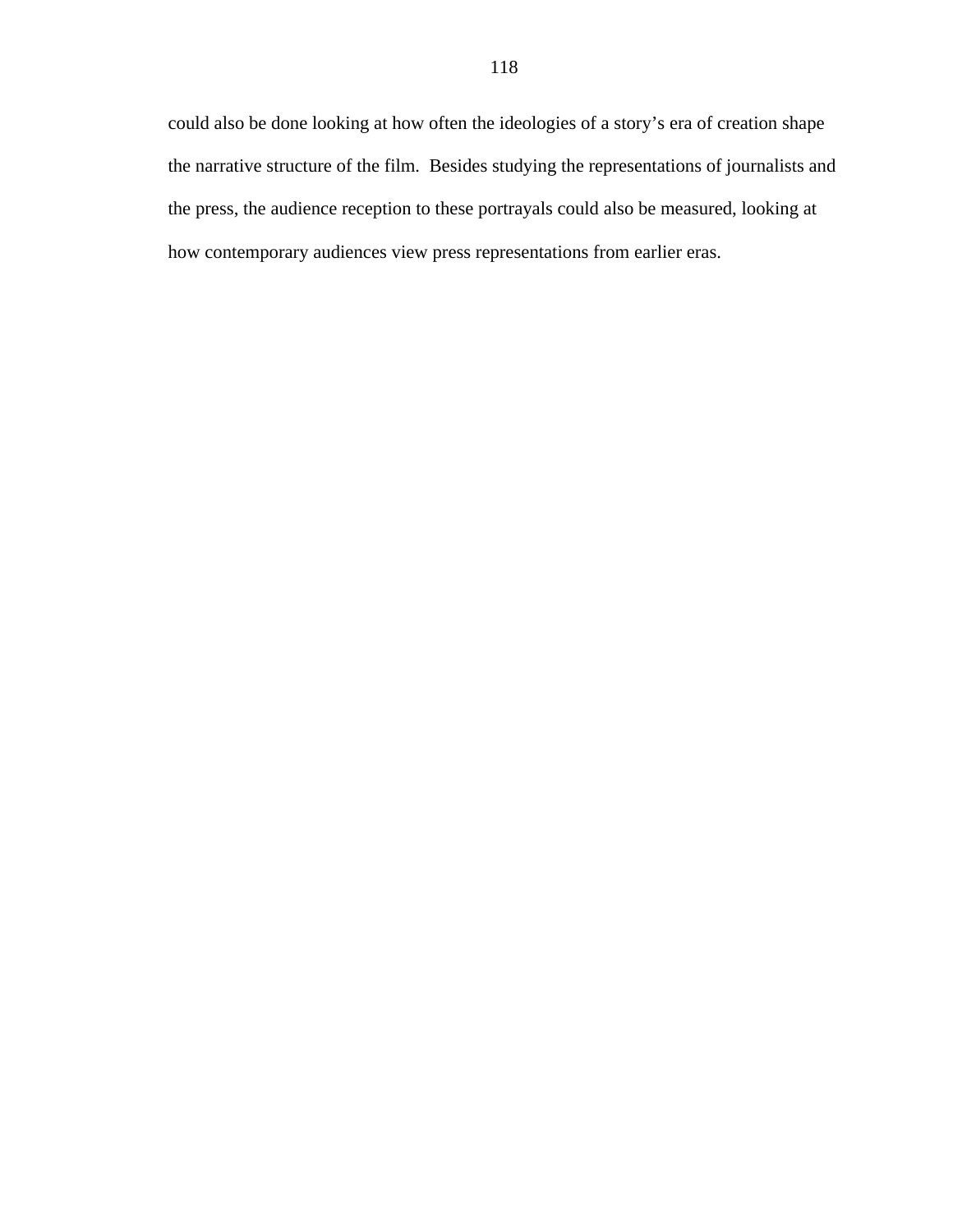## **BIBLIOGRAPHY**

\_\_\_\_\_\_\_\_\_ (2004). Titles with the keyword: based-on-comic-book. *Internet Movie Database*. Retrieved April 5, 2004 from www.imdb.com/List?tv=on&&keywords=based-on-comic-book&&heading=19;basedon-comic-book

\_\_\_\_\_\_\_\_\_ (Revised 7 Oct., 2003). \$200 million worldwide. *Box Office Reports*. Retrieved April 5, 2004 from http://www.boxofficereport.com/atbon/200m2.shtml

Baker, C. E. (2002). *Media, Markets, and Democracy*. New York: Cambridge University Press.

Barris, A. (1976). *Stop the Presses: The Newspaperman in American Films*. Cranbury, New Jersey: A.S. Barnes and Company.

Barron, S. (Director). (1990). *Teenage Mutant Ninja Turtles*. [Motion Picture]. United States: New Line Studios.

Berger, P. & Luckmann, T. (1966). *The Social Construction of Reality*. Garden City, New York: Doubleday & Company, Inc.

Bilodeau, B. (1994). *Portrayals of Journalists in Academy Award-Nominated Films, 1927-1993: A Qualitative Analysis*, Ph.D. University of South Florida.

Brown, J.A. (1997). *New heroes: Gender, race, fans and comic book superheroes*, Ph.D. University of Toronto.

Brucker, B. (1980). *The Journalist as a Popular Hero*, Master's Thesis. Bowling Green University.

Burton, T. (Director). (1989). *Batman*. [Motion Picture]. United States: Warner Studios.

Carpenter, S.W. (2003). *Imagining identity: Ethnographic investigations into the work of creating images of race, gender, and ethnicity in comic books*, Ph. D. Rice University.

Cohan, S. (2000). Case study: interpreting *Singin' in the Rain*. Reinventing Film Studies. London: Oxford University Press.

Coville, J. (2001). The History of Superhero Comic Books. *The History of Superhero Comic Books.* Retrieved April 5, 2004 from http://www.geocities.com/Athens/8580/frames.html

Cronin, S. A.. (1970). "Marriage." *Notes from the Third Year: Women's Liberation*. Wooster, Ohio: Bell & Howell.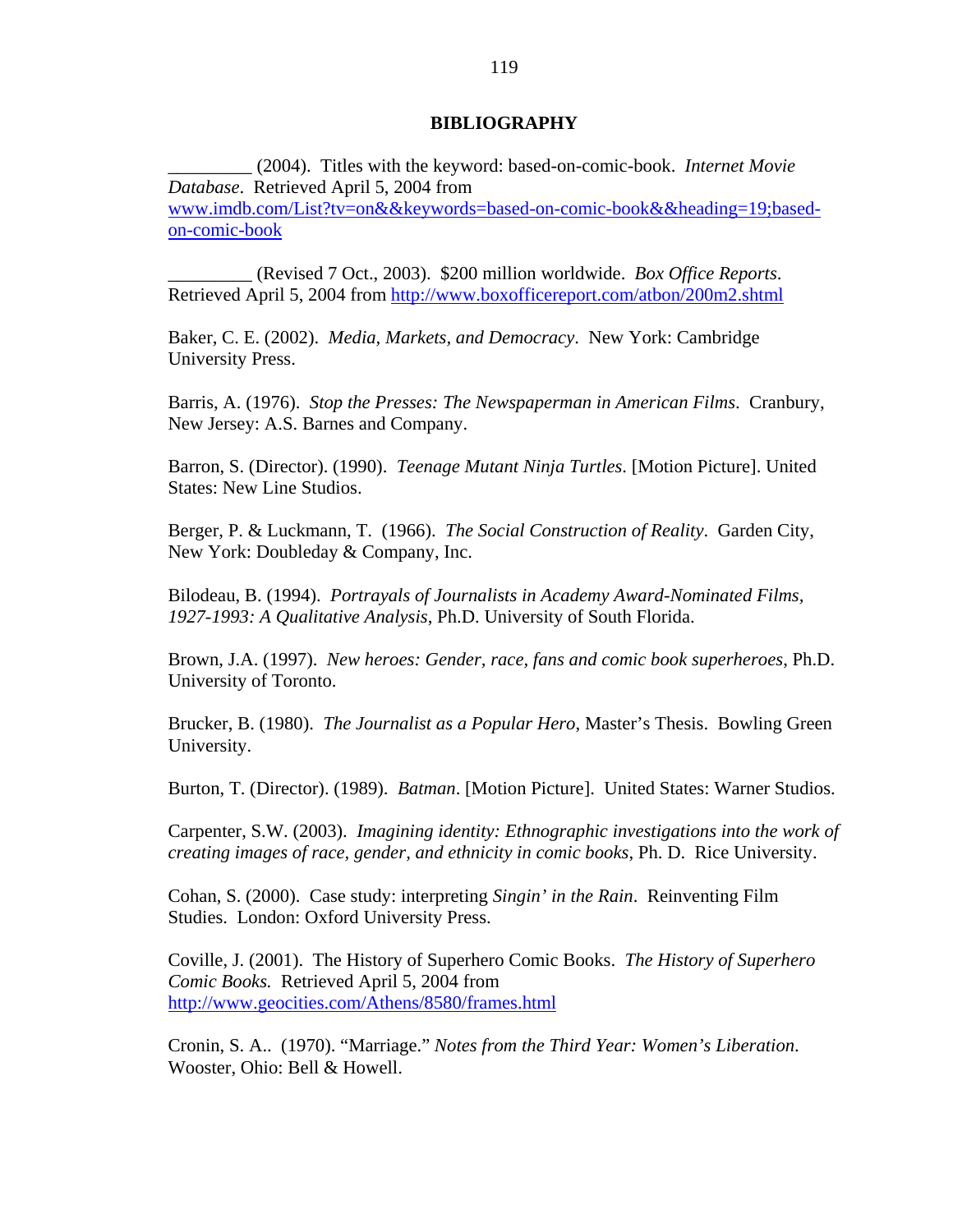Dirks, T. (2004). Fantasy Films. *The Greatest Films*. Retrieved August 4, 2004 from www.filmsite.org/fantasyfilms.html

Donner, R. (Director). (1978). *Superman*. [Motion Picture]. United States: Warner Studios.

Entman, R. M. (1993). Framing: Toward Clarification of a Fractured Paradigm. *Journal of Communication*. Austin, Texas: Oxford University Press. 43(4 Autumn) 51-59).

Evans, D.K. (1995). *Social and Political Commentary in Superhero Comic Books: A Critical History*, Master's thesis. Fresno, California State University.

Fairclough, N. (1995). *Media Discourse*. London: Edward Arnold.

Flink, S.E. (1997). *Sentinel under siege: the triumphs and troubles of America's free press*. Boulder, Colorado: Westview Press.

Ford, E. & Emery, E. (Eds). (1954). *Highlights in the history of the American press*. Minneapolis: University of Minnesota Press.

Foerstel, H.J. (2001). *From Watergate to Monicagate: Ten Controversies in Modern Journalism and Media*. Westport, CT: Greenwood Press.

Friedan, B. (1963). *The feminine mystique*. New York: W. W. Norton.

Garelik, G. (1993, January 31). Stop the Presses! Movies Blast Media. Viewers Cheer!. *New York Times*. sect.2, p.11.

Ghonain, Y.. (2002). Spider-man. *Cinephiles Film Review*. Retrieved August 4, 2004 from www.cinephiles.net

Gledhill, C. & Williams, L. (Eds). (2000). *Reinventing Film Studies*. London: Oxford University Press.

Goldblatt, M. (Director). (1994). *The Punisher*. [Motion Picture]. United States: Avid Home Entertainment.

Goffman, E. (1974). *Frame analysis : an essay on the organization of experience*. New York: Harper & Row.

Good, H. (1989). *Outcasts: The Image of Journalists in Contemporary Film*. Metuchen, New Jersey: The Scarecrow Press, Inc.

Hodges, M. (Director). (1980). *Flash Gordon*. [Motion Picture]. United Kingdom: Universal Studios.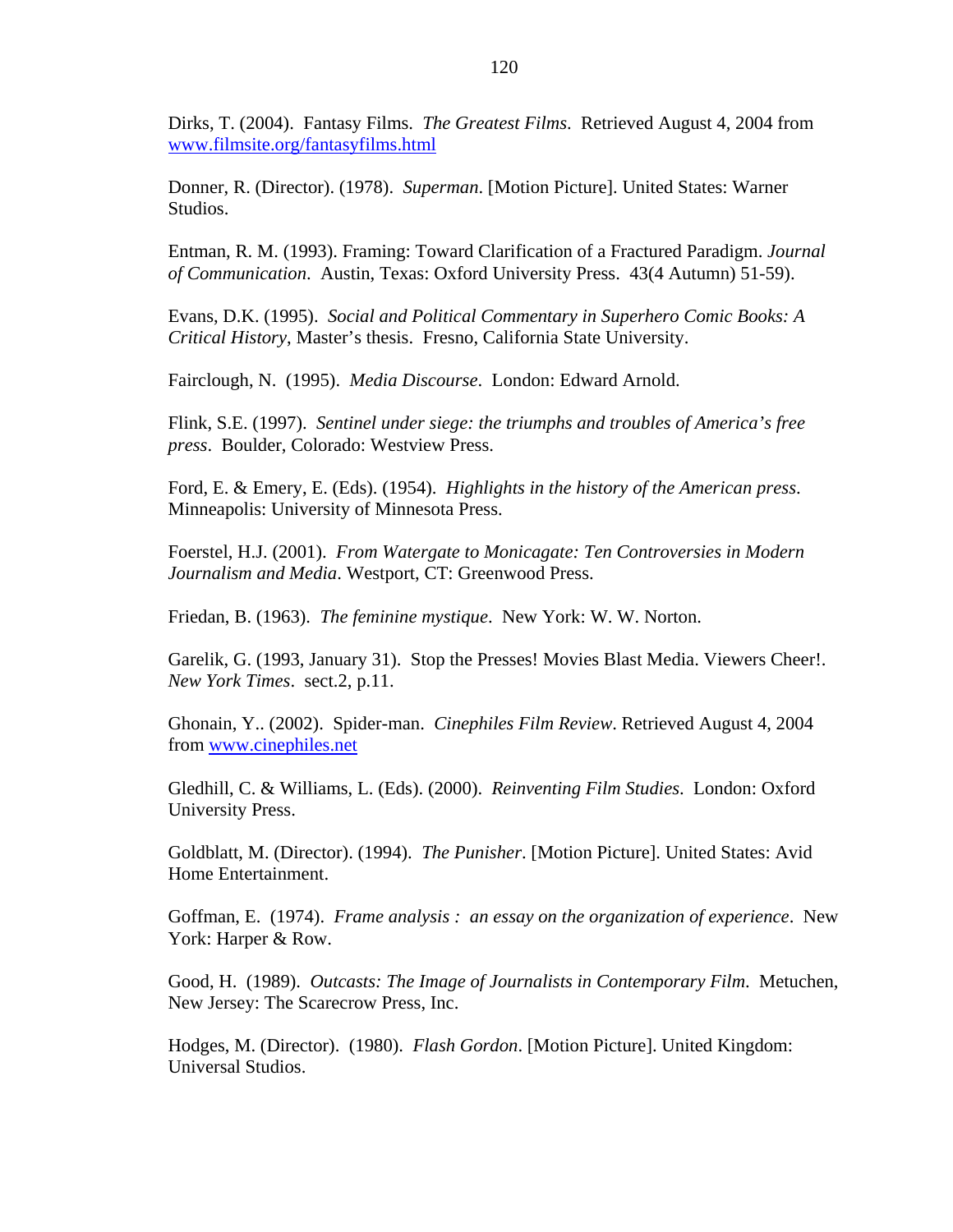Hogan, D. (Director). (1996). *Barb Wire*. [Motion Picture]. United States: Umvd.

Iyengar, S. (1991). *Is Anyone Responsible: how television frames political issues*. Chicago: The University of Chicago Press.

Jhally, S. (Producer). (1997). *Stuart Hall: Representation and the Media*. [Videotape]. North Hampton: University of Westminister.

Johnson, M.S. (Director). (2003). *Daredevil*. [Motion Picture]. United States: Twentieth Century Fox.

Keeler, J.D., Brown, W. & Tarpley, D. (2002). Ethics. in *American Journalism*. Jefferson, North Carolina: McFarland & Company, Inc.

Kitch, C. (2002). Women in journalism. *American Journalism*. London: McFarland & Company.

Kiste, A.J. (1986). *The Image of Journalists in Selected Contemporary Films, 1976- 1986*, Master's thesis. Northern Illinois University.

Kobre, S. (1969). *Development of American journalism*. Dubuque, Iowa: Wm. C. Brown Company Publishers.

Langner-Burns, H.M. (1989). *The Image of Journalists in American Film and Fiction From 1975 To 1987: An Application of Leo Lowenthal's Model*, Ph.D. Southern Illinois University at Carbondale.

Lee, A. (Director). (2003). *Hulk*. [Motion Picture]. United States: Umvd.

Levy, L.W. (1985). *Emergence of a free press*. New York: Oxford University Press.

Licthenberg, J. (1987). Foundations and limits of the freedom of the press. *Democracy and the mass media*. New York: Cambridge University Press."

Licthenberg, J. (Ed.). (1990). *Democracy and the mass media*. New York: Cambridge University Press.

Mahoney, C. (1997). *A content analysis of family relationships in six superhero comic book series*, Master's thesis. Michigan State University.

McKenna, G. (1982). *Media voices: debating critical issues in mass media*. Guilford, Connecticut: Dushkin Publishing Group.

Messaris, P. & Abraham, L. (2001). The Role of Images in Framing News Stories. *Framing Public Life*. Mahwah, New Jersey: Lawrence Erlbaum Associates.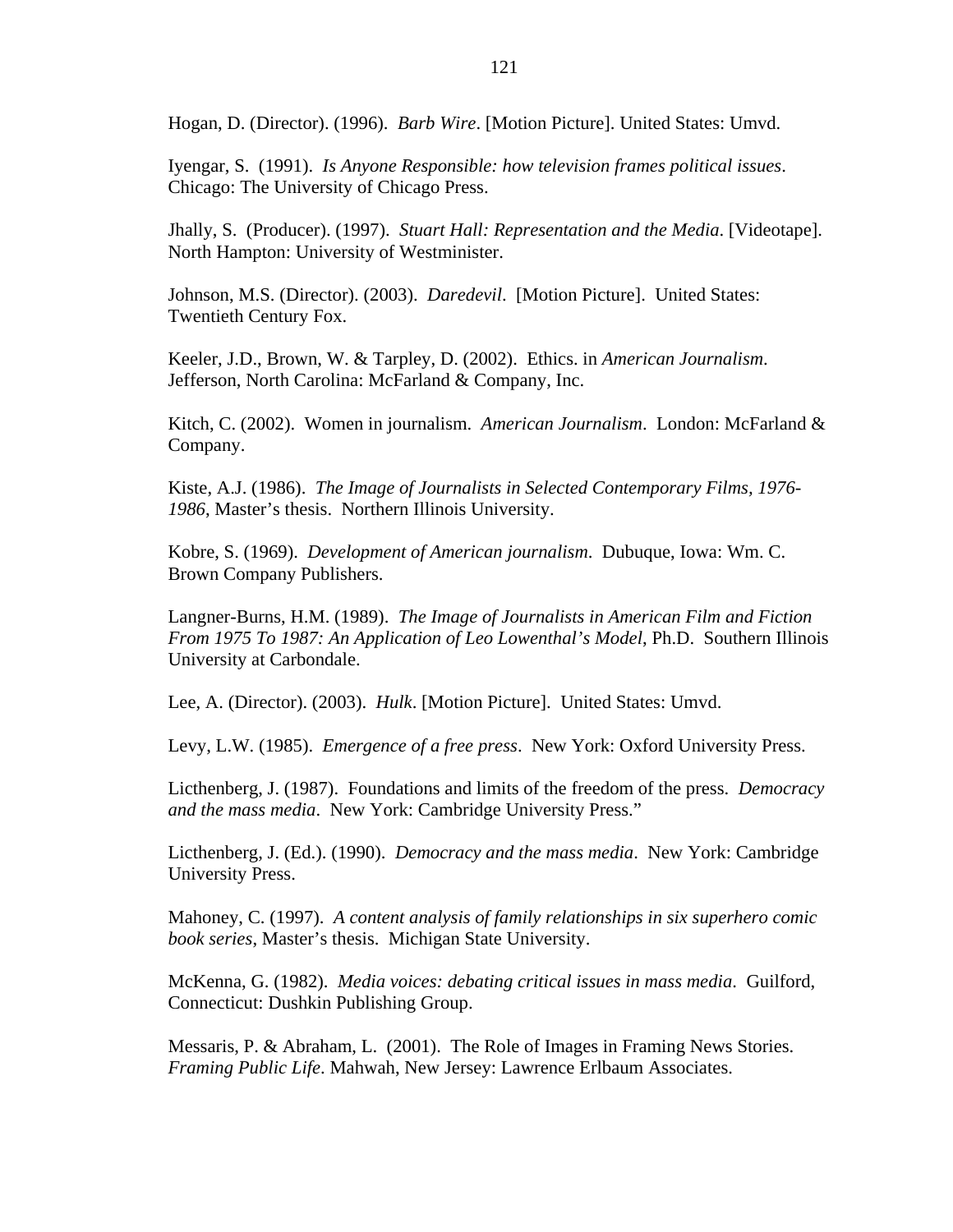Miller, M.M. & Parnell R.B. (2001). The Spiral of Opportunity and Frame Resonance: Mapping the Issue Cycle in News and Public Discourse. *Framing Public Life*. Mahwah, New Jersey: Lawrence Erlbaum Associates.

Mulcahy, R. (Director). (1994). *The Shadow*. [Motion Picture]. United States: Universal Studios.

Moy, P. & Pfau, M. (2000). *With Malice Toward All? The Media and Public Confidence in Democratic Institutions*. Westport, Connecticut: Praeger Publishers.

Neufeldt, V. (Ed.). (1997). *Webster's New World College Dictionary*. New York: Simon & Schuster, Inc.

Norrington, S. (Director). (1998). *Blade*. [Motion Picture]. United States: New Line Studios.

Pan, Z. & Kosicki, G. (2001). Framing as a Strategic Action in Public Deliberation. in *Framing Public Life*. Mahwah, New Jersey: Lawrence Erlbaum Associates.

Patterson, T. & Wilkins, L. (2002). *Media Ethics: Issues and Cases*. Boston: McGraw Hill.

Pittman, C. (2001). In the Movies, Journalists are No Longer Heroes—Just Like Everywhere Else. *Observations* [Online]. Available: http://www.uark.edu/misc/observa/pittman.htm (2003, September 6).

Pustz, M.J. (1998). *Fanboys and true believers: Comic book reading communities and the creation of culture*, Ph.D. University of Iowa.

Pyun, A. (Director). (1991). *Captain America*. [Motion Picture]. United States: Columbia Tristar.

Raimi, S. (Director). (2002). *Spider-Man*. [Motion Picture]. United States: Columbia Tristar Horn.

Reese, S.D, Gandy, Jr., O.H., & Grant, A.E. (eds.). (2001). *Framing Public Life*. Mahwah, New Jersey: Lawrence Erlbaum Associates.

Reese, S.D. (2001). Prologue—Framing Public Life: A Bridging Model for Media Research. in *Framing Public Life*. Mahwah, New Jersey: Lawrence Erlbaum Associates.

Saltzman, J. (2002). *Frank Capra and the Image of the Journalist in American Film*. Norman Lear Center, University of Southern California: An Image of the Journalist in Popular Culture Publication.